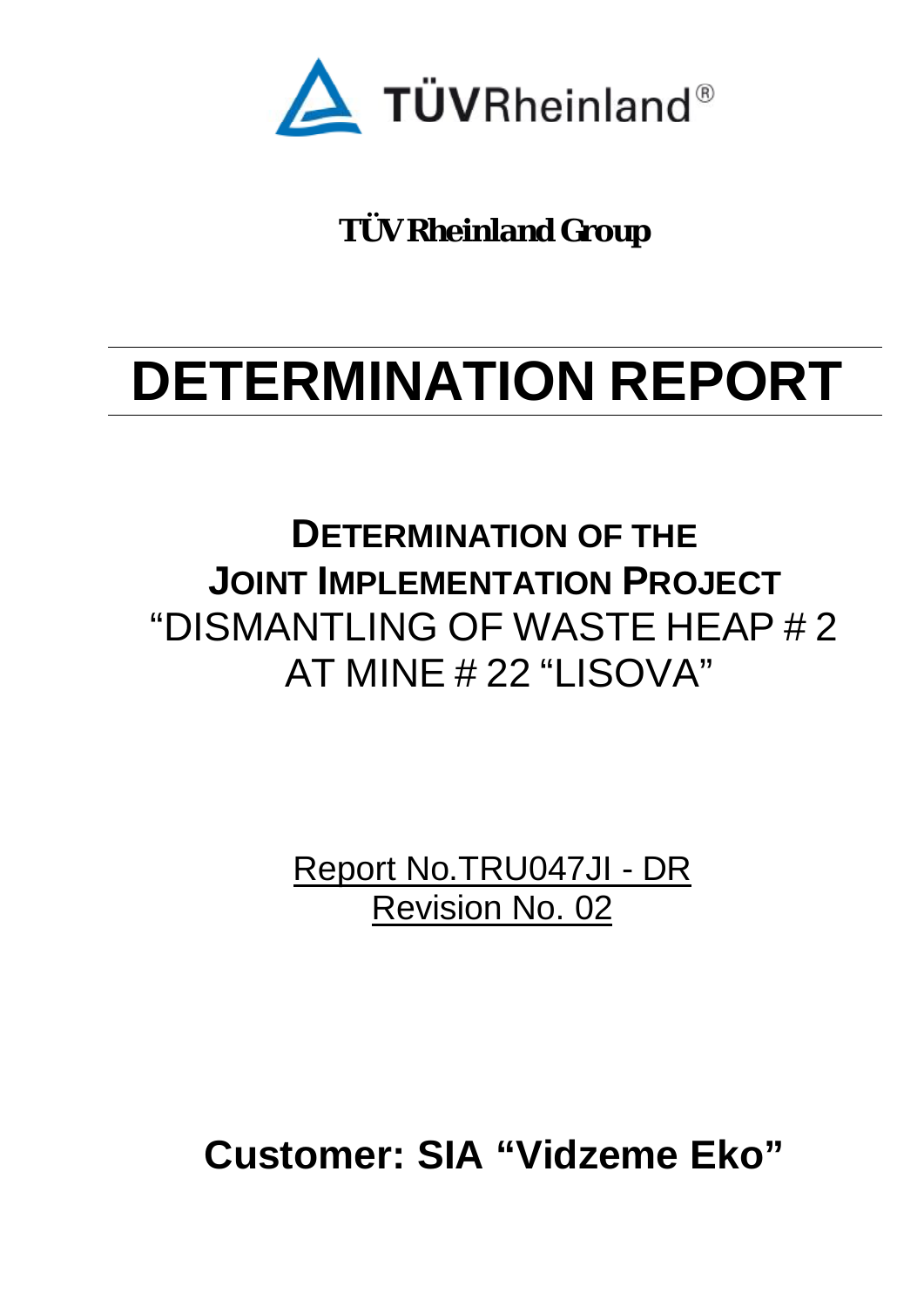## **DETERMINATION REPORT**

| Date of first issue:       | Project No:          |
|----------------------------|----------------------|
| 13/04/2012                 | TRU047JI             |
| Executor:                  | Organizational unit: |
| <b>TÜV Rheinland Group</b> | Ltd. TÜV Rheinland   |
|                            | Ukraine              |
| Customer:                  | Client ref.:         |
| SIA "Vidzeme Eko"          | Gennadiy Ivanenko    |

#### Summary:

TÜV Rheinland Group/TÜV Rheinland Ukraine has performed a determination of the project "Dismantling of waste heap # 2 at mine # 22 "LISOVA"" in Ukraine. The determination was performed on the basis of UNFCCC criteria and host country criteria and also on the criteria given to provide for consistent project operations, monitoring and reporting.

The determination serves as project design objective and complete assessment, and is a requirement of all projects. It consists of the following three phases: i) a desk review of the project design documents including analysis of the baseline justification and monitoring plan; ii) follow-up interviews with project stakeholders including on site visit; iii) the resolution of outstanding issues and the issuance of the final determination report and opinion. The overall determination, from Contract Review to Determination Report & Opinion, was conducted using TÜV Rheinland Group/TÜV Rheinland Ukraine internal procedures.

To address TÜV Rheinland Group/TÜV Rheinland Ukraine corrective action and clarification requests SIA "Vidzeme Eko" revised the PDD and resubmitted it on 03/05/2012 as version 2.0.

The determination findings presented in this report relate to the project as described in the PDD version 2.0 dated 03/05/2012.

In summary, it is TÜV Rheinland's Group/TÜV Rheinland's Ukraine opinion that the project complies with the criteria for baseline setting and monitoring methodology according to developed specific approach, and meets the relevant UNFCCC requirements for the JI and the relevant host country criteria.

| Report No.:                                         | Subject Group:   |  |   |                         |
|-----------------------------------------------------|------------------|--|---|-------------------------|
| TRU047JI - DR                                       | JI               |  |   |                         |
| Project title:                                      |                  |  |   |                         |
| "DISMANTLING OF WASTE HEAP # 2 AT MINE #22 "LISOVA" |                  |  |   |                         |
| Work carried out by:                                |                  |  |   | No distribution without |
| Mr. Dmitry Rakovich - Team Leader,                  |                  |  | 冈 | permission from the     |
| <b>Climate Change Verifier</b>                      |                  |  |   | Client or responsible   |
| Ms. Ganna Zadnipriana - Climate Change Verifier     |                  |  |   | organizational unit     |
| Work verified by:                                   |                  |  |   |                         |
| Ms. Iryna Nikolaieva - Internal technical reviewer, |                  |  | □ | Limited distribution    |
| Climate Change Verifier                             |                  |  |   |                         |
| Determination Report approved by:                   |                  |  |   |                         |
| Prof., dr. Valery Yakubovsky - Technical Reviewer   |                  |  | □ | Unrestricted            |
|                                                     |                  |  |   | distribution            |
| Date of this revision:<br>Revision No.:             | Number of pages: |  |   |                         |
| 03/05/2012<br>02                                    | 80               |  |   |                         |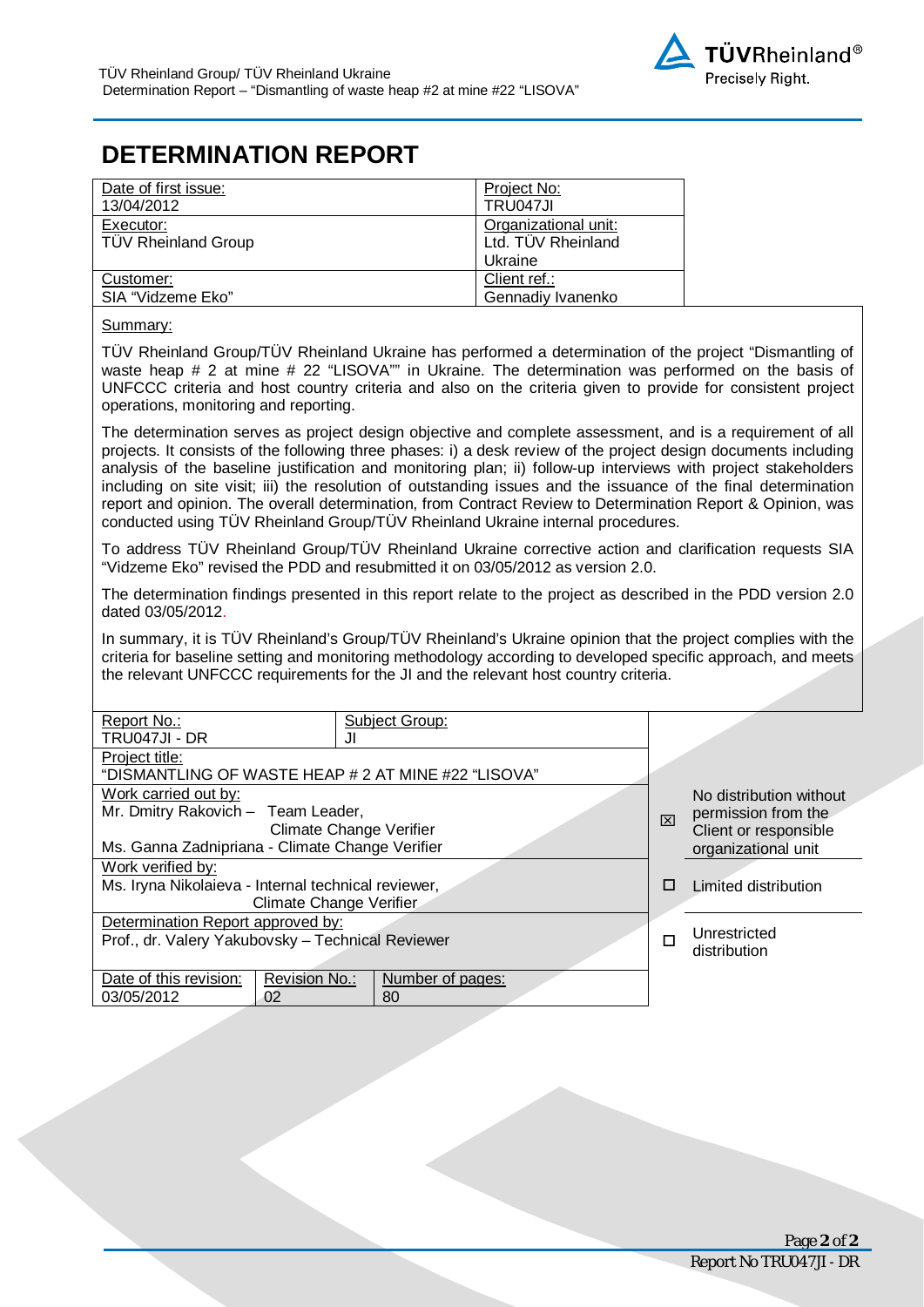

#### **Abbreviations**

| AIE                | <b>Accredited Independent Entity</b>                  |
|--------------------|-------------------------------------------------------|
| <b>CAR</b>         | <b>Corrective Action Request</b>                      |
| <b>CDM</b>         | <b>Clean Development Mechanism</b>                    |
| CL                 | <b>Clarification Request</b>                          |
| CO <sub>2</sub>    | <b>Carbon Dioxide</b>                                 |
| <b>DCC</b>         | <b>Designated Coordination Committee</b>              |
| DR.                | Document Review                                       |
| <b>DVM</b>         | Determination and Verification Manual                 |
| <b>EIA</b>         | <b>Environmental Impact Assessment</b>                |
| ERU                | <b>Emission Reduction Unit</b>                        |
| <b>FAR</b>         | <b>Forward Action Request</b>                         |
| <b>GHG</b>         | <b>Greenhouse Gas</b>                                 |
| I                  | Interview                                             |
| JI                 | Joint Implementation                                  |
| <b>JISC</b>        | Joint Implementation Supervisory Committee            |
| <b>LLC</b>         | <b>Limited Liability Company</b>                      |
| LoA                | Letter of Approval                                    |
| LoE                | Letter of Endorsement                                 |
| MoV                | <b>Means of Verification</b>                          |
| MP                 | <b>Monitoring Plan</b>                                |
| <b>OSV</b>         | On Site Visit                                         |
| <b>PDD</b>         | <b>Project Design Document</b>                        |
| <b>PP</b>          | Private enterprise                                    |
| <b>STHS</b>        | <b>Stakeholder Survey</b>                             |
| t                  | Tonne                                                 |
| tCO <sub>2</sub> e | Tonnes of $CO2$ equivalent                            |
| <b>UNFCCC</b>      | United Nations Framework Convention on Climate Change |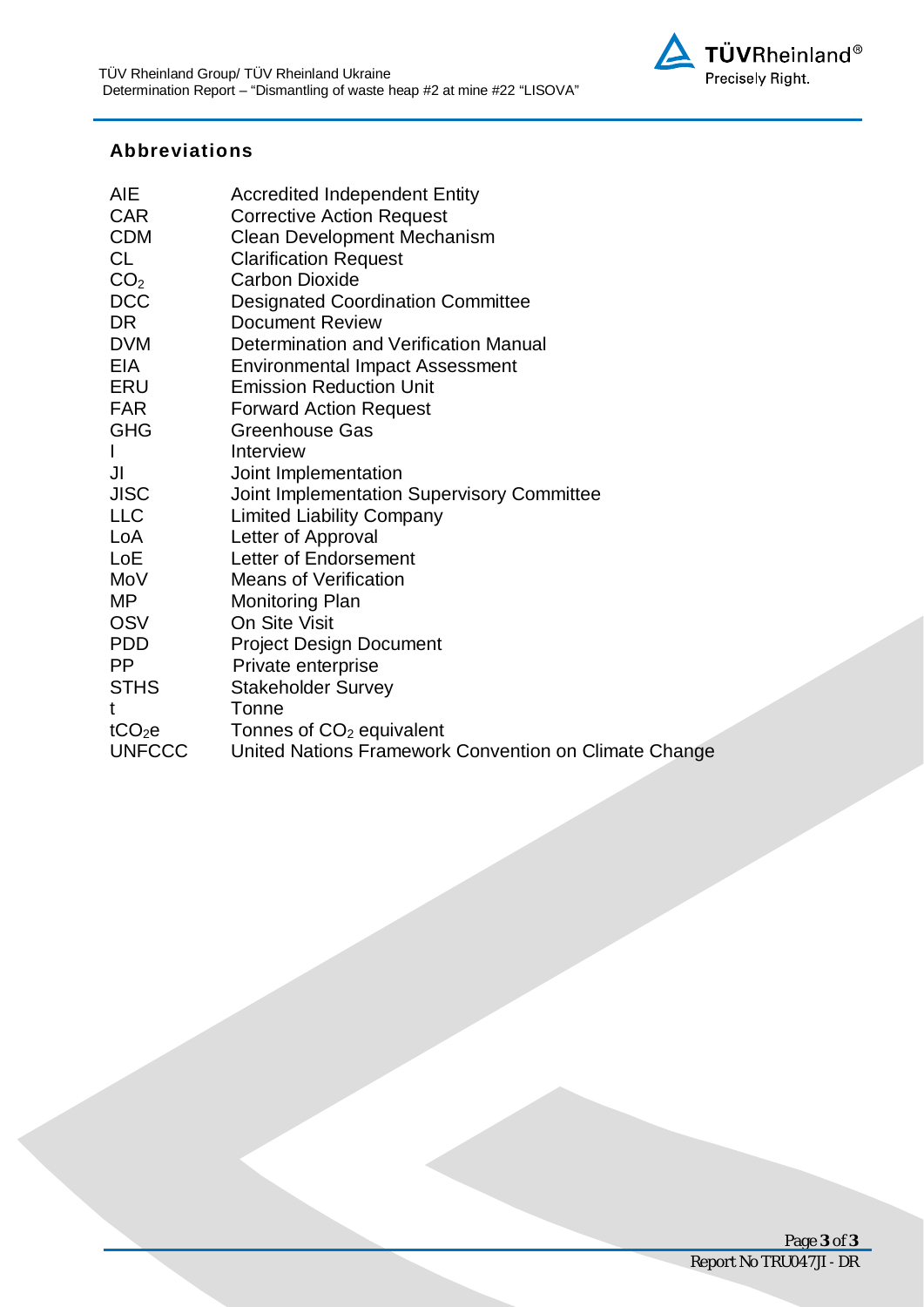

#### Table of Contents **Page**

| 1<br>2.1       | Objective                                                  | $\overline{7}$ |
|----------------|------------------------------------------------------------|----------------|
| 2.2            | Scope                                                      | $\overline{7}$ |
| 2.3            | JI Project Description                                     | 8              |
| 3              |                                                            |                |
| 3.1            | Desk Review of the Project Design Documentation            | $9\,$          |
| 3.2            | Interviews with project stakeholders                       | 11             |
| 3.3            | Resolution of Clarification and Corrective Action Requests | 13             |
| 3.4            | <b>Internal Technical Review</b>                           | 15             |
| 3.5            | Determination team                                         | 15             |
| $\overline{4}$ |                                                            | 17             |
| 4.1            | Project approval by Parties Involved                       | 17             |
| 4.2            | Authorization of project participants by Parties involved  | 18             |
| 4.3            | <b>Baseline Setting</b>                                    | 18             |
| 4.4            | Additionality                                              | 23             |
| 4.5            | Project boundary                                           | 25             |
| 4.6            | <b>Crediting period</b>                                    | 26             |
| 4.7            | Monitoring plan                                            | 26             |
| 4.8            | Leakage                                                    | 29             |
| 4.9            | Estimation of emission reductions                          | 29             |
| 4.10           | <b>Environmental impacts</b>                               | 33             |
| 4.11           | Stakeholder consultation                                   | 34             |
| 4.12           | Other areas                                                | 34             |
| 5              | COMMENTS RECEIVED<br>PURSUANT<br><b>SUMMARY</b><br>OF L    | T <sub>O</sub> |

ANNEX A: JI PROJECT DETERMINATION PROTOCOL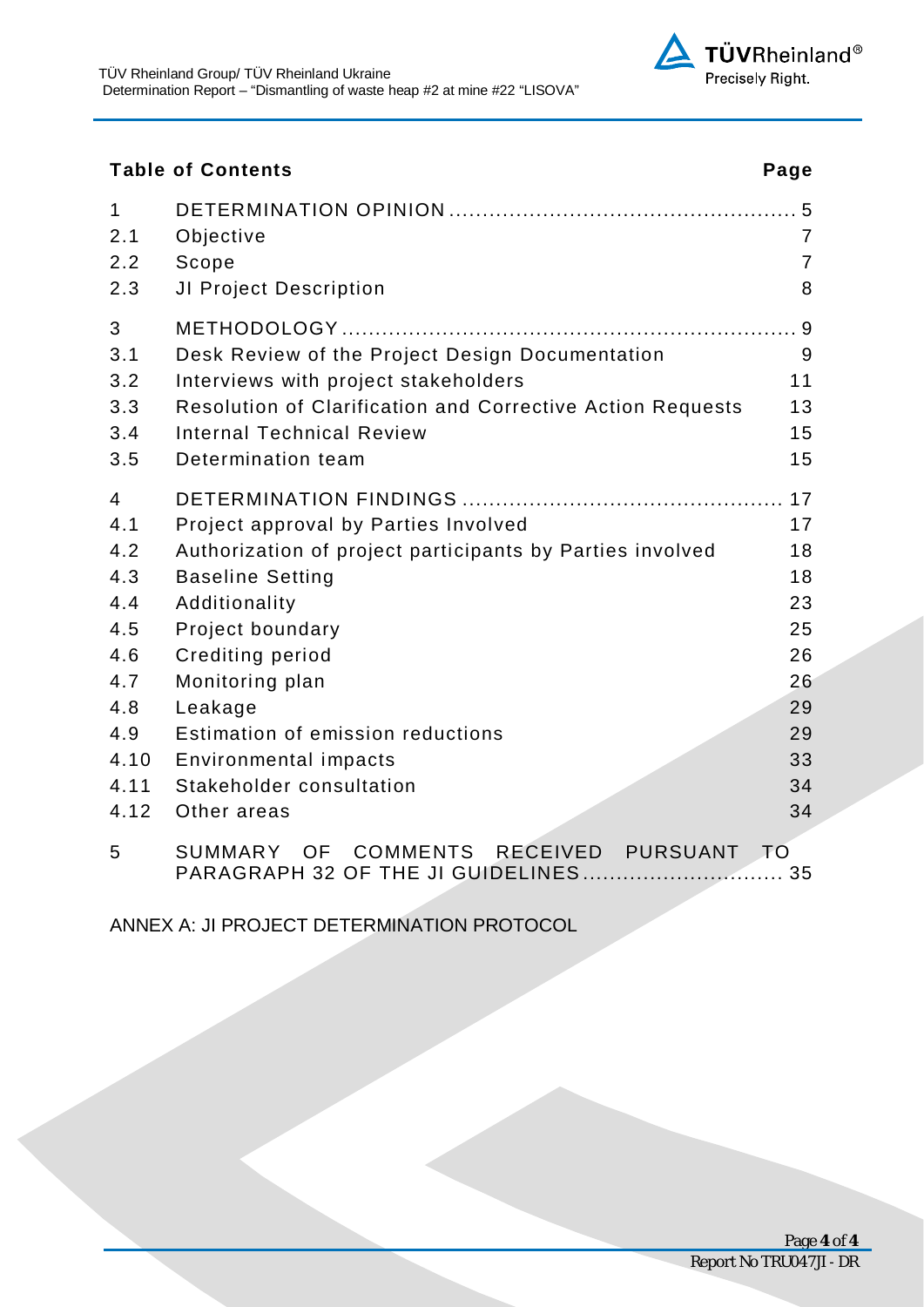#### **1 DETERMINATION OPINION**

The determination team of TÜV Rheinland Group/TÜV Rheinland Ukraine has performed a determination of the JI project "DISMANTLING OF WASTE HEAP # 2 MINE #2 "LISOVA" in Ukraine (Track 1). The determination was performed on the basis of UNFCCC criteria and host country criteria and also on the criteria given to provide for consistent project operations, monitoring and reporting.

The determination consisted of the following three phases:

i) a desk review of the project design document (PDD) including analysis of the baseline justification and monitoring plan;

ii) follow-up interviews with project stakeholders including on site visit;

iii) the resolution of outstanding issues and the issuance of the final determination report and opinion.

The project participants of the JI project "DISMANTLING OF WASTE HEAP # 2 AT MINE #22 "LISOVA" selected the JI specific approach for identifying the baseline, defined in paragraph 22 (a) of the "Determination and Verification Manual" (DVM).

A baseline for the project was set in accordance with criteria stated in Appendix B to decision 9/CMP.1 (JI guidelines). The JI specific approach is provided in paragraph 9 (a) of the "Guidance on criteria for baseline setting and monitoring", version 03.

The PDD version 2.0 dated 03/05/2012 provides a description of the chosen baseline in a clear and transparent manner according to "Guidelines for users of the joint implementation project design document form", version 04, as well as a justification per the "Guidance on Criteria for Baseline Setting and Monitoring" (paragraphs 23 - 29), version 03.

Project participants used the following approach defined in paragraph 28 (b) of the DVM: Provision of traceable and transparent information that the AIE has positively determined that comparable project (to be) implemented under comparable circumstances (the same measures to mitigate GHG emissions, the same country, similar technology, the same sector) will lead additional reductions of anthropogenic emissions by sources or an increase in net anthropogenic removals by sinks and the reasons why the determination is relevant to this project.

The JI project is likely to result in reductions of GHG emissions in accordance with the project description. An analysis of the investment and prevailing practice demonstrates that the proposed project activity is not a likely baseline scenario. Emission reductions attributable to the project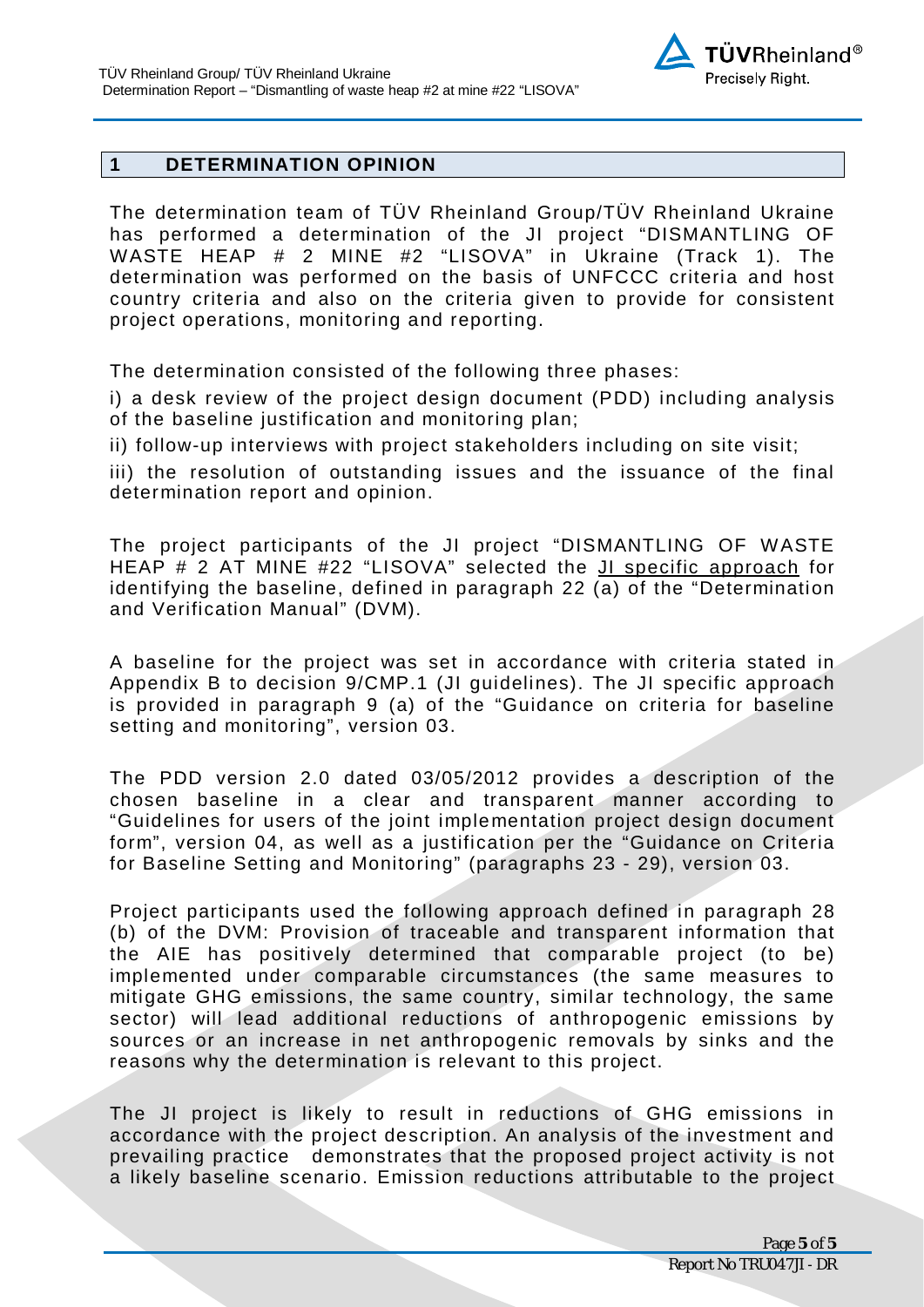

are hence additional to any that would occur in the absence of the project activity. Given that the project is implemented and maintained as designed, the project is likely to achieve the estimated amount of emission reductions.

The review of the project design documentation (2.0 dated 03/05/2012) and the subsequent interviews have provided TÜV Rheinland Group/TÜV Rheinland Ukraine with sufficient evidence to determine the fulfillment of stated criteria. In our opinion, the project correctly applies and meets the relevant UNFCCC requirements for JI projects and the relevant host country criteria.

The determination is based on the information made available to the determination team of TÜV Rheinland Group/TÜV Rheinland Ukraine and the engagement conditions detailed in this report.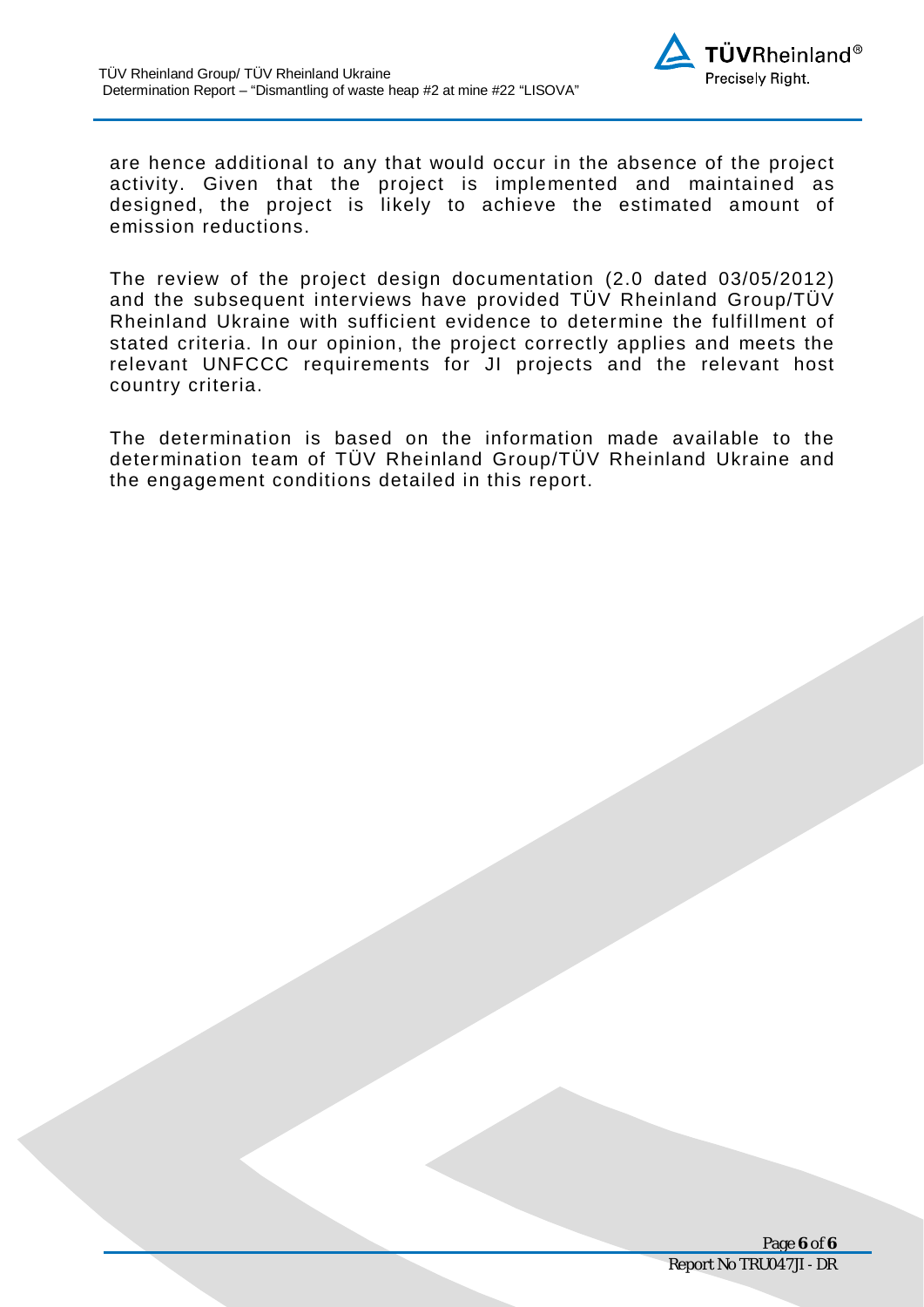

#### **2 INTRODUCTION**

SIA "Vidzeme Eko" has commissioned TÜV Rheinland Group/TÜV Rheinland Ukraine to determinate its JI project "DISMANTLING OF WASTE HEAP # 2 AT MINE #22 "LISOVA" (hereinafter called "project") at Donetsk region, Ukraine.

This report summarizes the findings of the determination of the project, performed on the basis of UNFCCC criteria, as well as criteria given to provide for consistent project operations, monitoring and reporting.

#### **2.1 Objective**

The determination is an independent third party assessment of the project design. In particular, the project's baseline, the monitoring plan (MP), and the project's compliance with relevant UNFCCC and host country criteria are determined in order to confirm that the project design, as documented, is sound and reasonable, and meets the stated requirements and identified criteria. Determination is a requirement for all JI projects and is seen as necessary to provide assurance to stakeholders of the quality of the project and its intended generation of emission reduction units (ERUs).

UNFCCC criteria refer to Article 6 of the Kyoto Protocol, the JI rules and modalities and the subsequent decisions by the JISC, as well as the host country criteria.

#### **2.2 Scope**

The determination scope is defined as an independent and objective review of the project design document, the project's baseline study and monitoring plan and other relevant documents. The information in these documents is reviewed against Kyoto Protocol requirements, UNFCCC rules and associated interpretations.

The determination is not meant to provide any consulting towards the Client. However, stated requests for clarifications and/or corrective actions may provide input for improvement of the project design.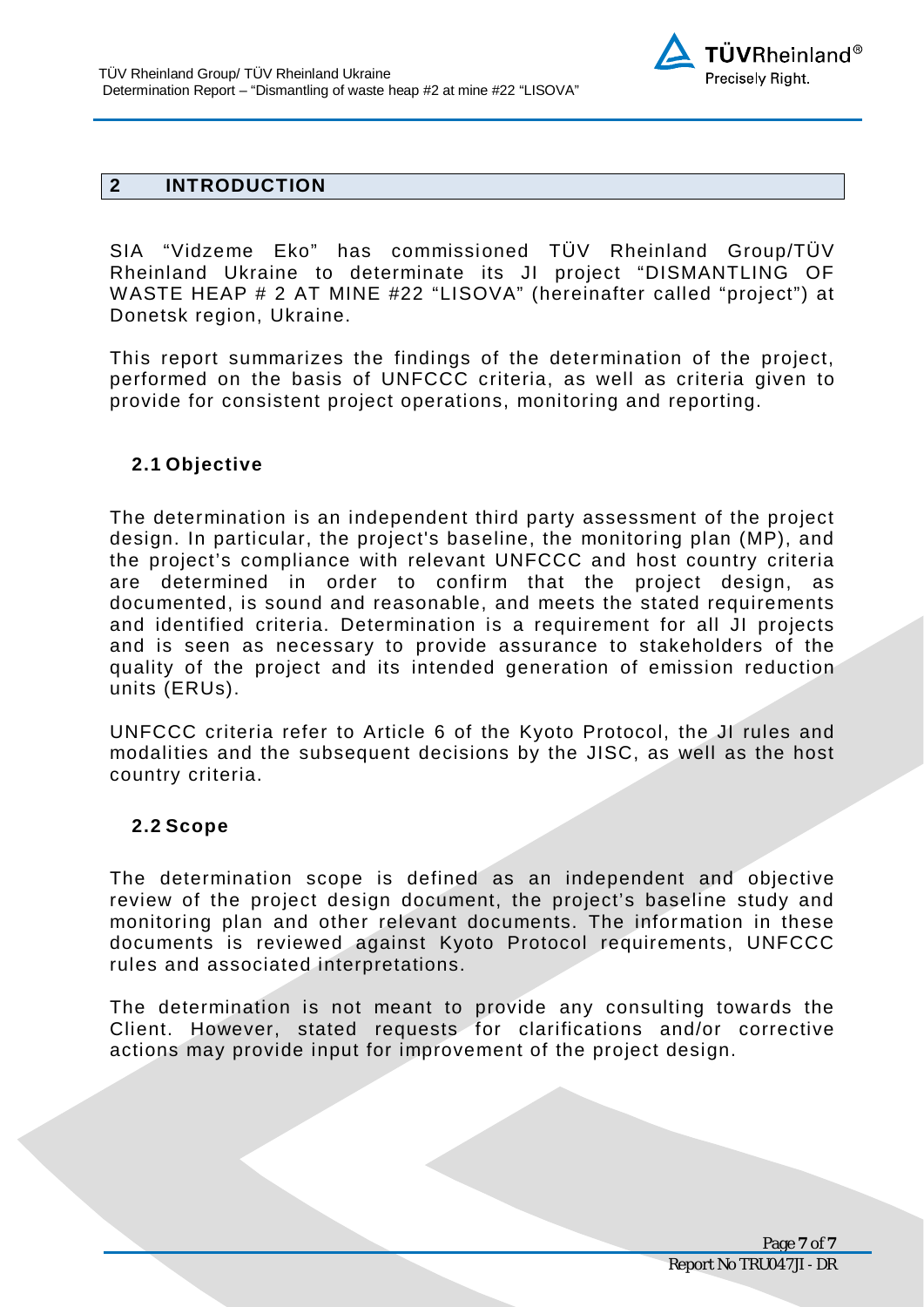#### **2.3 JI Project Description**

The brief information regarding the project is provided in table 1. **Table 1 - JI project brief information** 

| 1. Ukraine (host Party);                                           |  |  |
|--------------------------------------------------------------------|--|--|
| 2. Republic of Latvia.                                             |  |  |
| "DISMANTLING OF WASTE HEAP # 2 AT<br>MINE $# 22$ "LISOVA"          |  |  |
| Large-scale                                                        |  |  |
| JI specific approach                                               |  |  |
| LLC " Trading House "Metalprom"                                    |  |  |
| SIA "Vidzeme Eko"                                                  |  |  |
| Urban village<br>Pelagyivka, Torez<br>district,<br>Donetsk region, |  |  |
| 23/10/2009                                                         |  |  |
| From 23/10/2009 to 31/12/2012                                      |  |  |
|                                                                    |  |  |

Proposed project provides a complete dismantling of the dump at mine # 22 "LISOVA", followed by reclamation of land by restoring the fertile layer. During dismantling of dump the rock mass of dump will be fully utilized, and the received coal will replace coal, which must be produced by mine way. As the result of project, the opportunity of self - ignition of heap will be eliminated.

During dismantling of dump it will be dismantling of the rock mass by special technics, loading into trucks, and transportation to the benefication factory LLC "PC" Donetsk coal fuel" for further enrichment, in which the coal concentrate will be obtained. This product is further directed to boiler houses for burning as fuel. Thus, rock mass of dump will be fully utilized, and the received coal will replace coal, which must be produced by mine way. As the result of project, the opportunity of selfignition of heap will be eliminated. An important component of the project is its second phase - complex reclamation of area by restoring its fertile layer and the full restoration of natural ecological community.

The proposed project is aimed at reducing anthropogenic emissions created by:

 - Eliminate sources of greenhouse gases associated with burning waste heaps, by extracting coal from the rock dumps;

- Reduce uncontrolled emissions of methane due to replacement of coal that would have been extract mine way;

- Reduce electricity consumption at waste heap dismantling in comparison with electricity consumption at coal mine.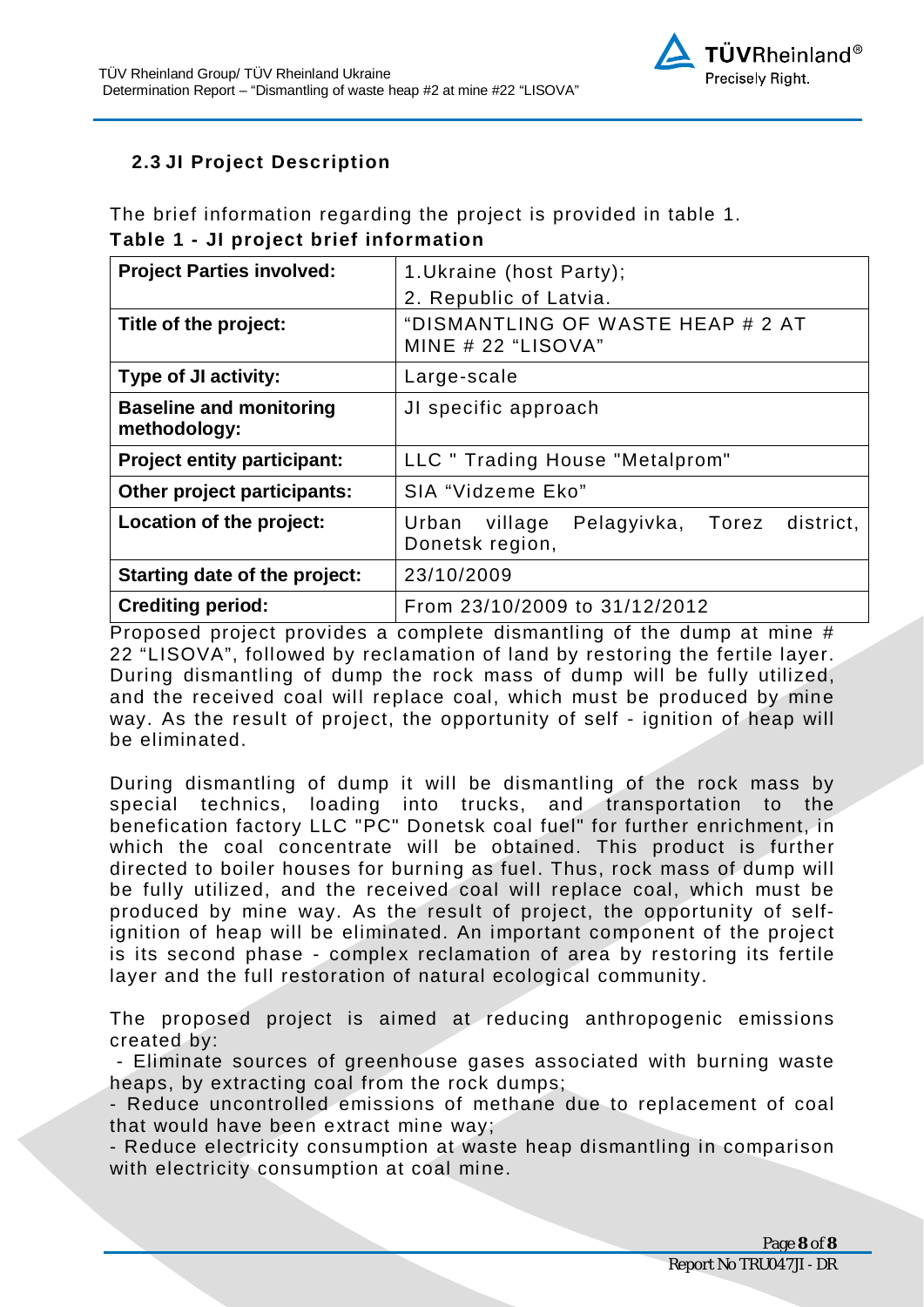

#### **3 METHODOLOGY**

The determination consists of the following three phases:

I) a desk review of the project design documents including analysis of the baseline justification and monitoring plan;

II) follow-up interviews with project stakeholders including on site visit;

III) the resolution of outstanding issues and the issuance of the final determination report and opinion.

The following sections outline each step in more detail.

#### **3.1 Desk Review of the Project Design Documentation**

The Project Design Document (PDD) submitted by SIA "Vidzeme Eko" and additional background documents related to the project design to be checked by an Accredited Independent Entity were reviewed.

The list of submitted documentation is provided below.

To address TÜV Rheinland Group/TÜV Rheinland Ukraine corrective action and clarification requests SIA "Vidzeme Eko" revised the PDD and resubmitted it on 03/05/2012 as version 2.0.

The determination findings presented in this report relate to the project as described in the PDD 2.0 dated 03/05/2012.

The following tables outline the documentation reviewed during the determination. Documents provided by SIA "Vidzeme Eko" that relate directly to the components of the project are indicated in table 2. Background documents related to the design and/or methodologies employed in the design or other reference documents are provided in table 3.

#### **Table 2 - Category 1 Documents**

| #              | <b>Name of the document</b>                                                                                                     |
|----------------|---------------------------------------------------------------------------------------------------------------------------------|
| /1/            | PDD "DISMANTLING OF WASTE HEAP #2 AT MINE #22<br>"LISOVA", version 1.0 from 23/03/2012.                                         |
| $\frac{12}{1}$ | PDD "DISMANTLING OF WASTE HEAP #2 AT MINE<br>#22<br>"LISOVA", version 1.1 from 23/03/2012.                                      |
| /3/            | PDD "DISMANTLING OF WASTE HEAP #2 AT MINE<br>#22<br>"LISOVA", version 2.0 from 03/05/2012.                                      |
| $\frac{14}{3}$ | GHG emission reduction calculation spreadsheet and investment<br>analysis of the project in Excel format (Calculation1_Lisova). |
| /5/            | GHG emission reduction calculation spreadsheet and investment<br>analysis of the project in Excel format (Calculation2_Lisova). |
| /6/            | "Guidelines for users of the Joint implementation project design<br>document form", version 04.                                 |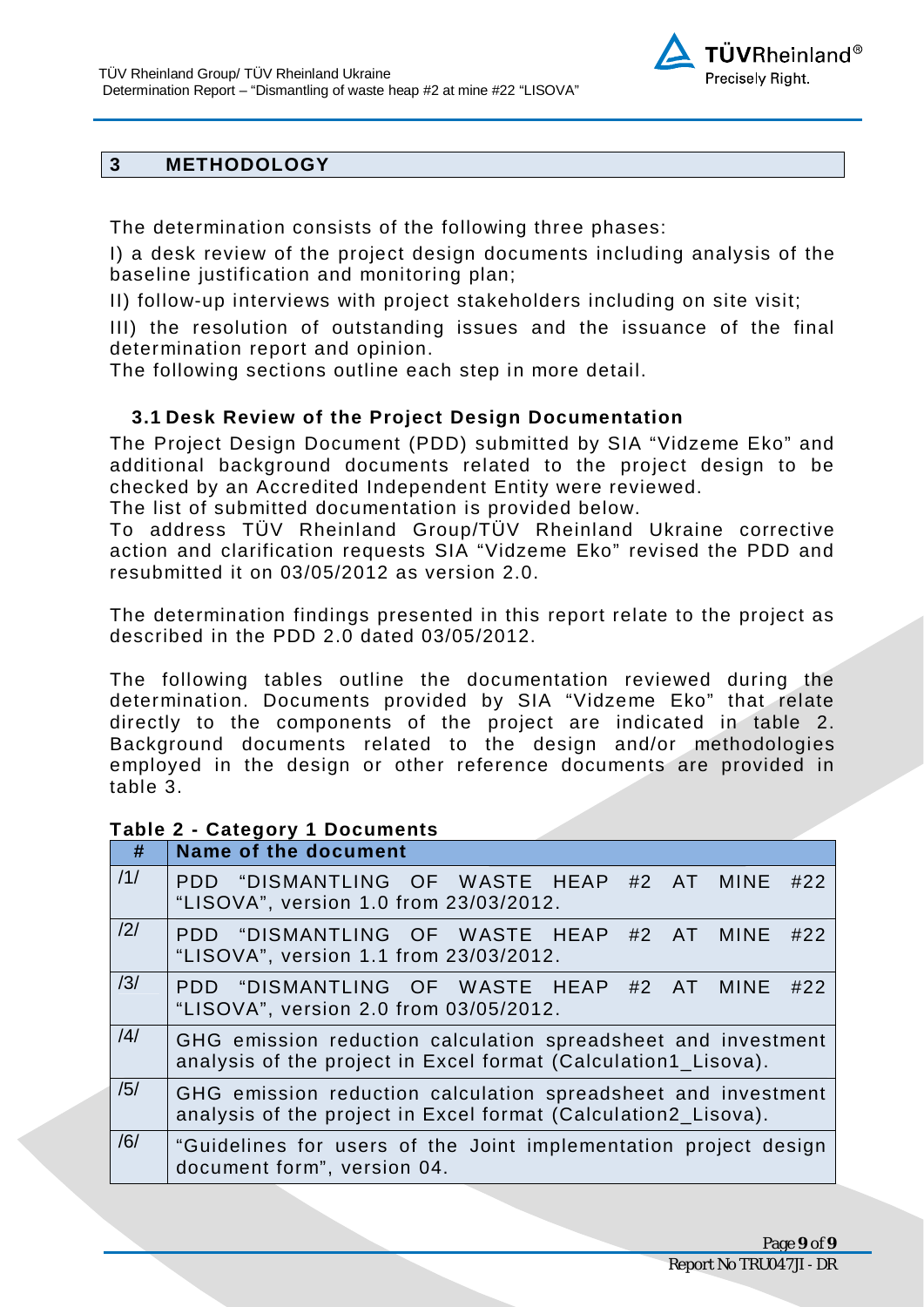

| 7    | "Guidance on Criteria for Baseline Setting and Monitoring",<br>version 03, JISC.   |
|------|------------------------------------------------------------------------------------|
| /8/  | "Tool for the demonstration and assessment of additionality",<br>version 06.0.0.   |
| /9/  | Kyoto Protocol to the United Nations Framework Convention On<br>Climate Change.    |
| /10/ | Marrakech Accords, JI Modalities.                                                  |
| 111/ | JI guidelines. Annex II to decision 9/CMP.1.                                       |
| /12/ | "Joint implementation determination and verification manual",<br>version 01, JISC. |
| /13/ | "Glossary of JI terms", version 03, JISC.                                          |

### **Table 3 - Category 2 Documents:**

| #    | <b>Name of the document</b>                                                                                                                                                           |
|------|---------------------------------------------------------------------------------------------------------------------------------------------------------------------------------------|
| /1/  | Delivery and Acceptance act from 23/10/2009 between LLC<br>"GP"Environmental Safety" and LLC " Trading House "Metalprom"                                                              |
| /2/  | Contract # 2009-10-196 from 23/10/2009 between LLC<br>"GP"Environmental Safety" and LLC " Trading House "Metalprom"                                                                   |
| /3/  | Contract # 2009-10-201 from 23/10/2009 between PE<br>"Stroymehanizatsiya" and LLC " Trading House "Metalprom"                                                                         |
| /4/  | Supply Agreement from 10/11/2009 between LLC " Trading House<br>"Metalprom"and LLC "PROMEKORESURS"                                                                                    |
| /5/  | Contract of service providing #183-14/10/2009 from<br>26/10/2009 weighing between PE "Stroymehanizatsiya" and LLC "<br>Trading House "Metalprom"                                      |
| /6/  | Passport of the waste heap at mine "Lisova" n / c "Torezantratsyt."                                                                                                                   |
| 7    | Contract # 24/10/09P 24/10/2009 between LLC " Trading House<br>"Metalprom" and "PC "Donetsk coal fuel"                                                                                |
| /8/  | Sales invoice # 215 from 04/12/09 for 22813.075 tons of coals,<br>brand A.                                                                                                            |
| /9/  | Delivery and Acceptance act #150 on the works in November 2009<br>from 01/12/09 to the contract #2009-10-201 from 23/10/09 at<br>13814224.31 UAH and costing of the act of the works. |
| /10/ | The act of performed weighing work in November 2009 from<br>01/12/09 to the contract # 183-14/10/2009 from 26/10/09 for<br>22813.08 tons of coal containing rocks.                    |
| /11/ | Sales invoice #117 from 04/07/10 for 17986.215 tons of coal,                                                                                                                          |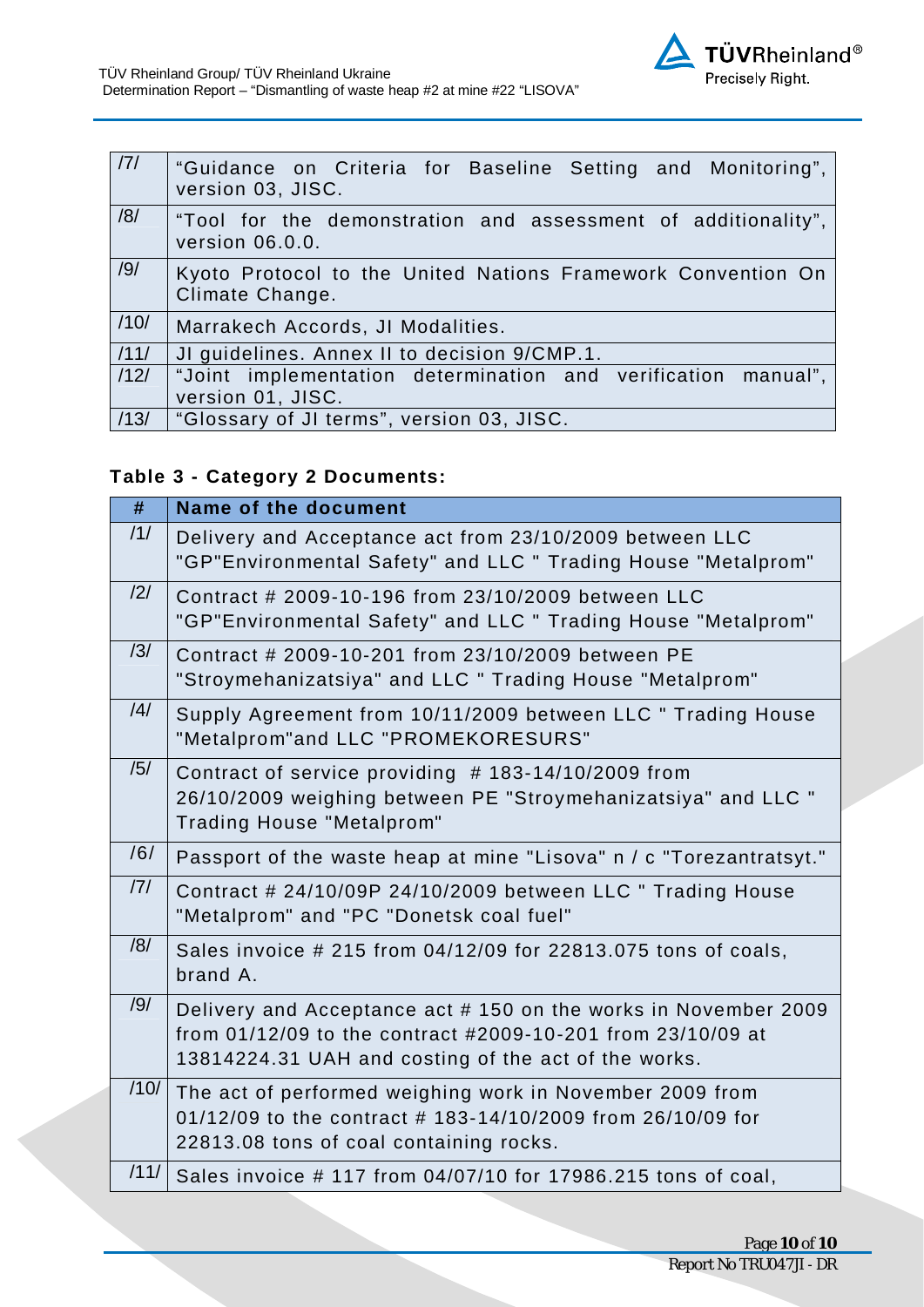

| #    | <b>Name of the document</b>                                                                                                                                                                       |
|------|---------------------------------------------------------------------------------------------------------------------------------------------------------------------------------------------------|
|      | brand A                                                                                                                                                                                           |
| /12/ | Delivery and Acceptance act # 82 on the works in June 2010 from<br>01/07/10 to the contract # 2009-10-201 from 23/10/09 for<br>10639828.21 UAH and costing of the act of the works.               |
| /13/ | The act of performed weighing work for June 2010 from 01/07/10<br>to the contract #183-14/10/2009 from 26/10/09 for 17658.33 tons<br>of coal containing rocks.                                    |
| /14/ | Sales invoice #126 from 05/10/10 for 18102.305 tons of coal,<br>brand A                                                                                                                           |
| /15/ | Delivery and Acceptance act #135 on the works for September<br>2010 from 01/10/10 to the contract #2009-10-201 from 23/10/09 for<br>7952175.81 UAH and costing to the act of the performed works. |
| /16/ | The act of performed weighing work for September 2010 from<br>01/10/10 to the contract # 183-14/10/2009 from 26/10/09 for<br>18102.31 tons of coal containing rocks.                              |
| /17/ | Sales invoice #111 from 06/06/11 on 18965.145 tons of coal,<br>brand A.                                                                                                                           |
| /18/ | Delivery and Acceptance act #68 on the works for May 2011 from<br>01/06/11 to the contract # 2009-10-201 from 23/10/09 on<br>11935727.31 UAH and costing to the act of the works.                 |
| /19/ | The act of performed weighing work for May 2011 from 01/06/11 to<br>the contract # 183-14/10/2009 from 26/10/09 on 18965.15 tons of<br>coal containing rocks.                                     |
|      | $\frac{120}{ }$ Sales invoice # 193 from 05/12/11 on 18886.455 tons of coal,<br>brand A.                                                                                                          |
| /21/ | Delivery and Acceptance act # 173 on the works for November<br>2011 from 01/12/11 to the contract # 2009-10-201 from 23/10/09<br>on 19342199.30UAH and costing to the act of the works.           |
| /22/ | The act of performed weighing work for November 2011 from<br>01/12/11 to the contract # 183-14/10/2009 from 26/10/09 on<br>18886.46 tons of coal containing rocks.                                |

### <span id="page-10-0"></span>**3.2 Interviews with project stakeholders**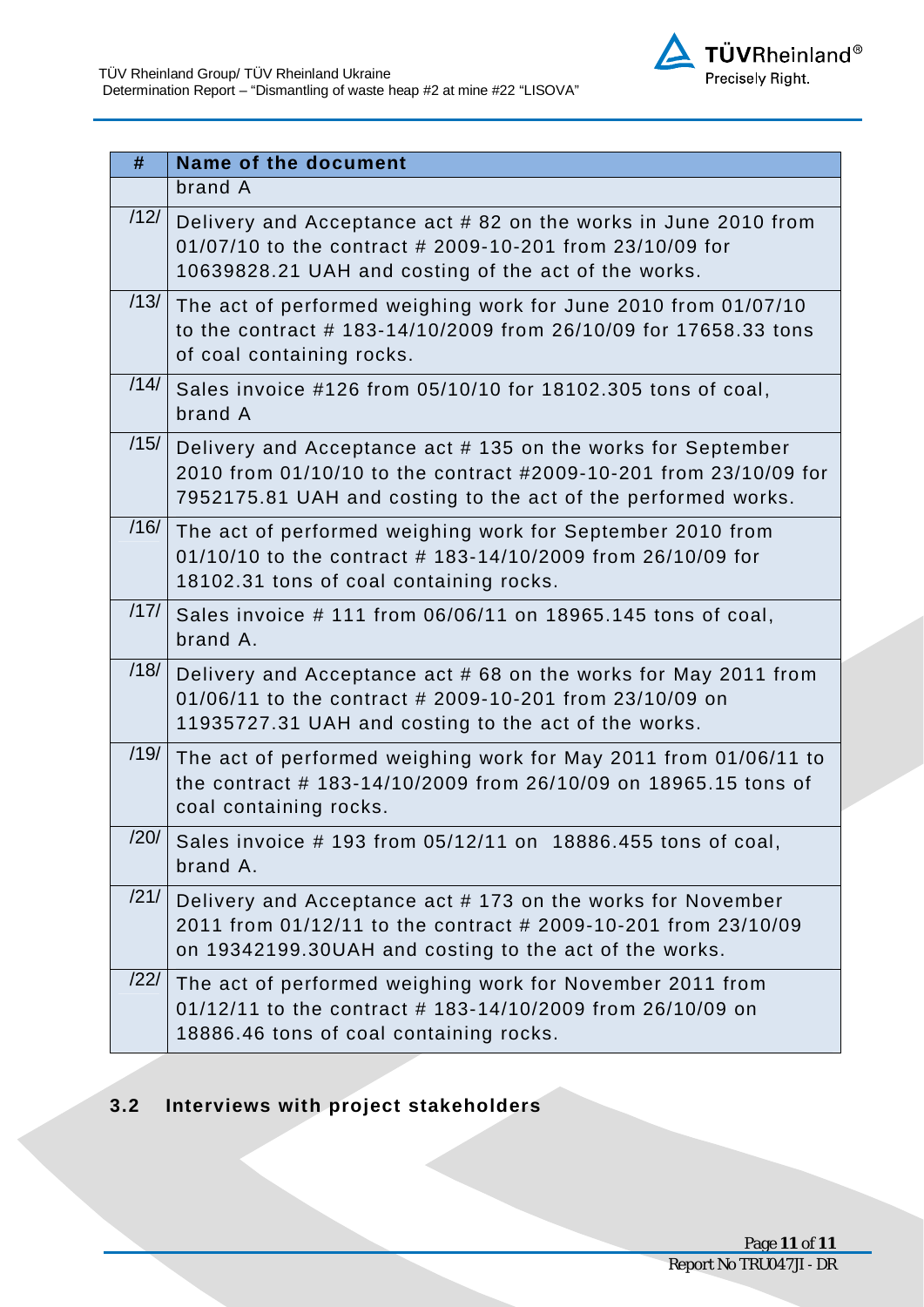

TÜV Rheinland Group/TÜV Rheinland Ukraine performed interviews with project stakeholders to confirm selected information and to resolve issues identified in the document review. Representatives of SIA "Vidzeme Eko" and LLC "Trading House "Metalprom" were interviewed are summarized in Table 4. The main topics of the interviews are summarized in Table 5.

| No. | <b>Name</b>              | <b>Position</b>          | Organization                             |
|-----|--------------------------|--------------------------|------------------------------------------|
| /1/ | Ivanenko Gennady V.      | <b>Project Developer</b> | SIA "Vidzeme Eko"                        |
| /2/ | <b>Timofeev Sergei</b>   | Consultant               | SIA "Vidzeme Eko"                        |
| /3/ | <b>Stakhiv Yuri</b>      | Consultant               | SIA "Vidzeme Eko"                        |
| /4/ | <b>Melnikov Mikhail</b>  | Chief engineer           | LLC "Trading House<br>"Metalprom"        |
| /5/ | <b>Zhukov Cyril</b>      | Chief vet                | <b>LLC</b> "Trading House<br>"Metalprom" |
| /6/ | <b>Chernuh Vitaly</b>    | Head of production area  | <b>LLC</b> "Trading House<br>"Metalprom" |
| 171 | <b>Hrechuh Vladislav</b> | Chief mechanic           | PE" Stroymehanizatsiya "                 |
| /8/ | Horoshkevych Anton       | Weigher                  | PE "Stroymehanizatsiya"                  |

#### **Table 4 - Persons interviewed**

#### **Table 5 - Interview topics**

| No. | <b>Data</b> | <b>Interviewed organization</b>          | <b>Interview topics</b>                                                                                                                                                                                                                                                                                                                |
|-----|-------------|------------------------------------------|----------------------------------------------------------------------------------------------------------------------------------------------------------------------------------------------------------------------------------------------------------------------------------------------------------------------------------------|
| 11/ | 03/04/2012  | <b>LLC</b> "Trading House<br>"Metalprom" | $\triangleright$ The legislative regulations<br>relating to the project<br>$\triangleright$ Technical equipment<br>$\triangleright$ Monitoring Plan<br>$\triangleright$ Procedures Training<br>$\triangleright$ Organizational System<br>$\triangleright$ Environmental impact<br>assessment<br>$\triangleright$ Stakeholders Comments |
| /2/ | 03/04/2012  | PE "Stroymehanizatsiya"                  | $\triangleright$ Technical equipment<br><b>Monitoring Plan</b><br>➤<br>$\triangleright$ Procedures Training<br>$\triangleright$ Organizational System                                                                                                                                                                                  |
| /3/ | 03/04/2012  | SIA "Vidzeme Eko"                        | ▶ Project Development<br>The legislative regulations<br>relating to the project<br>$\triangleright$ Additionality of the project<br>$\triangleright$ Crediting period<br>$\triangleright$ Monitoring Plan<br>> Stakeholders Comments                                                                                                   |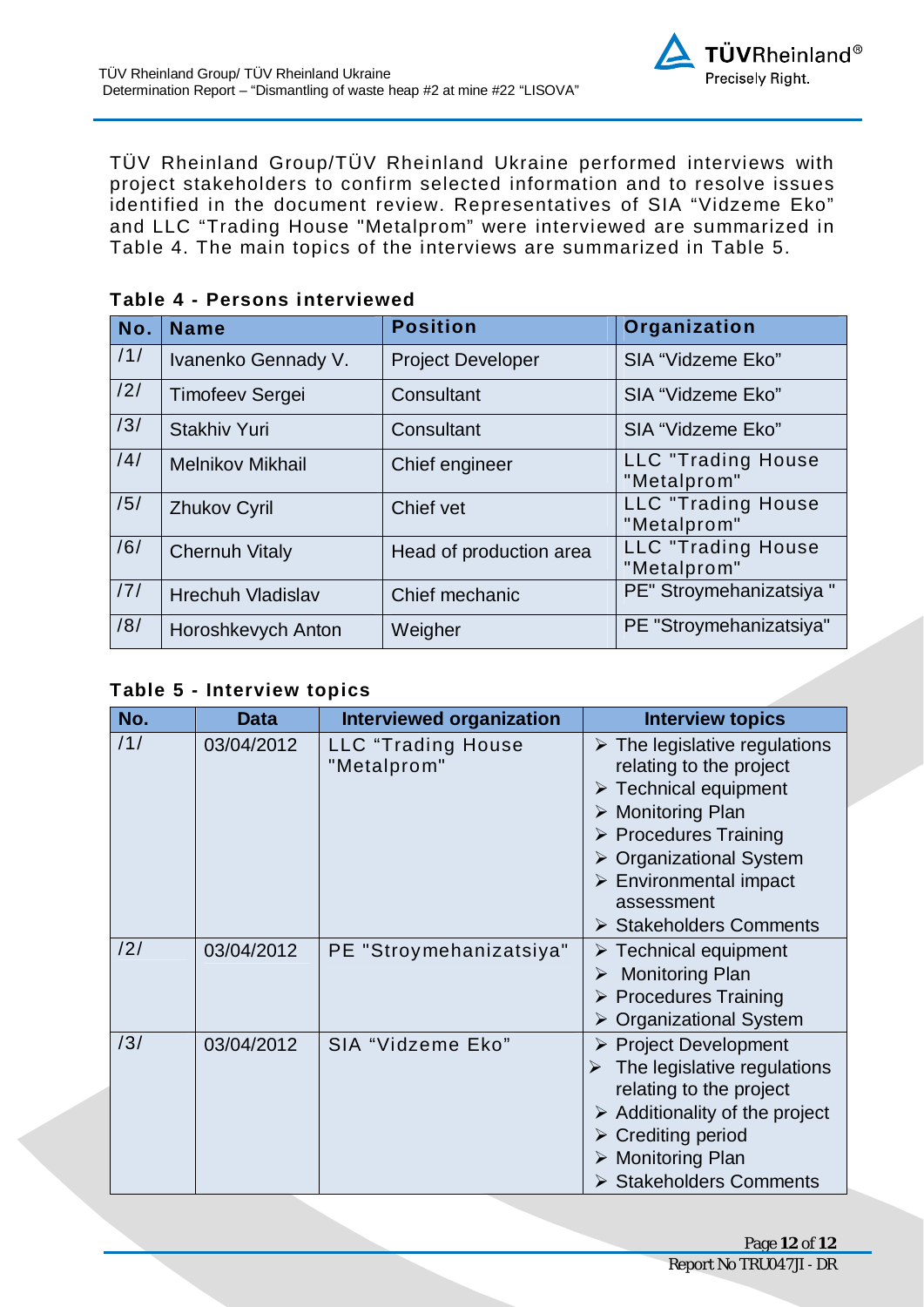

#### <span id="page-12-0"></span>**3.3 Resolution of Clarification and Corrective Action Requests**

The overall determination, from Contract signing to Determination Report and Opinion, was conducted using TÜV Rheinland Group/TÜV Rheinland Ukraine internal procedures. The objective of this phase of the determination is to raise the requests for corrective actions and clarification and any other outstanding issues that needed to be clarified for TÜV Rheinland Group/TÜV Rheinland Ukraine positive conclusion on the project design.

In order to ensure transparency, a determination protocol (Annex A to the Determination report) was customized for the project, in accordance with the Annex to "Joint Implementation Determination and Verification Manual", version 01. The protocol shows, in a transparent manner, criteria (requirements), means of verification and the results from determining the identified criteria. The determination protocol serves the following purposes:

- · it organizes, details and clarifies the requirements a JI project is expected to meet;
- · it ensures a transparent determination process where the verifier will document how a particular requirement has been determined and the result of the determination.

The determination protocol consists of three tables. The different columns in these tables are described in

below.

To guarantee the transparency of the determination process, the concerns raised are documented in more detail in the determination protocol (Annex A to the Determination report).

The PDD, final version 2.0 dated 03/05/2012, was submitted to the determination team for final determination. The final version of the PDD (version 2.0 dated 03/05/2012) was revised based on the determination protocol (Annex A to the Determination report) with the issued corrective action requests and clarification requests. The major changes include: starting date of project activity and crediting period; monitoring plan; estimate of GHG emission reductions.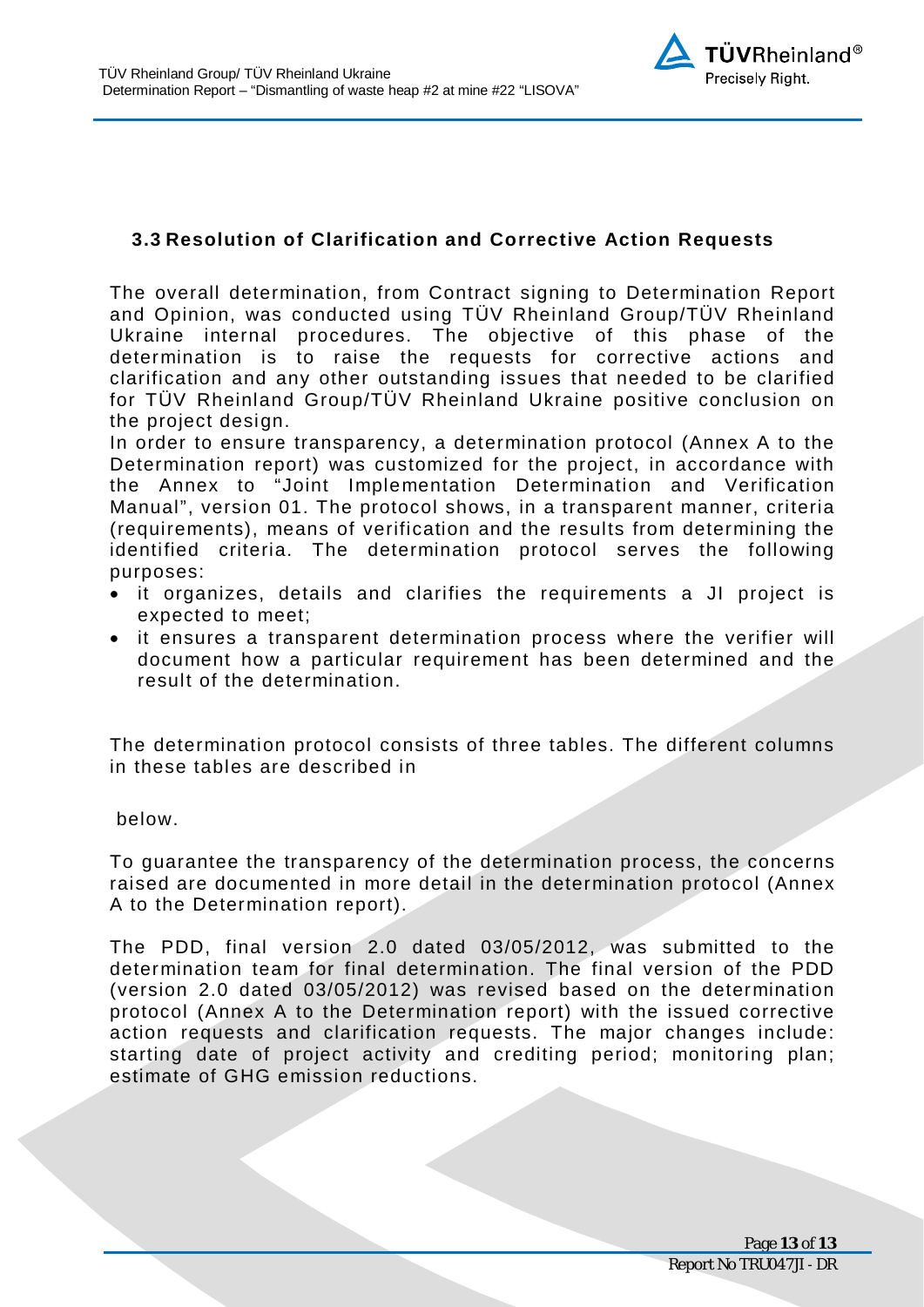| Determination Protocol Table 1: Mandatory Requirement for Joint Implementation |  |  |
|--------------------------------------------------------------------------------|--|--|
| (JI) Project Activities                                                        |  |  |

| <b>Requirement</b>                            | <b>Reference</b>                                                                                  | <b>Conclusion</b>                                                                                                                                                                                                                                                                                                                                                     | <b>Cross reference</b>                                                                                                                                                                     |
|-----------------------------------------------|---------------------------------------------------------------------------------------------------|-----------------------------------------------------------------------------------------------------------------------------------------------------------------------------------------------------------------------------------------------------------------------------------------------------------------------------------------------------------------------|--------------------------------------------------------------------------------------------------------------------------------------------------------------------------------------------|
| The requirements<br>the project must<br>meet. | Gives<br>reference to<br>the legislation<br>or agreement<br>where the<br>requirement is<br>found. | This is either<br>acceptable based on<br>evidence provided<br>(OK), a Corrective<br>Action Request (CAR),<br>a Clarification Request<br>(CL) or a Forward<br><b>Action Request (FAR)</b><br>of risk or non-<br>compliance with stated<br>requirements. The<br>CAR's, CL's and FAR's<br>are numbered and<br>presented to the client<br>in the Determination<br>Report. | Used to refer to the<br>relevant protocol questions<br>in Tables 2, to show how<br>the specific requirement is<br>determined. This is to<br>ensure a transparent<br>determination process. |

| <b>Determination Protocol Table 2: Requirements checklist</b>                                                                                                                                                                                                                                |                                                                                                                                          |                                                                                                                                                                                                                                                                |                                                                                                                                                                                                                                                      |                                                                                                                                                                                                                                                                                                                                                                                                                                                                                            |  |
|----------------------------------------------------------------------------------------------------------------------------------------------------------------------------------------------------------------------------------------------------------------------------------------------|------------------------------------------------------------------------------------------------------------------------------------------|----------------------------------------------------------------------------------------------------------------------------------------------------------------------------------------------------------------------------------------------------------------|------------------------------------------------------------------------------------------------------------------------------------------------------------------------------------------------------------------------------------------------------|--------------------------------------------------------------------------------------------------------------------------------------------------------------------------------------------------------------------------------------------------------------------------------------------------------------------------------------------------------------------------------------------------------------------------------------------------------------------------------------------|--|
| <b>Checklist</b><br><b>Question</b>                                                                                                                                                                                                                                                          | <b>Reference</b>                                                                                                                         | <b>Means of</b><br>verification<br>(MoV)                                                                                                                                                                                                                       | <b>Comments</b>                                                                                                                                                                                                                                      | <b>Draft and/or Final</b><br><b>Conclusion</b>                                                                                                                                                                                                                                                                                                                                                                                                                                             |  |
| The various<br>requirements in<br>Table 1 are linked<br>to checklist<br>questions the<br>project should<br>meet. The<br>checklist is<br>organized in<br>several sections.<br>Each section is<br>then further sub-<br>divided. The<br>lowest level<br>constitutes a<br>checklist<br>question. | Gives<br>reference<br>to<br>documents<br>the<br>where<br>to<br>answer<br>the<br>checklist<br>question or<br><i>item</i><br>is.<br>found. | <b>Explains</b><br>how<br>conformance<br>with<br>the<br>checklist<br>question<br>is.<br>investigated.<br><b>Examples</b><br>0f<br><b>of</b><br>means<br>verification are<br>document<br>review (DR)<br>or<br>interview<br>(I).<br>N/A means not<br>applicable. | The section<br>is.<br>used<br>to<br>elaborate<br>and discuss<br>the checklist<br>question<br>and/or<br>the<br>conformanc<br>the<br>to<br>e<br>question.<br>$\mathsf{It}$<br>further<br>is<br>used<br>to<br>explain<br>the<br>conclusions<br>reached. | This is either acceptable<br>based on evidence<br>provided (OK), or a<br><b>Corrective Action</b><br><b>Request (CAR)</b> due to<br>non-compliance with the<br>checklist question. (See<br>below). Clarification<br>Request (CL) is used<br>when the determination<br>team has identified a<br>need for further<br>clarification.<br>action<br><b>Forward</b><br>request (FAR) informs<br>the project participants<br>of an issue that needs to<br>be reviewed during the<br>verification. |  |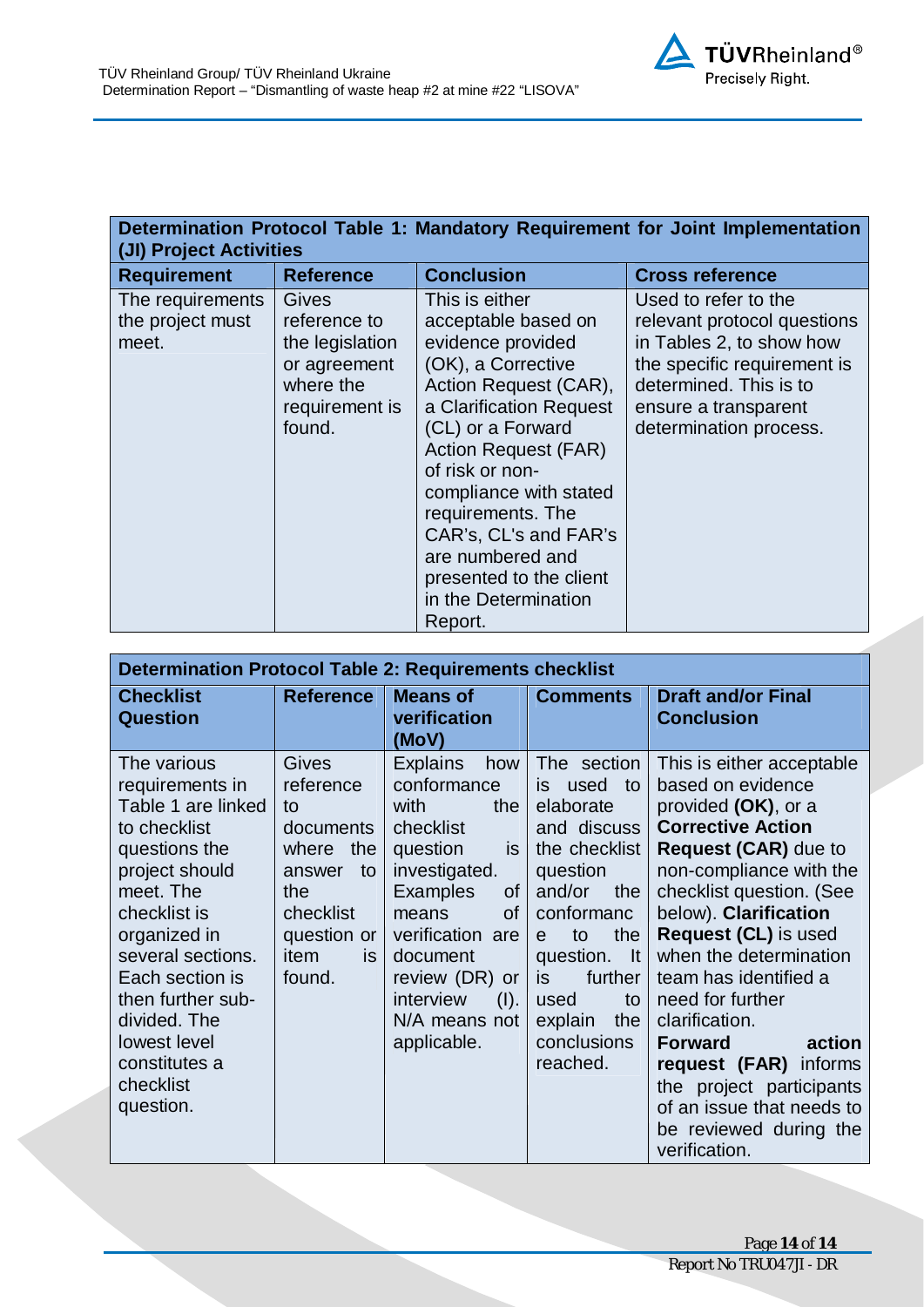| Determination Protocol Table 3: Resolution of Corrective Action and Clarification<br><b>Requests</b>                                                                                                             |                                                                                                                                                                                           |                                                                                                                                                                                     |                                                                                                                                                                                                |  |
|------------------------------------------------------------------------------------------------------------------------------------------------------------------------------------------------------------------|-------------------------------------------------------------------------------------------------------------------------------------------------------------------------------------------|-------------------------------------------------------------------------------------------------------------------------------------------------------------------------------------|------------------------------------------------------------------------------------------------------------------------------------------------------------------------------------------------|--|
| <b>Report clarifications</b><br>corrective<br>and<br>action requests                                                                                                                                             | Ref. to checklist<br>question in tables<br>1, 2                                                                                                                                           | <b>of</b><br><b>Summary</b><br>project<br>owner<br>response                                                                                                                         | <b>Determination</b><br>team conclusion                                                                                                                                                        |  |
| If the conclusions<br>from the<br>Determination are a<br><b>Corrective Action</b><br>Request, a<br><b>Clarification Request</b><br>or a Forward action<br>request, these should<br>be listed in this<br>section. | Reference to the<br>checklist question<br>number in Tables 2<br>where the<br>Corrective Action<br>Request,<br>Clarification<br>Request or a<br>Forward action<br>request is<br>explained. | The responses given<br>by the Client or other<br>project participants<br>during the<br>communications with<br>the determination<br>team should be<br>summarized in this<br>section. | This section should<br>summarize the<br>determination team's<br>responses and final<br>conclusions. The<br>conclusions should<br>also be included in<br>Tables 2, under<br>"Final Conclusion". |  |

<span id="page-14-0"></span>

#### **3.4 Internal Technical Review**

The determination report including the determination findings underwent a technical review before requesting registration of the project activity. The technical review was performed by an internal technical reviewer qualified in accordance with TÜV Rheinland Group/TÜV Rheinland Ukraine qualification scheme for JI project determination and verification.

#### <span id="page-14-1"></span>**3.5 Determination team**

The determination team consists of the following personnel indicated in Table 6 below:

#### **Table 6 - Determination team**

| TÜV Rheinland Group/TÜV Rheinland Ukraine |                                                                |  |  |
|-------------------------------------------|----------------------------------------------------------------|--|--|
| Mr. Dmitry Rakovich                       | Team Leader, Climate Change<br>Verifier                        |  |  |
| Ms. Ganna Zadnipriana                     | <b>Climate Change Verifier</b>                                 |  |  |
| Ms. Iryna Nikolaieva                      | Internal technical reviewer, Climate<br><b>Change Verifier</b> |  |  |
| Prof., dr. Valery Yakubovsky              | <b>Technical Competence</b>                                    |  |  |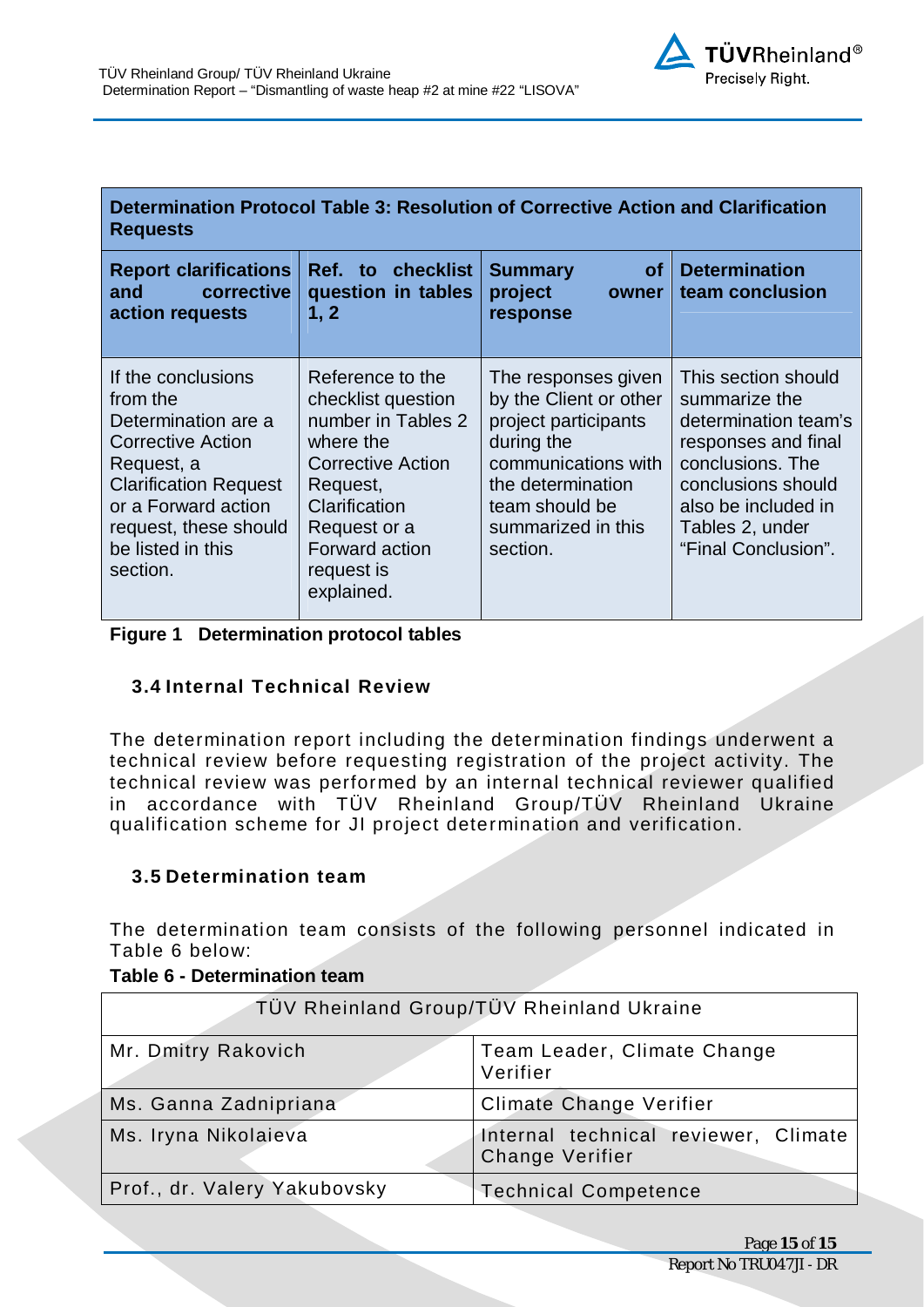

| Centre Director |  |
|-----------------|--|
|-----------------|--|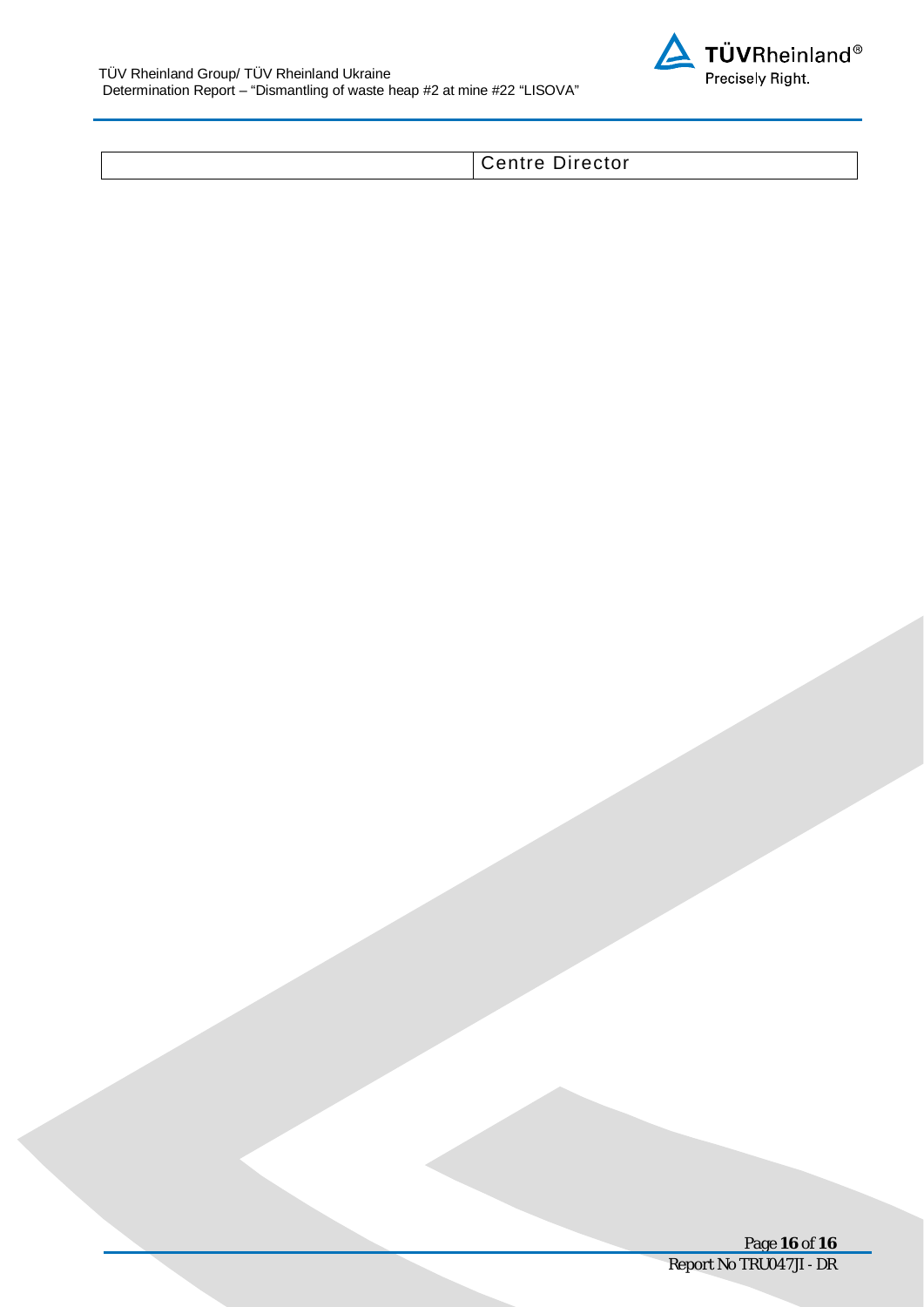

#### <span id="page-16-0"></span>**4 DETERMINATION FINDINGS**

In the following subsections the determination findings are stated as follows:

- 1) the findings from the desk review of the original project design documents and the findings from interviews during the follow up visit are summarized. A more detailed record of these findings can be found in the Determination Protocol (Annex A to the Determination report);
- 2) in case TÜV Rheinland Group/TÜV Rheinland Ukraine had identified issues that needed clarification or that represented a risk to the fulfillment of the project objectives, a Clarification or Corrective Action Request, respectively, have been issued. The Clarification and Corrective Action Requests are stated, where applicable, in the following subsections and are further documented in the Determination Protocol (Annex A to the Determination report). The determination of the Project resulted in 21 Corrective Action Requests (CARs), 4 Clarification Requests (CLs) and 1 Request for further action
- 3) the conclusions for determination subject are presented in each subsection.

The considerations, findings and means of verification for areas of determination are provided below in accordance with the Determination and Verification Manual (DVM). All information indicated in the following subsections relates to the PDD version 2.0 dated 03/05/2012 (hereinafter called "PDD").

#### <span id="page-16-1"></span>**4.1 Project approval by Parties Involved**

In accordance with paragraphs 19 - 20 of the DVM the assessment of this area focuses on whether the designated focal points (DFPs) of all Parties listed as "Parties involved" in the PDD have provided written project approvals. It also should be assessed whether the written project approvals referred to above are unconditional.

As stated in the PDD version 2.0 from 03/05/2012 description of project idea (PIN) was submitted to the designated Coordinating Center (State Environmental Investment Agency) March 23, 2012. Letter # 1154/23/7 of support was provided 28/04/2012 by State Environmental Investment Agency that supports further development of the proposed project.

To obtain a written project approval by the host Party (Ukraine) a final Determination Report should be submitted to the State Environmental Investment Agency of Ukraine. Written project approval by Republic of Latvia (Party involved in the project, other than the host Party) will be obtained at the first verification.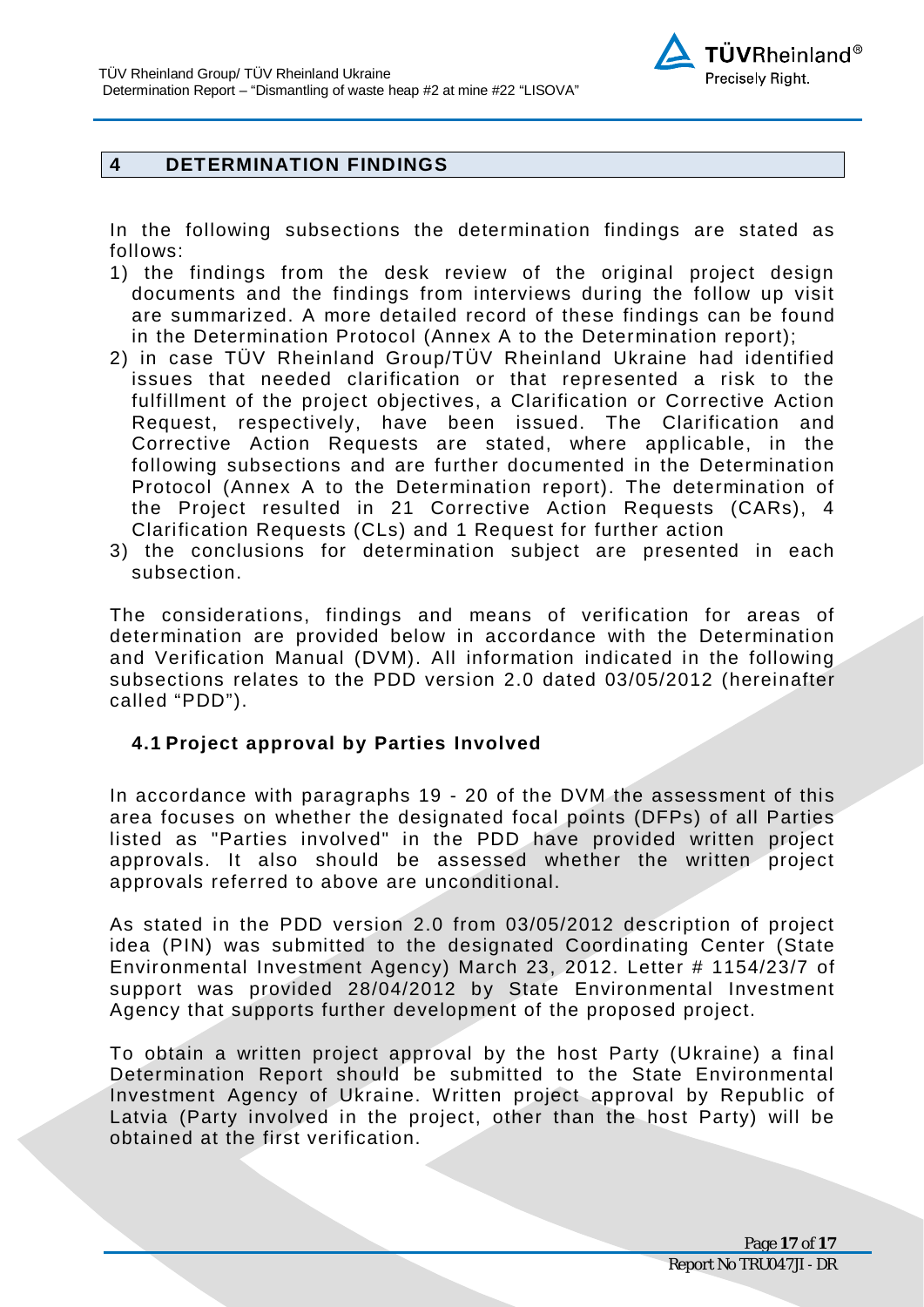

The FAR 01 was raised. It will be closed after issuing written project approvals by Parties involved.

Identified problem areas for project approval, project participants' responses and conclusions of TÜV Rheinland Group/TÜV Rheinland Ukraine are described in Annex A to the Determination Report (refer to FAR 01).

#### <span id="page-17-0"></span>**4.2 Authorization of project participants by Parties involved**

In accordance with paragraph 21 of the DVM the assessment of this area focuses on whether each of the legal entities listed as project participants in the PDD is authorized by a Party involved, which is also listed in the PDD, through: a written project approval by a Party involved, explicitly stating the name of the legal entity; or any other form of project participant authorization in writing, explicitly stating the name of the legal entity.

The following legal entities were listed as project participants in the PDD:

- LLC "Trading House "Metalprom";
- SIA "Vidzeme Eko".

The detailed information on project participants was indicated in section A.3. of the PDD. The contact information on project participants, explicitly stating the name of the legal entities, was provided in Annex 1 to the PDD.

Identified problem areas for authorization of project participants by Parties involved, project participants' responses and conclusions of TÜV Rheinland Group/TÜV Rheinland Ukraine are described in Annex A to the Determination Report (refer to FAR 01).

#### <span id="page-17-1"></span>**4.3 Baseline Setting**

In accordance with paragraphs 22 - 26 of the DVM the assessment of this area focuses on various aspects of the baseline setting by project participants.

The paragraph 22 of the DVM defines two following approaches selected for identifying the baseline:

(a) By using a methodology for baseline setting and monitoring developed in accordance with Appendix B of the JI guidelines (hereinafter referred to as JI specific approach);

(b) By using a baseline and monitoring methodology approved by the CDM Executive Board in its totality (hereinafter referred to as approved CDM methodology approach).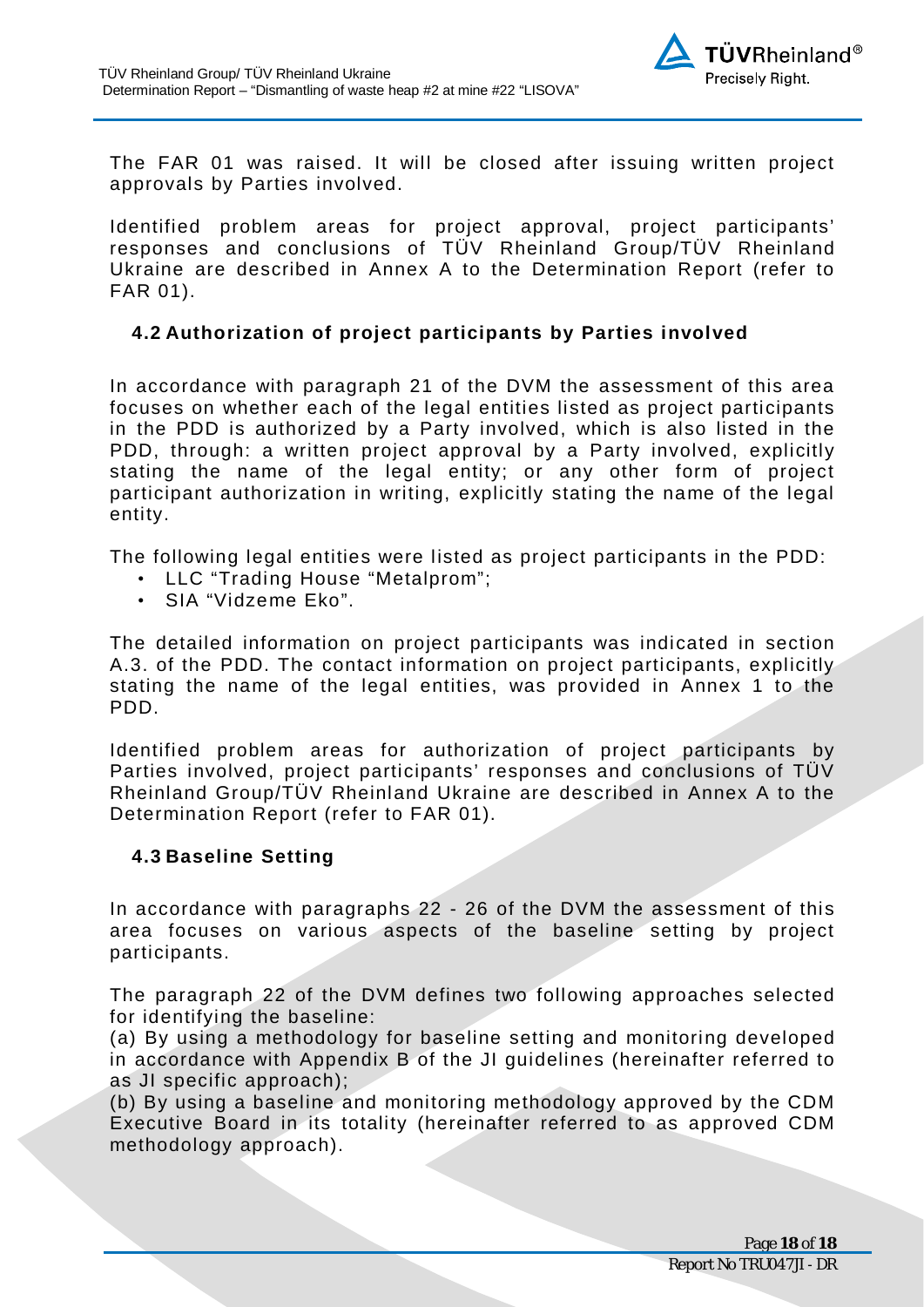

The project participants of the project "DISMANTLING OF WASTE HEAP # 2 AT MINE # 22 "LISOVA" selected the JI specific approach for identifying the baseline.

A baseline for the project was set in accordance with criteria stated in Appendix B to decision 9/CMP.1 (JI guidelines). The JI specific approach is provided in paragraph 9 (a) of the "Guidance on criteria for baseline setting and monitoring", version 03.

The PDD provides a description of the chosen baseline in a clear and transparent manner according to "Guidelines for users of the joint implementation project design document form", version 04, as well as a justification per the "Guidance on criteria for baseline setting and monitoring", version 03 (paragraphs 23 - 29).

The desk review of the PDD and follow-up interviews provided enough reasons for TÜV Rheinland Group/TÜV Rheinland Ukraine to assess that the baseline for this JI project is established:

#### a) **By listing and describing plausible future scenarios on the basis of conservative assumptions and selecting the most plausible one.**

Plausible future scenarios are listed below:

- Scenario 1. Continuation of existing situation (coat not removed from the dumps):
	- i) spontaneous self-heating and subsequent fire rock dumps;

ii) mine production activities cause emissions of volatile methane and formation of new dumps.

Existing laws and legal norms of Ukraine review dumps as possible sources of hazardous emissions. In general, burning piles must be repaid, and appropriate measures should be taken to prevent burning in the future. It is governed by "Rules of safety at mines". Enforcement of this document rather weak, the maximum fine for such violations is very low, which is negligible for the company. However, because of the many rock piles and their large size, coupled with the limited resources of the owners, they usually do not make even the minimum required monitoring. Even when you receive information about dumps, burning, and applicable law to take action, most often the choice is rather in favor of paying a fine for polluting the air, than in favor of measures to extinguish the same dump that caught fire. Under such circumstances it is clear that the baseline scenario does not contradict existing laws and legal norms, taking into account their performance in Ukraine.

• Scenario 2. Direct energy production from the heat energy of burning waste heap: i) burning dumps, used for energy production by direct input of heat exchangers in the dumps;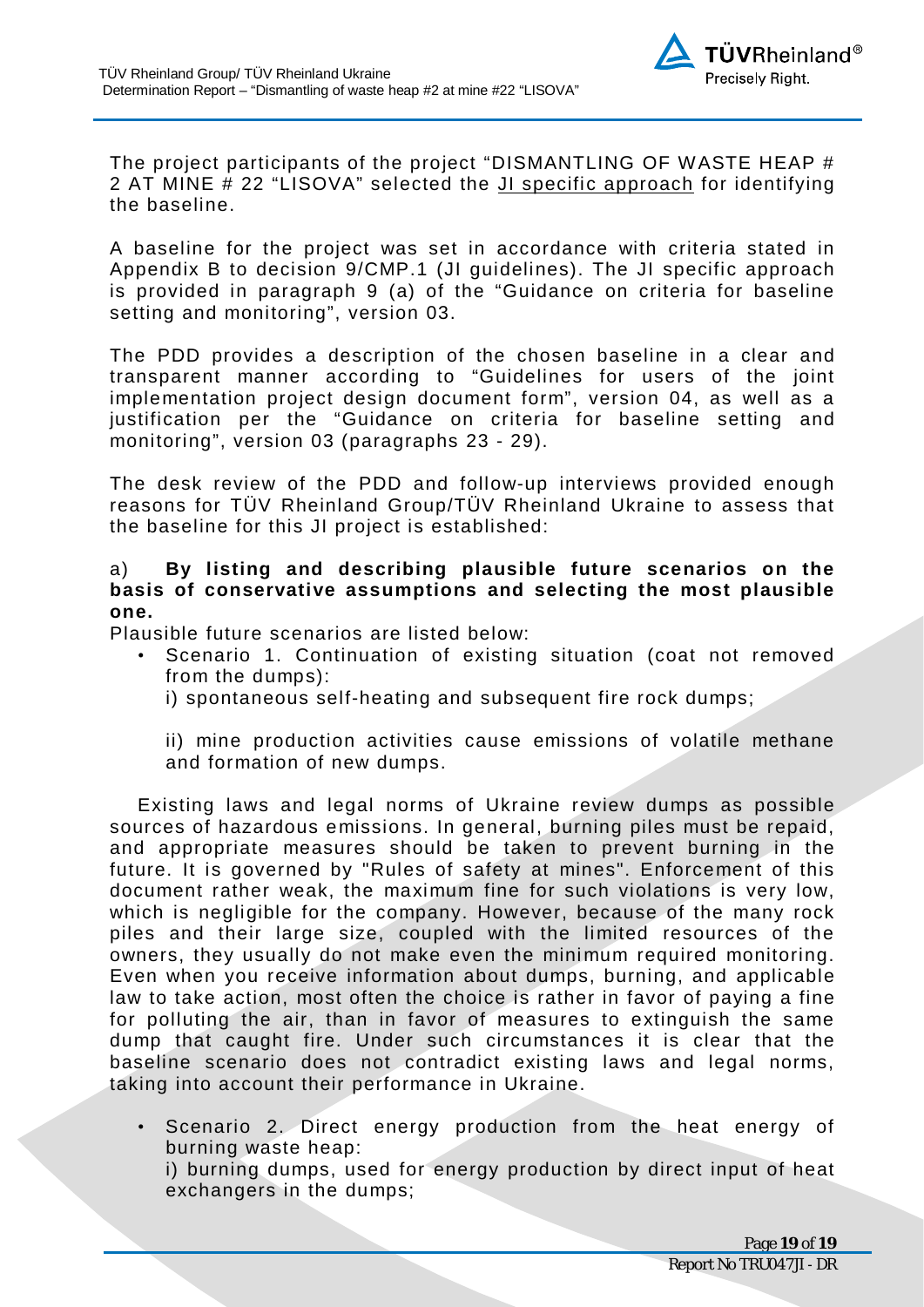

ii) Mining of coal, which causes uncontrolled emissions of gas and the formation of even more dumps.

Technological barriers: This scenario is based on experimental technology that has not even used in a pilot project. It is also not suitable for all dumps, as the project owner will have to balance the availability of energy resources (location of dumps) and location of the consumer of energy. Electricity production at the site addresses this issue, but the need for additional work on the electrical connection. Generally, you must still prove the feasibility of this technology. In addition, it allows you to control and manage the emissions of gases. This technology was offered only as a theoretical model that has not yet entered the phase of implementation. Studies suggest that the development of real existing heat pump that uses heat from the rock piles, further complicated by the large number of serious technical problems

Investment barriers: Investments in technology feasibility has not proved very risky. In the case of Ukraine, which is a country with high risk investments such unfounded energy projects are unlikely to interest investors more than some other investment opportunities in the energy industry with higher profitability. Innovative nature of the project may be interested in program support and government incentives, but the cost of energy produced is likely much higher than the alternatives.

Scenario 3. Production of construction materials from rock dumps. i) coal dumps burned during the sintering process;

ii) Mining production, resulting in uncontrolled release of gas and the formation of even more dumps.

Technological barriers: This scenario is based on existing technology but the technology is currently available in Ukraine, and there is no evidence that such projects will be implemented in the near future. It is also not suitable for all types of dumps, because the contents of dumps must be predictable to the project owner was able to produce quality materials. A large number of sulfur and moisture can reduce the suitability dumps for development. Before you start a project, we need a large amount of research. Pilot projects of this type are implemented only with the support of public funding.

• Scenario 4. Coal extraction from waste heaps without JI incentives. i) a smaller number of coal extracted from underground mines in the region;

ii) piles are developed to extract coal and its use in the energy sector (the project does not benefit from the possible development of a JI project)

Investment barriers: This scenario is financially unattractive and has obstacles. Investment climate in Ukraine is risky and unfavorable, private capital from domestic or international sources, are not available or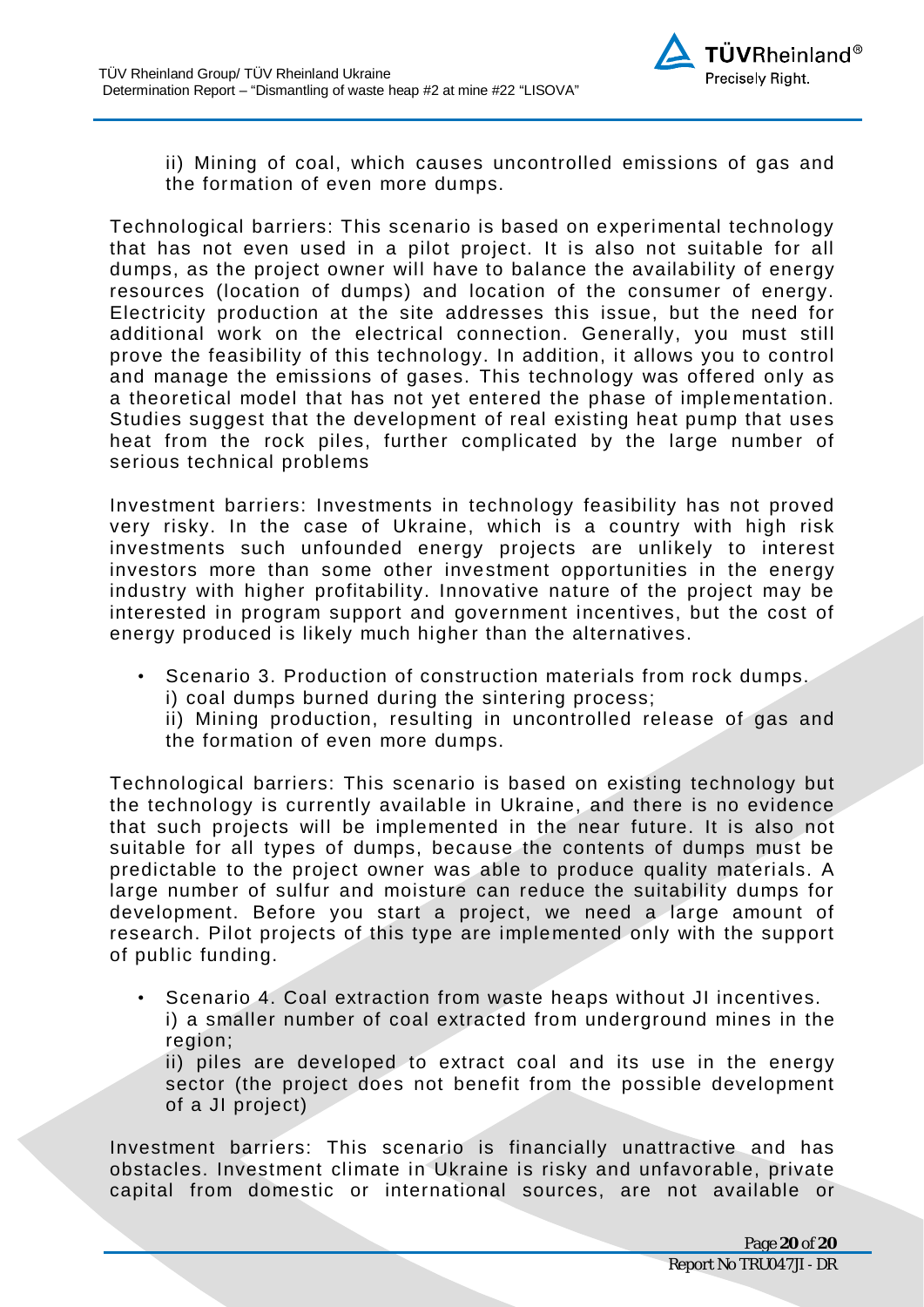

accessible by excessively high price because of real and perceived risks of doing business in Ukraine.

• Scenario 5. Systematic monitoring of waste heaps condition and regular fire prevention and extinguishing measures.

(i) the regular monitoring of dumps and study their thermal condition.

ii) Regular activities of extinguishing the fire.

Investment barriers: This scenario does not include any income, but includes additional costs for owners dumps. Monitoring of dumps is not conducted systematically, and all activities are at the discretion of the owner dumps. Basically dumps are mines or regional association with coal. Coal mines of Ukraine are suffering due to the limited amount of investment, which often leads to security problems due to the severe conditions of production and financial difficulties. In this case dumps are considered as an additional burden, but mine usually do not make even minimum measures required. Ignition and burning piles are very common, and investigated 176 of the dumps in the Luhansk region, only 51 relatively precisely known, they are not burned to the same exact data are not always available. From a commercial point of view of penalties, which are usually issued by governments, are lower than the cost of necessary measures covered in this scenario.

The variants of baseline do not include such options that would:

• Do not meet the legal and regulatory requirements;

• Depend on key resources such as fuel, materials and technologies that are not available in hotels of the project.

All scenarios, except Scenario 1 - Continuation of the current situation, faced with the presence of obstacles. Thus, the continuation of the current situation is the most likely future scenario and was selected as the baseline for the project.

Analysis of plausible future scenarios shows that the proposed project activities are not likely baseline scenario. The emission reductions achieved through the implementation of this project is additional to any that would have occurred in the absence of activity on this project. If the project is implemented and carried out under his plan, the result will achieve the expected amount of emission reductions.

b) **Taking into account relevant national and/or sectoral policies and circumstances, such as sectoral reform initiatives, local fuel availability, power sector expansion plans, and the economic situation in the project sector.** 

In this context, the TÜV Rheinland Group/TÜV Rheinland Ukraine assessed whether the key factors that affect a baseline were taken into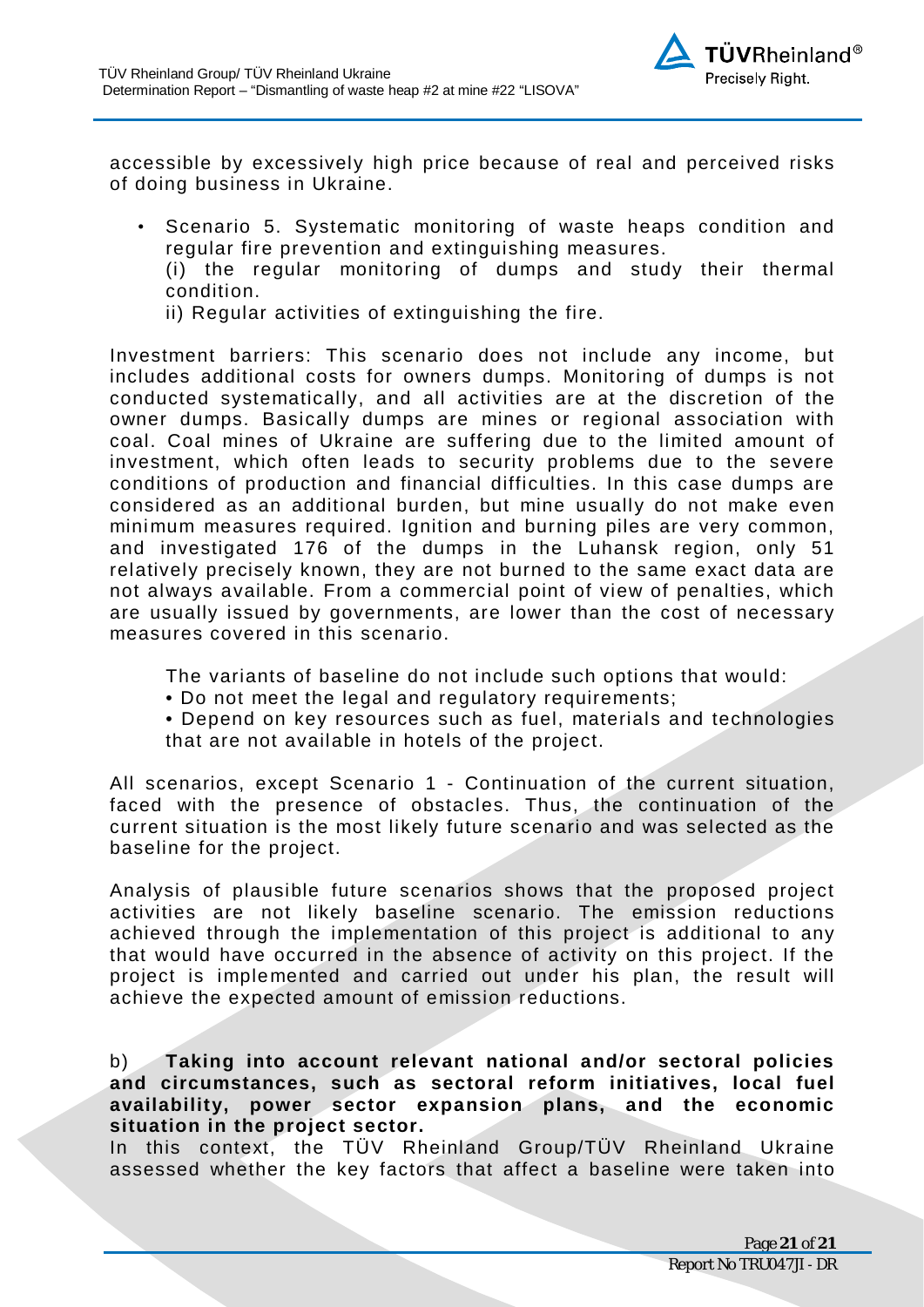

account. The project participants established the baseline taking into account the following key factors:

- sectoral reform initiatives;
- local fuel availability;
- power sector expansion plans;
- economic situation in the project sector.

#### c) **In a transparent manner with regard to the choice of approaches, assumptions, methodologies, parameters, data sources and key factors.**

The project participants applied the selected approach with transparency. Necessary information on approaches, assumptions, parameters, data sources and key factors is available in the PDD.

#### d) **Taking into account of uncertainties and using conservativeness assumptions.**

Project participants used default values to the extent possible in order to reduce uncertainty and provide conservative data for emission calculations:

• If possible, use the same approach to calculate levels of baseline emissions and emissions from the project, as in the national inventories of anthropogenic emissions by sources and removals by sinks of greenhouse gases in the Ukraine. The National emissions inventories used country-specific emission factors that meet the established value of the Intergovernmental Panel on Climate Change (IPCC);

• To calculate the baseline emissions using lower values and to calculate emissions from the project - top values;

• If possible, apply default values to reduce uncertainty and provide conservative estimates data.

#### e) **In such a way that emission reduction units (ERUs) cannot be earned for decreases in activity levels outside the project activity or due to force majeure.**

According to the proposed approach emission reductions will be earned only within the project activity, so no emission reductions can be earned due to any changes outside the project activity or due to force majeure.

f) **By drawing on the list of standard variables contained in appendix B to "Guidance on criteria for baseline setting and monitoring", as appropriate.**

The PDD draws on the list of standard variables contained in Appendix B to "Guidance on criteria for baseline setting and monitoring", version 03 as appropriate.

As the result of this analysis TÜV Rheinland Group/TÜV Rheinland Ukraine can confirm that the baseline for this project is established in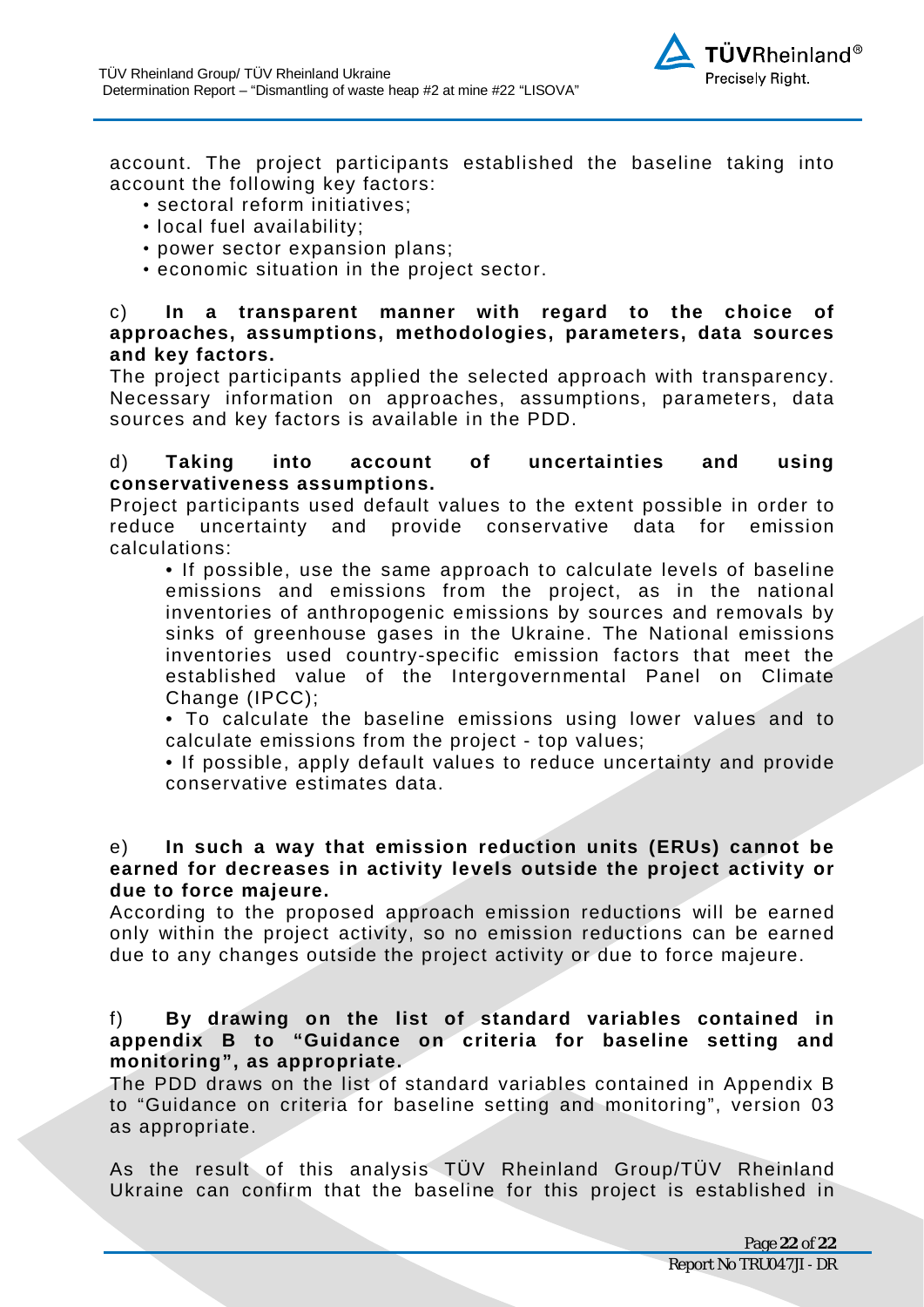<span id="page-22-0"></span>

accordance with criteria stated in the Appendix B of the JI guidelines and justified in accordance with paragraphs 23 - 29 of the "Guidance on criteria for baseline setting and monitoring", version 03.

Identified problem areas for baseline and additionality proofs, project participants' responses and conclusions of TÜV Rheinland Group/TÜV Rheinland Ukraine are described in Annex.

#### **4.4 Additionality**

In accordance with paragraphs 27 - 31 of the DVM the assessment of this area focuses on whether a project provides "a reduction in emissions by sources, or an enhancement of net removals by sinks, that is additional to any that would otherwise occur" in accordance with Article 6 of the Kyoto Protocol.

The paragraph 28 of the DVM defines three approaches used to demonstrate additionality  $-$  items (a), (b), (c) for JI specific approach.

Participants used the following approach, which is defined in paragraph 28 (b) DVM: Provision of traceable and transparent information that the AIE has done positively determination that comparable project implemented under comparable circumstances (same mitigation measures effects of GHG emissions, the same country, similar technology, the same sector) will lead to additional reductions in anthropogenic emissions by sources or an increase in net anthropogenic removals by sinks and the reasons why the determination is relevant to this project.

The project "Waste heaps dismantling with the aim of decreasing the greenhouse gases emissions into the atmosphere" is selected as the comparable JI project. It has received a positive determination by an independent accredited body with the conclusion that the result of its implementation will reduce anthropogenic emissions by sources or enhancing anthropogenic removals by sinks of GHG emissions that are additional to those that would be the absence of the project. This determination JISC has recognized the final. Demonstration that the said project is comparable and implemented (implemented) in similar circumstances:

1) Both projects offer the same measures to reduce emissions: proposed measures to reduce emissions by two projects - a removal of coal from mine dumps. This will not be allowed greenhouse gases to the atmosphere during the burning piles, and will provide an additional amount of coal without mining at its mines.

2) Both projects are implemented in the same country: the proposed project and determined comparable project located in Ukraine.

3) Both projects use similar technology: technology that uses the proposed project and determined comparable project is similar. Both projects dealt piles using standard excavators and bulldozers. From dump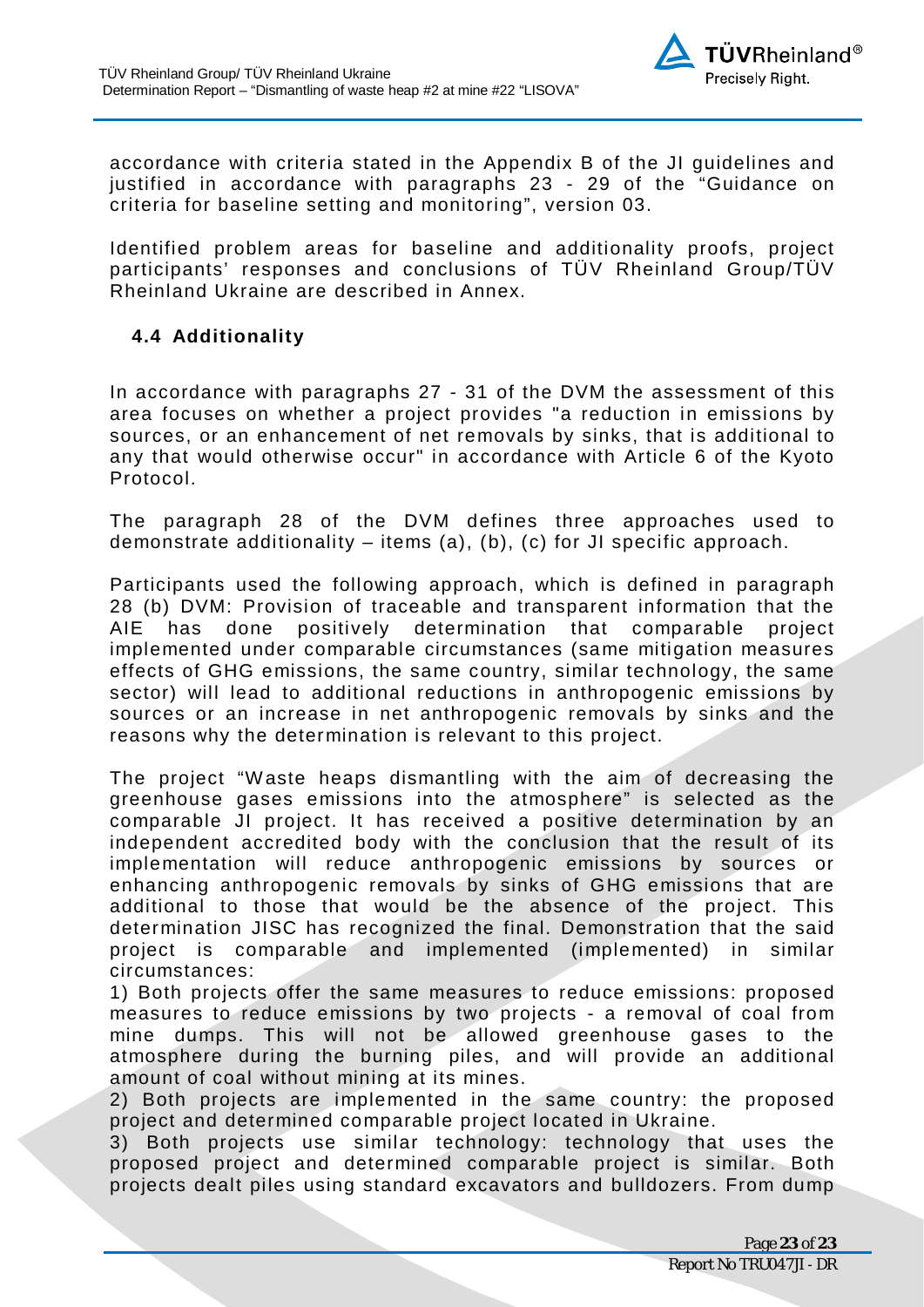

site to the place of enrichment delivered by trucks. Both projects have coal enrichment plant that uses several techniques to separate coal from other material. Both technologies used method of gravity separation. Gravity separation - an industrial way of separating two components, suspension or any other homogeneous mixtures for which separation of components by means of gravity is quite practical. Therefore, both technologies are similar.

4) Both projects have similar sector: Both projects are large-scale JI projects. In both projects by recycling dumps of comparable magnitude. The proposed project consists of a platform that works over a period of time, whereas a comparable project consists of two areas, which will be a very short period of simultaneous operation. Nominal capacity of processing facilities for processing dumps over the project - 100,000 tons of material per month, ie 1.2 million tonnes per year. Install over the project does not work at full capacity, so the resulting coal (100,000 tons per month) less than the proposed project (400,000 tons per month), but these figures the same order. The scale of remote coal limited content in coal dumps and dumps and size similar to the proposed and comparable projects.

As it is mentioned above, the project "Waste heaps dismantling with the aim of decreasing the greenhouse gases emissions into the atmosphere" relates to this project and implementation under comparable circumstances would result in a reduction of anthropogenic emissions by sources or an enhancement of net anthropogenic removals by sinks that is additional to any that would otherwise occur. Therefore, this project is additional.

The following steps are performed in section B.2. of the PDD:

Step 1: Identify comparable project where an accredited independent entity has already positively determined that it would result in a reduction of anthropogenic emissions by sources or an enhancement of net anthropogenic removals by sinks that is additional to any that would otherwise occur.

Step 2: Demonstrate that the identified project is a comparable project (to be) implemented under comparable circumstances.

Step 3: Provide justification why determination for a comparable project is relevant for the project at hand.

The sufficient additionality proofs were provided to the AIE in the PDD and supporting documents.

The desk review of submitted documentation and follow-up interviews enabled TÜV Rheinland Group/TÜV Rheinland Ukraine to assess that all explanations, descriptions and analyses in the demonstration of additionality were made in accordance with the selected version of the "Tool". The proposed JI activity provides the reductions in emissions by sources that are additional to any that would otherwise occur.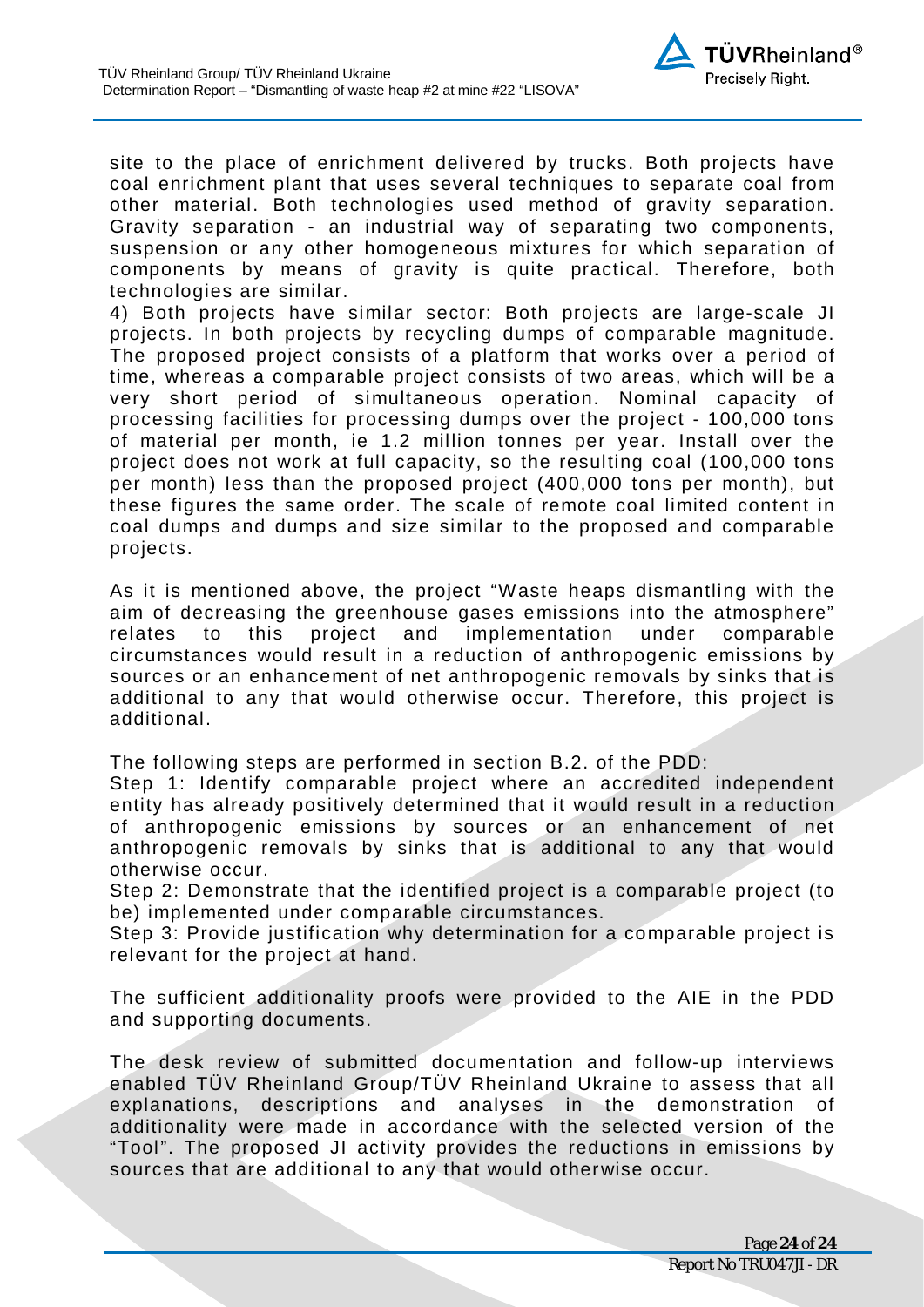

Identified problem areas for additionality of the project, project participants' responses and conclusions of TÜV Rheinland Group/TÜV Rheinland Ukraine are described in Annex A to the Determination report (refer to CAR 13).

#### <span id="page-24-0"></span>**4.5 Project boundary**

In accordance with paragraphs 32 - 33 of the DVM the assessment of this area focuses on correct and complete delineation of the project boundary, inclusion and exclusion of any sources of greenhouse gases (GHGs) related to the baseline or the project.

It was assessed through the desk review of submitted documentation and follow-up interviews that project participants used the JI specific approach towards baseline setting in this project and establishing the project boundary.

The details on the project boundary were provided in section B.3. of the PDD. The desk review of submitted documentation enabled TÜV Rheinland Group/TÜV Rheinland Ukraine to assess that the project boundary defined in

the PDD encompasses all anthropogenic emissions by sources of GHGs that are:

- under the control of the project participants;
- reasonably attributable to the project; and
- significant.

The baseline emission sources of GHGs that are included in the project boundaries are listed below.

1) Emissions of carbon dioxide due to:

- waste heap burning;
- consumption of coal for energy production (excluded).

The project emission sources of GHGs that were included in the project boundaries are listed below.

1) Emissions of carbon dioxide due to:

- consumption of fossil fuel (diesel fuel) due to extracting coal from dump;
- consumption of coal for energy production (excluded).

All gases and sources included in the project boundary were explicitly stated, and the exclusions of any sources related to the baseline or the project are appropriately justified.

The delineation of the project boundary and the gases and sources included are appropriately described and justified in the PDD by using figures 9 – 10 and the details were provided by table 12 in section B.3. of the PDD.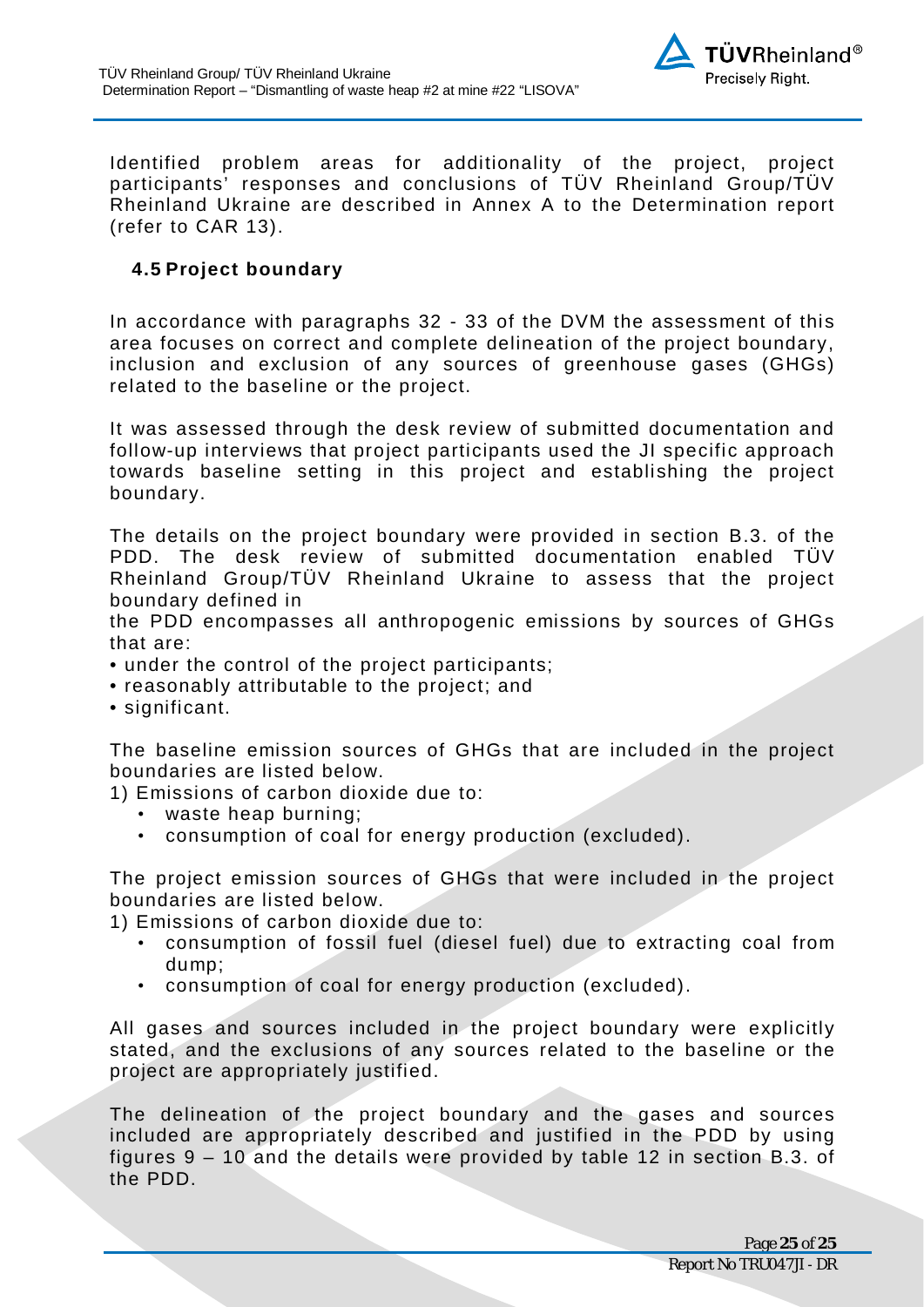

Identified problem areas for project boundary, project participants' responses and conclusions of TÜV Rheinland Group/TÜV Rheinland Ukraine are described in Annex A.

#### <span id="page-25-0"></span>**4.6 Crediting period**

In accordance with paragraph 34 of the DVM the assessment of this area focuses on correct and complete provision of information on the projects

starting date, expected operational lifetime and the length of the crediting period.

It was assessed through the desk review of submitted documentation and follow-up interviews that the project participants had correctly stated in the PDD:

- the starting date of the project that is 23/10/2009. The starting date of the project is after the beginning of 2000.
- the expected operational lifetime of the project in years and months that is 3 years and 2 months or 38 months.
- $\bullet$  the length of the crediting period (23/10/2009 31/12/2012) in years and months is 3 years and 2 months or 38 months.

The starting date of the crediting period is after the date the first emission reductions are generated by the project.

Project participants stated crediting period in years and months in the PDD for this project that are:

#### **Crediting period 23/10/2009- 31/12/2012**

Length of the part of crediting period after the first commitment period of the Kyoto Protocol is 3 years and 2 months or 38 months.

The desk review of submitted documentation and follow-up interviews enabled TÜV Rheinland Group/TÜV Rheinland Ukraine to assess that all information on the projects starting date, expected operational lifetime and the length of the crediting period is correct and complete.

Identified problem areas for crediting period, project participants' responses and conclusions of TÜV Rheinland Group/TÜV Rheinland Ukraine are described in Annex A.

#### <span id="page-25-1"></span>**4.7 Monitoring plan**

In accordance with paragraphs 35 - 39 of the DVM the assessment of this area focuses on assessing the completeness and correctness of the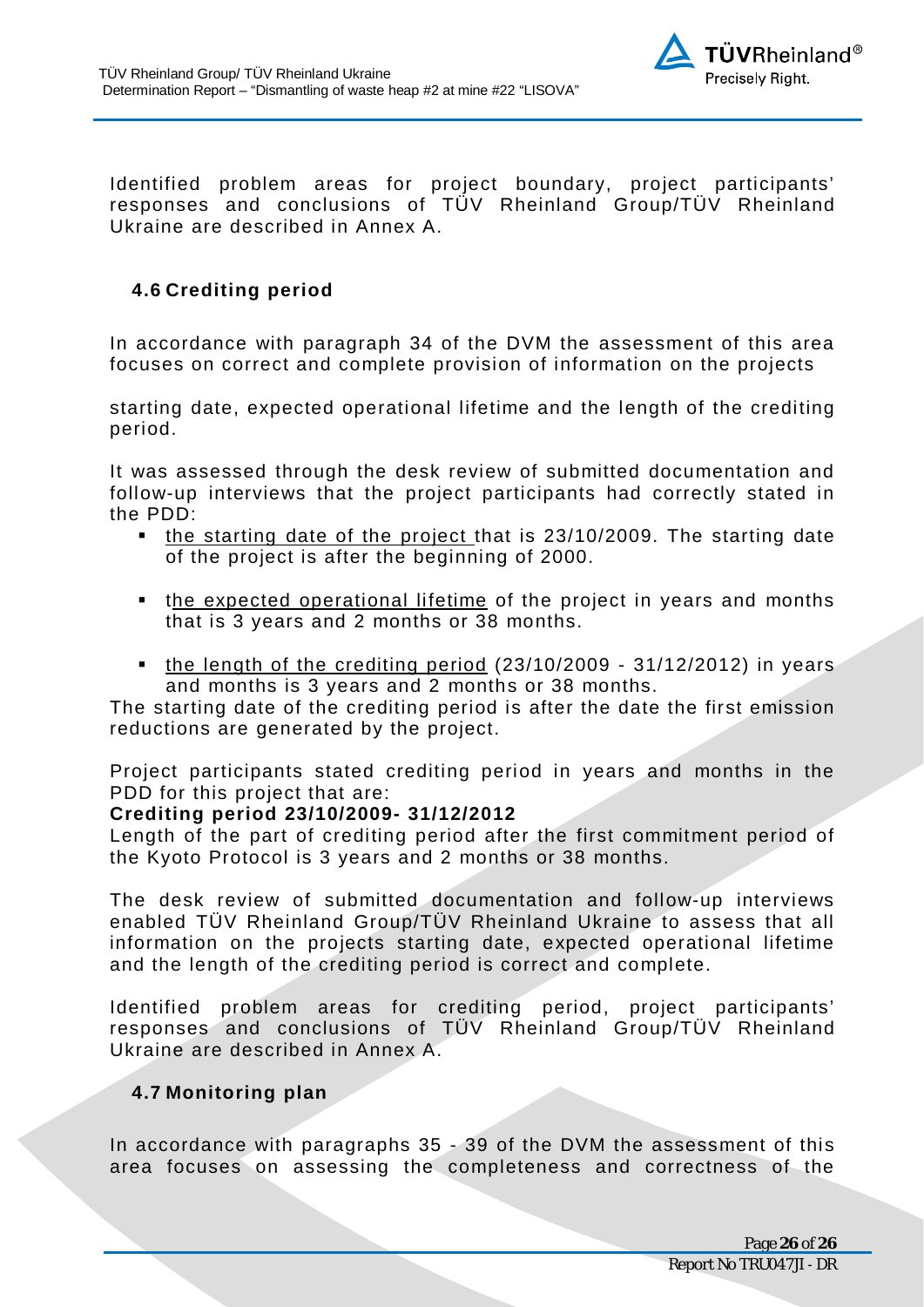

established monitoring plan and whether it meets the necessary requirements.

The paragraph 35 of the DVM defines two following approaches selected for establishment of the monitoring plan:

- (a) JI specific approach;
- (b) Approved CDM methodology approach.

The project participants of the project "DISMANTLING OF WASTE HEAP # 2 AT MINE # 22 "LISOVA"" selected the JI specific approach for establishment of the monitoring plan.

The monitoring plan was established in accordance with criteria stated in Appendix B to decision 9/CMP.1 (JI guidelines). JI specific approach is defined in paragraph 9 (a) of the "Guidance on criteria for baseline setting and monitoring", version 03.

The information indicated below, that refers to the components of monitoring plan, was assessed by TÜV Rheinland Group/TÜV Rheinland Ukraine through the desk review of the submitted documentation and follow-up interviews.

- I. The chosen monitoring plan includes all procedures necessary for accurate and conservative calculation of emission reductions, describes all relevant factors and key characteristics that will be monitored, and the period in which they will be monitored, in particular also all decisive factors for the control and reporting of project performance.
- II. The established monitoring plan specifies the indicators, constants and variables that are reliable and provide consistent and accurate values; are valid and clearly connected with the effect to be measured, and that provide a transparent picture of the emission reductions to be monitored. The default values which were used in the monitoring plan were selected by carefully balancing accuracy and reasonableness. These values originate from recognized sources, are supported by statistical analyses providing reasonable confidence levels and are presented in a transparent manner in the PDD.
- III. For those values that are to be provided by the project participants it is clearly indicated, how the values are to be selected and justified by explanation of what types of sources are to be used and the vintage of data to be used. For all values the precise references from which these values are taken are clearly indicated in section D of the PDD and the conservativeness of the values is justified. The sources from which the data are obtained do not foresee the situations where the expected data are not available.
- IV. The International System Units (SI units) are used for values provided by the project participants.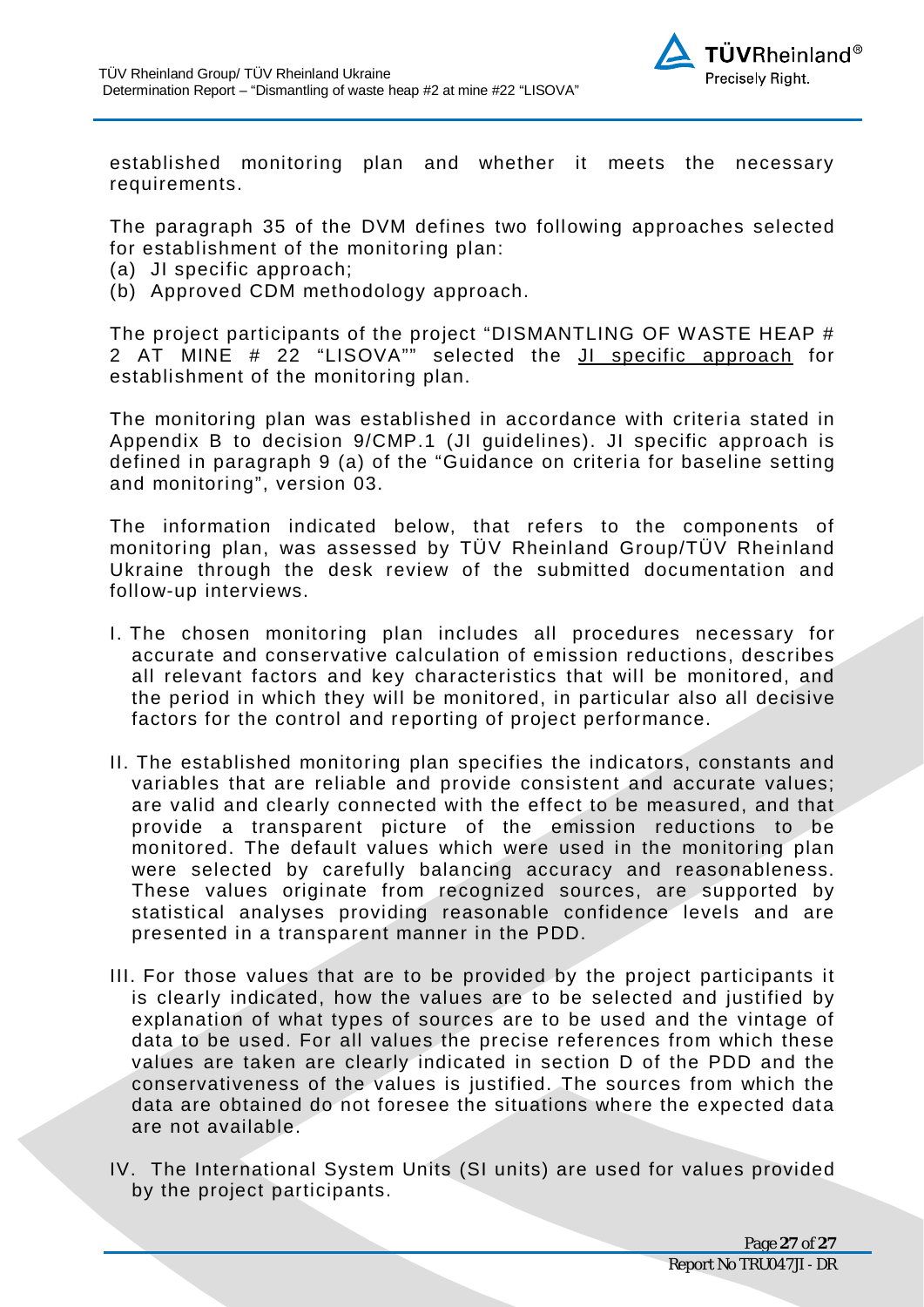

- V. Any parameters, coefficients, variables that are used to calculate baseline emissions but are obtained through monitoring are noted. The desk review of the documentation showed that the consistency between the baseline and monitoring plan is ensured.
- VI. The project activity will include monitoring of GHG emissions in the baseline and project scenarios. Variables to be monitored in the baseline and project scenarios include the parameters listed in section D of the PDD.
- VII. The monitoring plan draws on the list of standard variables contained in Appendix B to "Guidance on criteria for baseline setting and monitoring", version 03, as appropriate.
- VIII. The established monitoring plan described the methods employed for data monitoring (including its frequency) and recording. This information is provided in the tabular format in section D.2. of the PDD. The monitoring plan also elaborates all algorithms and formulae used for the calculation of baseline emissions and project emissions. The underlying rationale for the algorithms and formulae is sounded and explained as necessary. The project participants used consistent variables, equation formats, subscripts etc.; numbered all equations throughout the PDD; defined and indicated all variables and constants with units.
- IX. The conservativeness of the algorithms and procedures is justified and methods to quantitatively account for uncertainty in key parameters are included, to the extent possible. References for all parameters are provided as necessary. It is clearly stated in the PDD which assumptions and procedures have significant uncertainty associated with them, and how such uncertainty is to be addressed. The desk review of the documentation showed that the consistency between the elaboration of the baseline scenario and the procedure for calculating the emissions of the baseline is ensured.
- X. The national and international monitoring standards are not applied to monitor certain aspects of the project.
- XI. A clear management structure will be identified to establish the division of responsibilities for gathering monitoring data. LLC "Trading House "Metalprom" is responsible for performance of monitoring, data collection, registration, visualization, storage and reporting of data that were monitored, and periodic inspection of measuring instruments.
- XII. The monitoring plan, on the whole, reflects good monitoring practices: the structure of data collection is clearly defined; all data concerning the greenhouse gas emissions within the project boundaries is monitored and used in calculations appropriately.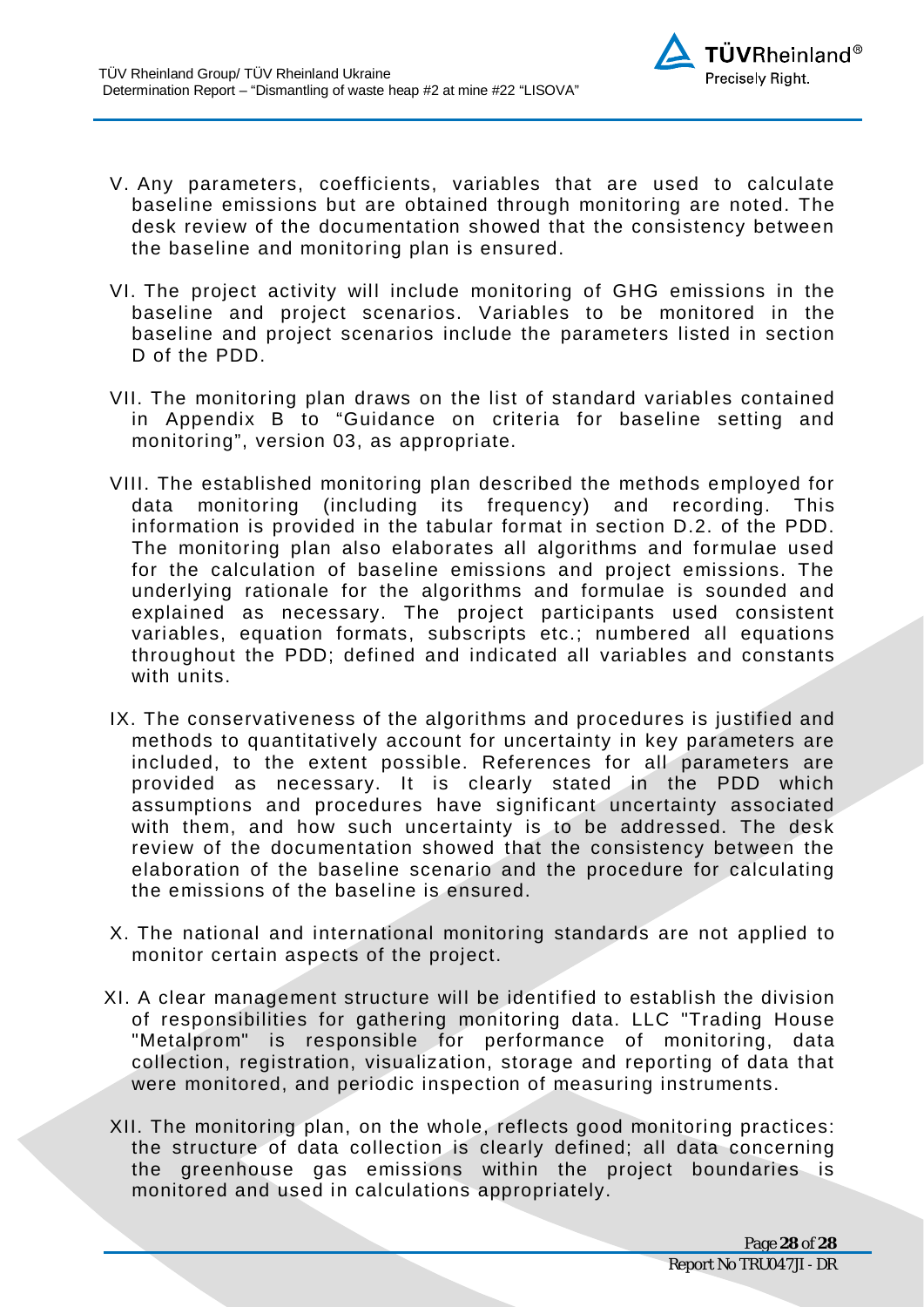

Identified problem areas for monitoring plan, project participants' responses and conclusions of TÜV Rheinland Group/TÜV Rheinland Ukraine are described in Annex A to the Determination report.

#### <span id="page-28-0"></span>**4.8 Leakage**

In accordance with paragraphs 40 - 41 of the DVM this area focuses on checking of the assessment of the potential leakage in the project.

The project "DISMANTLING OF WASTE # 2 HEAP AT MINE # 22 "LISOVA"" used the JI specific approach for baseline setting.

The result of this project is reduce uncontrolled methane emissions as a result of mines and reduce  $CO<sub>2</sub>$  emissions by reducing electricity consumption. As in the baseline scenario continue to burn waste heaps and coal revenue is solely mine, it causes uncontrolled emissions of methane and great use of electricity for the product. Methane emissions are calculated by applying the default emission factor for the country to the amount of coal produced, and monitoring of coal extracted from the rock piles in the project scenario. Reducing energy consumption will be included with the State Statistics Committee of the specific costs of electricity in coal production in Ukraine, and using the same amount of coal that was mined from the waste heaps. These sources are significant and will be included in the monitoring plan and calculating emission reductions for the project.

To the sources also refer power consumption enrichment plant LLC "PC" Donetsk coal fuel. '" These sources are taken into account for calculating the GHG emissions during project activities. These sources are significant and were included in the plan for monitoring and calculating emissions on the project. Energy consumption and related greenhouse gas emissions parsing used refused to be taken into account in calculating the leakage in the implementation of project-based payment processing factory in electricity consumption per tonne of coal received at the processing rock to dump and use the same amount of coal that was mined from the waste heaps.

Leakages:

1) fugitive emissions of methane in the mining activities;

2) consumption of electricity from a grid at coal mine.

3) consumption of electricity for enrichment breeding weight on factory LLC "PC" Donetsk coal fuel. '"

Identified problem areas for leakage, project participants' responses and conclusions of TÜV Rheinland Group/TÜV Rheinland Ukraine are described in Annex A .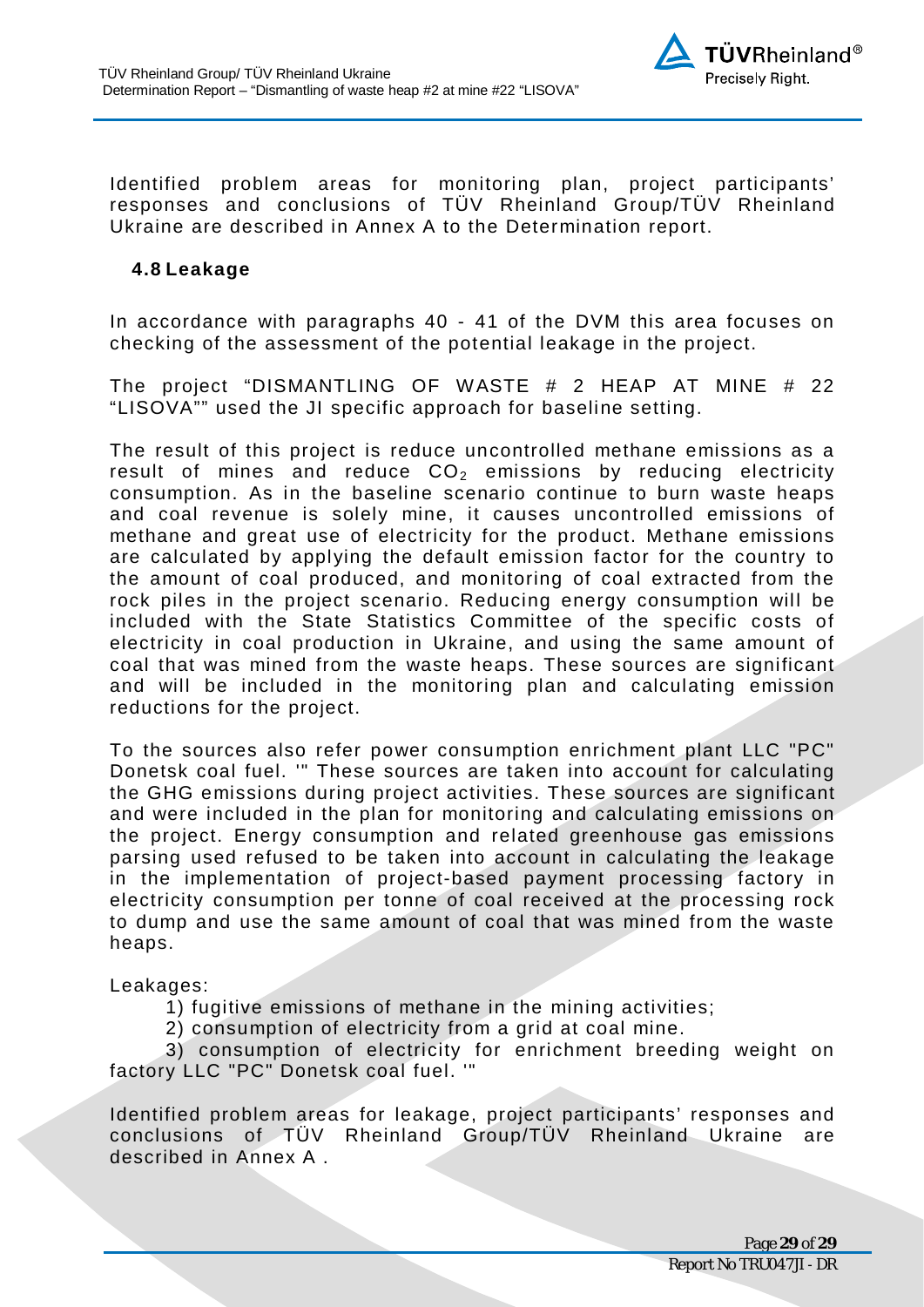

#### **4.9 Estimation of emission reductions**

In accordance with paragraphs 42 - 47 of the DVM the assessment of this area focuses on checking the completeness and correctness of the provided methods and results of emission reduction estimates in the JI project.

The paragraph 42 of the DVM defines two following approaches to estimate the emission reductions or enhancement of net removals generated by the project selected the JI specific approach:

(a) Assessment of emissions or net removals in the baseline scenario and in the project scenario; or

(b) Direct assessment of emission reductions.

As per JI specific approach project participants chose the following approach to estimate the emission reductions generated by the project: assessment of emissions in the baseline scenario and in the project scenario. According to this approach **emission reductions** were calculated as follows:

 $ER_y = BE_y - PE_y - LE_y$ 

Where:

 $ER_v$  - GHG emission reductions in year y [tCO<sub>2</sub>e];  $BE<sub>y</sub>$  - Sum of GHG emissions in baseline scenario in year y [tCO<sub>2</sub>e];  $PE<sub>v</sub>$  - Sum of GHG emissions in project scenario in year y [tCO<sub>2</sub>e]; *LEy* - Leakages of GHG emissions due to Project activity in year у  $[tCO<sub>2</sub>el.$ 

Ex ante estimates of emissions for the project scenario (within the project boundary), emissions for the baseline scenario (within the project boundary) and emission reductions are provided in section E of the PDD. These estimates in the PDD are given on a periodic basis, from the beginning until the end of the crediting period, in tonnes of  $CO<sub>2</sub>$ equivalent, using appropriate emission factors. The formula used for calculating these estimates are consistent throughout the PDD.

**The baseline** emissions of the project are calculated under the formula:

#### $BE<sub>v</sub> = BE<sub>WHBP,v</sub>$

where:

 $BE<sub>y</sub>$  - baseline emissions in the year y (tCO<sub>2</sub>e),

*BEWHB,y* - baseline emissions due to burning of the waste heaps in the year y  $(tCO<sub>2</sub>e)$ .

<span id="page-29-0"></span>The detailed algorithms and formulae for estimating emissions in the baseline scenario of the project are described under sections B.1 and D.1.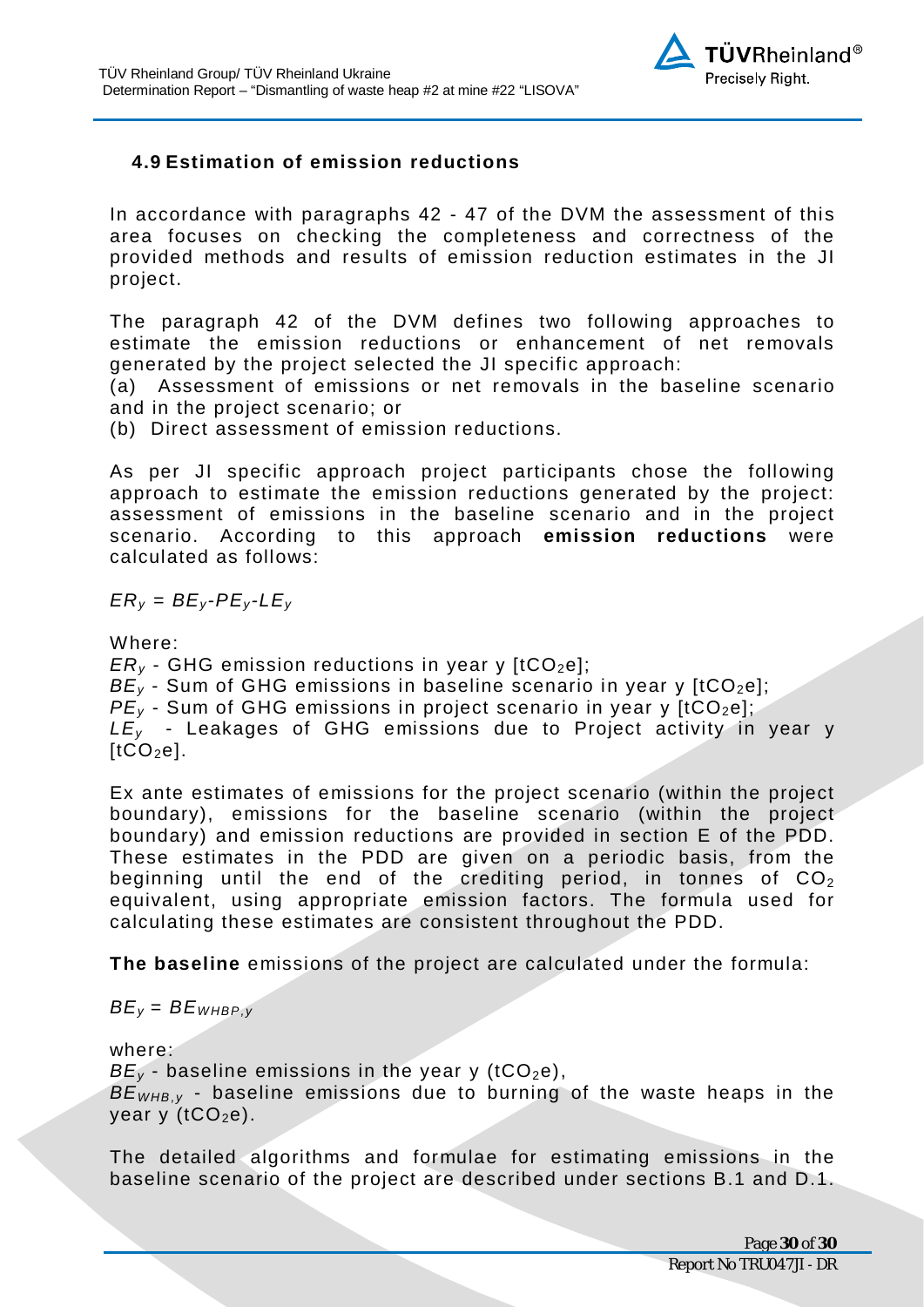

of the PDD. The details of the calculation are provided in the GHG emission reductions calculation spreadsheet in Excel format.

The **project emissions** of the project are calculated under the formula:

$$
PE_y = PE_{Diesel,y}
$$

where:

 $PE<sub>v</sub>$  - project emissions due to project activity in the year y (tCO<sub>2</sub>e),

*PEDiesel,,y* - project emissions due to consumption of diesel fuel by the project activity in the year y ( $tCO<sub>2</sub>e$ ).

$$
PE_{\textit{Diesel}, y} = \frac{FC_{\textit{PI},\textit{Diesel}, y}}{1000} \cdot NCV_{\textit{Diesel}} \cdot OXID_{\textit{Diesel}} \cdot k_{\textit{Diesel}}^c \cdot 44 \bigg/ 12
$$

*FC pj, diesel, <sup>y</sup>* - amount of diesel fuel, consumed in prolect in year y, t; *NCVDiesel* - Net Calorific Value of diesel fuel, TJ/kt; *OXIDDiese*l - carbon Oxidation factor of diesel fuel, d/l; *k C Diese* - carbon content of diesel, tC/TJ;  $44/12$  - stoichiometric relationship between the molecular weight of carbon dioxide and carbon, d /l.

**Leakages** are calculated under the formula:

 $LE_v = LE_{B,v} + LE_{P,v}$ 

where:

*LEy* - Leakages of the year y, (t SO2e);  $LE_{b, v}$  - roots in the baseline scenario in year y, (t SO2e); *LEp, y* - Sources in the project scenario in year y, (t SO2e).

**Leakages in the baseline** scenario in the year to be calculated as follows:

 $LE_{V, V} = LE_{CH4, V} + LE_{B, FLV}$ 

#### where:

*LEV, y* - sources in the baseline scenario in year y, (t SO2e); *LE*<sub>CH4</sub>,  $\theta$  - sources associated with the uncontrolled emissions of methane in coal mines in the year y, (t SO2e);

*LEB, EL, y* - sources related to the consumption of electricity from the grid at coal mines in the year y, (t SO2e);

**Leakage**s due to fugitive emissions of methane in the mining activities in the year calculated as follows:

 $LE_{CH4,y}$  =  $FC_{BE,Coal,y}$   $\cdot$   $EF_{CH4} \cdot \rho_{CH4} \cdot GWP_{CH4}$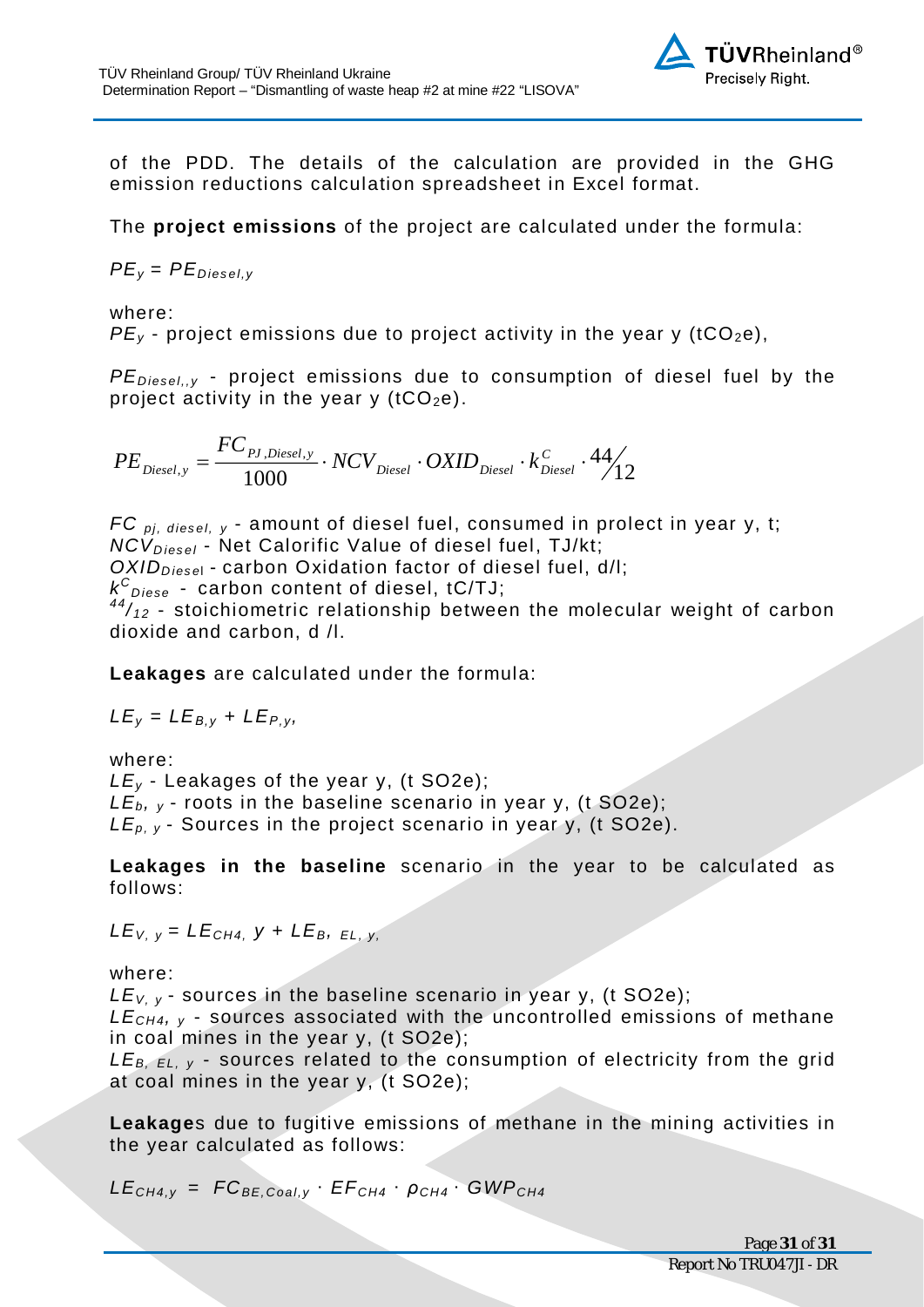

where;

*FCBE,Coal,y* - amount of coal that has been mined in the baseline scenario and combusted for energy use, equivalent to the amount of coal extracted from the waste heaps because of the project activity in the year y (t);

*EFCH4* - emission factor for fugitive methane emissions from coal mining  $(m^3/t);$ 

*ρCH4* - methane density (standard, at room temperature 20˚C and 1 atm)  $(t/m^3)$ ;

*GWPCH4* - global warming potential for methane (tСО2/ tСН4).

**Leakages** due to consumption of electricity in the mining activities in the year у calculated as follows:

$$
LE_{EL,y} = FC_{BE,Coal,y} \cdot N^{E}_{Coal,y} \cdot EF_{CO2,EL,y}
$$

where:

*FCBE,Coal,y* - amount of coal that has been mined in the baseline scenario and combusted for energy use, equivalent to the amount of coal extracted from the waste heaps because of the project activity in the year  $y(t)$ ;

*N<sup>E</sup>* c<sub>oal,y</sub> - average electricity consumption per tonne of coal, produced in Ukraine in the year y (MWh/t);

*EFCО2,EL,* <sup>у</sup> - specific indirect carbon dioxide emissions in power consumption by consumers of electricity  $(tCO<sub>2</sub>/MWh)$ .

**Leakages in project scenario** year y are calculated as follows:

 $LE_{P,V} = LE_{P,EL,V}$ 

where:

*LEP,ЕL,y* - leakages due to consumption of electricity from a grid at benefication plant in a year y,(t СО2е).

**Leakages** due to consumption of electricity from a grid at benefication plant in a year y are calculated as follows:

 $LE_{P,EL,y} = FC_{BE/coat}$ ,  $y \cdot N_{E/P, coat,y}$  $EF_{CO2,EL}$ 

#### where:

*FC BE/coat, y* - amount of coal that has been mined in the baseline scenario and combusted for energy use, equivalent to the amount of coal extracted from the waste heaps because of the project activity in the year y, t; *N<sub>E/P, coat v* - average electricity consumption per tonne of coal for the</sub> processing technology of rock on the benefication plant;

*EFCО2,E* - specific carbon dioxide emissions due to production of electricity at TPP and by its consumption, tСО2/ MWh.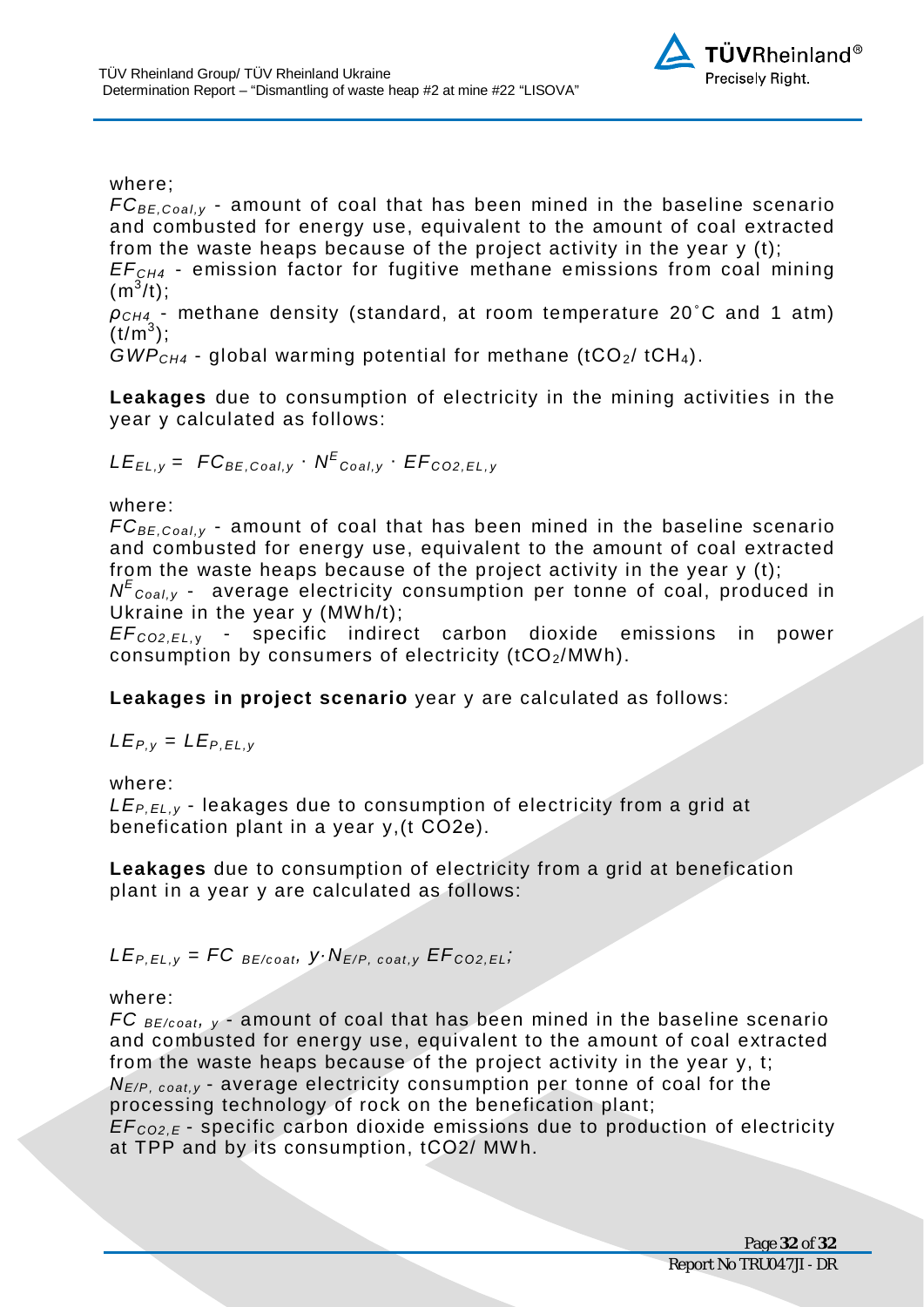

The detailed algorithms and formulae for estimating emissions in the project scenario are described under section D.1. of the PDD. The details of the calculation are provided in the GHG emission reductions calculation spreadsheet in Excel format.

It was assessed by the desk review of submitted documentation, especially GHG emission reductions calculation spreadsheet in Excel format that key factors influencing the baseline emissions and the activity level of the project and the emissions as well as risks associated with the project were taken into account. Data sources used for calculating the estimates referred above are clearly identified, reliable and transparent. Emission factors used for calculating the estimates referred to above, were selected by carefully balancing accuracy and reasonableness, and the choice is appropriately justified. The estimation referred to above is based on conservative assumptions and the most plausible scenarios in a transparent manner. The estimates of emission reductions are consistent throughout the PDD version 2.0 dated 03/05/2012. The annual average of estimated emission reductions over the crediting period is calculated by dividing the total estimated emission reductions over the crediting period by the total months of the crediting period, and multiplying by twelve.

According to the PDD and GHG emission reductions calculation spreadsheet in Excel format the emissions for the project scenario, emissions for the baseline scenario and emission reductions are provided in tables 9 and 10 below.

| over the creatting period                                                 |                               |  |  |
|---------------------------------------------------------------------------|-------------------------------|--|--|
| Period:                                                                   | $23/10/2009 - 31/12/2012$     |  |  |
| Emissions for the project scenario:                                       | 27 117 $tCO2e$                |  |  |
| Emissions for the baseline scenario: $\vert$ 1 045 814 tCO <sub>2</sub> e |                               |  |  |
| Leakages                                                                  | $-289,106$ tCO <sub>2</sub> e |  |  |
| <b>Emission reductions:</b>                                               | 1 307 743 tCO <sub>2</sub> e  |  |  |
| Annual average of estimated                                               | 412 971 tCO <sub>2</sub> e    |  |  |
| $ $ emission reductions:                                                  |                               |  |  |

**Table 9 – Estimated emission reductions generated by the project over the crediting period** 

Identified problem areas for calculation of GHG emission reductions, project participants' responses and conclusions of TÜV Rheinland Group/TÜV Rheinland Ukraine are described in Annex A to the Determination report.

#### <span id="page-32-0"></span>**4.10 Environmental impacts**

In accordance with paragraph 48 of the DVM the assessment of this area focuses on checking the completeness and correctness of the provided information on the assessment of the environmental impacts of the JI project.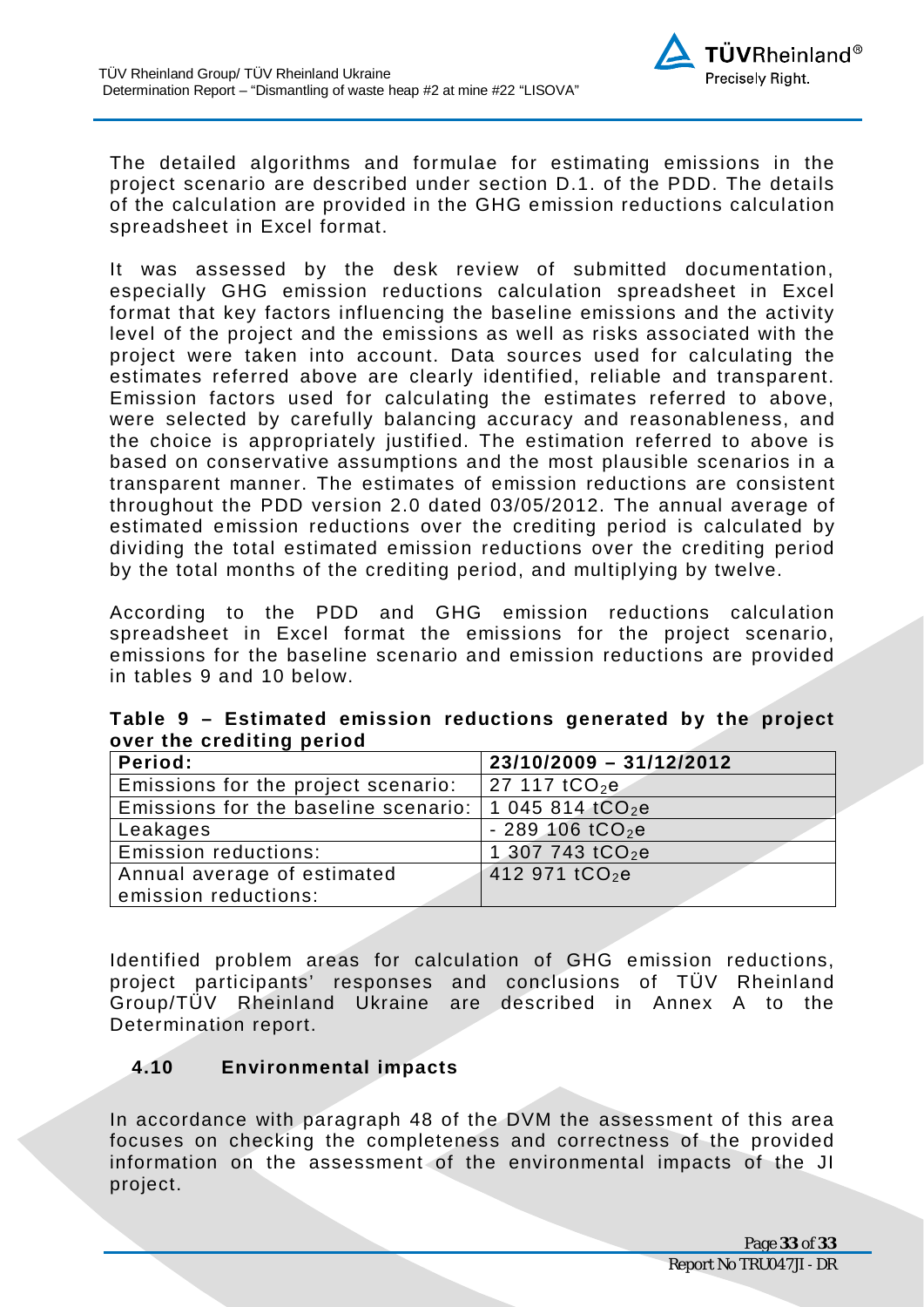

The host Party for the project is Ukraine. The conclusions and all references to supporting documentation of environmental impacts are provided in section F of the PDD.

Identified problem areas for environmental impacts, project participants' responses and conclusions of TÜV Rheinland Group/TÜV Rheinland Ukraine are described in Annex A to the Determination report.

#### <span id="page-33-0"></span>**4.11 Stakeholder consultation**

In accordance with paragraph 49 of the DVM the assessment of this area focuses on checking if stakeholder consultation was undertaken in accordance with procedures as required by the host Party.

The host Party for the project is Ukraine. The project meets the applicable standards and requirements, set forth in Ukraine. The Host Party does not put forward the requirement to consult with stakeholders to JI projects.

#### <span id="page-33-1"></span>**4.12 Other areas**

In accordance with paragraphs 50 - 73 of the DVM the assessment of the areas such as additional elements for assessment in determination regarding small-scale projects, determination regarding land use, landuse change and forestry projects, determination regarding programmes of activities is not applicable to this JI project.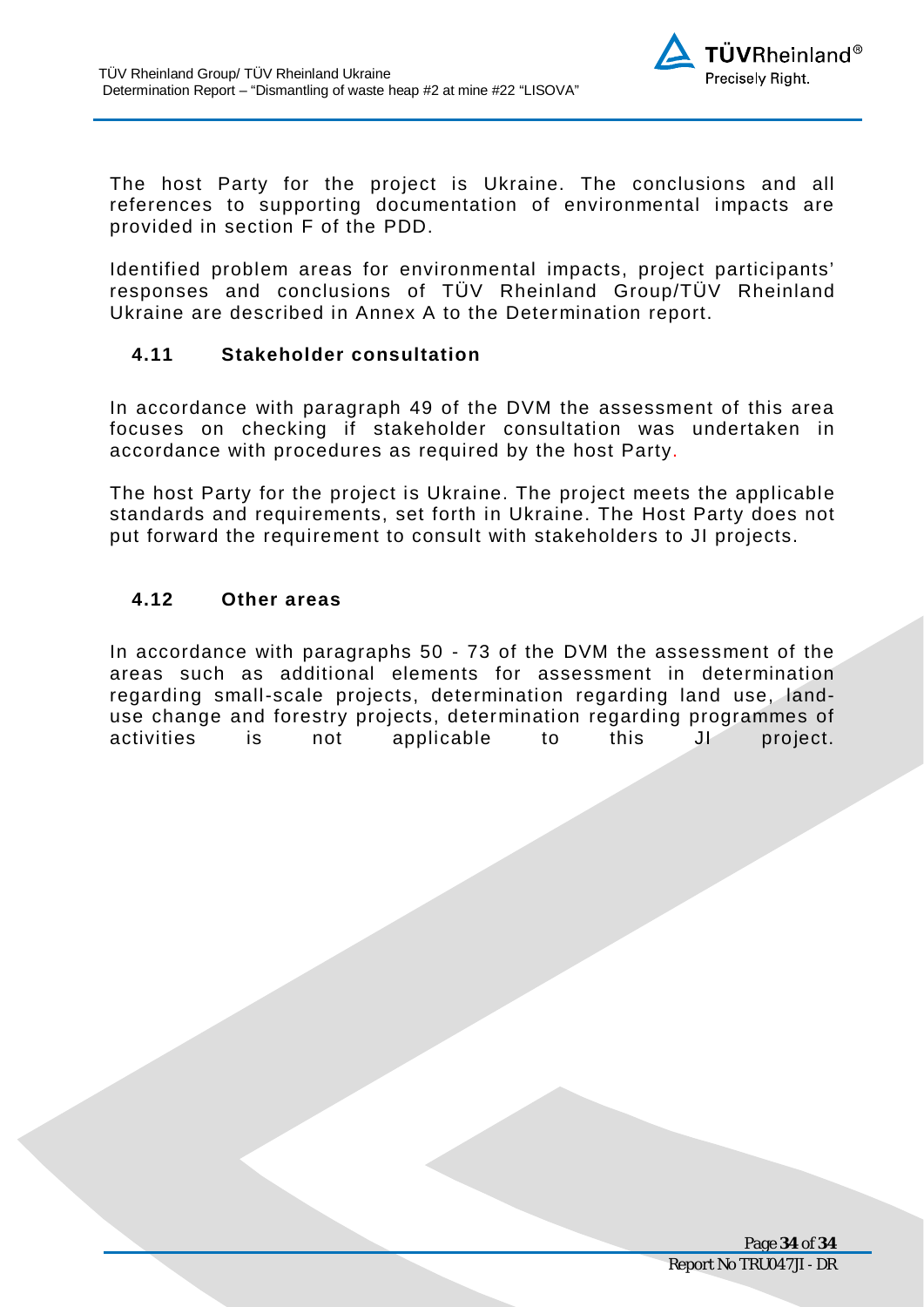

#### <span id="page-34-0"></span>**5 SUMMARY OF COMMENTS RECEIVED PURSUANT TO PARAGRAPH 32 OF THE JI GUIDELINES**

According to paragraph 32 of the JI Guidelines, the AIE shall make the project design document publicly available through the secretariat, subject to confidentiality provisions set out in paragraph 40 of the JI Guidelines, and receive comments from Parties, stakeholders and UNFCCC accredited observers on the project design document and any supporting information for 30 days from the date the project design document is made publicly available.

TÜV Rheinland Group/TÜV Rheinland Ukraine published the project design document (version 1.1 dated 23/03/2012) on the website TÜV Rheinland Ukraine ([http://www.tuv.com.ua\)](http://www.tuv.com.ua/) on 24/03/2012 and invited comments within 25/04/2012 by Parties, stakeholders and nongovernmental organizations.

There were no comments from Parties, stakeholders and UNFCCC accredited observers received.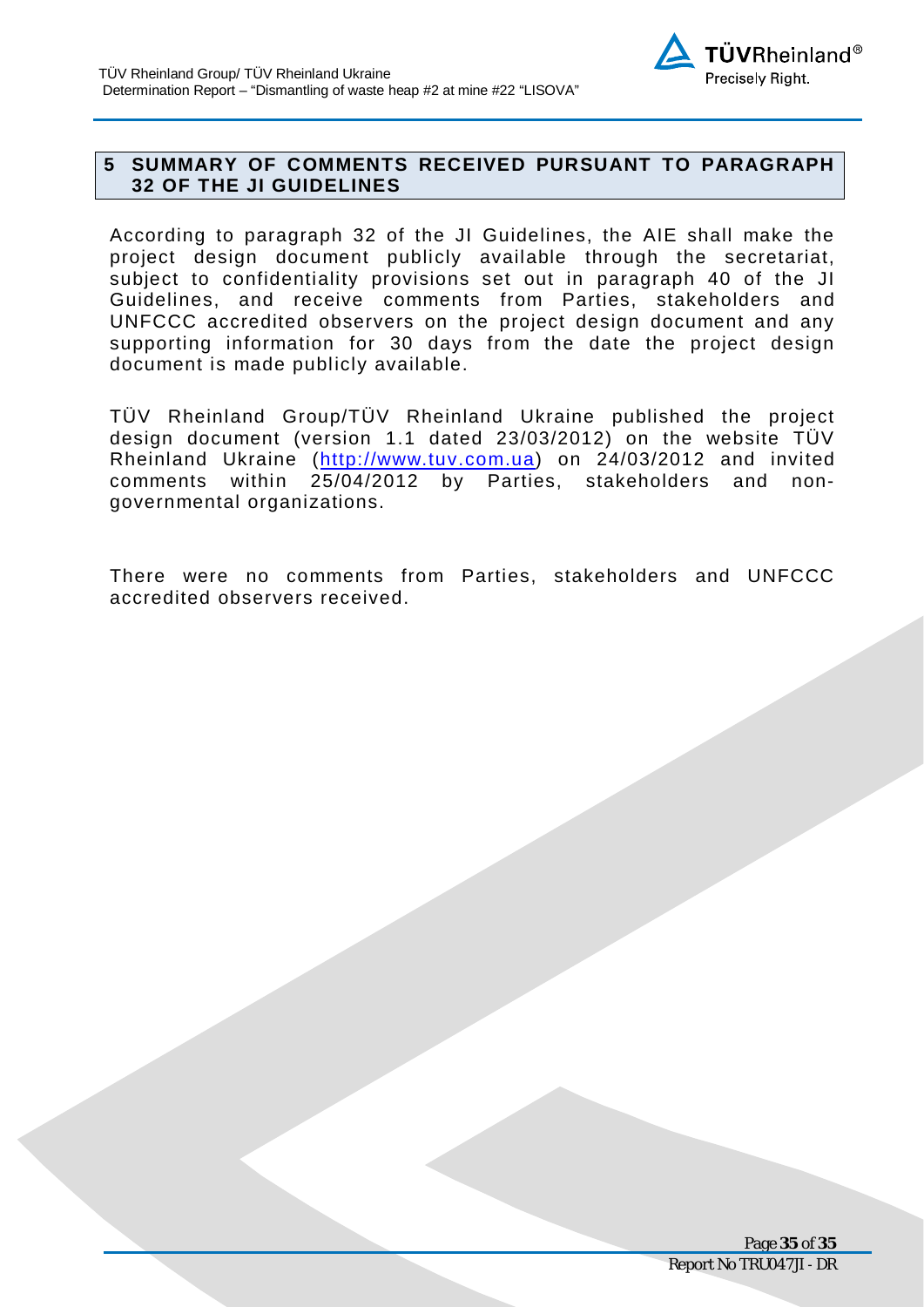

Report No. TRU047JI – DR

#### DETERMINATION REPORT

#### **ANNEX A: JI PROJECT DETERMINATION PROTOCOL**

#### **Table 1 Mandatory Requirements for Joint Implementation (JI) Project Activities**

| <b>REQUIREMENT</b>                                                 |  |  |  | <b>REFERENCE</b>                    | <b>CONCLUSION</b>                           | <b>Cross Reference/Comment</b>                                                                                                                                                                                                                                                                                                                                                                                                                                                                                                                                                                                                                                                                                                                                                                                                                                                                                                                                                                                                                                                                                       |
|--------------------------------------------------------------------|--|--|--|-------------------------------------|---------------------------------------------|----------------------------------------------------------------------------------------------------------------------------------------------------------------------------------------------------------------------------------------------------------------------------------------------------------------------------------------------------------------------------------------------------------------------------------------------------------------------------------------------------------------------------------------------------------------------------------------------------------------------------------------------------------------------------------------------------------------------------------------------------------------------------------------------------------------------------------------------------------------------------------------------------------------------------------------------------------------------------------------------------------------------------------------------------------------------------------------------------------------------|
| 1. The project shall have the approval of the Parties<br>involved. |  |  |  | Kyoto Protocol<br>Article $6.1$ (a) | <b>Unresolved</b><br>issue<br><b>FAR 01</b> | Table 2, section A.5.<br>The project has been officially presented<br><b>State</b><br>endorsement<br>the<br>to<br>for<br>Environmental Investment Agency of<br>Ukraine. According to the legislation of<br>Republic of Latvia, no LoE is needed.<br>After AIE completes the determination<br>report, the PDD and the Determination<br>Report will be presented to the State<br>Environmental Investment Agency of<br>Ukraine to obtain a Letter of Approval<br>from Ukraine. LoA from other side will be<br>obtained not later than the first<br>verification. The project does not have an<br>approval of the host Party and an<br>investor country.<br>Verifiers note: JISC Glossary of joint<br>implementation terms, version 03 defines<br>the following:<br>a) At least the written project approval(s)<br>by the host Party(ies) should be provided<br>to the AIE and<br>made available to the secretariat by the<br>AIE when submitting the determination<br>report regarding<br>the PDD for publication in accordance<br>with paragraph 34 of the JI guidelines;<br>b) At least one written project approval |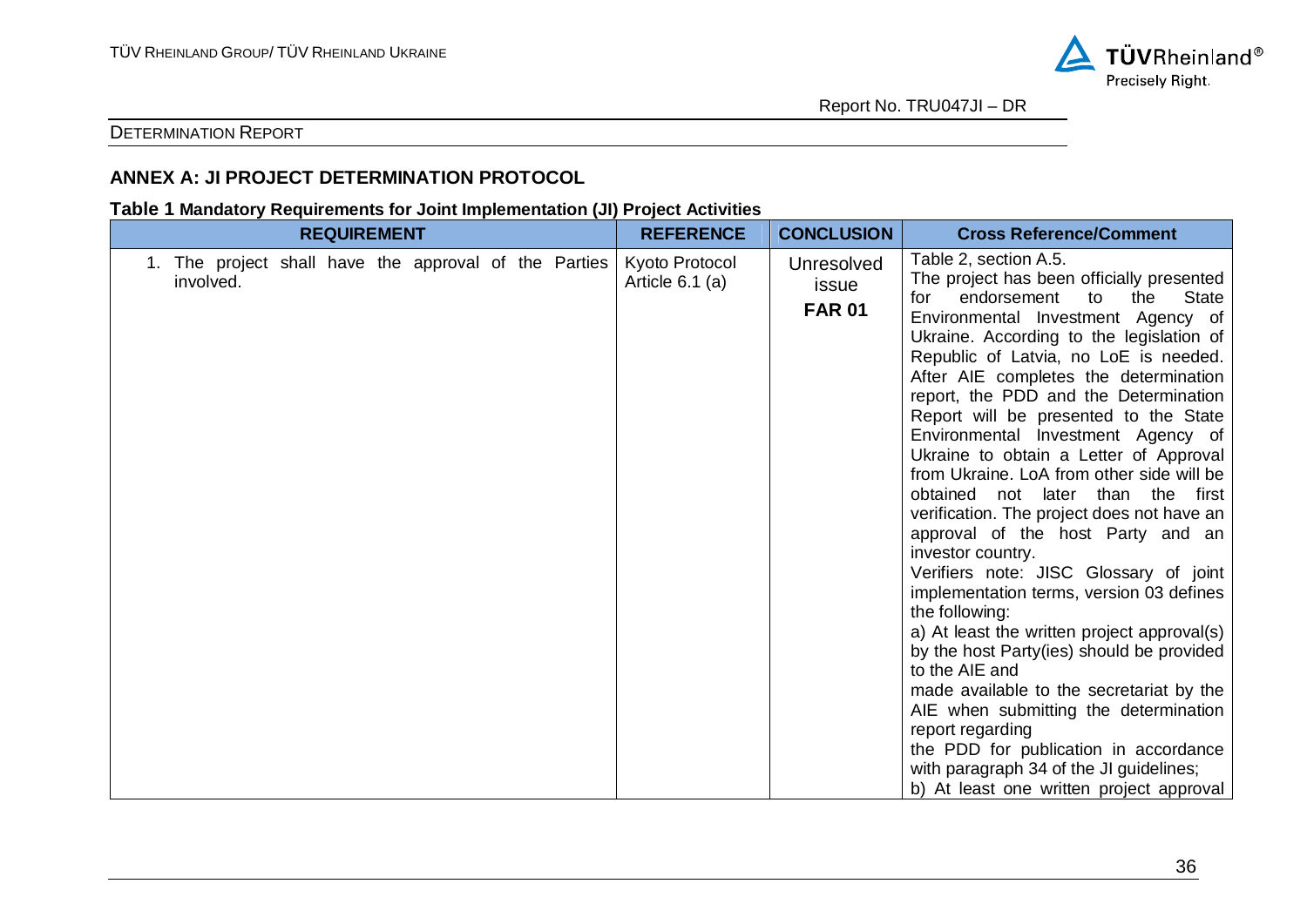

| <b>REQUIREMENT</b>                                                                                                                          | <b>REFERENCE</b>                    | <b>CONCLUSION</b> | <b>Cross Reference/Comment</b>                                                                                                                                                                                                                                                                                                                                                                                                                                                                                                                                           |
|---------------------------------------------------------------------------------------------------------------------------------------------|-------------------------------------|-------------------|--------------------------------------------------------------------------------------------------------------------------------------------------------------------------------------------------------------------------------------------------------------------------------------------------------------------------------------------------------------------------------------------------------------------------------------------------------------------------------------------------------------------------------------------------------------------------|
|                                                                                                                                             |                                     |                   | by a Party involved in the JI project, other<br>than the host Party(ies), should be<br>provided to the AIE and made available<br>to the secretariat by the AIE when<br>submitting the first verification report for<br>publication in accordance with paragraph<br>38 of the JI guidelines, at the latest.<br>FAR 01. The project has not received the<br>approval from the participating Parties.<br>Provide letters of approval to the AIE to<br>complete determination process                                                                                        |
| 2. Emission reductions, or an enhancement of removal by<br>sinks, shall be additional to any that would otherwise<br>occur.                 | Kyoto Protocol<br>Article $6.1$ (b) | <b>OK</b>         | Please refer to Table 2, section B.2.                                                                                                                                                                                                                                                                                                                                                                                                                                                                                                                                    |
| 3. The sponsor Party shall not acquire emission reduction<br>units if it is not in compliance with its obligations under<br>Articles 5 & 7. | Kyoto Protocol<br>Article 6.1 (c)   | OK                | Article 5 requires: "Each Party included in<br>Annex I shall have in place, no later than<br>one year prior to the start of the first<br>commitment period, a national system for<br>estimation<br>of<br>anthropogenic<br>the<br>emissions by sources and removals by<br>sinks of all greenhouse gases".<br>According to the Article 7: "Annex<br>I Parties to submit annual greenhouse<br>gas inventories, as well as national<br>communications, at regular intervals,<br>both including supplementary information<br>to demonstrate compliance with the<br>Protocol". |
| 4. The acquisition of emission reduction units shall be<br>supplemental to domestic actions for the purpose of                              | Kyoto Protocol<br>Article $6.1$ (d) | OK                | Please refer to Table 2, section B.2.                                                                                                                                                                                                                                                                                                                                                                                                                                                                                                                                    |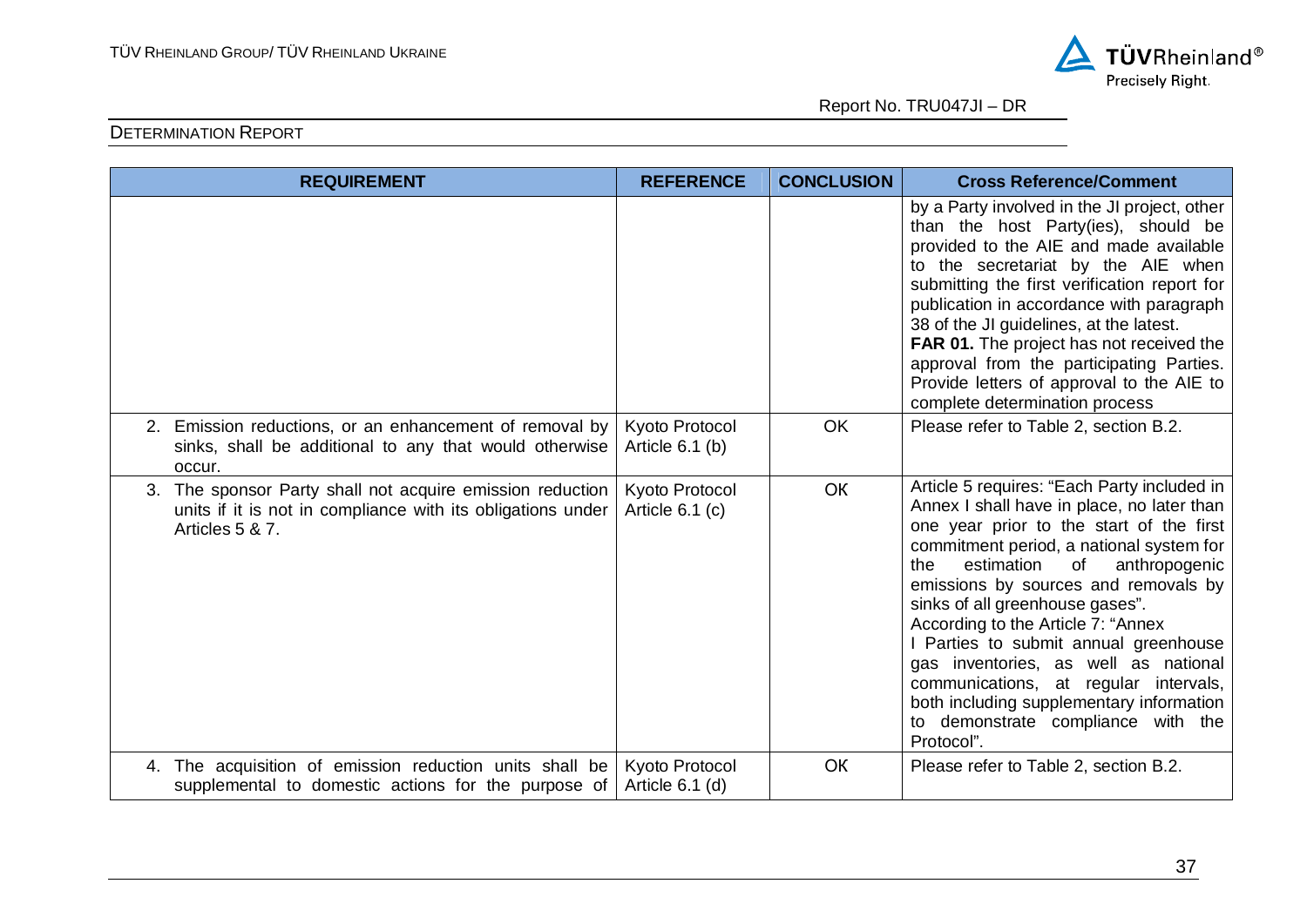

| <b>REQUIREMENT</b>                                                                                                                                                                            | <b>REFERENCE</b>                                      | <b>CONCLUSION</b> | <b>Cross Reference/Comment</b>                                                                                                                                                                                                                                                                                                                                                                                                                                                                                                                                                                                                                                                                      |
|-----------------------------------------------------------------------------------------------------------------------------------------------------------------------------------------------|-------------------------------------------------------|-------------------|-----------------------------------------------------------------------------------------------------------------------------------------------------------------------------------------------------------------------------------------------------------------------------------------------------------------------------------------------------------------------------------------------------------------------------------------------------------------------------------------------------------------------------------------------------------------------------------------------------------------------------------------------------------------------------------------------------|
| meeting commitments under Article 3.                                                                                                                                                          |                                                       |                   |                                                                                                                                                                                                                                                                                                                                                                                                                                                                                                                                                                                                                                                                                                     |
| 5. Parties participating in JI shall designate national focal<br>points for approving JI projects and have in place<br>national guidelines and procedures for the approval of JI<br>projects. | Marrakech<br>Accords,<br>JI Modalities, §20           | OK                | Ukraine has designated its Focal Point.<br>National guidelines and procedures for<br>approving JI projects have<br>been<br>published.<br>Contact data in Ukraine:<br>State Environmental Investment Agency<br>of Ukraine<br>35 Urytskogo St, Kyiv, P.O. 03035<br>Phone: +380 44 594 91 11<br>Fax: +380 44 5949115<br>national<br>guidelines<br>Ukrainian<br>and<br>procedures for the approval of JI projects<br>available<br>web-site<br>on<br>the<br>are<br>www.neia.gov.ua.<br>On February 22, 2006 the Cabinet of<br>Ministers of Ukraine adopted the<br>Regulation № 206, which established<br>and<br>implementation<br>assessment<br>procedures for JI projects within the<br>Kyoto Protocol. |
| 6. The host Party shall be a Party to the Kyoto Protocol.                                                                                                                                     | Marrakech<br>Accords,<br>JI Modalities,<br>\$21(a)/24 | <b>OK</b>         | The Ukraine is a Party (Annex I Party) to<br>the Kyoto Protocol and has ratified the<br>Kyoto Protocol on February 4th, 2004.                                                                                                                                                                                                                                                                                                                                                                                                                                                                                                                                                                       |
| 7. The host Party's assigned amount shall have been<br>calculated and recorded in accordance with the<br>modalities for the accounting of assigned amounts.                                   | Marrakech<br>Accords,<br>JI Modalities,<br>§21(b)/24  | OK                | The assigned amount of emissions for<br>Ukraine is 100% of its emissions in 1990.<br>In the Initial Report (Ukraine's Initial<br>Report Under Article 7, Paragraph 4, Of<br>The Kyoto Protocol) submitted by                                                                                                                                                                                                                                                                                                                                                                                                                                                                                        |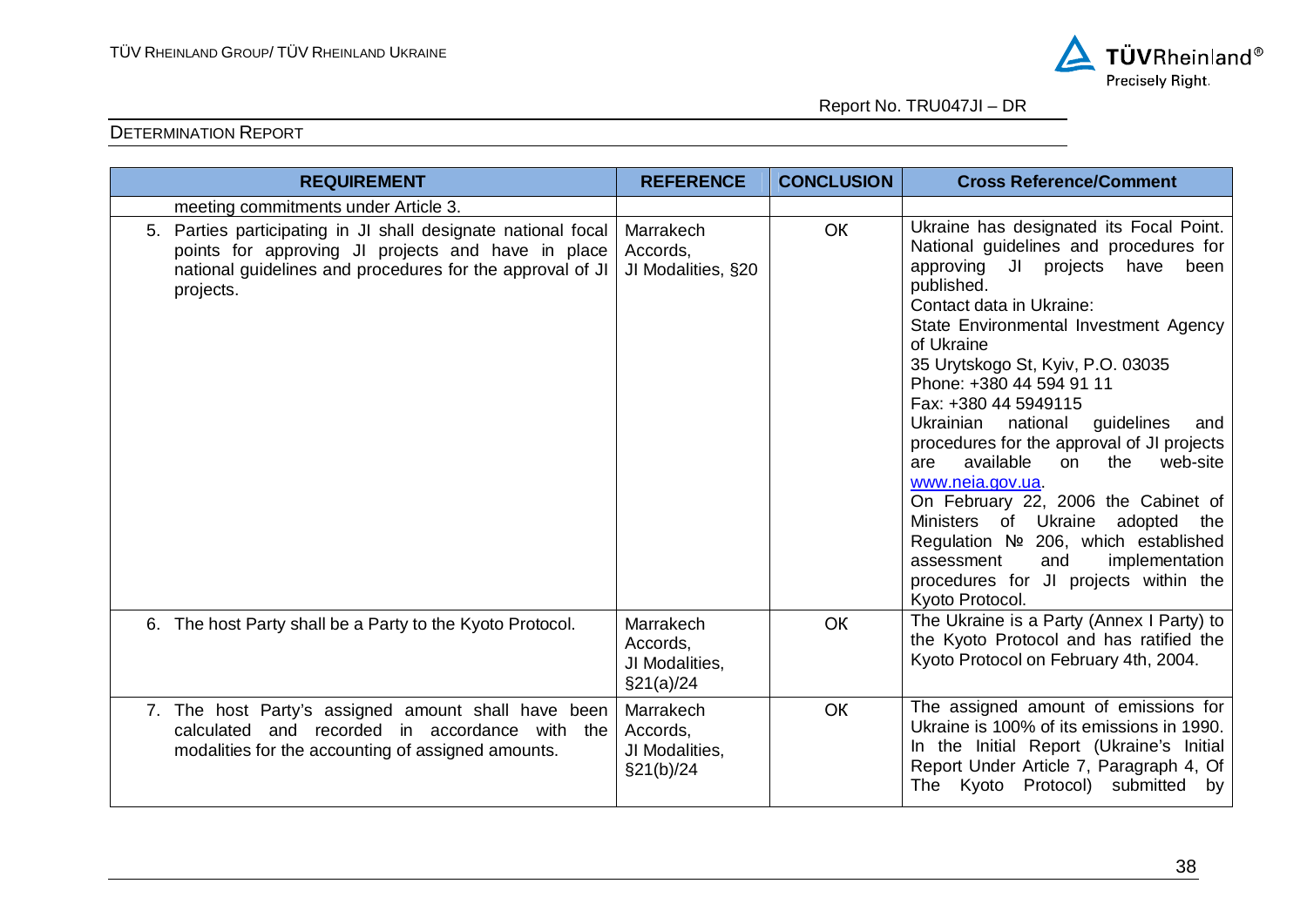

| <b>REQUIREMENT</b>                                                                                                                                                                         | <b>REFERENCE</b>                                     | <b>CONCLUSION</b> | <b>Cross Reference/Comment</b>                                                                                                                                                                                                                                                                                                                                                                                                     |
|--------------------------------------------------------------------------------------------------------------------------------------------------------------------------------------------|------------------------------------------------------|-------------------|------------------------------------------------------------------------------------------------------------------------------------------------------------------------------------------------------------------------------------------------------------------------------------------------------------------------------------------------------------------------------------------------------------------------------------|
|                                                                                                                                                                                            |                                                      |                   | Ukraine to the UNFCCC Secretariat, on<br>26 May 2006 the AAUs are quantified as<br>follows:<br>$925362174.39(x 5) = 4626810872$<br>tCO <sub>2</sub> e<br>http://unfccc.int/files/national_reports/initi<br>al_reports_under_the_kyoto_protocol/ap<br>plication/pdf/ukraine_aa_report.pdf<br>Currently Ukraine has submitted its fifth<br>national communication<br>on climate<br>change under the Kyoto Protocol to the<br>UNFCCC. |
| The host Party shall have in place a national registry in<br>8.<br>accordance with Article 7, paragraph 4.                                                                                 | Marrakech<br>Accords,<br>JI Modalities,<br>§21(d)/24 | <b>OK</b>         | The designed system of the national<br>registry has been described in the Initial<br>Report:<br>http://unfccc.int/files/national_reports/initi<br>al_reports_under_the_kyoto_protocol/ap<br>plication/pdf/ukraine_aa_report.pdf                                                                                                                                                                                                    |
| Project participants shall submit to the independent entity<br>9.<br>a project design document that contains all information<br>needed for the determination.                              | Marrakech<br>Accords,<br>JI Modalities, §31          | OK                | Project participant SIA "Vidzeme Eko"<br>submitted<br>Accredited<br>to<br>the<br>has<br>Independent Entity TÜV<br>Rheinland<br>Group/TÜV Rheinland Ukraine project's<br>PDD that contains all information needed<br>for the determination.                                                                                                                                                                                         |
| 10. The project design document shall be made publicly<br>available and Parties, stakeholders and UNFCCC<br>accredited observers shall be invited to, within 30 days,<br>provide comments. | Marrakech<br>Accords,<br>JI Modalities, §32          | <b>OK</b>         | The PDD has been made publicly<br>available through http://www.tuv.com.ua<br>website from $24^{th}$ of March till $25^{th}$ April,<br>2012 for receiving comments and<br>remarks to the JI project.                                                                                                                                                                                                                                |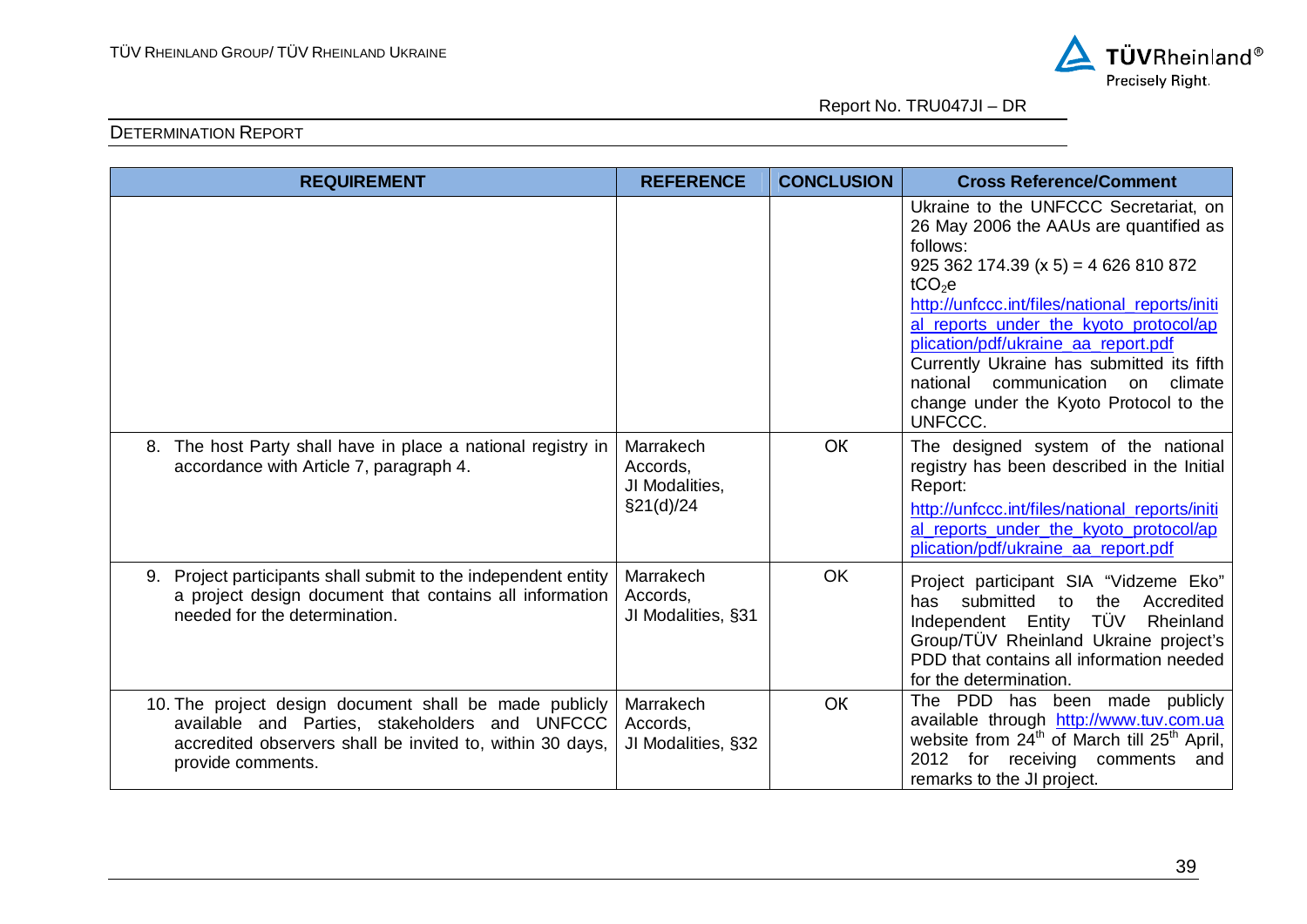

| <b>REQUIREMENT</b>                                                                                                                                                                                                                                                                                                                                                                                                                                   | <b>REFERENCE</b>                                               | <b>CONCLUSION</b> | <b>Cross Reference/Comment</b>                                                                                                                                            |
|------------------------------------------------------------------------------------------------------------------------------------------------------------------------------------------------------------------------------------------------------------------------------------------------------------------------------------------------------------------------------------------------------------------------------------------------------|----------------------------------------------------------------|-------------------|---------------------------------------------------------------------------------------------------------------------------------------------------------------------------|
| 11. Documentation on the analysis of the environmental<br>impacts of the project activity, including transboundary<br>impacts, in accordance with procedures as determined<br>by the host Party shall be submitted, and, if those<br>impacts are considered significant by the project<br>participants or the host Party, an environmental impact<br>assessment in accordance with procedures as required<br>by the host Party shall be carried out. | Marrakech<br>Accords,<br>JI Modalities,<br>\$33(d)             | <b>OK</b>         | Please refer to Table 2, section F.                                                                                                                                       |
| 12. The baseline for a JI project shall be the scenario that<br>reasonably represents the GHG emissions or removal by<br>sources that would occur in absence of the proposed<br>project.                                                                                                                                                                                                                                                             | Marrakech<br>Accords,<br>JI Modalities,<br>Appendix B          | <b>OK</b>         | Please refer to Table 2, section B.                                                                                                                                       |
| 13. A baseline shall be established on a project-specific<br>basis, in a transparent manner and taking into account<br>national<br>and/or<br>policies<br>relevant<br>sectoral<br>and<br>circumstances.                                                                                                                                                                                                                                               | Marrakech<br>Accords,<br>JI Modalities,<br>Appendix B          | <b>OK</b>         | Please refer to Table 2, section B.                                                                                                                                       |
| 14. The baseline methodology shall exclude to earn ERUs<br>for decreases in activity levels outside the project activity<br>or due to force majeure.                                                                                                                                                                                                                                                                                                 | Marrakech<br>Accords,<br>JI Modalities,<br>Appendix B          | <b>OK</b>         | Please refer to Table 2, section B.                                                                                                                                       |
| 15. The project shall have an appropriate monitoring plan.                                                                                                                                                                                                                                                                                                                                                                                           | Marrakech<br>Accords,<br>JI Modalities,<br>§33(c)              | <b>OK</b>         | Please refer to Table 2, section D.                                                                                                                                       |
| 16. A project participant is a legal entity authorized by a<br>Party involved to participate in the JI project.                                                                                                                                                                                                                                                                                                                                      | "Glossary of Joint<br>Implementation<br>Terms", Version<br>03. | <b>FAR 01</b>     | Please refer to Table 2, section A.<br>The Ukrainian project participant will be<br>authorized by the Host Party through the<br>issuance of the approval for the project. |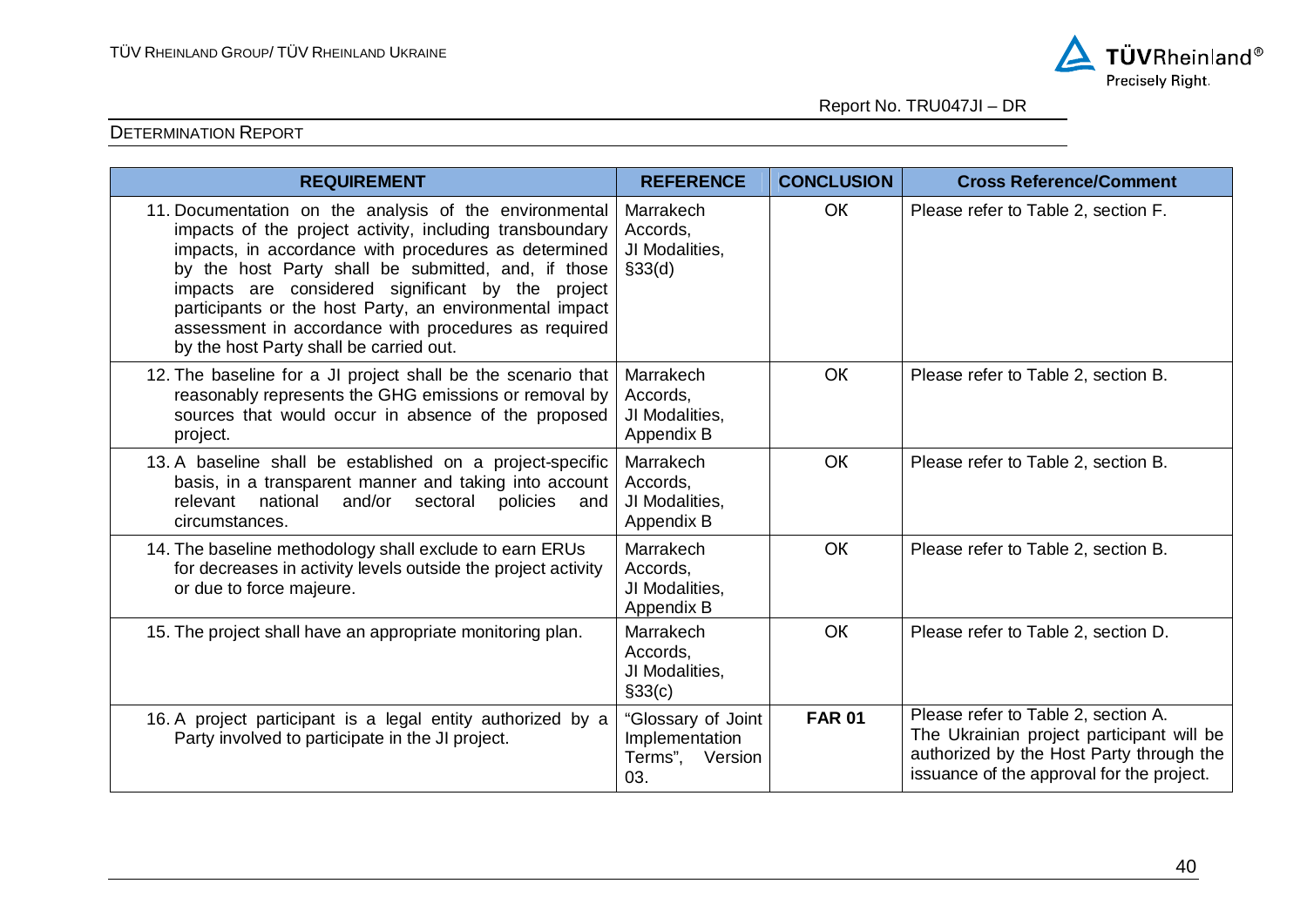

| <b>Table 2 - Requirements Checklist</b>                                                                                                                                                                        |            |           |                                                                                                                                                                                                                                                                                                            |                                   |                                   |  |  |  |
|----------------------------------------------------------------------------------------------------------------------------------------------------------------------------------------------------------------|------------|-----------|------------------------------------------------------------------------------------------------------------------------------------------------------------------------------------------------------------------------------------------------------------------------------------------------------------|-----------------------------------|-----------------------------------|--|--|--|
| <b>CHECKLIST QUESTION</b>                                                                                                                                                                                      | Ref.*      | $MoV**$   | <b>COMMENTS</b>                                                                                                                                                                                                                                                                                            | <b>Draft</b><br><b>Conclusion</b> | <b>Final</b><br><b>Conclusion</b> |  |  |  |
| A.General description of the project                                                                                                                                                                           |            |           |                                                                                                                                                                                                                                                                                                            |                                   |                                   |  |  |  |
| A.1. Title of the project                                                                                                                                                                                      |            |           |                                                                                                                                                                                                                                                                                                            |                                   |                                   |  |  |  |
| 1.1. Is the title of the project activity presented?                                                                                                                                                           | <b>PDD</b> | <b>DR</b> | Dismantling of waste heap #2 at<br>mine #22 "LISOVA"                                                                                                                                                                                                                                                       | OK                                | OK                                |  |  |  |
| 1.2. Is (are) the sectoral scope(s) to which the project<br>pertains presented?                                                                                                                                | <b>PDD</b> | <b>DR</b> | Sectoral scope:<br>8 - Mining/mineral production                                                                                                                                                                                                                                                           | <b>OK</b>                         | <b>OK</b>                         |  |  |  |
| 1.3. Are the version number and date of the<br>document presented?                                                                                                                                             | <b>PDD</b> | <b>DR</b> | Yes, the version number of the<br>document and the date are<br>presented as: PDD version: 1.0<br>Date of the PDD: 23 <sup>th</sup> of March<br>2012.<br>The re-submitted final version of<br>the PDD is provided as: PDD<br>version: 2.0 Date of the PDD: 3 <sup>th</sup><br>of May 2012.                  | OK                                | <b>OK</b>                         |  |  |  |
| A.2. Description of the project                                                                                                                                                                                |            |           |                                                                                                                                                                                                                                                                                                            |                                   |                                   |  |  |  |
| 2.1. Is the purpose of the project indicated (with the<br>concise, summarizing explanation of the situation<br>existing prior to the starting date of the project,<br>baseline scenario and project scenario)? | <b>PDD</b> | <b>DR</b> | Emission reductions due to the<br>implementation of this project will<br>come from three major sources:<br>- Removing the source of green-<br>house gas emissions from the<br>combustion of waste heaps by<br>the extraction of coal fraction<br>from the waste-heaps;<br>- Reducing fugitive emissions of | OK                                | OK                                |  |  |  |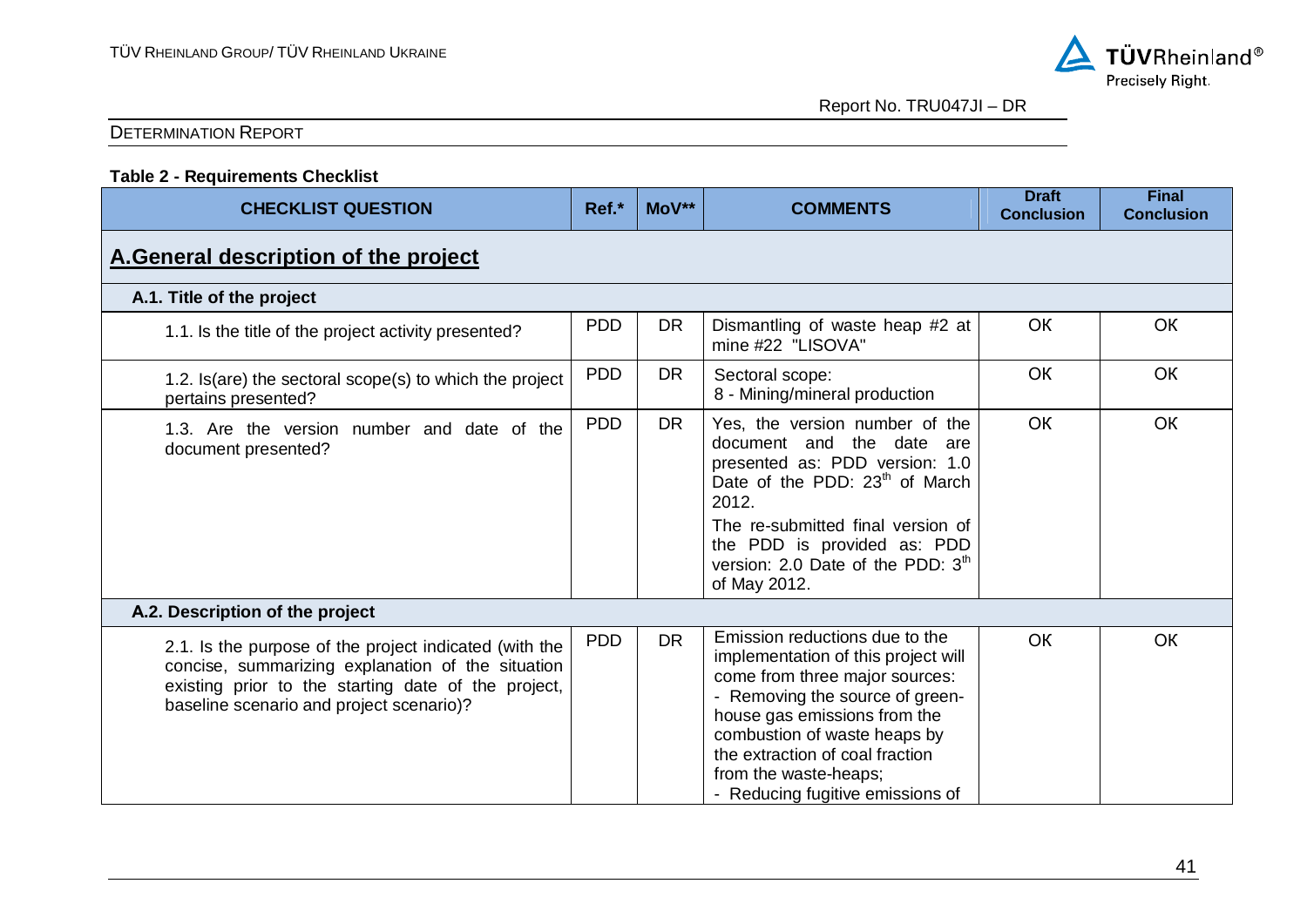

| <b>CHECKLIST QUESTION</b>                                                                                                       | Ref.*      | MoV**     | <b>COMMENTS</b>                                                                                                                                                                                                                                                                                                                                                                                                                                                                                        | <b>Draft</b><br><b>Conclusion</b> | <b>Final</b><br><b>Conclusion</b> |
|---------------------------------------------------------------------------------------------------------------------------------|------------|-----------|--------------------------------------------------------------------------------------------------------------------------------------------------------------------------------------------------------------------------------------------------------------------------------------------------------------------------------------------------------------------------------------------------------------------------------------------------------------------------------------------------------|-----------------------------------|-----------------------------------|
|                                                                                                                                 |            |           | methane due to the replacement<br>of coal that would have been<br>mined, by the project;<br>- Reducing electricity<br>consumption for coal production<br>from the mines by replacing its<br>waste heaps coal.<br>The purpose of this project is<br>extraction of coal component<br>from waste heap, for further<br>blending with steam coal and<br>burning with aim of heat and<br>electricity production.<br>CAR 01. At p. 1 PDD correct<br>words "in most cases have little<br>power (0.6 - 1.2 m)." |                                   |                                   |
| 2.2. Is the history of the Project including its JI<br>component summarized?                                                    | <b>PDD</b> | <b>DR</b> | Yes, the history of the project<br>including its JI component is<br>summarized in section A.2, of the<br>PDD.                                                                                                                                                                                                                                                                                                                                                                                          | <b>OK</b>                         | OK                                |
| 2.1.1. Is it clarified how the proposed project<br>activity reduces emissions GHG that would<br>occur in the baseline scenario? | <b>PDD</b> | <b>DR</b> | The proposed project is aimed at<br>the extraction of coal from the<br>waste heaps for subsequent<br>combustion in power plants or<br>boiler. Also one of the stages of<br>the project is to restore the fertile<br>soil layer on the territory where<br>the waste heap situated is<br>located.<br><b>CAR 02.</b> Provide an explanation                                                                                                                                                               | <b>CAR 02</b><br><b>CAR 03</b>    | OK                                |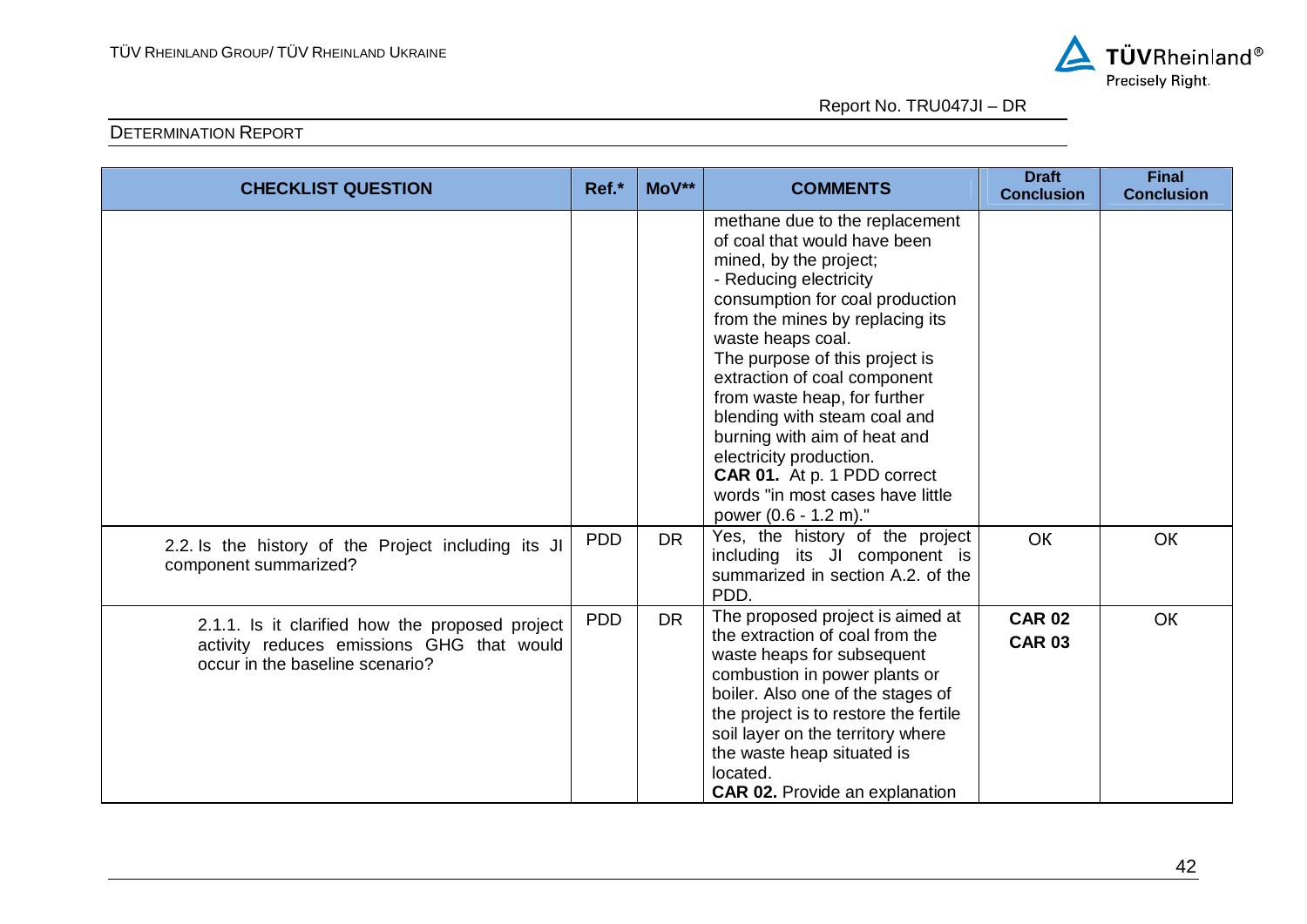

| <b>CHECKLIST QUESTION</b>                                                                                              | Ref.*      | $MoV**$   | <b>COMMENTS</b>                                                                                                                                                                                                                                                                 | <b>Draft</b><br><b>Conclusion</b> | <b>Final</b><br><b>Conclusion</b> |  |  |  |  |
|------------------------------------------------------------------------------------------------------------------------|------------|-----------|---------------------------------------------------------------------------------------------------------------------------------------------------------------------------------------------------------------------------------------------------------------------------------|-----------------------------------|-----------------------------------|--|--|--|--|
|                                                                                                                        |            |           | of who owns the heap and ERUs<br>from project implementation.<br>Provide appropriate supporting<br>documents.<br><b>CAR 03.</b> Give to the AIO the<br>contract with a benefication plant<br>for the process of enriching rock<br>mass from heap for the extracting<br>of coal. |                                   |                                   |  |  |  |  |
| A.3. Project participants                                                                                              |            |           |                                                                                                                                                                                                                                                                                 |                                   |                                   |  |  |  |  |
| 3.1. Are project participants and Party(ies) involved<br>in the project listed?                                        | <b>PDD</b> | <b>DR</b> | Section A.3 Table 1 of the PDD<br>names two project participants:<br><b>LLC " Trading House</b><br>"Metalprom", and<br>SIA "Vidzeme Eko"                                                                                                                                        | OK                                | OK                                |  |  |  |  |
| 3.2. Is contact information provided in Annex 1 of<br>the PDD that is indicated in section A.3?                        | <b>PDD</b> | <b>DR</b> | The contact information of project<br>participants is provided in Annex<br>1 of the PDD.                                                                                                                                                                                        | OK                                | OK                                |  |  |  |  |
| 3.3. Is it indicated, if the Party involved is a Host<br>Party?                                                        | <b>PDD</b> | <b>DR</b> | Ukraine is indicated as a Host<br>Party.                                                                                                                                                                                                                                        | OK                                | OK                                |  |  |  |  |
| 3.4. Is it indicated, if it is the case, if the Party<br>involved wishes to be considered as a project<br>participant? | <b>PDD</b> | <b>DR</b> | Parties involved don't wish to be<br>considered project participants.                                                                                                                                                                                                           | OK                                | OK                                |  |  |  |  |
| A.4. Technical description of the project                                                                              |            |           |                                                                                                                                                                                                                                                                                 |                                   |                                   |  |  |  |  |
| A.4.1. Location of the project                                                                                         |            |           |                                                                                                                                                                                                                                                                                 |                                   |                                   |  |  |  |  |
| 4.1.1. Host Party(ies)                                                                                                 | <b>PDD</b> | <b>DR</b> | Ukraine                                                                                                                                                                                                                                                                         | <b>OK</b>                         | OK                                |  |  |  |  |
| 4.1.2. Region/State/Province etc.                                                                                      | <b>PDD</b> | <b>DR</b> | Project's waste heaps processing                                                                                                                                                                                                                                                | OK                                | OK                                |  |  |  |  |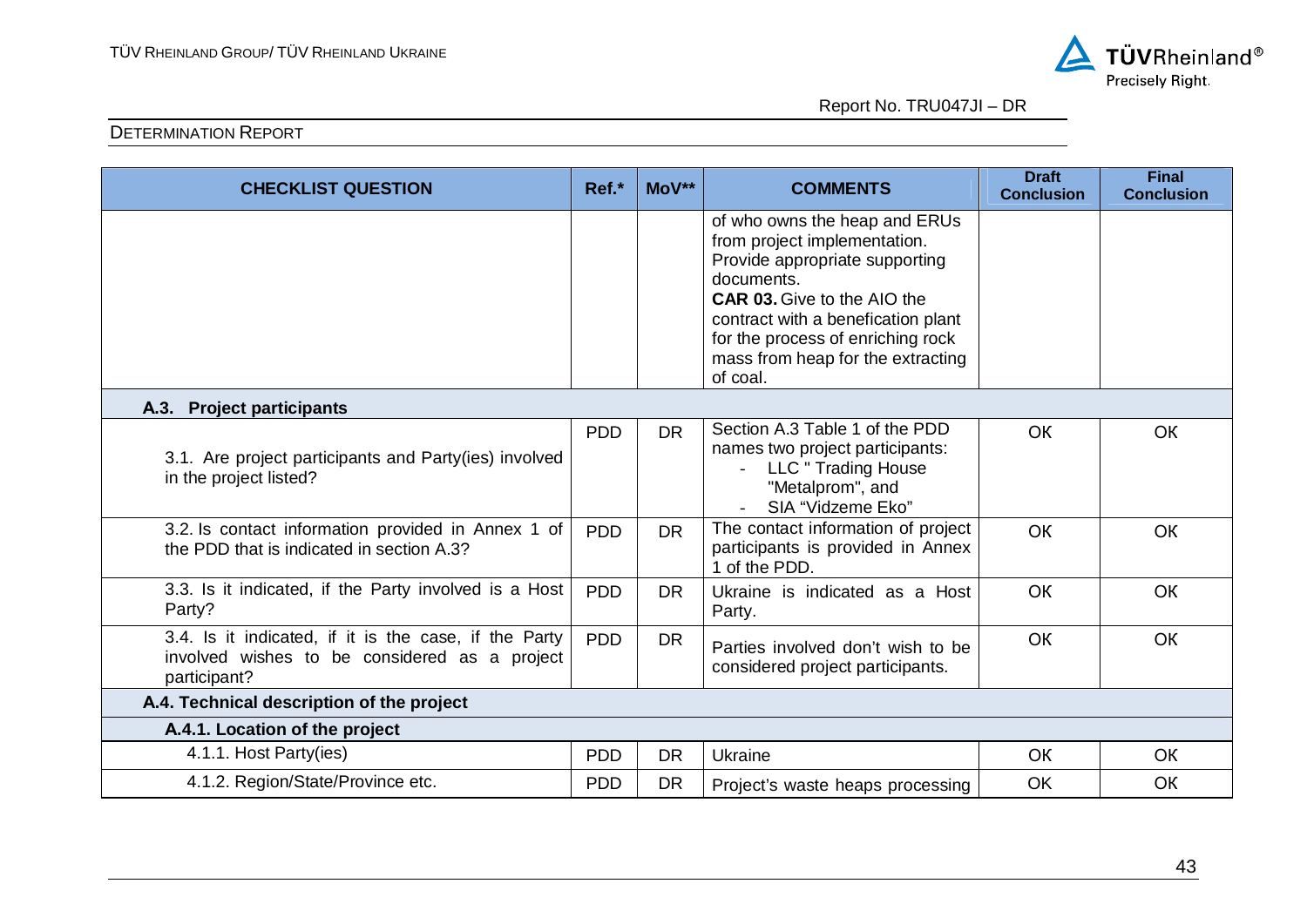

| <b>CHECKLIST QUESTION</b>                                                                                                                                                          | Ref.*      | MoV**     | <b>COMMENTS</b>                                                                                                                                                                                                                                                                                                                                                          | <b>Draft</b><br><b>Conclusion</b> | <b>Final</b><br><b>Conclusion</b> |  |  |  |
|------------------------------------------------------------------------------------------------------------------------------------------------------------------------------------|------------|-----------|--------------------------------------------------------------------------------------------------------------------------------------------------------------------------------------------------------------------------------------------------------------------------------------------------------------------------------------------------------------------------|-----------------------------------|-----------------------------------|--|--|--|
|                                                                                                                                                                                    |            |           | facilities are located in<br>Torez<br>district of Donetsk region, East<br>Ukraine.<br>See section A 4.1.4 of the PDD.                                                                                                                                                                                                                                                    |                                   |                                   |  |  |  |
| 4.1.3. City/Town/Community etc.                                                                                                                                                    | <b>PDD</b> | <b>DR</b> | See section A 4.1.4 of the PDD.                                                                                                                                                                                                                                                                                                                                          | <b>OK</b>                         | <b>OK</b>                         |  |  |  |
| 4.1.4. Detail of the physical location, including information allowing the unique identification of the project (maximum one page)                                                 |            |           |                                                                                                                                                                                                                                                                                                                                                                          |                                   |                                   |  |  |  |
| 4.1.4.1. Does the information provided on the<br>location of the project activity allow for a<br>clear identification of the site(s) (this section<br>should not exceed one page)? | <b>PDD</b> | <b>DR</b> | Waste heap that processed in the<br>project clearly indicated and has<br>all the necessary information<br>about its location. However, not<br>all objects that are directly and<br>participate in project activities<br>listed in section A.4.<br><b>CAR 04.</b> Indicate in Section A.4<br>the information about processing<br>factory LLC "PC" Donetsk coal<br>fuel. " | <b>CAR 04</b>                     | OK                                |  |  |  |
| A.4.2. Technology(ies) to be employed, or measures, operations or actions to be implemented by the project                                                                         |            |           |                                                                                                                                                                                                                                                                                                                                                                          |                                   |                                   |  |  |  |
| 4.2.1. Are the technology(ies) to be employed, or<br>measures, operations or actions to<br>be<br>implemented by the project described?                                             | <b>PDD</b> | <b>DR</b> | The project provides the<br>implementation of the following<br>measures and activities for<br>utilization of waste heap: mining<br>equipment loaded on vehicles<br>and on transporting to processing<br>factory, where the coal mass<br>breeding of waste heaps. Detailed<br>description of technologies and<br>measures used in this project are                        | <b>CL01</b>                       | OK                                |  |  |  |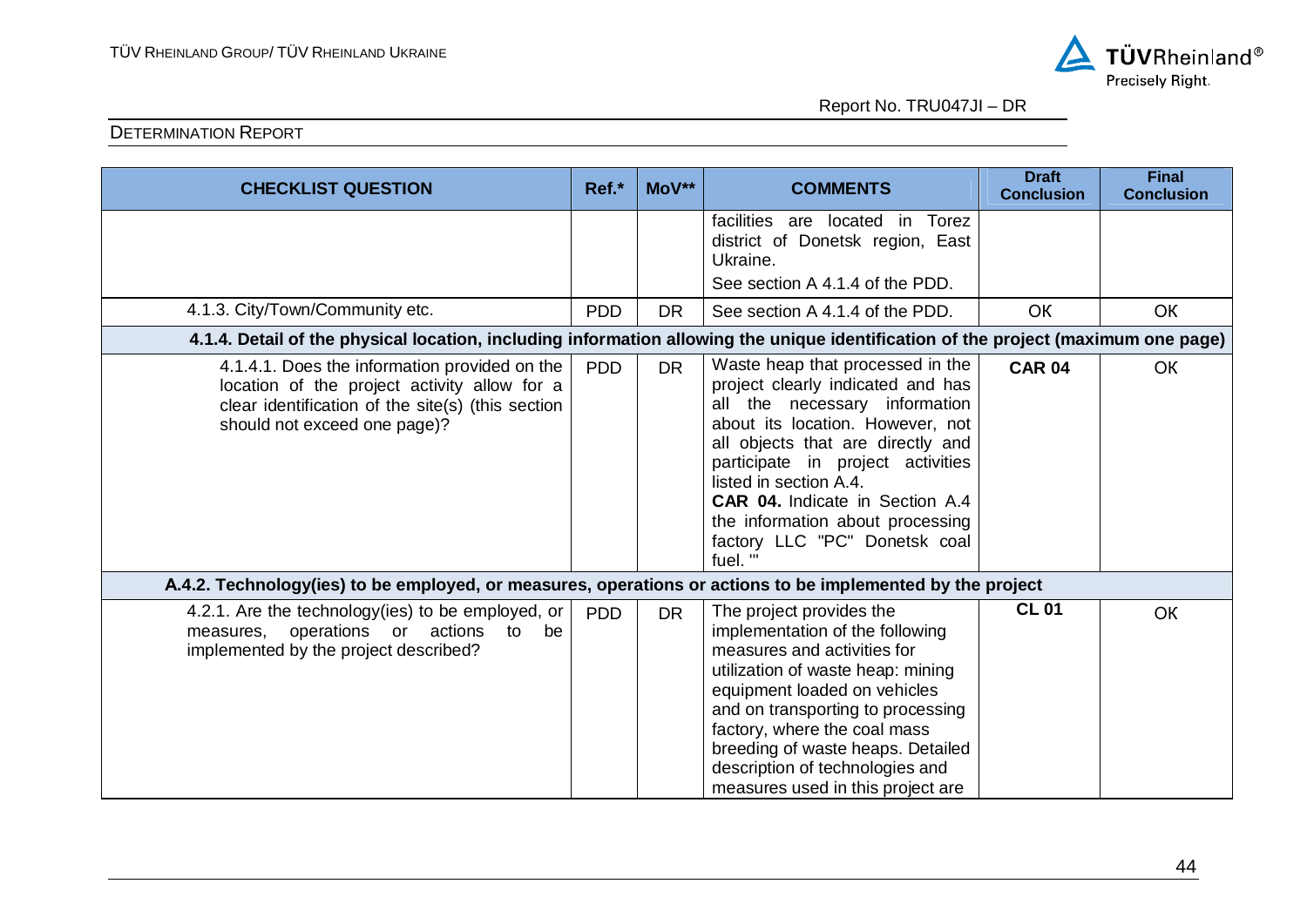

| <b>CHECKLIST QUESTION</b>                                                                                                                                                                           | Ref.*      | MoV**     | <b>COMMENTS</b>                                                                                                                                                                                                                                                                   | <b>Draft</b><br><b>Conclusion</b> | <b>Final</b><br><b>Conclusion</b> |
|-----------------------------------------------------------------------------------------------------------------------------------------------------------------------------------------------------|------------|-----------|-----------------------------------------------------------------------------------------------------------------------------------------------------------------------------------------------------------------------------------------------------------------------------------|-----------------------------------|-----------------------------------|
|                                                                                                                                                                                                     |            |           | described in the PDD. Please see<br>section A.4.2 PDD.<br><b>CL 01.</b> Explain what dump is<br>used for shipment of waste after<br>enrichment.                                                                                                                                   |                                   |                                   |
| 4.2.1.1. Does the project design engineering<br>reflect current good practices?                                                                                                                     | <b>PDD</b> | <b>DR</b> | Engineering project development<br>represents the fastest and the<br>easiest way to work with rock<br>waste heap using the modern<br>technology of coal extraction.<br>Description of project<br>development is presented in<br>Section A.4.2. of the PDD.                        | OK                                | OK                                |
| 4.2.1.2. Does the project use state of the art<br>technology or would the technology result in a<br>significantly better performance than any<br>commonly used technologies in the host<br>country? | <b>PDD</b> | <b>DR</b> | The processing<br>facility presented in project use<br>gravity separation method for<br>separation coal from the<br>rest of the matter. That same<br>method used in the project, which<br>is the comparable to this project<br>and has already passed the final<br>determination. | OK                                | OK                                |
| 4.2.1.3. Is the project technology likely to be<br>substituted by other or more efficient<br>technologies within the project period?                                                                | <b>PDD</b> | <b>DR</b> | Since the project ends in 2012,<br>and heap dismantle is in its final<br>stages, the introduction of new<br>equipment for the waste heap<br>sorting is unlikely.<br>CL 02. Please provide clarification<br>of whether there is on-site project<br>transporting equipment          | <b>CL 02</b>                      | <b>OK</b>                         |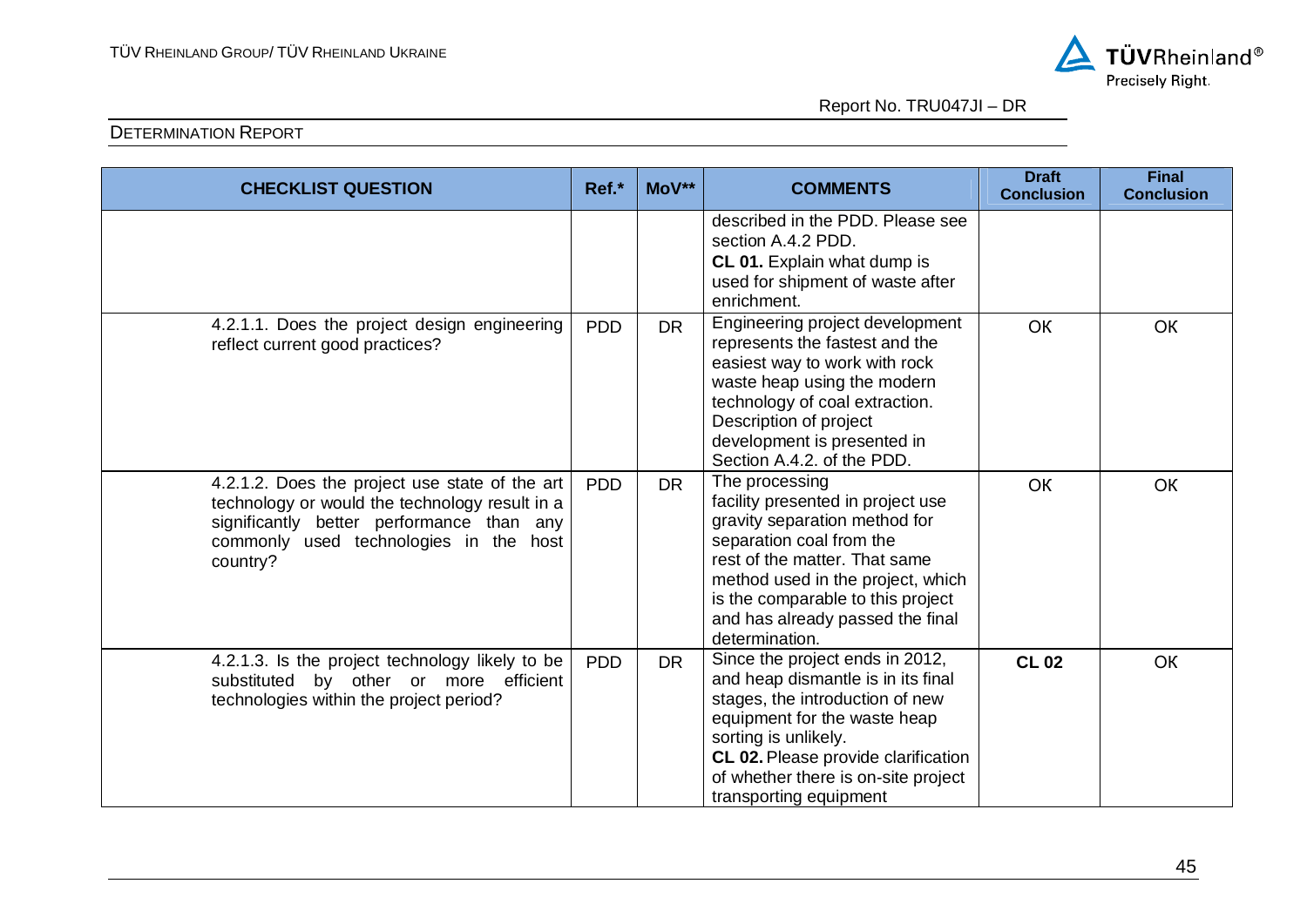

| <b>CHECKLIST QUESTION</b>                                                                                                                                                                                                                                                                                            | Ref.*      | MoV**     | <b>COMMENTS</b>                                                                                                                                                                                                                                                                                                                                                                                                                                                                                                                                                                                                                                                                                  | <b>Draft</b><br><b>Conclusion</b> | <b>Final</b><br><b>Conclusion</b> |  |  |  |
|----------------------------------------------------------------------------------------------------------------------------------------------------------------------------------------------------------------------------------------------------------------------------------------------------------------------|------------|-----------|--------------------------------------------------------------------------------------------------------------------------------------------------------------------------------------------------------------------------------------------------------------------------------------------------------------------------------------------------------------------------------------------------------------------------------------------------------------------------------------------------------------------------------------------------------------------------------------------------------------------------------------------------------------------------------------------------|-----------------------------------|-----------------------------------|--|--|--|
|                                                                                                                                                                                                                                                                                                                      |            |           | (conveyor). The picture from<br>satellite shows that at the site<br>there is a transporting conveyor.                                                                                                                                                                                                                                                                                                                                                                                                                                                                                                                                                                                            |                                   |                                   |  |  |  |
| 4.2.2. Are all relevant technical data and the<br>implementation schedule indicated?                                                                                                                                                                                                                                 | <b>PDD</b> | <b>DR</b> | Technical data partly reflected in<br>the section A.4.2, of the PDD.                                                                                                                                                                                                                                                                                                                                                                                                                                                                                                                                                                                                                             | <b>OK</b>                         | OK                                |  |  |  |
| A.4.3. Brief explanation of how the anthropogenic emissions of greenhouse gases by sources are to be reduced by the proposed<br>JI project, including why the emission reductions would not occur in the absence of the proposed project, taking into account<br>national and/or sectoral policies and circumstances |            |           |                                                                                                                                                                                                                                                                                                                                                                                                                                                                                                                                                                                                                                                                                                  |                                   |                                   |  |  |  |
| 4.3.1. Is it stated how anthropogenic GHG<br>emission reductions are to be achieved? (This<br>section should not exceed one page).                                                                                                                                                                                   | <b>PDD</b> | <b>DR</b> | Waste heaps are frequently<br>spontaneously igniting and<br>burning, causing emissions<br>green-house gases and other<br>pollutants. The proposed project<br>aims to extract coal from waste<br>heap created during underground<br>coal mines activities and burning<br>of the entire volume of coal for<br>electricity or heat production. It<br>also will partially help to avoid<br>methane emissions from coal<br>mines, because the coal from<br>waste heap will replace the coal<br>of mines. More detailed<br>information in Section A.4.3<br>presents an overview of national<br>policies and circumstances, and<br>gives a summary of the reasons<br>why the reduction did not occur in | OK                                | OK                                |  |  |  |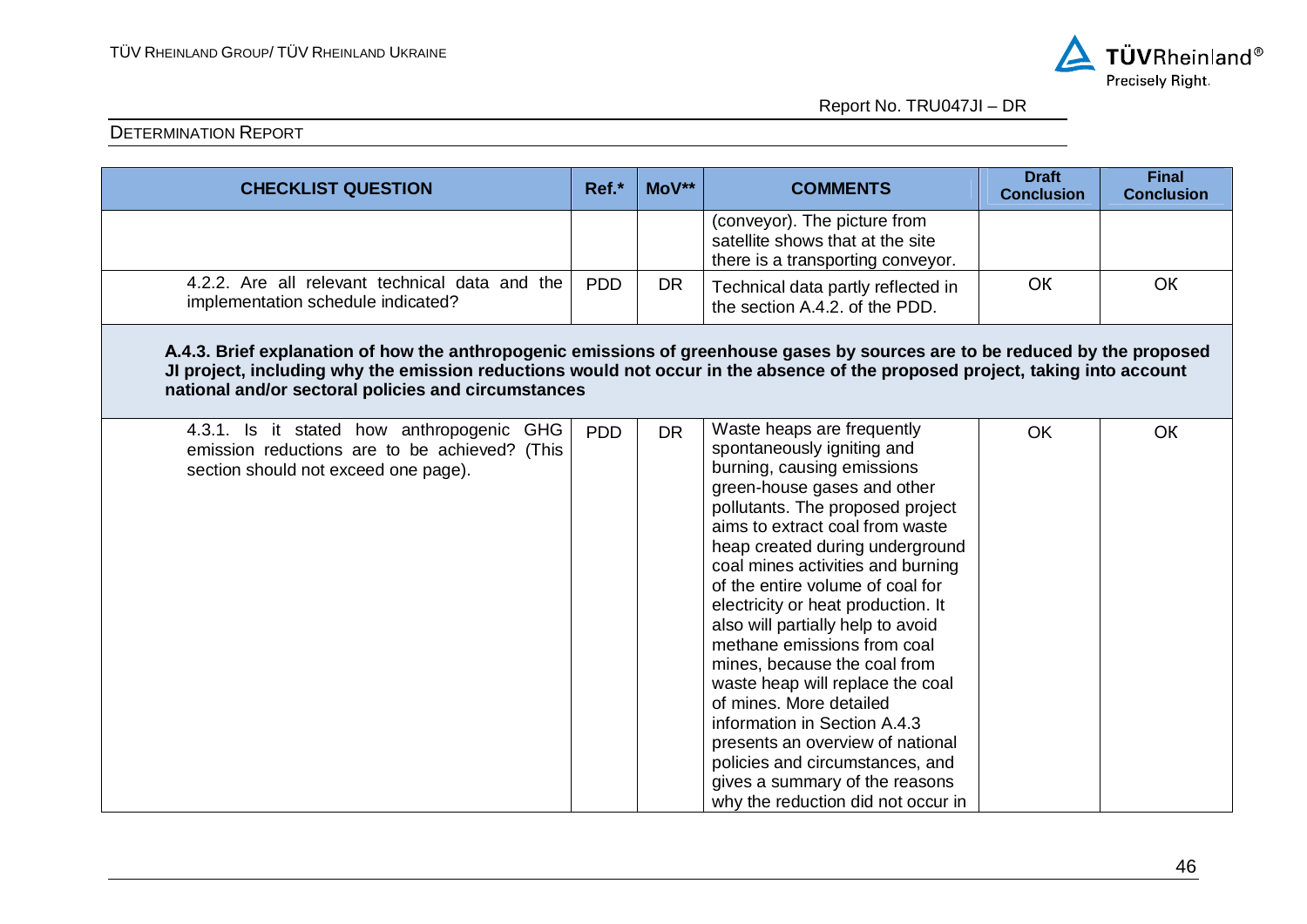

| <b>CHECKLIST QUESTION</b>                                                                                        | Ref.*      | MoV**     | <b>COMMENTS</b>                                                                                                                                                                                                                                                                                                                                                                                                                                                         | <b>Draft</b><br><b>Conclusion</b> | <b>Final</b><br><b>Conclusion</b> |  |  |  |
|------------------------------------------------------------------------------------------------------------------|------------|-----------|-------------------------------------------------------------------------------------------------------------------------------------------------------------------------------------------------------------------------------------------------------------------------------------------------------------------------------------------------------------------------------------------------------------------------------------------------------------------------|-----------------------------------|-----------------------------------|--|--|--|
|                                                                                                                  |            |           | the absence of the proposed<br>project. The amount of<br>information does not exceed one<br>page.                                                                                                                                                                                                                                                                                                                                                                       |                                   |                                   |  |  |  |
| A.4.3.1. Estimated amount of emission reductions over the crediting period                                       |            |           |                                                                                                                                                                                                                                                                                                                                                                                                                                                                         |                                   |                                   |  |  |  |
| 4.3.1.1. Is it provided the estimated annual<br>reduction for the chosen credit period in<br>tCO <sub>2e</sub> ? | <b>PDD</b> | <b>DR</b> | Yes. Section A.4.3.1, of the PDD<br>provides the tables indicating<br>estimated annual reduction for the<br>chosen credit period in $tCO2e$ .<br>Annual average of estimated<br>emission reductions over the<br>crediting period from 23/10/2009<br>till 31/12/2012 is 403 960 tones of<br>$CO2$ equivalent.<br><b>CAR 05.</b> Correct the length of<br>crediting period, since October<br>2009 cannot be counted as a full<br>month. Make the appropriate<br>transfer. | <b>CAR 05</b>                     | OK                                |  |  |  |
| A.5. Project approval by the Parties involved                                                                    |            |           |                                                                                                                                                                                                                                                                                                                                                                                                                                                                         |                                   |                                   |  |  |  |
| 5.1. Are written project approvals by the Parties<br>involved attached? Are they unconditional?                  | <b>PDD</b> | <b>DR</b> | As indicated in Section A.5 of the<br>PDD, the project received a the<br>Letter of Endorsement from NEIA<br>of Ukraine. Project approval by<br>the Host Country where the<br>project is implemented and<br>Investor Country are obtained<br>after the end of Determination<br>process.                                                                                                                                                                                  | <b>FAR 01</b>                     | OK                                |  |  |  |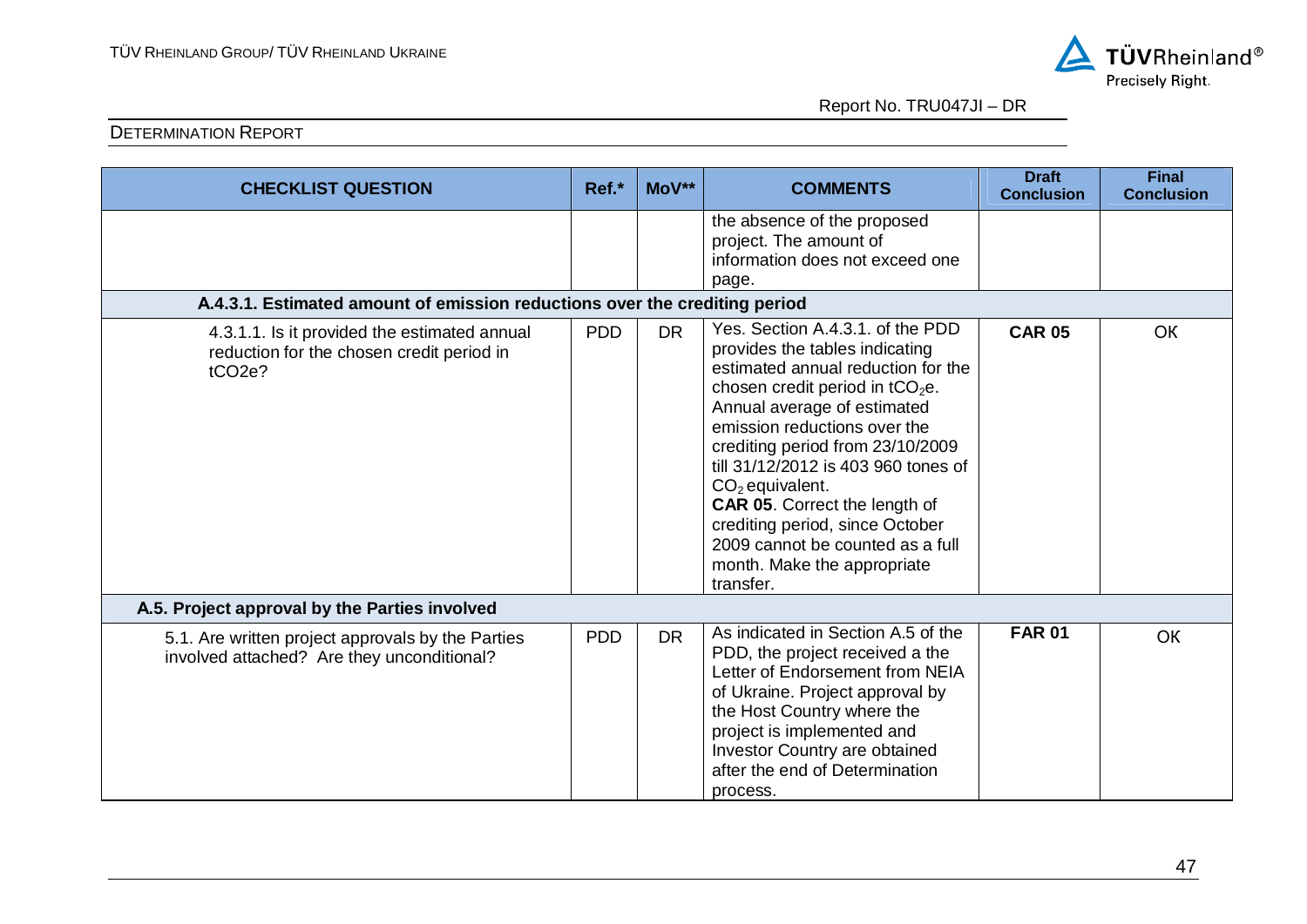

| <b>CHECKLIST QUESTION</b>                                                                                                                                                                                                                                                                                                  | Ref.*      | MoV**     | <b>COMMENTS</b>                                                                                                                                                                                                                                                                                                                                                                                                             | <b>Draft</b><br><b>Conclusion</b> | <b>Final</b><br><b>Conclusion</b> |  |  |  |
|----------------------------------------------------------------------------------------------------------------------------------------------------------------------------------------------------------------------------------------------------------------------------------------------------------------------------|------------|-----------|-----------------------------------------------------------------------------------------------------------------------------------------------------------------------------------------------------------------------------------------------------------------------------------------------------------------------------------------------------------------------------------------------------------------------------|-----------------------------------|-----------------------------------|--|--|--|
|                                                                                                                                                                                                                                                                                                                            |            |           | See FAR 01.                                                                                                                                                                                                                                                                                                                                                                                                                 |                                   |                                   |  |  |  |
| <b>B. Baseline</b>                                                                                                                                                                                                                                                                                                         |            |           |                                                                                                                                                                                                                                                                                                                                                                                                                             |                                   |                                   |  |  |  |
| B.1 Description and justification of the baseline chosen                                                                                                                                                                                                                                                                   |            |           |                                                                                                                                                                                                                                                                                                                                                                                                                             |                                   |                                   |  |  |  |
| 1.1. Is it indicated in PDD:<br>- a detailed theoretical description of the baseline in<br>a complete and transparent manner, as well as a<br>justification of chosen baseline using the step-wise<br>approach;<br>- a justification of baseline setting;<br>- references on regulations according to baseline<br>setting. | <b>PDD</b> | <b>DR</b> | The baseline for this JI project<br>was established in accordance<br>with Appendix B, Guidelines for<br>Implementation and paragraphs<br>23 - 29 "Guidance on Criteria For<br><b>Baseline Setting And Monitoring "</b><br>Version 03. Detailed theoretical<br>description of the baseline is<br>presented in Section B.1. of the<br>PDD. For baseline selection,<br>project participants have used JI<br>specific approach. | <b>OK</b>                         | <b>OK</b>                         |  |  |  |
| 1.2. Is it indicated in the PDD that baseline was<br>established:                                                                                                                                                                                                                                                          |            |           |                                                                                                                                                                                                                                                                                                                                                                                                                             |                                   |                                   |  |  |  |
| 1.2.1. by listing and describing plausible<br>(alternative) future scenarios on the basis of<br>conservative assumptions and selecting the<br>most plausible one?                                                                                                                                                          | <b>PDD</b> | DR.I      | Plausible future scenarios are<br>listed and described on the basis<br>of conservative assumptions and<br>selecting the most plausible one<br>in the context of this project.<br>All<br>scenarios,<br>except<br>continuation of existing situation,<br>prohibitive<br>barriers.<br>face<br>Therefore, continuation of existing                                                                                              | <b>CAR 06</b>                     | OK                                |  |  |  |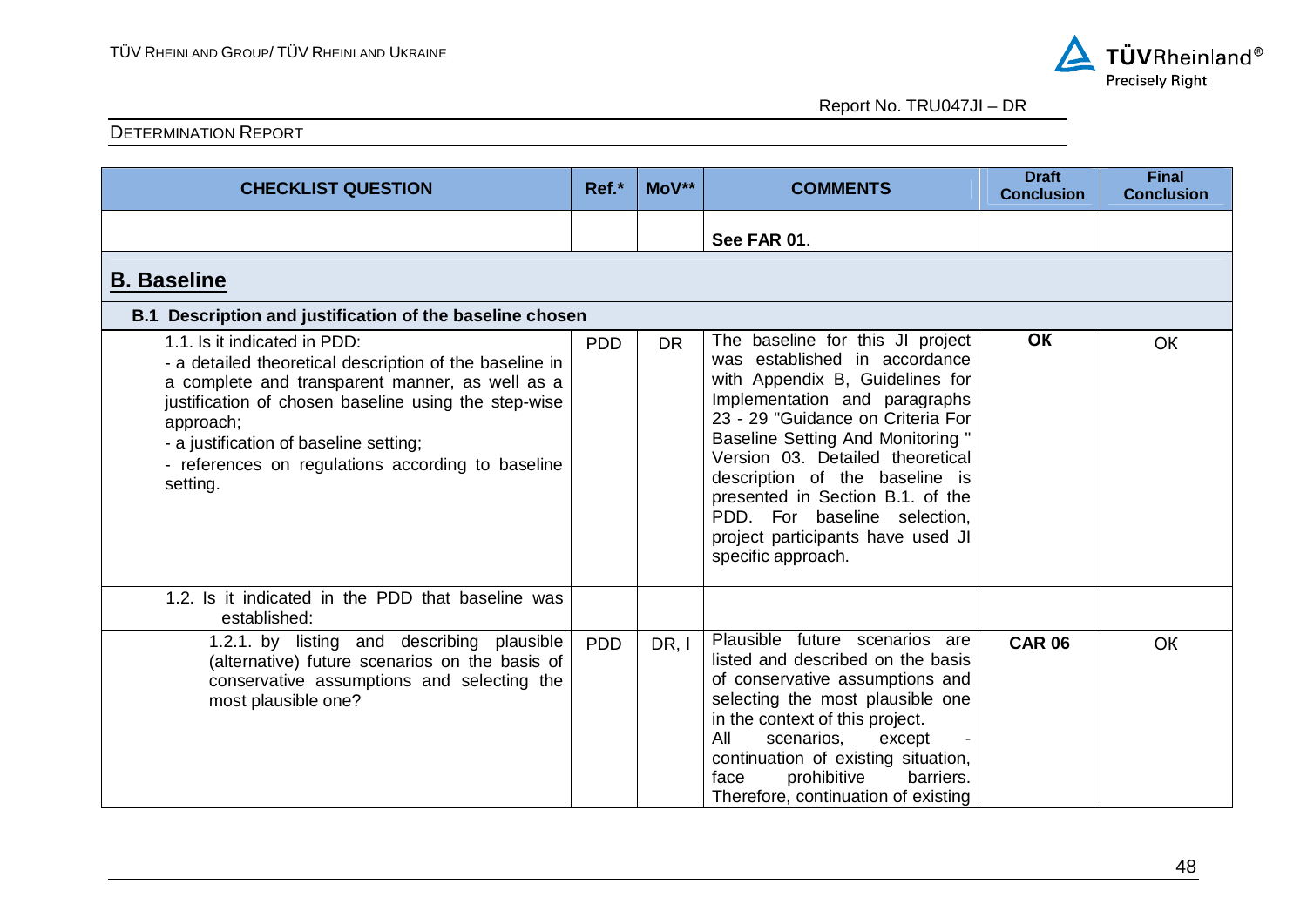

| <b>CHECKLIST QUESTION</b>                                                                                                                              | Ref.*      | MoV**     | <b>COMMENTS</b>                                                                                                                                                                                                                                                                                                                                                         | <b>Draft</b><br><b>Conclusion</b> | <b>Final</b><br><b>Conclusion</b> |
|--------------------------------------------------------------------------------------------------------------------------------------------------------|------------|-----------|-------------------------------------------------------------------------------------------------------------------------------------------------------------------------------------------------------------------------------------------------------------------------------------------------------------------------------------------------------------------------|-----------------------------------|-----------------------------------|
|                                                                                                                                                        |            |           | situation is the most plausible<br>future scenario and is the<br>baseline scenario. Analysis of the<br>barriers is given in Section B.1.<br><b>CAR</b><br>06.<br>Please<br>provide<br>information for doing business in<br>Ukraine for 2009, when the<br>developed project and make the<br>appropriate conclusions.                                                     |                                   |                                   |
| 1.2.2. on a project-specific basis and/or using<br>a multi-project emission factor?                                                                    | <b>PDD</b> | <b>DR</b> | explanation<br>Yes.<br>The<br>and<br>references of carbon emission<br>factor is indicated in Section D.1<br>of the PDD.<br>Emission sources in the project<br>scenario:<br>- Carbon dioxide emissions from<br>the use of fuel to run part of the<br>project equipment (motor cars).                                                                                     | <b>OK</b>                         | OK                                |
| 1.2.3. in a transparent manner with regard to<br>the choice of approaches, assumptions,<br>methodologies, parameters, data sources and<br>key factors? | <b>PDD</b> | <b>DR</b> | JI specific approach is used for<br>baseline setting.<br>The baseline was identified by<br>listing and analysing plausible<br>future scenarios on the basis of<br>conservative assumptions are<br>clearly traced and clearly related<br>to the project.<br><b>CAR 07.</b> Please explain the<br>difference between the values of<br>"probability<br>of<br>waste<br>heap | <b>CAR 07</b>                     | OK                                |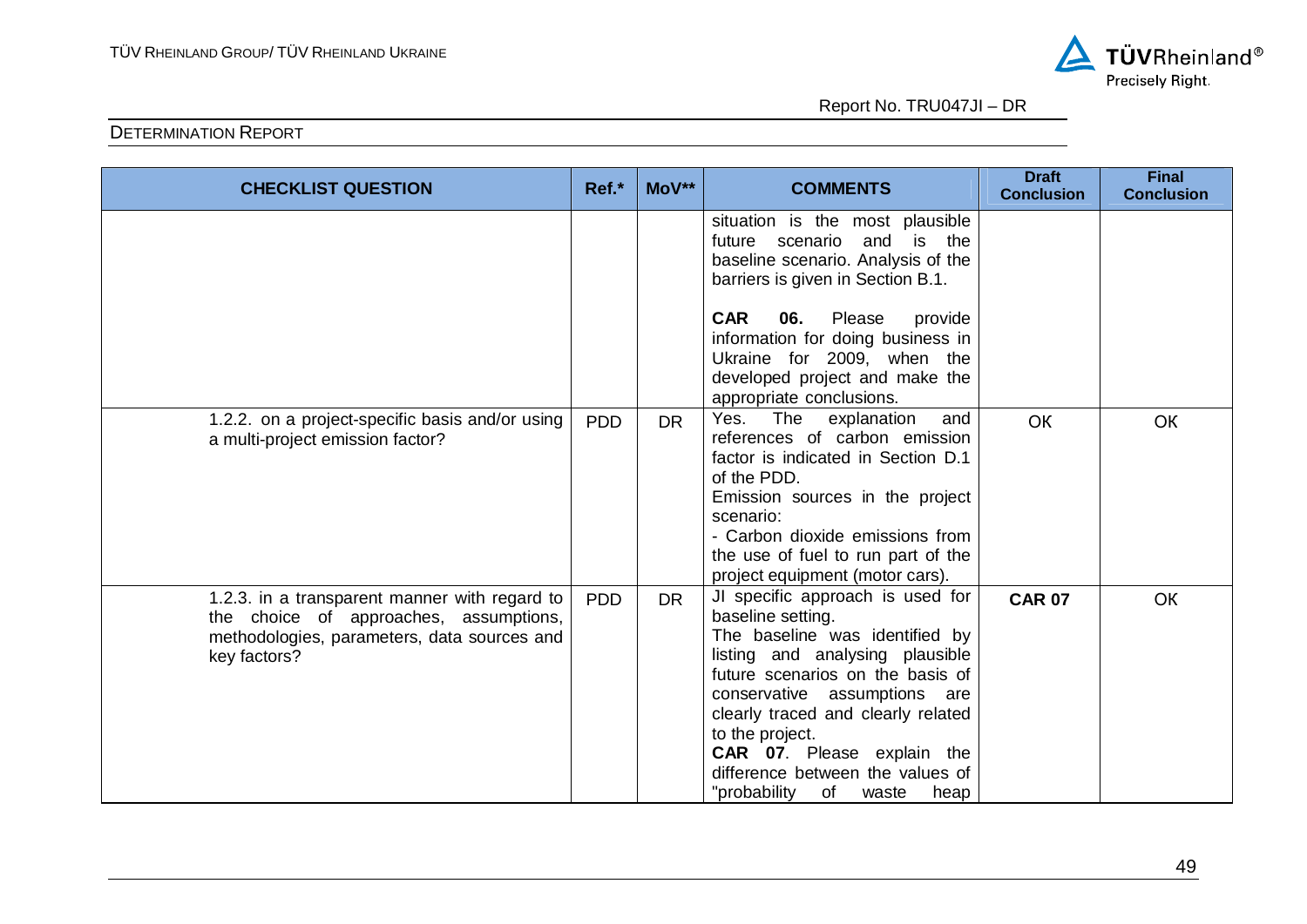

| <b>CHECKLIST QUESTION</b>                                                                                                                                                                                                                          | Ref.*      | MoV**     | <b>COMMENTS</b>                                                                                                                                                                                                                                                                                                                                                                                                                                                                                                                          | <b>Draft</b><br><b>Conclusion</b> | <b>Final</b><br><b>Conclusion</b> |
|----------------------------------------------------------------------------------------------------------------------------------------------------------------------------------------------------------------------------------------------------|------------|-----------|------------------------------------------------------------------------------------------------------------------------------------------------------------------------------------------------------------------------------------------------------------------------------------------------------------------------------------------------------------------------------------------------------------------------------------------------------------------------------------------------------------------------------------------|-----------------------------------|-----------------------------------|
|                                                                                                                                                                                                                                                    |            |           | burning" in comparative and this<br>project.                                                                                                                                                                                                                                                                                                                                                                                                                                                                                             |                                   |                                   |
| 1.2.4. taking into account relevant national<br>and/or sectoral policies and circumstances,<br>such as sectoral reform initiatives, local fuel<br>availability, power sector expansion plans, and<br>the economic situation in the project sector? | <b>PDD</b> | <b>DR</b> | Taking<br>into account<br>relevant<br>national and/or sectoral policies<br>and circumstances, such as<br>sectoral reform initiatives, local<br>fuel availability, power sector<br>expansion<br>plans,<br>and<br>the<br>economic situation in the project<br>sector. It is demonstrated by the<br>above analysis that the baseline<br>chosen clearly represents the<br>most probable future scenario<br>given the circumstances<br>0f<br>modern day Donbas coal sector.                                                                   | OK                                | OK                                |
| 1.2.5. in such a way that emission reduction<br>units (ERUs) cannot be earned for decreases<br>in activity levels outside the project activity or<br>due to force majeure?                                                                         | <b>PDD</b> | <b>DR</b> | Development of the Project in<br>Section B.1. of the PDD provides<br>that ERUs are refering only to the<br>amount of coal extracted from the<br>waste heap, considering its power<br>characteristics. If decreases in<br>activity levels outside the project<br>activity or due to force majeure,<br>will decreasing the volume of coal<br>extraction from waste heap.<br>Application of this approach to<br>calculating the ERU ensure that<br>they are obtained by reducing the<br>activity of the project or due to<br>force majeure. | OK                                | OK                                |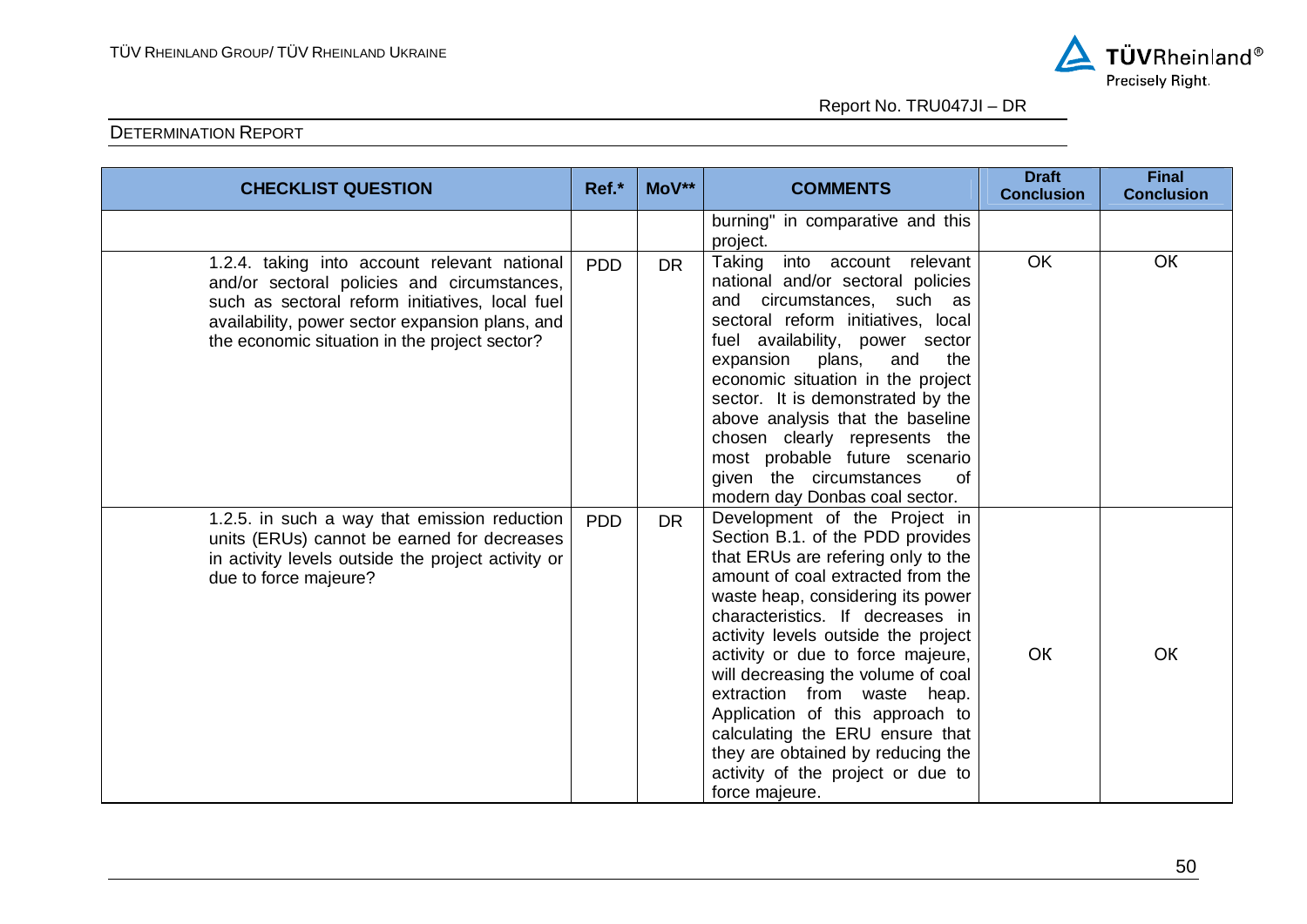

| <b>CHECKLIST QUESTION</b>                                                                                                  | Ref.*      | MoV**     | <b>COMMENTS</b>                                                                                                                                                                                                                                                                                                                                              | <b>Draft</b><br><b>Conclusion</b> | <b>Final</b><br><b>Conclusion</b> |
|----------------------------------------------------------------------------------------------------------------------------|------------|-----------|--------------------------------------------------------------------------------------------------------------------------------------------------------------------------------------------------------------------------------------------------------------------------------------------------------------------------------------------------------------|-----------------------------------|-----------------------------------|
| 1.2.6. taking account of uncertainties and<br>using conservative assumptions.                                              | <b>PDD</b> | <b>DR</b> | Baseline was established taking<br>into account uncertainties and<br>using conservative assumptions<br>which described in section B.1. of<br>the PDD version 2.0 from<br>03/05/2012.                                                                                                                                                                         | <b>OK</b>                         | OK                                |
| 1.3. Does the PDD explicitly indicate the approach<br>used for identifying the baseline with references on<br>regulations? | <b>PDD</b> | <b>DR</b> | In Section B.1. of the PDD states<br>that project participants have<br>chosen a specific approach to<br>the JI baseline in<br>identify<br>accordance<br>with paragraph<br>of the<br>latest<br>version<br>0f<br>"Guidelines on criteria for<br>baseline setting and monitoring"<br>(Version 03, adopted JISK 26 <sup>th</sup> m<br>eeting in September 2011). |                                   | <b>OK</b>                         |
| 1.4. Are number, name and version of the<br>methodology clearly indicated in the context of the<br>project?                | <b>PDD</b> | <b>DR</b> | Project participants have applied<br>the JI specific approach to identify<br>the basiline.                                                                                                                                                                                                                                                                   | OK                                | OK                                |
| 1.5. Is the applied version of the CDM methodology<br>the most recent one and/or is this version still<br>applicable?      | <b>PDD</b> | <b>DR</b> | Project participants have applied<br>the JI specific approach to identify<br>the basiline.                                                                                                                                                                                                                                                                   | OK                                | OK                                |
| 1.6. Is it described how the chosen approach is<br>applied in the context of the project?                                  | <b>PDD</b> | <b>DR</b> | JI specific approach applied in the<br>context of the<br>project<br>completely and clearly described<br>in section B.1. of the PDD                                                                                                                                                                                                                           | <b>OK</b>                         | OK                                |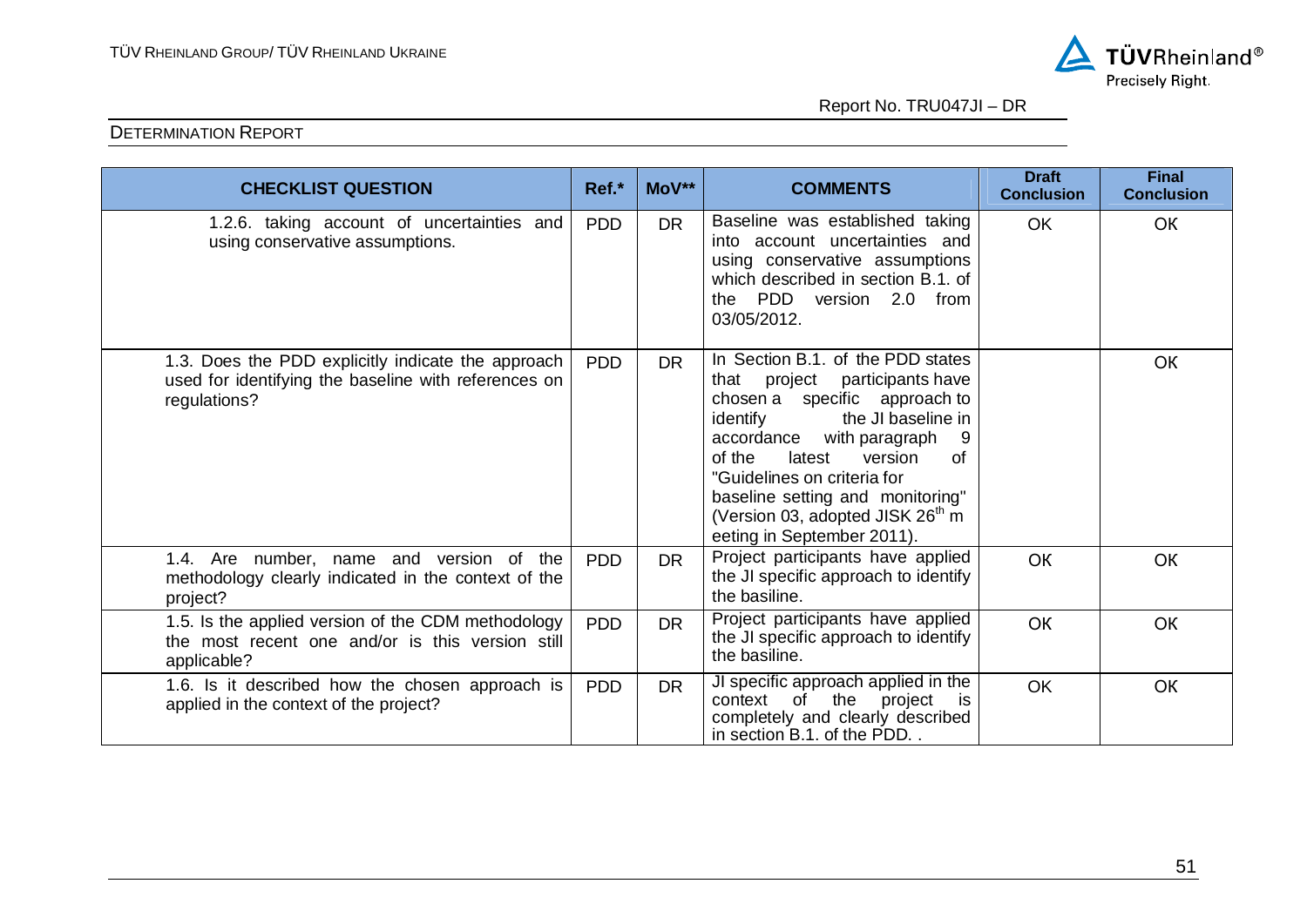

| <b>CHECKLIST QUESTION</b>                                                                                                                                                | Ref.*                                                                                                                      | MoV**     | <b>COMMENTS</b>                                                                                                                                                                                                                                                                                    | <b>Draft</b><br><b>Conclusion</b> | <b>Final</b><br><b>Conclusion</b> |  |  |  |
|--------------------------------------------------------------------------------------------------------------------------------------------------------------------------|----------------------------------------------------------------------------------------------------------------------------|-----------|----------------------------------------------------------------------------------------------------------------------------------------------------------------------------------------------------------------------------------------------------------------------------------------------------|-----------------------------------|-----------------------------------|--|--|--|
| 1.7. Are the key information and data used to<br>establish the baseline (variables, parameters, data<br>sources etc.) indicated in tabular form?                         | <b>PDD</b>                                                                                                                 | <b>DR</b> | Yes, the necessary information<br>and coefficients in tabular form is<br>provided in section B.1. of the<br>PDD.<br><b>CAR 08.</b> Please provide evidence<br>that the coal obtained after<br>enrichment has NCVcoal not less<br>than the value specified in the<br>PDD.                           | <b>CAR 08</b>                     | OK                                |  |  |  |
| 1.8. Are all regulations and sources clearly<br>referenced?                                                                                                              | <b>PDD</b>                                                                                                                 | <b>DR</b> | Yes. All regulations and sources<br>clearly referenced.                                                                                                                                                                                                                                            | <b>OK</b>                         | <b>OK</b>                         |  |  |  |
| occurred in the absence of the JI project                                                                                                                                | B.2. Description of how the anthropogenic emissions of greenhouse gases by sources are reduced below those that would have |           |                                                                                                                                                                                                                                                                                                    |                                   |                                   |  |  |  |
| Is the step-wise approach used for the<br>2.1.<br>demonstration of project additionality indicated and<br>described?                                                     | <b>PDD</b>                                                                                                                 | <b>DR</b> | In order demonstrate additionally<br>of the project, project participants<br>stepwise approach in<br>used<br>accordance with paragraph 44(b)<br>of Annex 1 "Guidance on criteria<br>for<br>baseline<br>setting<br>and<br>monitoring". This approach is<br>described in Section B.2, of the<br>PDD. | <b>OK</b>                         | OK                                |  |  |  |
| 2.2. Does the PDD provide a justification of the<br>applicability of the approach with a clear and<br>transparent description with relevant reference on<br>regulations? | <b>PDD</b>                                                                                                                 | <b>DR</b> | Approach (b) was enacted in<br>accordance with paragraph 44 of<br>Annex 1 "Guidance on criteria for<br>baseline setting and monitoring"<br>version 03.                                                                                                                                             | <b>OK</b>                         | OK                                |  |  |  |
| 2.3. Is it described how the chosen approach is<br>applied in the context of the project?                                                                                | <b>PDD</b>                                                                                                                 | <b>DR</b> | Yes, section B.2. of the PDD<br>provided the description how the                                                                                                                                                                                                                                   | OK                                | OK                                |  |  |  |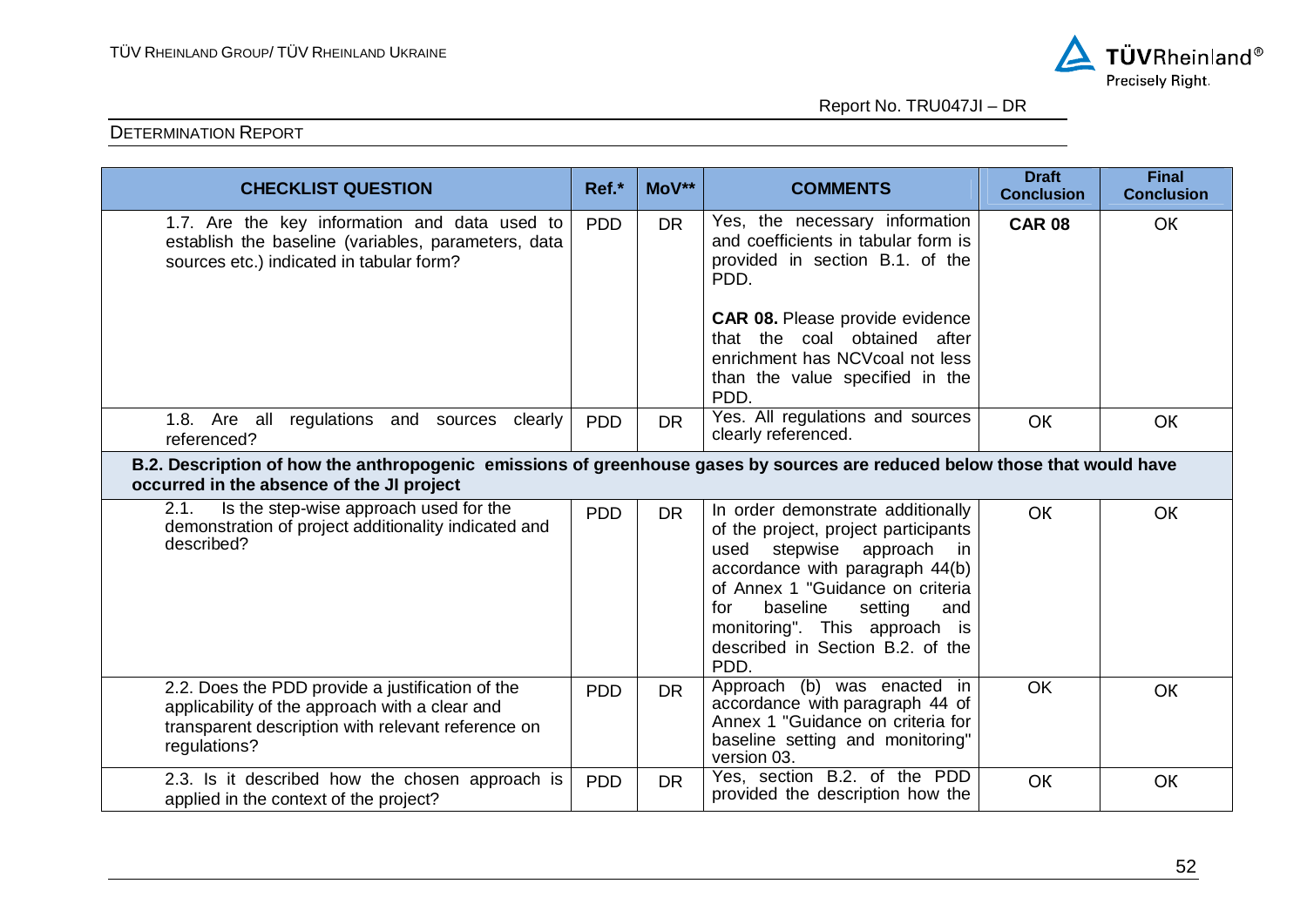

| <b>CHECKLIST QUESTION</b>                                                                                                                                                                                                                            | Ref.*      | MoV**     | <b>COMMENTS</b>                                                                                                                                                                                                                                                                                                                                                               | <b>Draft</b><br><b>Conclusion</b> | <b>Final</b><br><b>Conclusion</b> |
|------------------------------------------------------------------------------------------------------------------------------------------------------------------------------------------------------------------------------------------------------|------------|-----------|-------------------------------------------------------------------------------------------------------------------------------------------------------------------------------------------------------------------------------------------------------------------------------------------------------------------------------------------------------------------------------|-----------------------------------|-----------------------------------|
|                                                                                                                                                                                                                                                      |            |           | chosen approach is applied in the<br>context of the project.                                                                                                                                                                                                                                                                                                                  |                                   |                                   |
| 2.4. Are additionality proofs provided?                                                                                                                                                                                                              |            |           |                                                                                                                                                                                                                                                                                                                                                                               |                                   |                                   |
| 2.4.1. If the application of the most recent<br>version of the "Tool for the demonstration and<br>assessment of additionality" is chosen, are all<br>explanations, descriptions and analyses made<br>in accordance with the selected tool or method? | <b>PDD</b> | <b>DR</b> | Yes, section B.2. of the PDD<br>includes<br>all<br>explanations,<br>descriptions and analyzes.                                                                                                                                                                                                                                                                                | OK                                | <b>OK</b>                         |
| 2.4.2. Is an analysis showing why the<br>emissions in the baseline scenario would likely<br>exceed the emissions in the project scenario<br>included?                                                                                                | <b>PDD</b> | <b>DR</b> | Detailed analysis provided in<br>sections A.4.3., B.1. and B.2. of<br>the PDD demonstrates that<br>emissions in the baseline<br>scenario would likely exceed the<br>emissions in the project scenario<br>by the implementation of project<br>activities. Comparative analysis of<br>investment used and included in<br>the PDD, in Section B.2. and<br>supporting Excel file. | <b>OK</b>                         | OK                                |
| 2.4.3. Is it demonstrated that the project activity<br>itself is not a likely baseline scenario?                                                                                                                                                     | <b>PDD</b> | <b>DR</b> | Yes, it is clearly demonstrated<br>scenario in sections A.2., B.1.<br>and B.2, of the PDD that the<br>project activity itself is not a likely<br>baseline.<br><b>CAR 09.</b> Please provide AIO<br>documents justifying investments<br>and investment.                                                                                                                        | <b>CAR 09</b>                     | OK                                |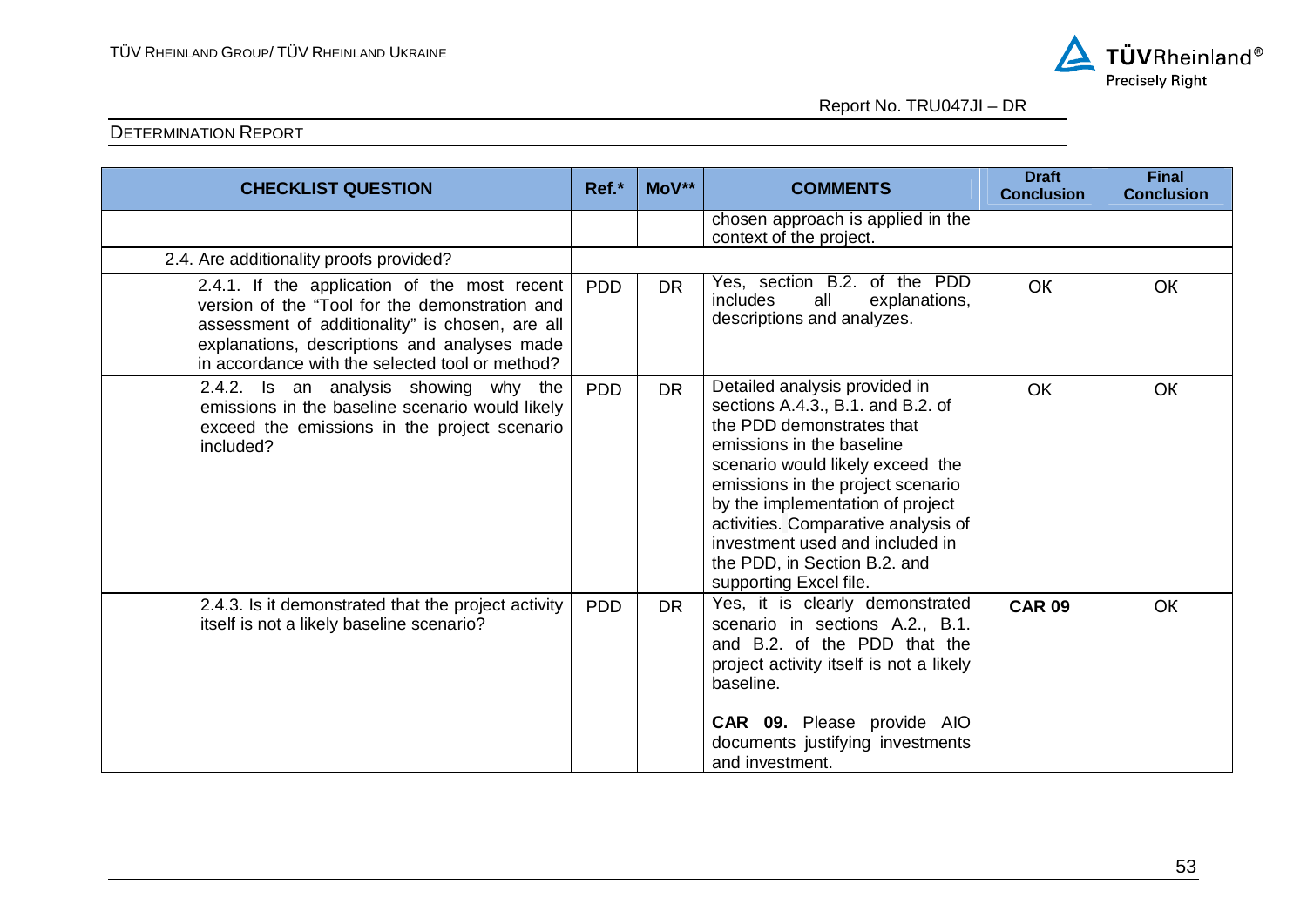

| <b>CHECKLIST QUESTION</b>                                                                                                                                                                                                                     | Ref.*      | MoV**     | <b>COMMENTS</b>                                                                                                                                                                                                                                                                                                                                                                                                                                                                                                                      | <b>Draft</b><br><b>Conclusion</b> | <b>Final</b><br><b>Conclusion</b> |
|-----------------------------------------------------------------------------------------------------------------------------------------------------------------------------------------------------------------------------------------------|------------|-----------|--------------------------------------------------------------------------------------------------------------------------------------------------------------------------------------------------------------------------------------------------------------------------------------------------------------------------------------------------------------------------------------------------------------------------------------------------------------------------------------------------------------------------------------|-----------------------------------|-----------------------------------|
| 2.5. Are national policies and circumstances<br>relevant to the baseline of the proposed project<br>activity summarized?                                                                                                                      | <b>PDD</b> | <b>DR</b> | Baseline is set by taking into<br>account relevant national policies<br>and circumstances (please refer<br>to sections B.1, and B.2, of the<br>PDD). None of listed in section<br>B.1.<br>alternatives<br>does<br>not<br>contradict Ukrainian legislation.<br>The selected alternative is the<br>most realistic future scenario<br>without implementation of the<br>project.                                                                                                                                                         | <b>OK</b>                         | OK                                |
| B.3. Description of how the definition of the project boundary is applied to the project                                                                                                                                                      |            |           |                                                                                                                                                                                                                                                                                                                                                                                                                                                                                                                                      |                                   |                                   |
| 3.1. Does the project boundary defined in the PDD<br>encompass all anthropogenic emissions by sources<br>of GHGs that are:<br>- under the control of the project participants;<br>- reasonably attributable to the project;<br>- significant? | <b>PDD</b> | DR.       | All sources of emissions identified<br>in the PDD and not under the<br>control of all project participants<br>and outside the project.<br>Please see<br>section B.3.<br>0f<br>the PDD.<br><b>CAR 10.</b> Exclude from the list of<br>emission sources in the baseline<br>and project scenario in Table 12<br>emissions attributable to the<br>leakages.<br>CAR 11. In Section B.3 exclude<br>from the list of emissions in<br>baseline and project scenario<br>those, which are not involved in<br>the calculation and are not taken | <b>CAR 10</b><br><b>CAR 11</b>    | OK                                |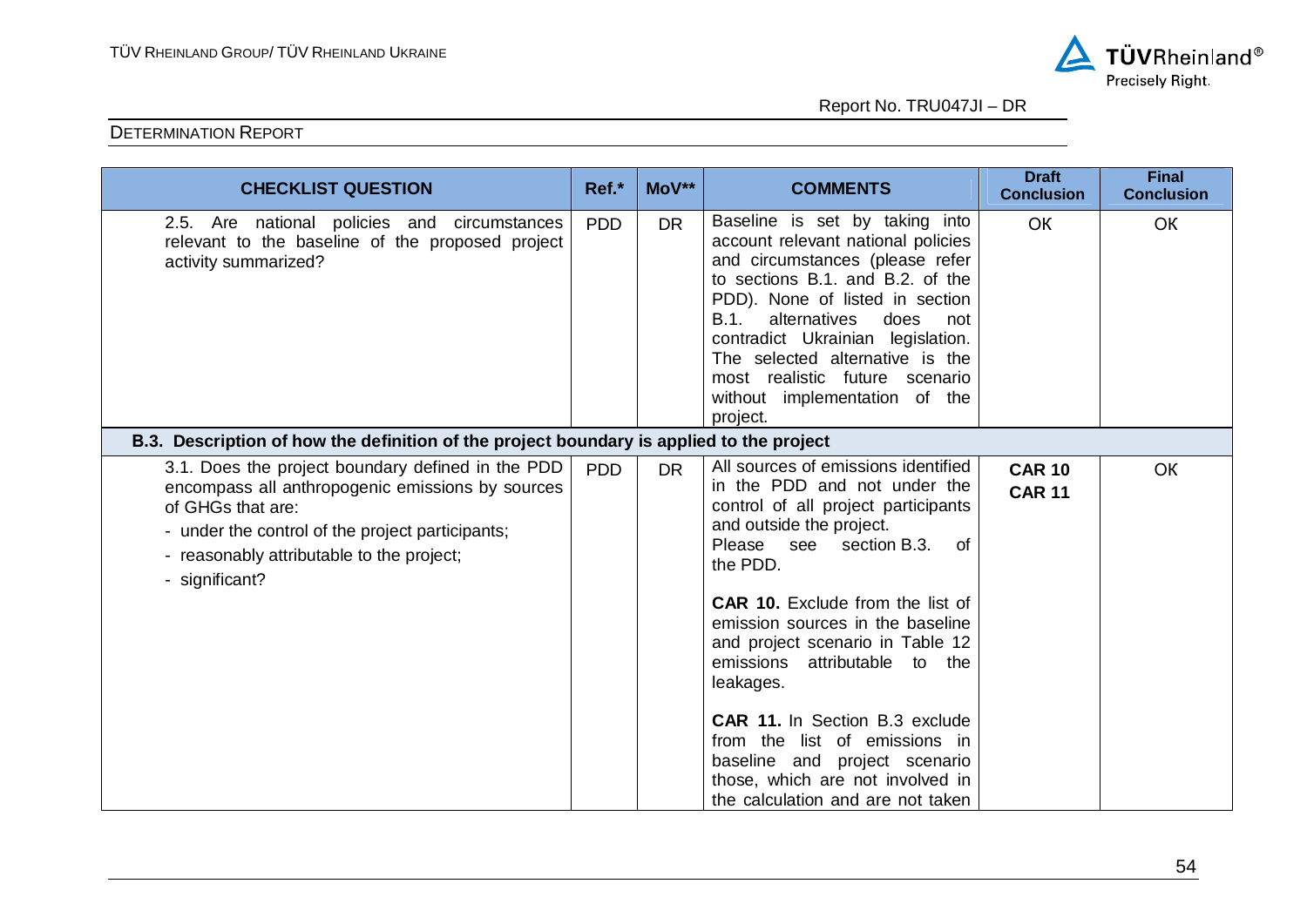

| <b>CHECKLIST QUESTION</b>                                                                                                                                                                     | Ref.*      | MoV**     | <b>COMMENTS</b>                                                                                                                                                                                                                                                                                                                                                                              | <b>Draft</b><br><b>Conclusion</b> | <b>Final</b><br><b>Conclusion</b> |
|-----------------------------------------------------------------------------------------------------------------------------------------------------------------------------------------------|------------|-----------|----------------------------------------------------------------------------------------------------------------------------------------------------------------------------------------------------------------------------------------------------------------------------------------------------------------------------------------------------------------------------------------------|-----------------------------------|-----------------------------------|
|                                                                                                                                                                                               |            |           | into account.                                                                                                                                                                                                                                                                                                                                                                                |                                   |                                   |
| 3.2. Is the project boundary defined on the basis of a<br>case-by-case assessment with regard to the criteria<br>referred to in 3.1, above?                                                   | <b>PDD</b> | <b>DR</b> | Project<br>boundaries<br>are<br>determined based on assessment<br>of each case. The limits include a<br>baseline set of sorting and<br>However,<br>methane<br>transport.<br>emissions<br>and<br>electricity<br>consumption by mine were also<br>included in the project.<br>CAR 12. Please, in Section B.3<br>referred<br>the<br>emissions,<br>to<br>leakages, describe by separate<br>item. | <b>CAR 12</b>                     | <b>OK</b>                         |
| 3.3. Are the delineation of the project boundary and<br>the gases and sources included appropriately<br>described and justified in the PDD by using a figure<br>or flow chart as appropriate? | <b>PDD</b> | <b>DR</b> | Project boundaries and emission<br>sources of relevant gases are<br>indicated in section B.3, of the<br>PDD as figure 9 and 10.                                                                                                                                                                                                                                                              | OК                                | <b>OK</b>                         |
| 3.4. Are all gases and sources included explicitly<br>stated, and the exclusions of any sources related to<br>the baseline or the project are appropriately<br>justified?                     | <b>PDD</b> | <b>DR</b> | All gases and sources within the<br>project are listed in Table 4 and<br>presented in Section B.3. of the<br>PDD.<br><b>CAR 13 Please, in Section B.3</b><br>referred<br>emissions,<br>the<br>to<br>leakages, describe by separate<br>item.                                                                                                                                                  | <b>CAR 13</b>                     | <b>OK</b>                         |
| B.4. Further baseline information, including the date of baseline setting and the name(s) of the person(s)/entity(ies) setting the baseline                                                   |            |           |                                                                                                                                                                                                                                                                                                                                                                                              |                                   |                                   |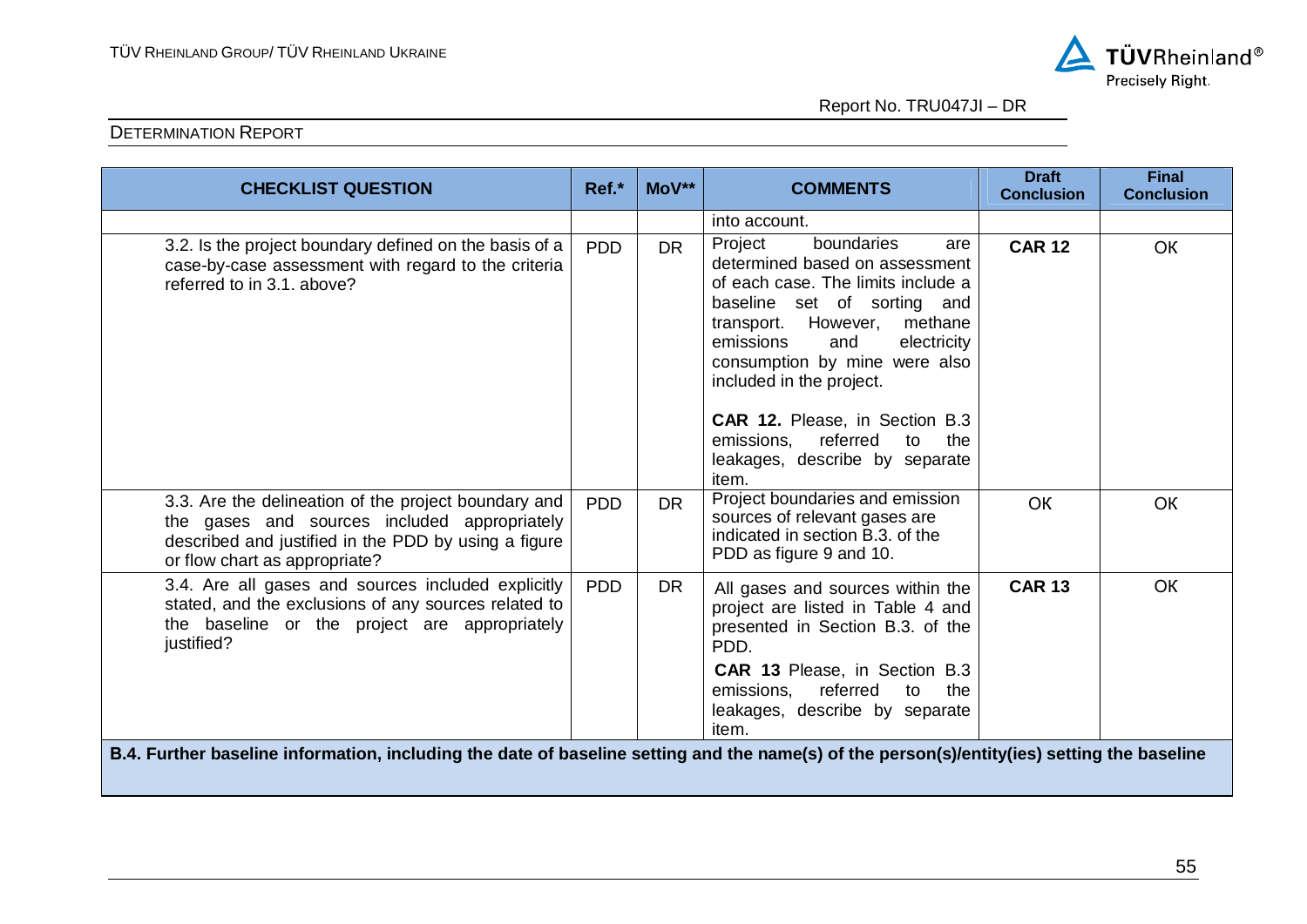

| <b>CHECKLIST QUESTION</b>                                                                                                                                                    | Ref.*      | MoV**     | <b>COMMENTS</b>                                                                                                                                                                                                                                                                                                                                                                                             | <b>Draft</b><br><b>Conclusion</b> | <b>Final</b><br><b>Conclusion</b> |  |  |  |  |
|------------------------------------------------------------------------------------------------------------------------------------------------------------------------------|------------|-----------|-------------------------------------------------------------------------------------------------------------------------------------------------------------------------------------------------------------------------------------------------------------------------------------------------------------------------------------------------------------------------------------------------------------|-----------------------------------|-----------------------------------|--|--|--|--|
| 4.1. Is the date of the baseline setting presented (in<br>DD/MM/YYYY)?                                                                                                       |            |           | Date of completion of the baseline<br>study: 23/03/2012                                                                                                                                                                                                                                                                                                                                                     | <b>OK</b>                         | OK                                |  |  |  |  |
| 4.2. Is the contact information of persons setting the<br>baseline provided?                                                                                                 |            |           | Ivanenko Gennadiy from SIA<br>"Vidzeme Eko" the person who<br>established the baseline. Contact<br>information is provided in Section<br>B.4. and Annex 1 of the PDD.                                                                                                                                                                                                                                       | OK                                | <b>OK</b>                         |  |  |  |  |
| 4.3. Is the person/entity also a project participant<br>listed in Annex 1 of PDD?                                                                                            | <b>PDD</b> | <b>DR</b> | SIA "Vidzeme Eko" is listed as a<br>project participant in Annex 1.                                                                                                                                                                                                                                                                                                                                         | <b>OK</b>                         | OK                                |  |  |  |  |
| C. Duration of the project/crediting period                                                                                                                                  |            |           |                                                                                                                                                                                                                                                                                                                                                                                                             |                                   |                                   |  |  |  |  |
| C.1. Starting date of the project                                                                                                                                            |            |           |                                                                                                                                                                                                                                                                                                                                                                                                             |                                   |                                   |  |  |  |  |
| 1.1. Is the project's starting date clearly defined?                                                                                                                         | <b>PDD</b> | <b>DR</b> | The project's starting date is<br>clearly defined in section C.1. of<br>the PDD - 23/10/2009.                                                                                                                                                                                                                                                                                                               | <b>OK</b>                         | <b>OK</b>                         |  |  |  |  |
| 1.2. Does the PDD state the starting date of the<br>project as the date on which the implementation or<br>construction or real action of the project will begin or<br>began? | <b>PDD</b> | <b>DR</b> | The starting date of the project<br>starts from the date of signing of<br>the contract.<br>CAR 14. Was specified the start<br>date of the project - 23 October<br>2009,<br>when<br>began<br>the<br>dismantling of rock dump began.<br>Please<br>fix<br>the<br>date<br>0f<br>commencement of the project in<br>accordance with the Guidelines<br>for Members on JI PDD form<br>"The date of<br>(version 04). | <b>CAR 14</b>                     | OK                                |  |  |  |  |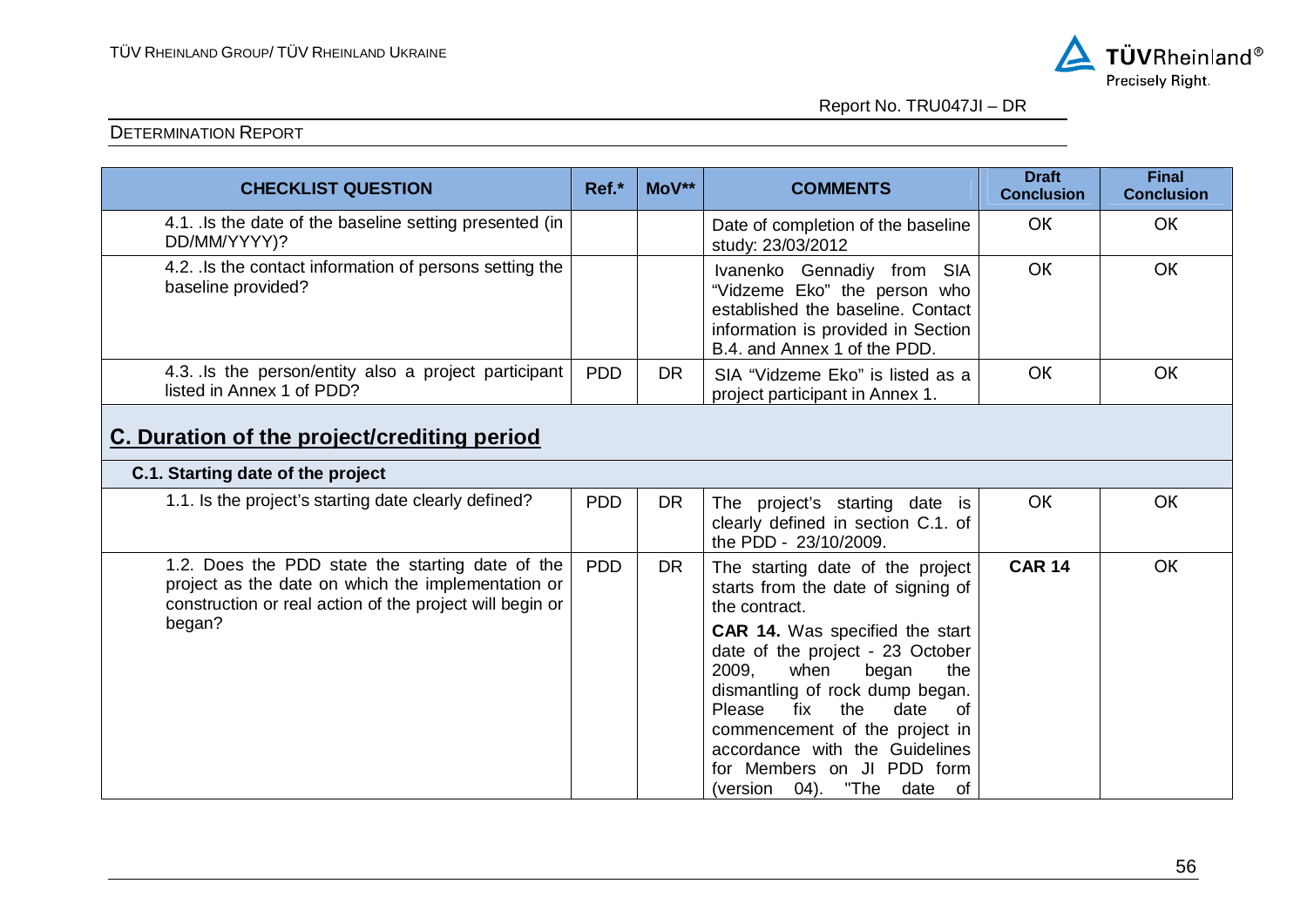

| <b>CHECKLIST QUESTION</b>                                                                                                                                                                                                                                                              | Ref.*      | MoV**     | <b>COMMENTS</b>                                                                                                                                                                                                                                    | <b>Draft</b><br><b>Conclusion</b> | <b>Final</b><br><b>Conclusion</b> |
|----------------------------------------------------------------------------------------------------------------------------------------------------------------------------------------------------------------------------------------------------------------------------------------|------------|-----------|----------------------------------------------------------------------------------------------------------------------------------------------------------------------------------------------------------------------------------------------------|-----------------------------------|-----------------------------------|
|                                                                                                                                                                                                                                                                                        |            |           | commencement of the JI project<br>is the date when the introduction,<br>construction or real action of the<br>project begins".                                                                                                                     |                                   |                                   |
| 1.3. Is the starting date after the beginning of 2000?                                                                                                                                                                                                                                 | <b>PDD</b> | <b>DR</b> | Yes. The starting date is after the<br>beginning of 2000.                                                                                                                                                                                          | <b>OK</b>                         | OK                                |
| C.2. Expected operational lifetime of the project                                                                                                                                                                                                                                      |            |           |                                                                                                                                                                                                                                                    |                                   |                                   |
| 2.1. Is the project's operational lifetime clearly<br>defined in years and months?                                                                                                                                                                                                     | <b>PDD</b> | <b>DR</b> | The<br>implemented<br>measures<br>provided<br>proper maintenance<br>could be operational at least till<br>the end 2015.                                                                                                                            | <b>OK</b>                         | OK                                |
| C.3. Length of the crediting period                                                                                                                                                                                                                                                    |            |           |                                                                                                                                                                                                                                                    |                                   |                                   |
| 3.1. Is the length of the crediting period specified in<br>years and months?                                                                                                                                                                                                           | <b>PDD</b> | <b>DR</b> | crediting<br>The<br>period:<br>from<br>23/10/2009 until 31/12/2012 (3<br>years and 2 months)                                                                                                                                                       | <b>OK</b>                         | OK                                |
| 3.2. Does the PDD state that the crediting period for<br>issuance of ERUs starts only after the beginning of<br>2008 and does not extend beyond the operational<br>lifetime of the project?                                                                                            | <b>PDD</b> | <b>DR</b> | Yes, please refer to section C.3.<br>of the PDD.                                                                                                                                                                                                   | <b>OK</b>                         | <b>OK</b>                         |
| 3.3. If the crediting period extends beyond 2012,<br>does the PDD state that the extension is subject to<br>the host Party approval? Are the estimates of<br>emission reductions or enhancements of net<br>removals presented separately for those until 2012<br>and those after 2012? | <b>PDD</b> | <b>DR</b> | Yes, it is indicated in section C.3.<br>of the PDD that the end of the<br>crediting period is scheduled for<br>2012.<br>Estimate of emission reductions<br>crediting period<br>the<br>for<br>is is<br>presented in section A.4.3.1. of<br>the PDD. | <b>OK</b>                         | <b>OK</b>                         |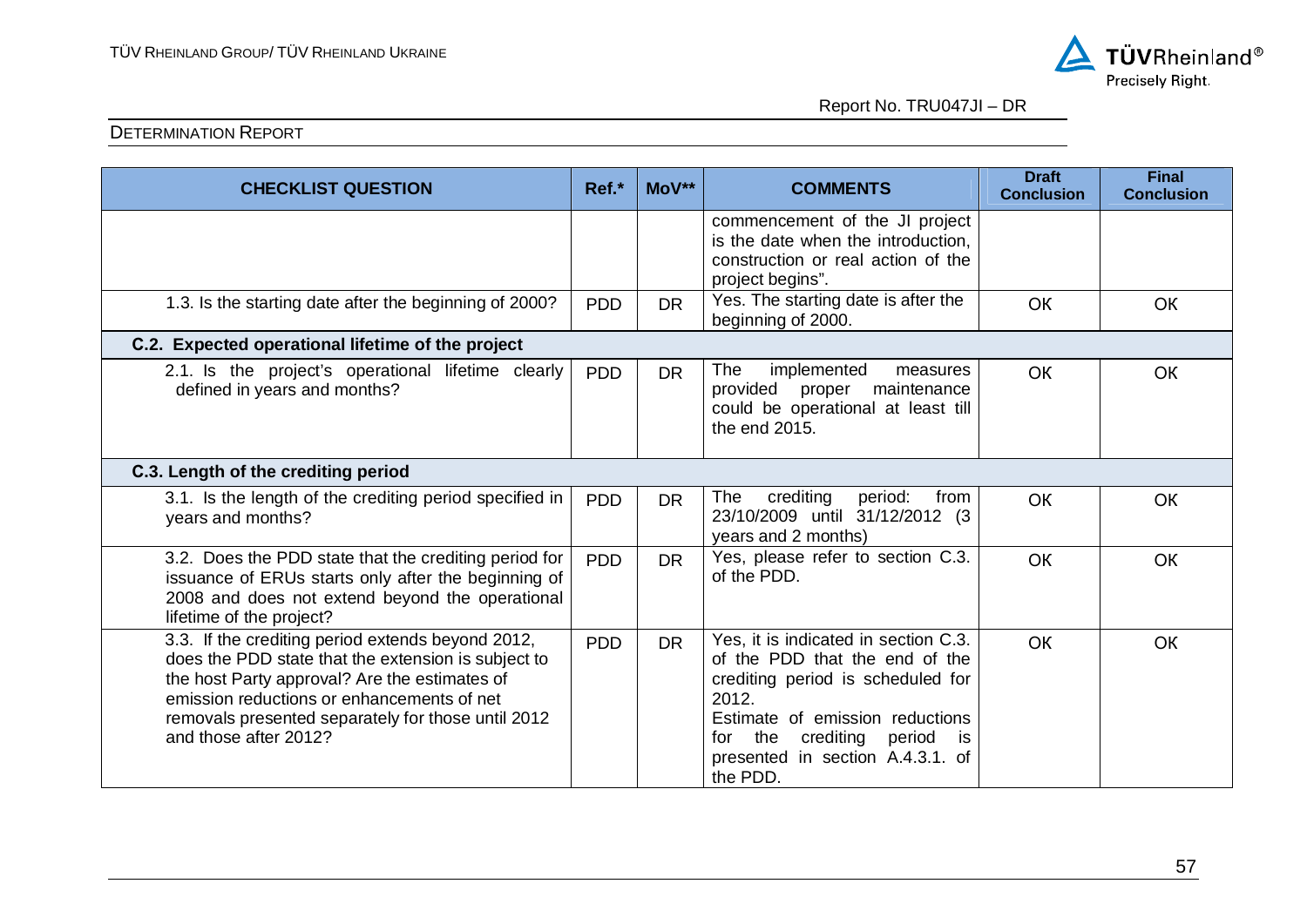

| <b>CHECKLIST QUESTION</b>                                                                                                                                                                                                                                 | Ref.*      | MoV**     | <b>COMMENTS</b>                                                                                                                                                                                                                                          | <b>Draft</b><br><b>Conclusion</b>               | <b>Final</b><br><b>Conclusion</b> |  |  |  |
|-----------------------------------------------------------------------------------------------------------------------------------------------------------------------------------------------------------------------------------------------------------|------------|-----------|----------------------------------------------------------------------------------------------------------------------------------------------------------------------------------------------------------------------------------------------------------|-------------------------------------------------|-----------------------------------|--|--|--|
| D. Monitoring Plan                                                                                                                                                                                                                                        |            |           |                                                                                                                                                                                                                                                          |                                                 |                                   |  |  |  |
| D.1. Description of monitoring plan chosen                                                                                                                                                                                                                |            |           |                                                                                                                                                                                                                                                          |                                                 |                                   |  |  |  |
| 1.1. Is it indicated in PDD a detailed theoretical description<br>in a complete and transparent manner, as well as a<br>justification of chosen monitoring plan using the<br>step-wise approach?                                                          | <b>PDD</b> | <b>DR</b> | <b>The</b><br>detailed<br>theoretical<br>description and the justification of<br>chosen monitoring plan with step-<br>wise approach is sufficient and<br>transperant and are indicated in<br>section D.1, of the PDD.                                    | OK                                              | OK                                |  |  |  |
| 1.2. Does the PDD explicitly indicate the chosen<br>approach used for monitoring with references on<br>regulations?                                                                                                                                       | <b>PDD</b> | <b>DR</b> | The project participant<br>has<br>chosen the JI specific approaches<br>regarding monitoring according to<br>"Guidance on criteria for baseline<br>setting and monitoring", version<br>03. Step-wise approach is used to<br>describe the monitoring plan. | <b>OK</b>                                       | <b>OK</b>                         |  |  |  |
| 1.3. Is the applied methodology considered being<br>the most appropriate one?                                                                                                                                                                             | <b>PDD</b> | <b>DR</b> | this<br><b>CDM</b><br>In.<br>project<br>methodologies are not applied. To<br>establish a monitoring plan a JI<br>specific approach is used.                                                                                                              | OK                                              | <b>OK</b>                         |  |  |  |
| 1.4. If national or international monitoring standart<br>has to be applied to monitor certain aspects of the<br>project, is this standart identified and is the<br>reference as to where a detailed description of the<br>standart can be found provided? | <b>PDD</b> | <b>DR</b> | Yes, all the references to national<br>and international standards for<br>monitoring are listed in Section D<br>of the PDD.                                                                                                                              | <b>OK</b>                                       | <b>OK</b>                         |  |  |  |
| 1.5. Are the description of the assumptions,<br>formulas, parameters, data sources and key factors<br>indicated?                                                                                                                                          | <b>PDD</b> | <b>DR</b> | Assumptions,<br>formulas,<br>parameters, data sources and key<br>factors are described in Section D<br>of the PDD.                                                                                                                                       | <b>CAR 15</b><br><b>CAR 16</b><br><b>CAR 17</b> | <b>OK</b>                         |  |  |  |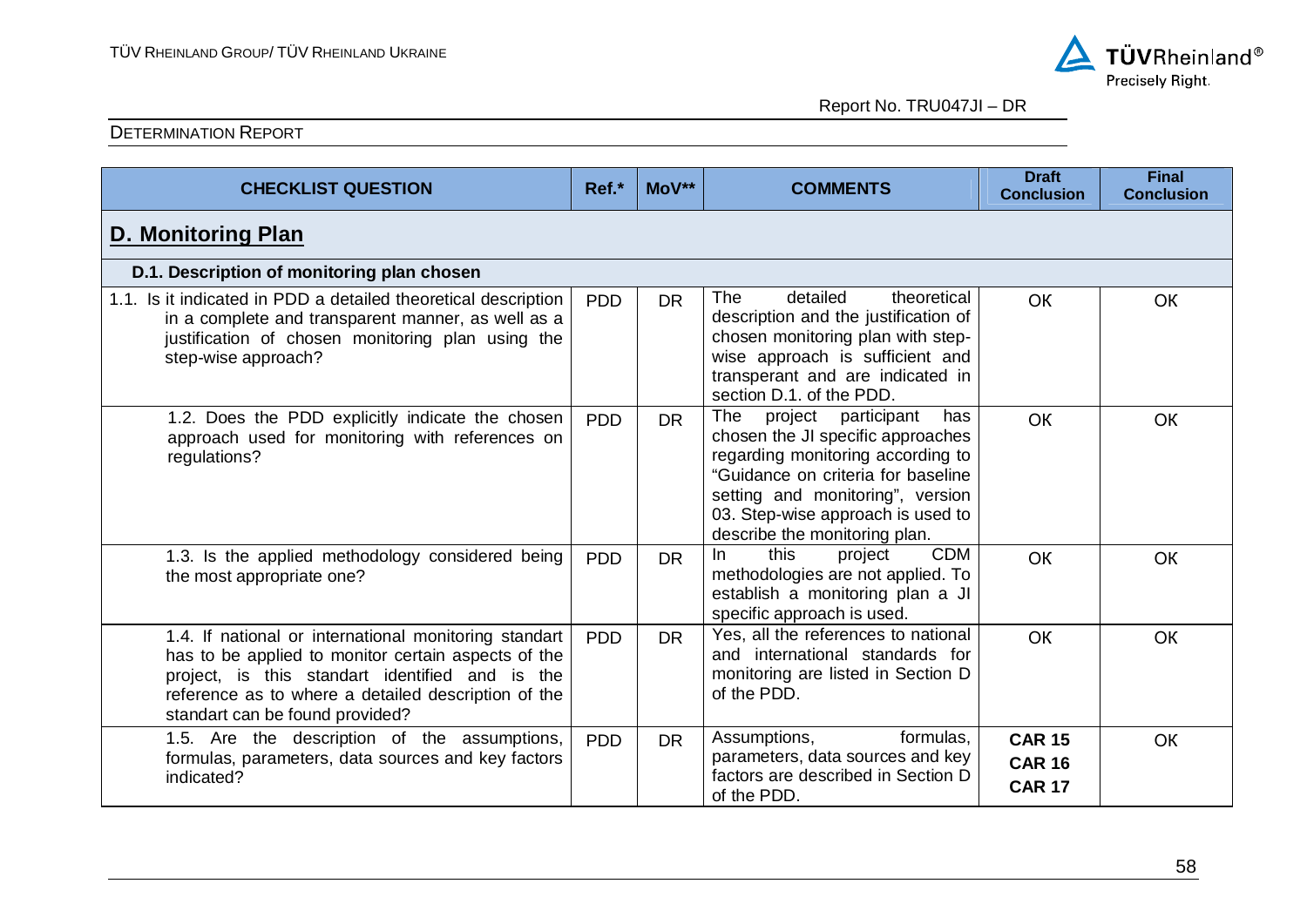

| <b>CHECKLIST QUESTION</b>                                                                            | Ref.*      | MoV**     | <b>COMMENTS</b>                                                                                                                                                                                                                                                                                                                                                                                                                 | <b>Draft</b><br><b>Conclusion</b> | <b>Final</b><br><b>Conclusion</b> |
|------------------------------------------------------------------------------------------------------|------------|-----------|---------------------------------------------------------------------------------------------------------------------------------------------------------------------------------------------------------------------------------------------------------------------------------------------------------------------------------------------------------------------------------------------------------------------------------|-----------------------------------|-----------------------------------|
|                                                                                                      |            |           | <b>CAR 15. Please provide the</b><br>scheme and the principle of<br>calculating the power<br>consumption for benefication<br>plant and provide the appropriate<br>documents.<br><b>CAR 16.</b> Please describe details<br>that diesel fuel costs are included<br>in the monitoring of project<br>emissions.<br><b>CAR 17. Correct link to the source</b><br>data for the constants used for<br>calculation in Table 13 (Section |                                   |                                   |
| 1.5.1. Is it stated how uncertainties are taken into<br>account and conservativeness is safeguarded? | <b>PDD</b> | <b>DR</b> | D).<br>In Section D of the PDD it is<br>described how uncertainty is<br>taken into account and how                                                                                                                                                                                                                                                                                                                              | OK                                | <b>OK</b>                         |
| 1.6. Is it described how the chosen approach is<br>applied in the context of the project?            | <b>PDD</b> | <b>DR</b> | conservativeness was provided.<br>In Section D of the PDD it is<br>described how chosen approach<br>the<br>used<br>in<br>was<br>project.<br>Monitoring for the projects will be<br>assessed using option (a) of<br>Annex 2 of "Guidance on criteria<br>baseline<br>setting<br>for<br>and<br>monitoring", version 03.                                                                                                            | <b>OK</b>                         | <b>OK</b>                         |
| 1.7. Does the monitoring plan explicitly and clearly<br>distinguish:                                 | <b>PDD</b> | <b>DR</b> | The monitoring plan clearly and<br>accurately separates:                                                                                                                                                                                                                                                                                                                                                                        | <b>OK</b>                         | OK                                |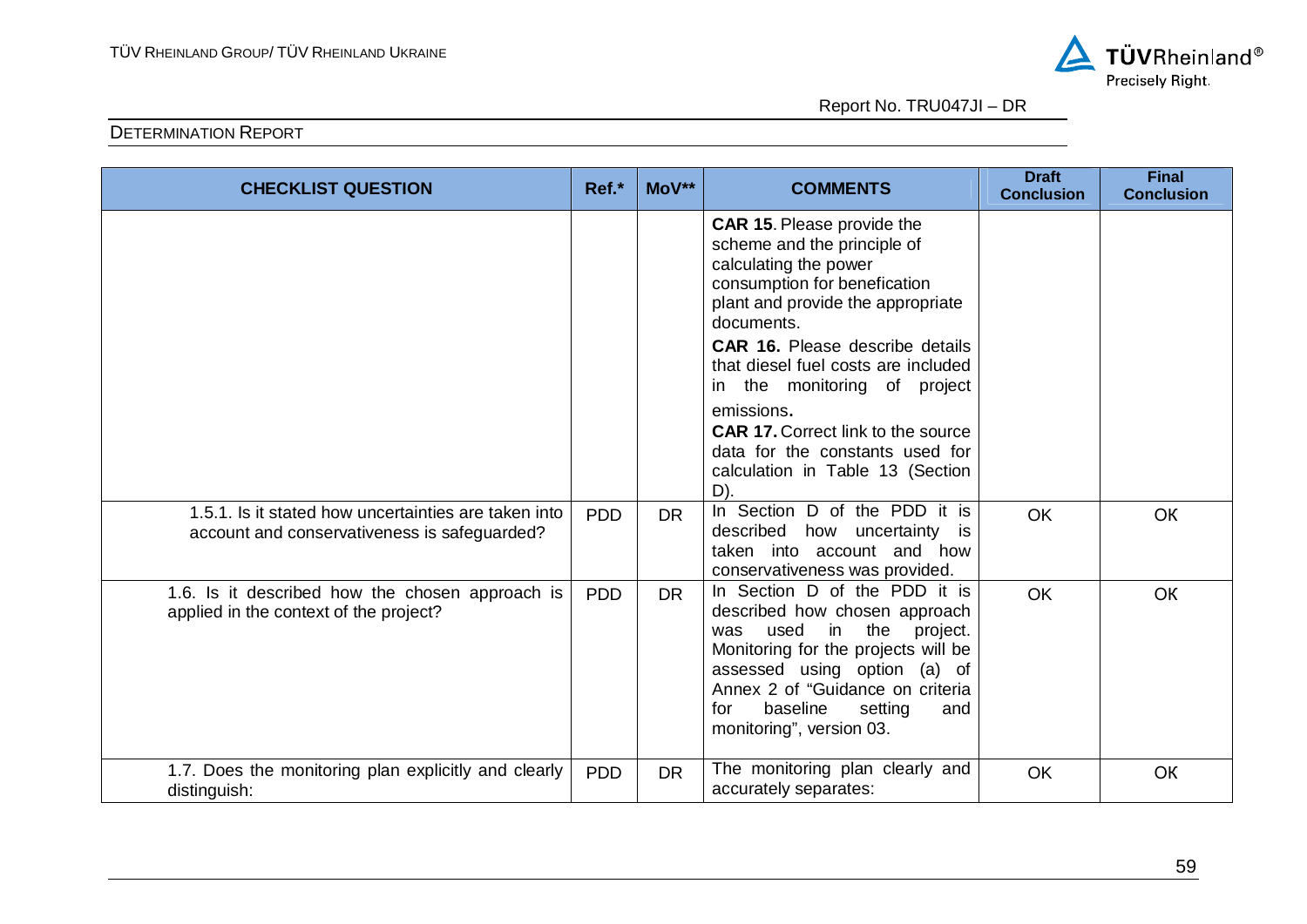

| <b>CHECKLIST QUESTION</b>                                                                                                                                                                                                                                                                                                                                                                                                                                                                                                                                                                                                 | Ref.*                | $MoV**$   | <b>COMMENTS</b>                                                                                                                                                                                                                                                                                                                                                                                                                                                                                                                                              | <b>Draft</b><br><b>Conclusion</b> | <b>Final</b><br><b>Conclusion</b> |
|---------------------------------------------------------------------------------------------------------------------------------------------------------------------------------------------------------------------------------------------------------------------------------------------------------------------------------------------------------------------------------------------------------------------------------------------------------------------------------------------------------------------------------------------------------------------------------------------------------------------------|----------------------|-----------|--------------------------------------------------------------------------------------------------------------------------------------------------------------------------------------------------------------------------------------------------------------------------------------------------------------------------------------------------------------------------------------------------------------------------------------------------------------------------------------------------------------------------------------------------------------|-----------------------------------|-----------------------------------|
| 1) data and parameters that are not monitored<br>throughout the crediting period, but are determined<br>only once (and thus remain fixed throughout the<br>crediting period), and that are available already at<br>the stage of determination regarding the PDD;<br>2) data and parameters that are not monitored<br>throughout the crediting period, but are determined<br>only once (and thus remain fixed throughout the<br>crediting period), but that are not already available<br>at the stage of determination regarding the PDD;<br>3) data and parameters that are monitored<br>throughout the crediting period? |                      |           | 1) Data and parameters that are<br>not checking during the crediting<br>period, (and, therefore, set only<br>once and remain constant over<br>the crediting period) and are<br>available<br>at the stage<br>0f<br>determination of the PDD;<br>2) Data and parameters that are<br>not checked during the crediting<br>period (and therefore remain<br>constant throughout the crediting<br>period), but are not available at<br>the stage of determination of the<br>PDD:<br>3) Data and parameters that will<br>be checking during the crediting<br>period. |                                   |                                   |
| 1.8. Are alternative tables used instead of the tables<br>provided in sections D.1.1.1., D.1.1.3., D.1.2.1.,<br>D.1.3.1. and D.2. in line with the approach regarding<br>monitoring chosen for all data/parameters?                                                                                                                                                                                                                                                                                                                                                                                                       | <b>PDD</b>           | <b>DR</b> | Not applicable.                                                                                                                                                                                                                                                                                                                                                                                                                                                                                                                                              | OK                                | OK                                |
| 1.8.1. Are all the required data / parameters<br>according to the used methodology indicated?                                                                                                                                                                                                                                                                                                                                                                                                                                                                                                                             |                      |           | Not applicable.                                                                                                                                                                                                                                                                                                                                                                                                                                                                                                                                              | OK                                | OK                                |
| 1.8.2. Fill in the required amount of sub checklists for fixed data and comment any line answered with "No" (items may be added depending<br>on the number of data parameters).                                                                                                                                                                                                                                                                                                                                                                                                                                           |                      |           |                                                                                                                                                                                                                                                                                                                                                                                                                                                                                                                                                              |                                   |                                   |
| 1.10.1. Parameter Title<br>Data Che<br>k<br>ist                                                                                                                                                                                                                                                                                                                                                                                                                                                                                                                                                                           | <b>PDD</b><br>Yes/No | <b>DR</b> | Not applicable.                                                                                                                                                                                                                                                                                                                                                                                                                                                                                                                                              | OK                                | OK                                |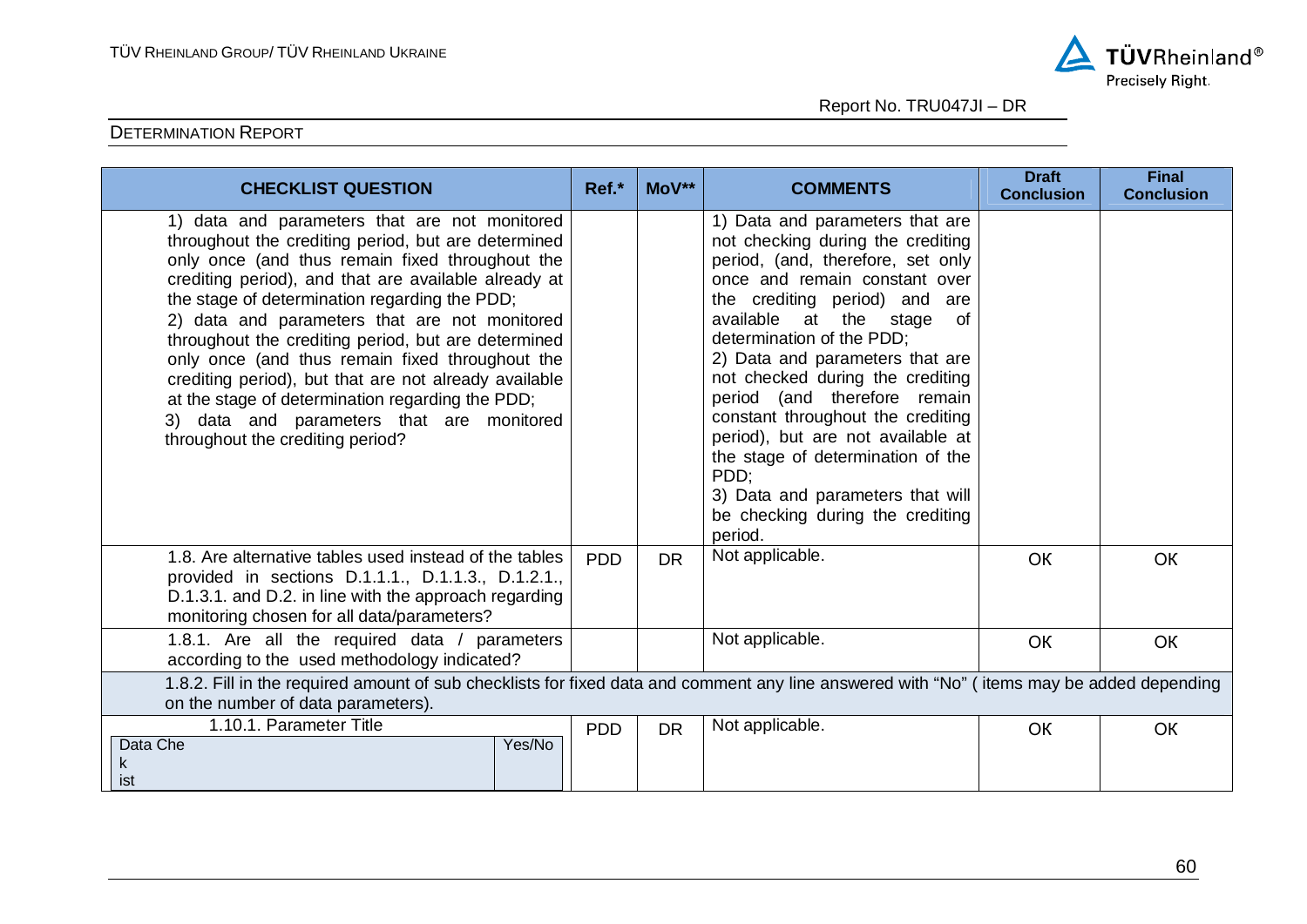

| <b>CHECKLIST QUESTION</b>                                                                                            | Ref.*      | MoV**     | <b>COMMENTS</b>                                                                                                                                                                                                | <b>Draft</b><br><b>Conclusion</b>  | <b>Final</b><br><b>Conclusion</b> |
|----------------------------------------------------------------------------------------------------------------------|------------|-----------|----------------------------------------------------------------------------------------------------------------------------------------------------------------------------------------------------------------|------------------------------------|-----------------------------------|
| Is the title in line with methodology?                                                                               |            |           |                                                                                                                                                                                                                |                                    |                                   |
| Are data unit correctly expressed?                                                                                   |            |           |                                                                                                                                                                                                                |                                    |                                   |
| the appropriate description of<br>parameter<br>ls.<br>indicated?                                                     |            |           |                                                                                                                                                                                                                |                                    |                                   |
| Is the time of monitoring clearly indicated?                                                                         |            |           |                                                                                                                                                                                                                |                                    |                                   |
| Is the source clearly referenced?                                                                                    |            |           |                                                                                                                                                                                                                |                                    |                                   |
| Is the correct value provided?                                                                                       |            |           |                                                                                                                                                                                                                |                                    |                                   |
| Has this value been verified?                                                                                        |            |           |                                                                                                                                                                                                                |                                    |                                   |
| Is the choice of data correctly justified or is the<br>measurement method correctly described?                       |            |           |                                                                                                                                                                                                                |                                    |                                   |
| Are quality control and quality assurance procedures<br>indicated?                                                   |            |           |                                                                                                                                                                                                                |                                    |                                   |
| D.1.1. Option 1 – Monitoring of the emissions in the project scenario and the baseline scenario                      |            |           |                                                                                                                                                                                                                |                                    |                                   |
| 1.1.1. Is the option 1 used for monitoring of the<br>emissions in the project scenario and the baseline<br>scenario? | <b>PDD</b> | <b>DR</b> | Monitoring using Option<br>1 is<br>applied for project scenario and<br>baseline<br>the<br>scenario<br>in<br>accordance with Section D of the<br>PDD.                                                           | <b>OK</b>                          | OK                                |
| D.1.1.1. Data to be collected in order to monitor emissions from the project, and how these data will be archived    |            |           |                                                                                                                                                                                                                |                                    |                                   |
| 1.1.1.1. Are the data to be collected in order to<br>monitor emissions from the project described?                   | <b>PDD</b> | <b>DR</b> | Data to be collected in order to<br>emissions<br>monitor<br>from the<br>project are described by Parties in<br>Section D.1.1.1. of the PDD.<br>However, not all measuring<br>devices are described in the PDD. | <b>CAR 18.</b><br>CL 03.<br>CL 04. | OK                                |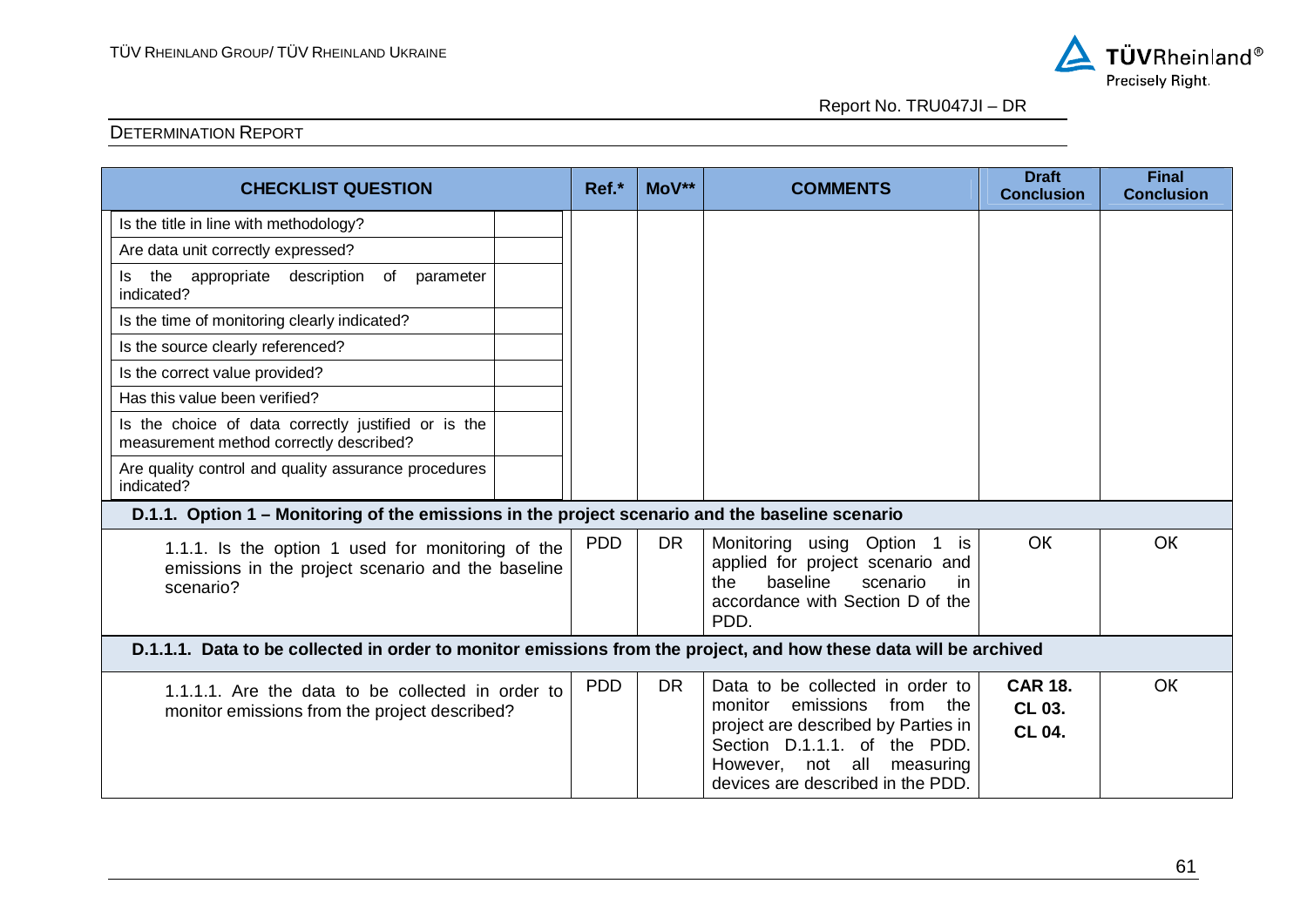

| <b>CHECKLIST QUESTION</b>                                                                                                        | Ref.*      | MoV**     | <b>COMMENTS</b>                                                                                                                                                                                                                                                                                                                             | <b>Draft</b><br><b>Conclusion</b> | <b>Final</b><br><b>Conclusion</b> |
|----------------------------------------------------------------------------------------------------------------------------------|------------|-----------|---------------------------------------------------------------------------------------------------------------------------------------------------------------------------------------------------------------------------------------------------------------------------------------------------------------------------------------------|-----------------------------------|-----------------------------------|
|                                                                                                                                  |            |           | CAR 18. Add in Section D.1 to<br>the list of parameters that will be<br>collected and recorded during the<br>monitoring - Quantity of electricity<br>consumed by an enrichment plant                                                                                                                                                        |                                   |                                   |
|                                                                                                                                  |            |           | for the extraction of coal.<br><b>CL 03.</b> Explain how coal obtained<br>after enriching of rock mass<br>separated from the coal obtained<br>from other sources.<br>CL 04. Explain is the diesel<br>consumption<br>accounted<br>for<br>transporting waste to the flat<br>dump and coal to consumers in<br>monitoring project emissions.    |                                   |                                   |
| 1.1.1.2. Is it indicated how the data will be archived?                                                                          | <b>PDD</b> | <b>DR</b> | In accordance Section D.1.1.1. of<br>the PDD all data will be archived<br>on electronic and hard copy.<br><b>CAR 19.</b> Correct in Tables<br>D.1.1.3, D.1.2.1 and D.1.3.1<br>information on the quantity of coal<br>produced in mines in the baseline<br>scenario,<br>namely:<br>Method of data receiving;<br>- Frequency of registration. | <b>CAR 19</b>                     | OK                                |
| 1.1.1.3. Is it indicated that data monitored are to be<br>kept for two years after the last transfer of ERUs for<br>the project? | <b>PDD</b> | <b>DR</b> | <b>Documents</b><br>other<br>and<br>data<br>monitored<br>and<br>required<br>for<br>determination and verification, as                                                                                                                                                                                                                       | OK                                | OK                                |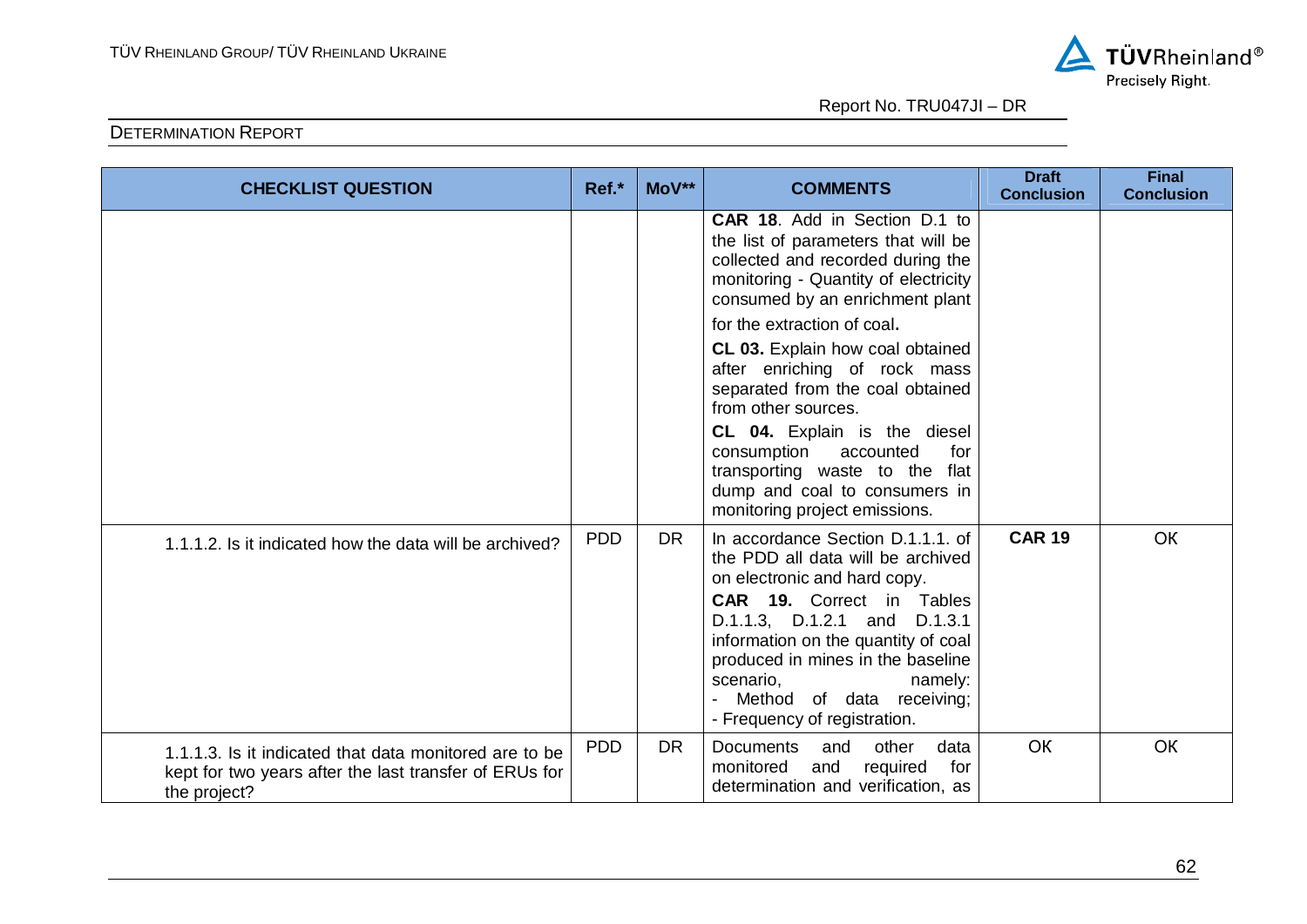

| <b>CHECKLIST QUESTION</b>                                                                                                                                                                                | Ref.*      | MoV**     | <b>COMMENTS</b>                                                                                                                                            | <b>Draft</b><br><b>Conclusion</b> | <b>Final</b><br><b>Conclusion</b> |
|----------------------------------------------------------------------------------------------------------------------------------------------------------------------------------------------------------|------------|-----------|------------------------------------------------------------------------------------------------------------------------------------------------------------|-----------------------------------|-----------------------------------|
|                                                                                                                                                                                                          |            |           | well as any other data that are<br>relevant to the operation of the<br>project will be kept for at least two<br>years after the last transfer of<br>ERUs.  |                                   |                                   |
| D.1.1.2. Description of formulae used to estimate project emissions (for each gas, source etc.; emissions in units of CO <sub>2</sub> equivalent)                                                        |            |           |                                                                                                                                                            |                                   |                                   |
| 1.1.2.1. Are the formulae clearly and consistently<br>indicated throughout the PDD?                                                                                                                      | <b>PDD</b> | <b>DR</b> | The formulae are clearly and<br>consistently indicated in section<br>D.1.1.2. of the PDD.                                                                  | <b>OK</b>                         | <b>OK</b>                         |
| D.1.1.3. Relevant data necessary for determining the baseline of anthropogenic emissions of greenhouse gases by sources within the<br>project boundary, and how such data will be collected and archived |            |           |                                                                                                                                                            |                                   |                                   |
| 1.1.3.1. Are the data necessary for determining the<br>baseline of anthropogenic emissions of greenhouse<br>gases by sources within the project boundary<br>described?                                   | <b>PDD</b> | <b>DR</b> | The table D.1.1.3. of the PDD<br>indicates data to be collected in<br>order to determine the baseline<br>within<br>emissions<br>the<br>project<br>borders. | <b>CAR 20</b>                     | <b>OK</b>                         |
|                                                                                                                                                                                                          |            |           | <b>CAR 20.</b> Correct the table D.1.3.1<br>information on the average<br>electricity consumption data per<br>tonne of enriched coal factory,<br>namely:   |                                   |                                   |
|                                                                                                                                                                                                          |            |           | - Method of data receiving                                                                                                                                 |                                   |                                   |
| 1.1.3.2. Is it indicated how data will be archived?                                                                                                                                                      | <b>PDD</b> | <b>DR</b> | In accordance to Section D.1.1.3.<br>of the PDD all data will be<br>archived on electronic and paper<br>form (hard copy).                                  | <b>OK</b>                         | <b>OK</b>                         |
| D.1.1.4. Description of formulae used to estimate baseline emissions (for each gas, source etc.; emissions in units of CO <sub>2</sub> equivalent)                                                       |            |           |                                                                                                                                                            |                                   |                                   |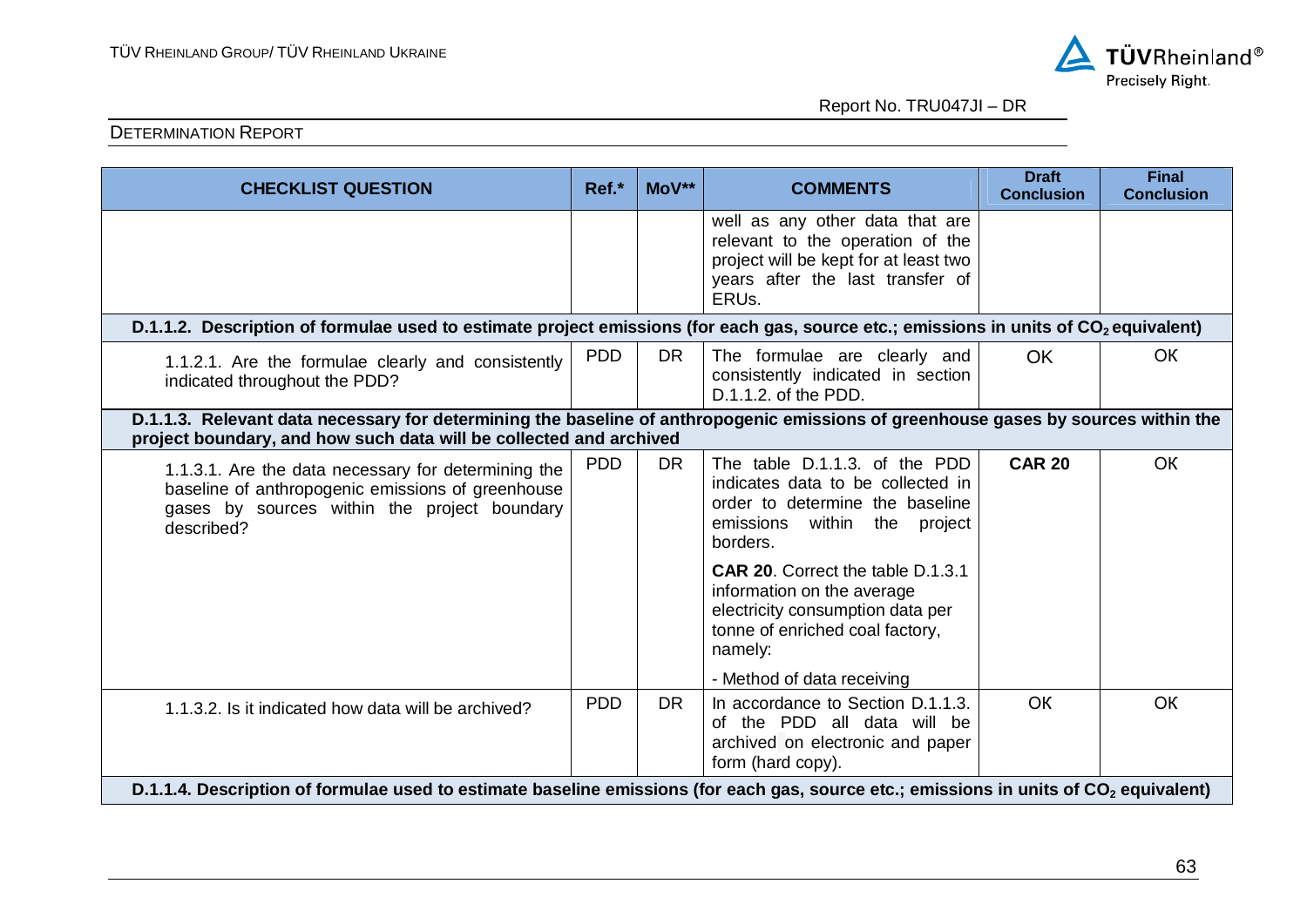

| <b>CHECKLIST QUESTION</b>                                                                                                                                                         | Ref.*      | MoV**     | <b>COMMENTS</b>                                                                                                                                                                                                             | <b>Draft</b><br><b>Conclusion</b> | Final<br><b>Conclusion</b> |
|-----------------------------------------------------------------------------------------------------------------------------------------------------------------------------------|------------|-----------|-----------------------------------------------------------------------------------------------------------------------------------------------------------------------------------------------------------------------------|-----------------------------------|----------------------------|
| 1.1.4.1. Are the formulae clearly and consistently<br>indicated throughout the PDD?                                                                                               | <b>PDD</b> | <b>DR</b> | The formulae are clearly and<br>consistently indicated in section<br>D.1.1.4. of the PDD.                                                                                                                                   | <b>OK</b>                         | OK                         |
| D.1.2. Option 2 Direct monitoring of emission reductions from the project (values should be consistent with those in section E.)                                                  |            |           |                                                                                                                                                                                                                             |                                   |                            |
| 1.2.1. Is the option 2 used for monitoring of the<br>emissions in the project scenario and the baseline<br>scenario?                                                              | <b>PDD</b> | <b>DR</b> | N/A                                                                                                                                                                                                                         | <b>OK</b>                         | <b>OK</b>                  |
| D.1.2.1. Data to be collected in order to monitor emission reductions from the project, and how these data will be archived                                                       |            |           |                                                                                                                                                                                                                             |                                   |                            |
| 1.2.1.1. Are the data to be collected in order to<br>monitor emissions from the project described?                                                                                | <b>PDD</b> | <b>DR</b> | N/A                                                                                                                                                                                                                         | <b>OK</b>                         | OK                         |
| 1.2.1.2. Is it indicated how the data will be archived?                                                                                                                           | <b>PDD</b> | <b>DR</b> | N/A                                                                                                                                                                                                                         | OK                                | OK                         |
| 1.2.1.3. Is it indicated that data monitored are to be<br>kept for two years after the last transfer of ERUs for<br>the project?                                                  | <b>PDD</b> | <b>DR</b> | N/A                                                                                                                                                                                                                         | OK                                | <b>OK</b>                  |
| D.1.2.2. Description of formulae used to calculate emission reductions from the project (for each gas, source etc.; emissions/emission<br>reductions in units of CO2 equivalent): |            |           |                                                                                                                                                                                                                             |                                   |                            |
| 1.2.2.1. Are the formulae clearly and consistently<br>indicated throughout the PDD?                                                                                               | <b>PDD</b> | <b>DR</b> | The formulae are clearly and<br>consistently indicated in the PDD.                                                                                                                                                          | <b>OK</b>                         | OK                         |
| D.1.3. Treatment of leakage in the monitoring plan                                                                                                                                |            |           |                                                                                                                                                                                                                             |                                   |                            |
| 1.3.1. Are data and information that will be collected<br>in order to monitor leakage effects of the project<br>described, if applicable?                                         | <b>PDD</b> | <b>DR</b> | electricity<br><b>Emissions</b><br>from<br>consumption by the enrichment<br>plant are attributed to project<br>Information<br>emissions.<br>on<br>collecting and monitoring this data<br>and is described in Section D.1.3. | <b>OK</b>                         | OK                         |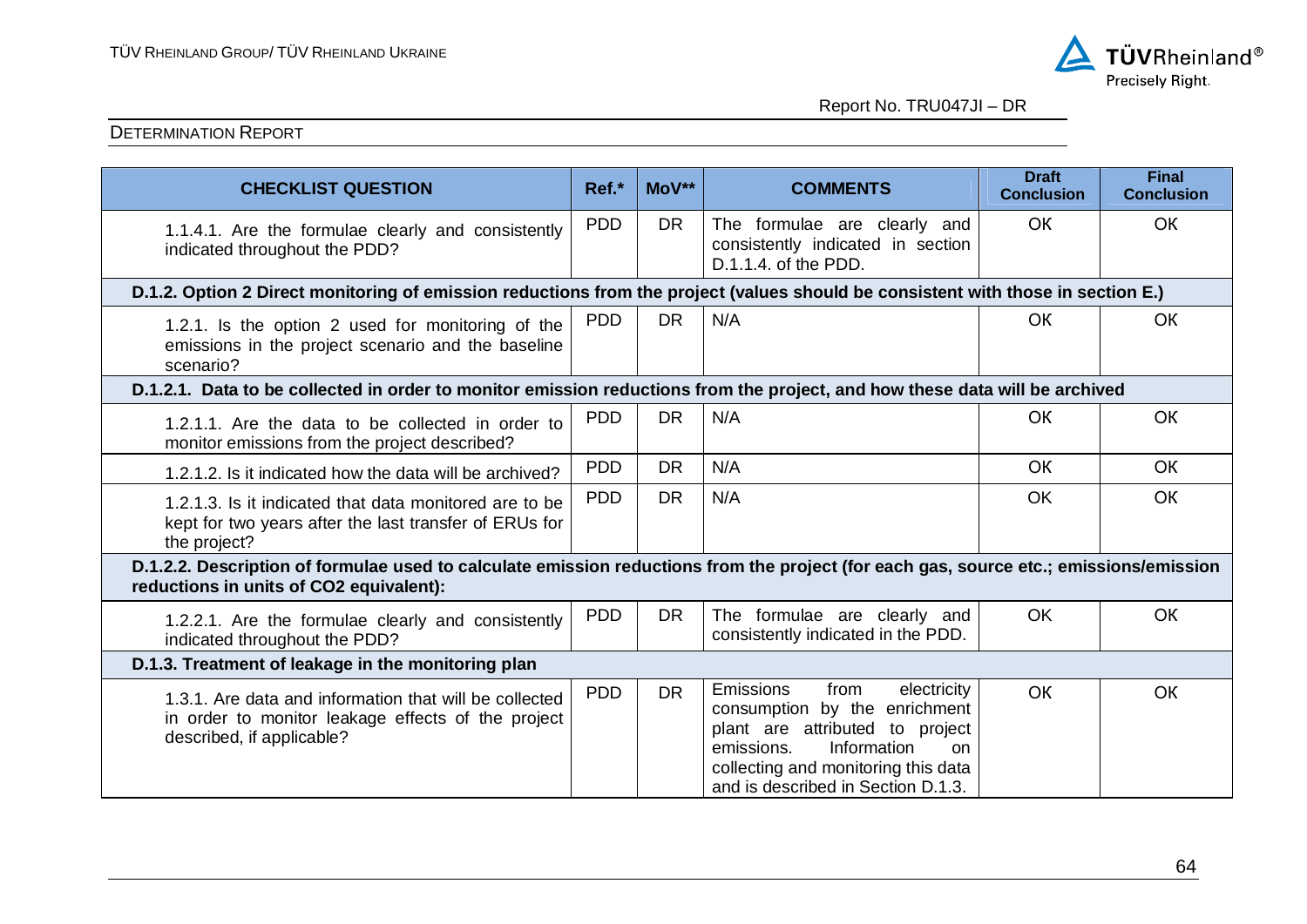

| <b>CHECKLIST QUESTION</b>                                                                                                                                                                                                                                                     | Ref.*                                                                                                                                                                                           | MoV**     | <b>COMMENTS</b>                                                                                                                                                                              | <b>Draft</b><br><b>Conclusion</b> | <b>Final</b><br><b>Conclusion</b> |  |  |  |
|-------------------------------------------------------------------------------------------------------------------------------------------------------------------------------------------------------------------------------------------------------------------------------|-------------------------------------------------------------------------------------------------------------------------------------------------------------------------------------------------|-----------|----------------------------------------------------------------------------------------------------------------------------------------------------------------------------------------------|-----------------------------------|-----------------------------------|--|--|--|
| 1.3.2. Are formulae used to estimate leakage (for<br>each gas, source etc.; emissions in units of CO2<br>equivalent) described?                                                                                                                                               | <b>PDD</b>                                                                                                                                                                                      | <b>DR</b> | Yes. The formulae for each<br>source of leakage are described<br>in Section D.1.3.2. and listed in<br>$CO2$ - equivalent.                                                                    | <b>OK</b>                         | OK                                |  |  |  |
| D.1.4. Description of formulae used to estimate emission reductions for the project (for each gas, source etc.; emissions/emission<br>reductions in units of CO <sub>2</sub> equivalent)                                                                                      |                                                                                                                                                                                                 |           |                                                                                                                                                                                              |                                   |                                   |  |  |  |
| 1.4.1. Are the formulae clearly and consistently<br>indicated throughout the PDD?                                                                                                                                                                                             | <b>PDD</b>                                                                                                                                                                                      | <b>DR</b> | Yes. The formulae clearly and<br>consistently indicated throughout<br>the PDD                                                                                                                | OK                                | <b>OK</b>                         |  |  |  |
|                                                                                                                                                                                                                                                                               | D.1.4. Where applicable, in accordance with procedures as required by the host Party, information on the collection and archiving of<br>information on the environmental impacts of the project |           |                                                                                                                                                                                              |                                   |                                   |  |  |  |
| 1.4.1. Is information on the collection and archiving<br>of information on the environmental impacts of the<br>project?                                                                                                                                                       | <b>PDD</b>                                                                                                                                                                                      | <b>DR</b> | Collection and archiving of the<br>information on the environmental<br>impacts of the project will be done<br>based on the approved EIA in<br>accordance with the Host Party<br>legislation. | OK                                | <b>OK</b>                         |  |  |  |
| 1.4.2. Is reference to the relevant host Party<br>regulation(s) provided?                                                                                                                                                                                                     | <b>PDD</b>                                                                                                                                                                                      | <b>DR</b> | references<br>All<br>presented<br>in.<br>section F.1                                                                                                                                         | OK                                | OK                                |  |  |  |
| 1.4.3. If not applicable is it stated so?                                                                                                                                                                                                                                     | <b>PDD</b>                                                                                                                                                                                      | <b>DR</b> |                                                                                                                                                                                              | OK                                | <b>OK</b>                         |  |  |  |
| D.2. Quality control (QC) and quality assurance (QA) procedures undertaken for data monitored                                                                                                                                                                                 |                                                                                                                                                                                                 |           |                                                                                                                                                                                              |                                   |                                   |  |  |  |
| 2.1. Are the quality assurance and control<br>procedures for the monitoring process established?<br>This includes, as appropriate, information on<br>calibration and on how records on data and/or<br>method validity and accuracy are kept and made<br>available on request? | <b>PDD</b>                                                                                                                                                                                      | <b>DR</b> | Quality control and quality<br>assurance procedures<br>undertaken for data monitored are<br>indicated in tabular format in<br>section D.2, of the PDD.                                       | OK                                | <b>OK</b>                         |  |  |  |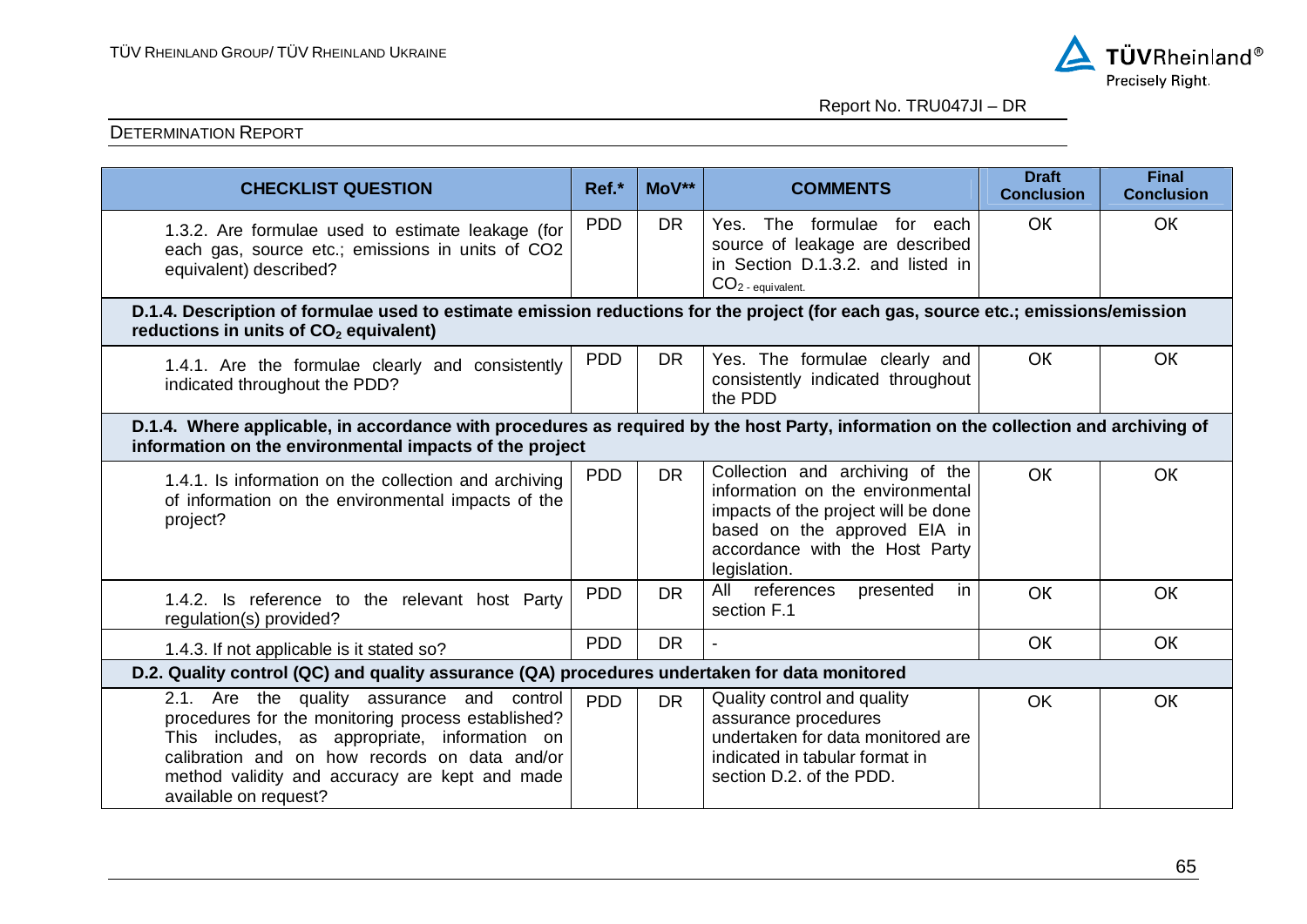

| <b>CHECKLIST QUESTION</b>                                                                                                                                                                                                                      | Ref.*      | MoV**     | <b>COMMENTS</b>                                                                                                                                                                                                                                                                                                | <b>Draft</b><br><b>Conclusion</b> | <b>Final</b><br><b>Conclusion</b> |  |  |  |
|------------------------------------------------------------------------------------------------------------------------------------------------------------------------------------------------------------------------------------------------|------------|-----------|----------------------------------------------------------------------------------------------------------------------------------------------------------------------------------------------------------------------------------------------------------------------------------------------------------------|-----------------------------------|-----------------------------------|--|--|--|
| 2.2. Are data corresponded with those in section<br>D.1?                                                                                                                                                                                       | <b>PDD</b> | <b>DR</b> | Yes. Data are corresponded with<br>those in section D.1 of the PDD.                                                                                                                                                                                                                                            | OK                                | OK                                |  |  |  |
| D.3. Please describe the operational and management structure that the project operator will apply in implementing the monitoring<br>plan                                                                                                      |            |           |                                                                                                                                                                                                                                                                                                                |                                   |                                   |  |  |  |
| 3.1 Is it described briefly the operational and<br>that<br>the<br>structure<br>management<br>project<br>participants(s) will implement in order to monitor<br>emission reduction and<br>effects<br>leakage<br>any<br>generated by the project? | <b>PDD</b> | <b>DR</b> | The project owner - "TH<br>Metalprom" LLC" has made all the<br>required actions to implement<br>provisions of this monitoring plan<br>into its organizational and quality<br>management structure.<br>The operational and management<br>structure are presented in section<br>D.3. of the PDD in figure 11.    | OK                                | OK                                |  |  |  |
| 3.2.<br>responsibilities<br>Are<br>institutional<br>and<br>arrangements for data collection and archiving<br>clearly provided?                                                                                                                 | <b>PDD</b> | <b>DR</b> | In Section D.3. PDD clearly<br>represented commitment and<br>organizational arrangements for<br>data collection and storage.<br>General control of the monitoring<br>system is carried out by company<br>management of the "TH<br>Metalprom" LLC within the<br>existing system of monitoring and<br>reporting. | <b>OK</b>                         | OK                                |  |  |  |
| 3.3. Does the monitoring plan, on the whole, reflect<br>good monitoring practices appropriate to the project<br>type?                                                                                                                          | <b>PDD</b> | <b>DR</b> | Monitoring plan, on the whole,<br>reflects good monitoring practices<br>appropriate to the project type.                                                                                                                                                                                                       | OK                                | OK                                |  |  |  |
| D.4. Name of person(s)/entity(ies) establishing the monitoring plan                                                                                                                                                                            |            |           |                                                                                                                                                                                                                                                                                                                |                                   |                                   |  |  |  |
| of<br>information<br>4.1.<br>the<br>ls<br>contact                                                                                                                                                                                              | <b>PDD</b> | <b>DR</b> | Gennadiy<br>Project<br>Ivanenko,<br>manager at SIA "Vidzeme EKO"                                                                                                                                                                                                                                               | OK                                | OK                                |  |  |  |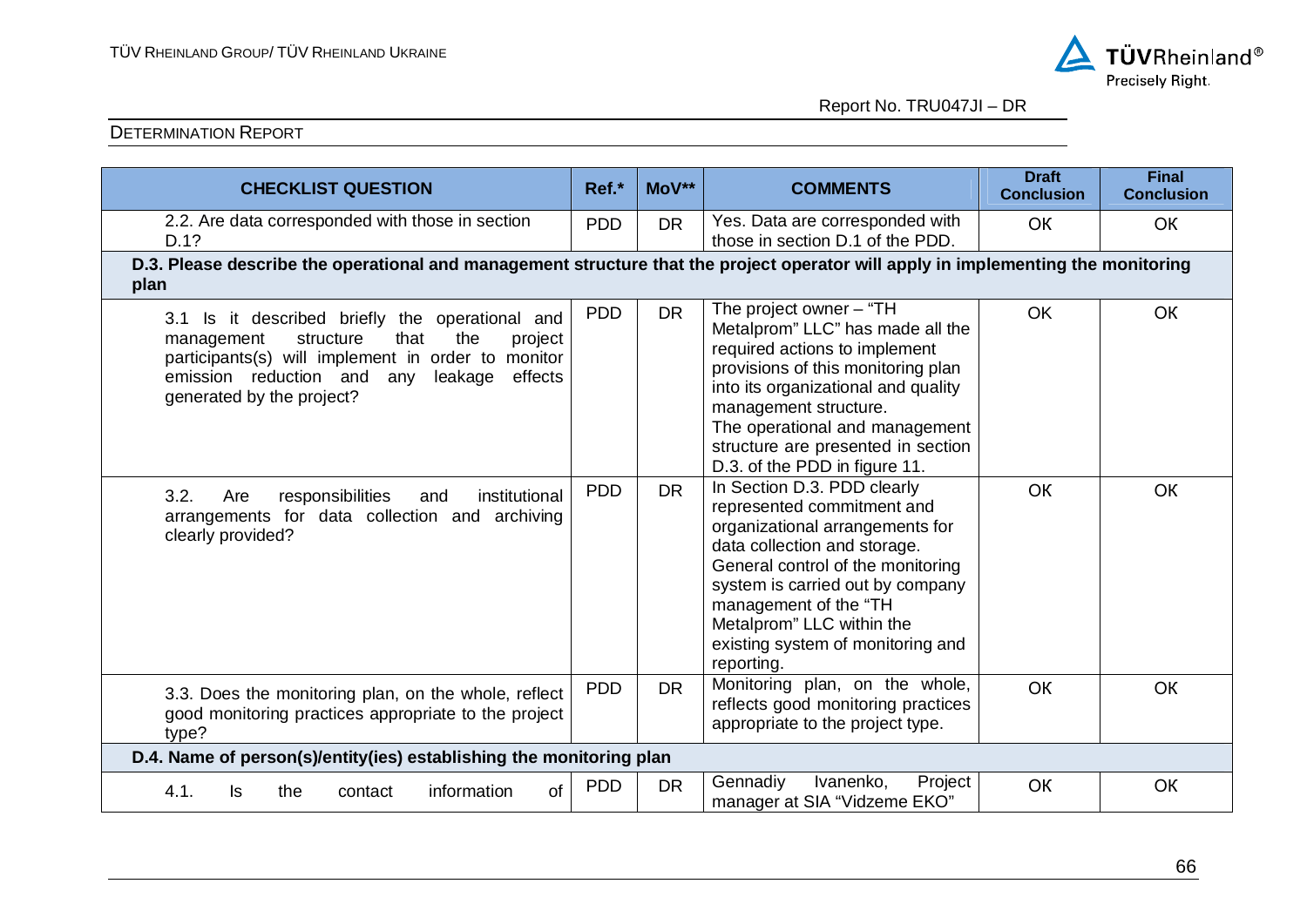

| <b>CHECKLIST QUESTION</b>                                                                                                                                                                      | Ref.*      | $MoV**$   | <b>COMMENTS</b>                                                                                                                                                                                                                                    | <b>Draft</b><br><b>Conclusion</b> | <b>Final</b><br><b>Conclusion</b> |  |  |  |  |
|------------------------------------------------------------------------------------------------------------------------------------------------------------------------------------------------|------------|-----------|----------------------------------------------------------------------------------------------------------------------------------------------------------------------------------------------------------------------------------------------------|-----------------------------------|-----------------------------------|--|--|--|--|
| person(s)/entity(ies) establishing the monitoring plan<br>provided?                                                                                                                            |            |           | Required information is provided<br>in the Annex 1 of the PDD.                                                                                                                                                                                     |                                   |                                   |  |  |  |  |
| 4.2. Is the person/entity also a project participant<br>listed in Annex 1 of PDD?                                                                                                              | <b>PDD</b> | <b>DR</b> | SIA "Vidzeme EKO" is a project<br>The<br>participant.<br>required<br>information is provided in Annex 1<br>of the PDD.                                                                                                                             | <b>OK</b>                         | <b>OK</b>                         |  |  |  |  |
| E. Estimation of greenhouse gases emission reductions                                                                                                                                          |            |           |                                                                                                                                                                                                                                                    |                                   |                                   |  |  |  |  |
| E.1. Estimated project emissions                                                                                                                                                               |            |           |                                                                                                                                                                                                                                                    |                                   |                                   |  |  |  |  |
| 1.1. Are described the formulae used<br>to estimate<br>anthropogenic emissions by source of GHGs due to<br>the project (for each gas, source etc.; emissions in<br>units of $CO2$ equivalent)? | <b>PDD</b> | <b>DR</b> | The formulae used to estimate<br>anthropogenic<br>emissions<br>by<br>sources of GHG within the project<br>(for each gas, source etc.;<br>emissions are presented in units<br>of $CO2$ -equivalent) are described<br>in Section D.1.1.2 of the PDD. | <b>OK</b>                         | <b>OK</b>                         |  |  |  |  |
| 1.1.1. Is there a description of calculation of GHG<br>project emissions in accordance with the<br>formula? (supporting documentation)                                                         | <b>PDD</b> | <b>DR</b> | The description of calculation of<br><b>GHG</b><br>project<br>emissions<br>is<br>provided in section B 1.1.2 and in<br><b>EXCEL</b><br>files<br>electronic<br>as<br>supporting documentation.                                                      | <b>OK</b>                         | <b>OK</b>                         |  |  |  |  |
| 1.1.2. Have conservative assumptions been used to<br>calculate project GHG emissions?                                                                                                          | <b>PDD</b> | <b>DR</b> | Assumptions which were used to<br>calculate project GHG emissions<br>are conservative.                                                                                                                                                             | OK                                | OK                                |  |  |  |  |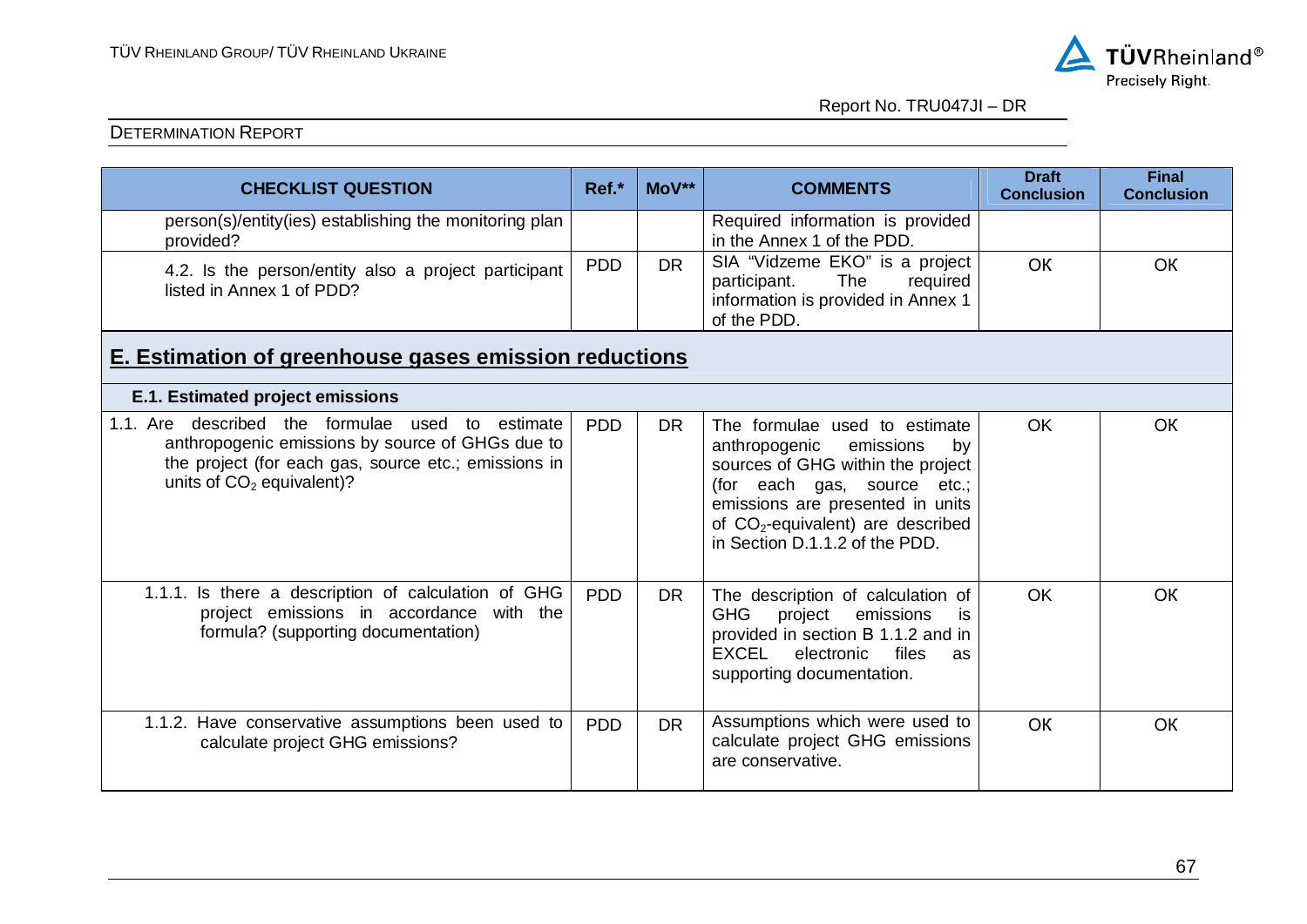

| <b>CHECKLIST QUESTION</b>                                                                                                                                                                   | Ref.*      | MoV**     | <b>COMMENTS</b>                                                                                                                                                                                                                                                                                   | <b>Draft</b><br><b>Conclusion</b> | <b>Final</b><br><b>Conclusion</b> |
|---------------------------------------------------------------------------------------------------------------------------------------------------------------------------------------------|------------|-----------|---------------------------------------------------------------------------------------------------------------------------------------------------------------------------------------------------------------------------------------------------------------------------------------------------|-----------------------------------|-----------------------------------|
| <b>E.2. Estimated leakage</b>                                                                                                                                                               |            |           |                                                                                                                                                                                                                                                                                                   |                                   |                                   |
| 2.1. Are described the formulae used to estimate<br>leakage due to the project activity where required<br>(for each gas, source etc.; emissions in units of CO <sub>2</sub><br>equivalent)? | <b>PDD</b> | <b>DR</b> | The formulae used to estimate<br>leakage are described in Section<br>D.1.3.2.                                                                                                                                                                                                                     | <b>OK</b>                         | OK                                |
| 2.1.1. Is there a description of calculation of<br>leakage in accordance with the formula?<br>(supporting documentation)                                                                    | <b>PDD</b> | <b>DR</b> | Description of calculation and<br>supporting documentation are<br>provide and can be easily traced<br>to the source of origin                                                                                                                                                                     | <b>OK</b>                         | OK                                |
| 2.2. Have conservative assumptions been used to<br>calculate leakage?                                                                                                                       | <b>PDD</b> | <b>DR</b> | To<br>conservative<br>secure<br>a<br>approach to leakages calculations<br>the following actions has been<br>taken:<br>Usage of typical values<br>$\qquad \qquad -$<br>where possible<br><b>Emissions</b><br>from<br>a<br>of energy<br>consumption<br>sources (except electricity)<br>are excluded | <b>OK</b>                         | OK                                |
| 2.3. If not applicable, is it stated in the PDD?                                                                                                                                            | <b>PDD</b> | <b>DR</b> | $\blacksquare$                                                                                                                                                                                                                                                                                    | <b>OK</b>                         | <b>OK</b>                         |
| E.3. Sum of E.1 and E.2.                                                                                                                                                                    |            |           |                                                                                                                                                                                                                                                                                                   |                                   |                                   |
| 3.1. Does the sum of E.1. and E.2. represent the<br>project activity emissions?                                                                                                             | <b>PDD</b> | <b>DR</b> | Yes. The sum of E.1. and E.2.<br>represents the project activity<br>emissions.                                                                                                                                                                                                                    | <b>OK</b>                         | OK                                |
| E.4. Estimated baseline emissions                                                                                                                                                           |            |           |                                                                                                                                                                                                                                                                                                   |                                   |                                   |
| 4.1. Are the formulae used to estimate the anthropogenic<br>emissions by source of GHGs in the baseline using                                                                               | <b>PDD</b> | <b>DR</b> | The formulae used to estimate                                                                                                                                                                                                                                                                     | OK                                | OK                                |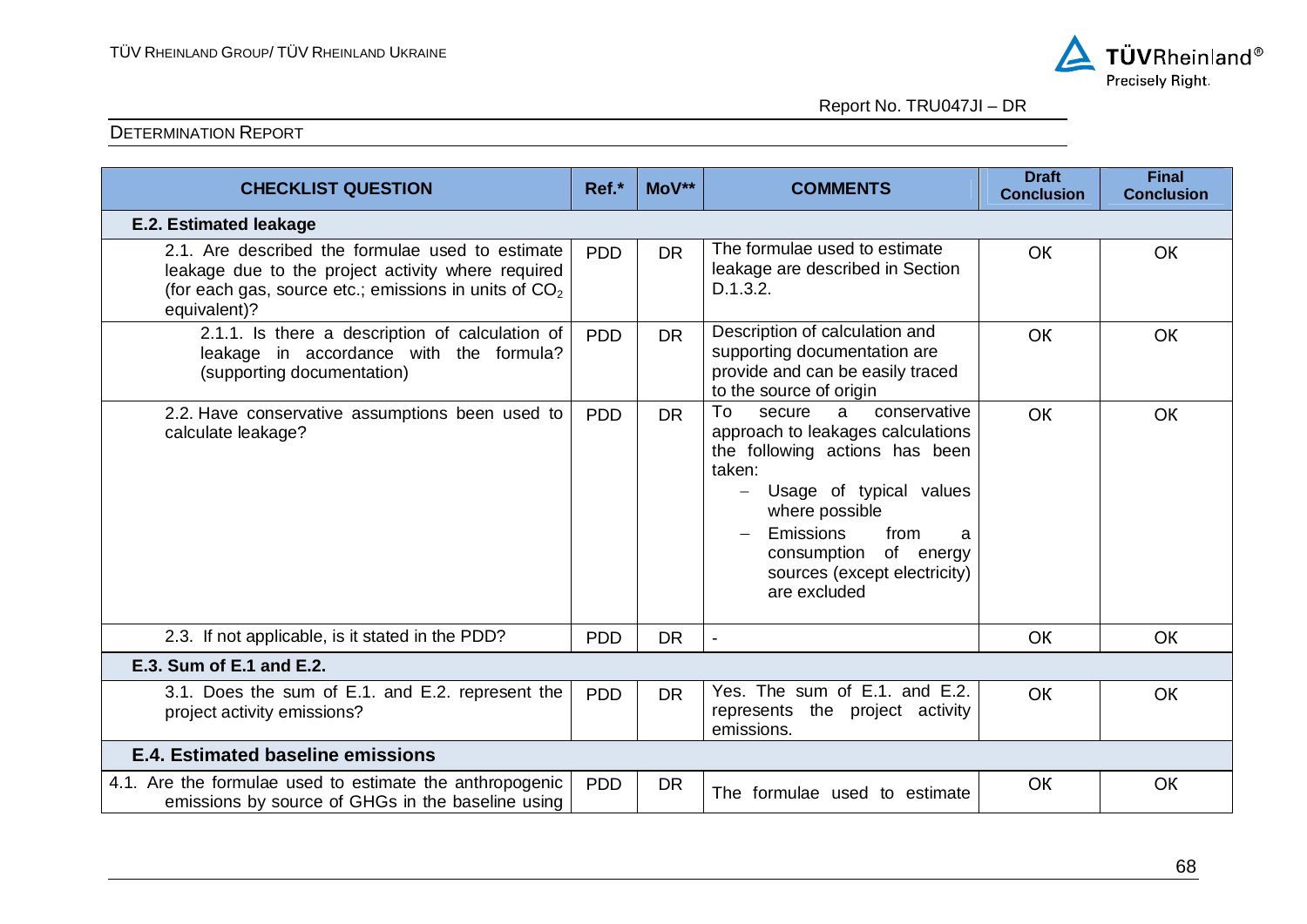

| <b>CHECKLIST QUESTION</b>                                                                                                                         | Ref.*           | MoV**     | <b>COMMENTS</b>                                                                                                                                                                                                                                                                                                     | <b>Draft</b><br><b>Conclusion</b> | <b>Final</b><br><b>Conclusion</b> |
|---------------------------------------------------------------------------------------------------------------------------------------------------|-----------------|-----------|---------------------------------------------------------------------------------------------------------------------------------------------------------------------------------------------------------------------------------------------------------------------------------------------------------------------|-----------------------------------|-----------------------------------|
| the baseline methodology for the applicable project<br>category described (for each gas, source etc.;<br>emissions in units of $CO2$ equivalent)? |                 |           | anthropogenic emissions<br>by<br>sources of GHGs in the baseline<br>the<br>basic<br>using<br>scenario<br>methodology for the appropriate<br>category of projects (for each gas,<br>etc.; emissions<br>source<br>are<br>presented in units of $CO2$ -<br>equivalent) are described in<br>Section D.1.1.4 of the PDD. |                                   |                                   |
| 4.1.1. Is there a description of calculation of GHG<br>baseline emissions in accordance with the<br>formula? (supporting documentation)           | PD <sub>D</sub> | <b>DR</b> | Explanation of calculation of<br>project emissions conducted in<br>accordance with the formulae<br>provided in Section D.1.1.4 of the<br>PDD and electronic Excel files as<br>supporting information. However,<br>the basis for assessment of<br>calculations should be explained.                                  | <b>OK</b>                         | <b>OK</b>                         |
| conservative assumptions<br>4.2. Have<br>been used<br>to<br>calculate baseline emissions?                                                         | <b>PDD</b>      | <b>DR</b> | Conservative assumptions were<br>to<br>calculate<br>baseline<br>used<br>emissions.                                                                                                                                                                                                                                  | <b>OK</b>                         | <b>OK</b>                         |
| E.5. Difference between E.4. and E.3. representing the emission reductions of the project                                                         |                 |           |                                                                                                                                                                                                                                                                                                                     |                                   |                                   |
| 5.1. Does the difference between E.4. and E.3. represent<br>the emission reductions due to the project during a<br>given period?                  | <b>PDD</b>      | <b>DR</b> | Difference between E.4. and E.3.<br>represents emission reductions<br>under the project in this period.                                                                                                                                                                                                             | OK                                | <b>OK</b>                         |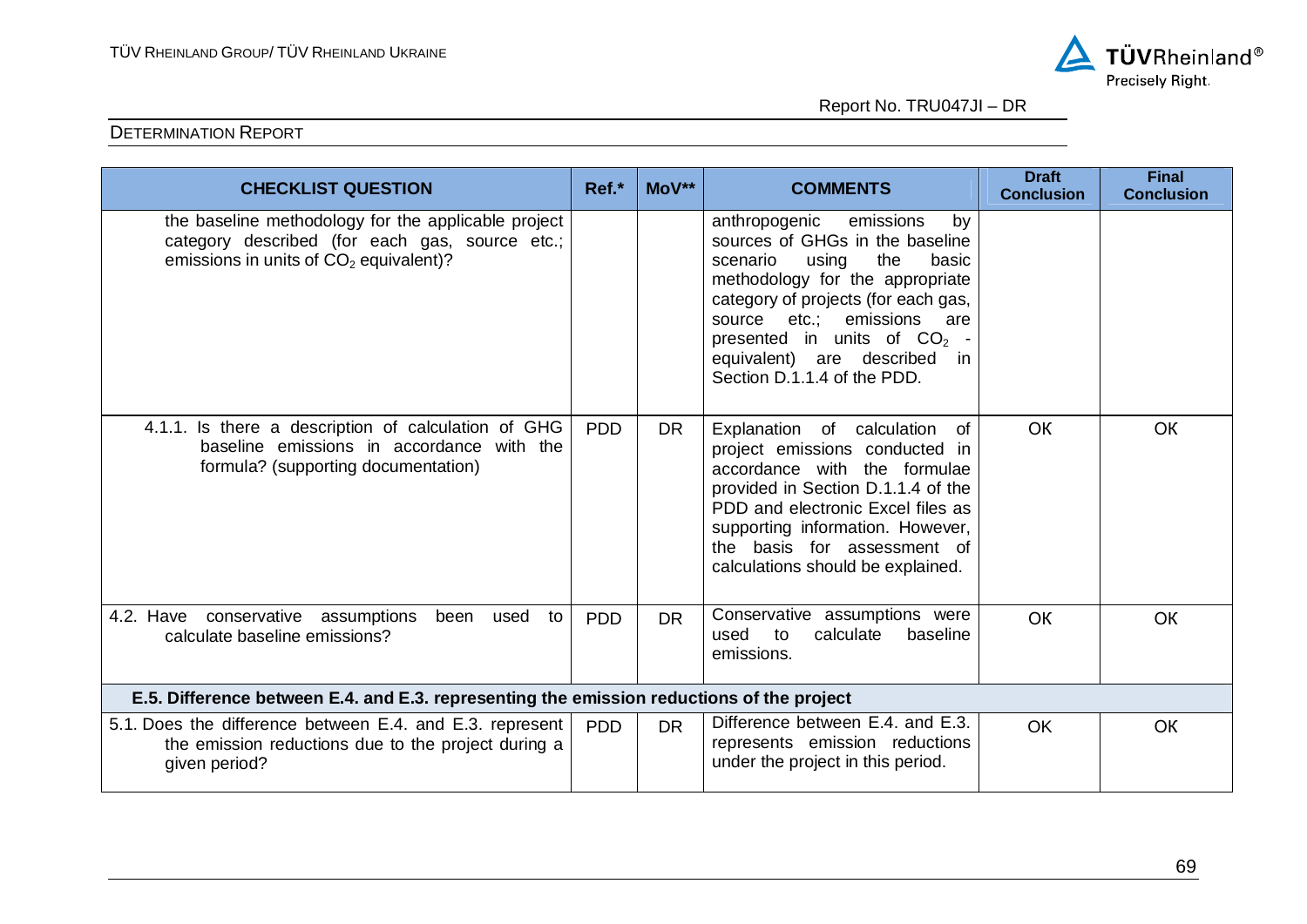

| <b>CHECKLIST QUESTION</b>                                                                                                                                                         | Ref.*      | MoV**     | <b>COMMENTS</b>                                                                                                                                                                                                                                                                                                                                                  | <b>Draft</b><br><b>Conclusion</b> | <b>Final</b><br><b>Conclusion</b> |  |  |
|-----------------------------------------------------------------------------------------------------------------------------------------------------------------------------------|------------|-----------|------------------------------------------------------------------------------------------------------------------------------------------------------------------------------------------------------------------------------------------------------------------------------------------------------------------------------------------------------------------|-----------------------------------|-----------------------------------|--|--|
| E.6. Table providing values obtained when applying formulae above                                                                                                                 |            |           |                                                                                                                                                                                                                                                                                                                                                                  |                                   |                                   |  |  |
| 6.1. Is the data provided under this section in consistency<br>with data as presented by other chapters E of the<br>PD <sub>D</sub> ?                                             | <b>PDD</b> | <b>DR</b> | The data provided under section<br>E.6. is in consistency with data as<br>presented by other chapters of<br>the PDD.                                                                                                                                                                                                                                             | <b>OK</b>                         | <b>OK</b>                         |  |  |
| 6.2. Is there a table providing the total value of emission<br>reductions?                                                                                                        | <b>PDD</b> | <b>DR</b> | Yes. A table which providing the<br>total value of emission reductions<br>located in section E.                                                                                                                                                                                                                                                                  | OK                                | OK                                |  |  |
| <b>F. Environmental impacts</b>                                                                                                                                                   |            |           |                                                                                                                                                                                                                                                                                                                                                                  |                                   |                                   |  |  |
| F.1. Documentation on the analysis of the environmental impacts of the project, including transboundary impacts, in accordance with<br>procedures as determined by the host Party |            |           |                                                                                                                                                                                                                                                                                                                                                                  |                                   |                                   |  |  |
| 1.1. Has an analysis of the possible environmental<br>impacts of the project been sufficiently described?                                                                         | <b>PDD</b> | <b>DR</b> | In Section F of the PDD, project<br>have<br>provided<br>participants<br>description<br>of the<br>possible<br>environment impacts. According<br>to this analysis, the negative<br>environment impact in the project<br>scenario is much lower than in the<br>baseline scenario. To determine<br>the completeness of the analysis<br>some explanation is required. | <b>OK</b>                         | <b>OK</b>                         |  |  |
| 1.2. Are there any host Party requirements for an<br>Environmental Impact Assessment (EIA)?                                                                                       | <b>PDD</b> | <b>DR</b> | The Host Party for this project is<br>Ukraine. Environmental Impact<br>Assessment (EIA) is the part of<br>Ukrainian project planning<br>the<br>permitting<br>procedures.<br>and                                                                                                                                                                                  | <b>CAR 21</b>                     | <b>OK</b>                         |  |  |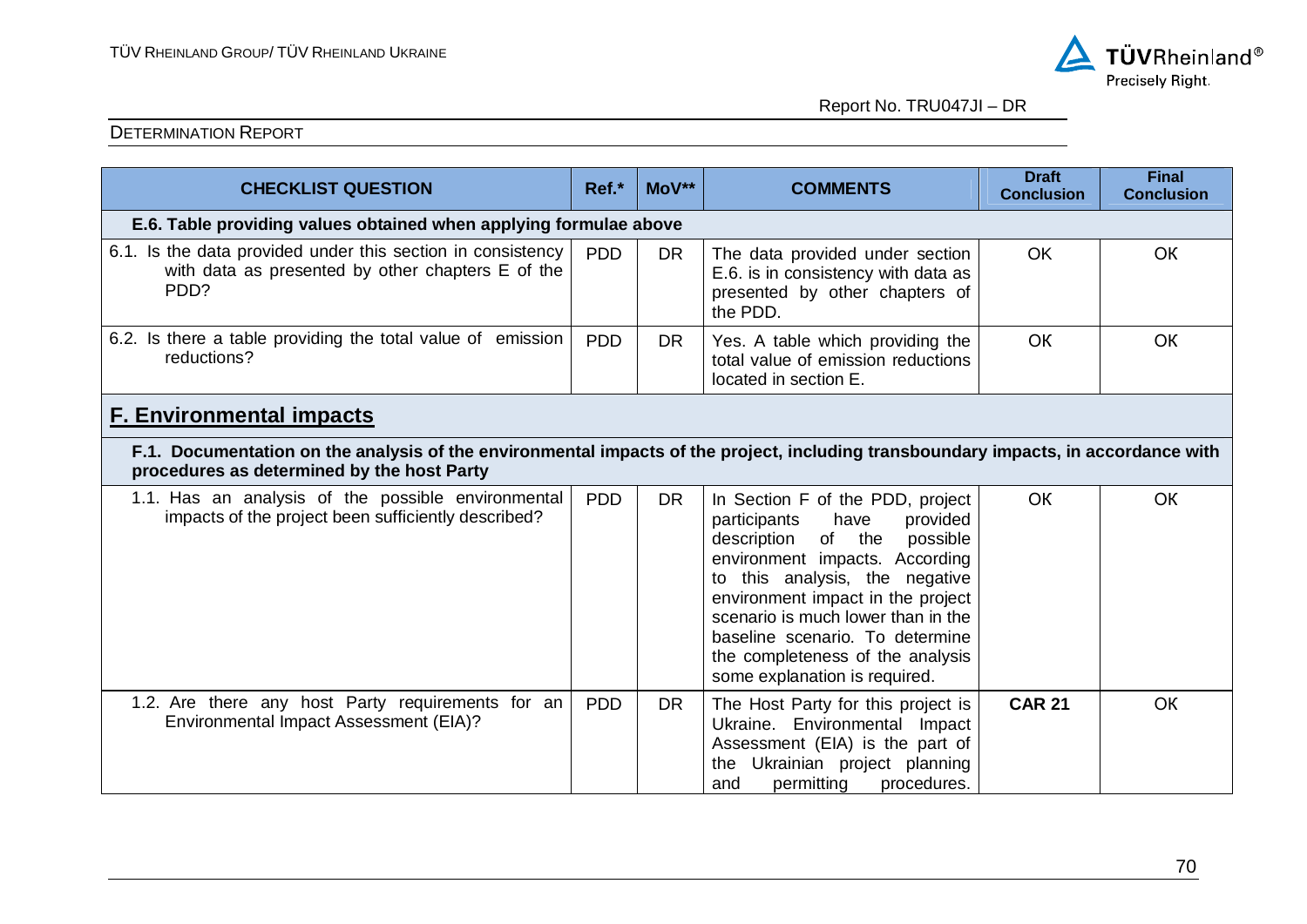

| <b>CHECKLIST QUESTION</b>                                                                                                                                                                                                                                                                              | Ref.*      | MoV**     | <b>COMMENTS</b>                                                                                                                                                                                                                                                              | <b>Draft</b><br><b>Conclusion</b> | <b>Final</b><br><b>Conclusion</b> |
|--------------------------------------------------------------------------------------------------------------------------------------------------------------------------------------------------------------------------------------------------------------------------------------------------------|------------|-----------|------------------------------------------------------------------------------------------------------------------------------------------------------------------------------------------------------------------------------------------------------------------------------|-----------------------------------|-----------------------------------|
|                                                                                                                                                                                                                                                                                                        |            |           | Implementation regulations for<br>EIA are included in the Ukrainian<br><b>State Construction Standard DBN</b><br>A.2.2.-1-2003.<br><b>CAR 21.</b> Please indicate whether<br>is carried out the development of<br>EIA for this project, if yes specify<br>the number of EIA. |                                   |                                   |
| 1.3. Are<br>transboundary<br>environmental<br>impacts<br>considered in the analysis?                                                                                                                                                                                                                   | <b>PDD</b> | <b>DR</b> | Transboundary impacts are not<br>observed. There are no impacts<br>that manifest within the area of<br>any other country and that are<br>caused by a proposed project<br>activity which wholly physically<br>originates within the area of<br>Ukraine.                       | OK                                | <b>OK</b>                         |
| 1.4. Are all regulations and sources clearly referenced?                                                                                                                                                                                                                                               | <b>PDD</b> | <b>DR</b> | Yes. All regulations and sources<br>clearly referenced.                                                                                                                                                                                                                      | <b>OK</b>                         | OK                                |
| F.2. If environmental impacts are considered significant by the project participants or the host Party, provision of conclusions and all<br>references to supporting documentation of an environmental impact assessment undertaken in accordance with the procedures as<br>required by the host Party |            |           |                                                                                                                                                                                                                                                                              |                                   |                                   |
| 2.1. Is viewpoint regarding significant environmental<br>impacts of the project participants or the host Party<br>indicated?                                                                                                                                                                           | <b>PDD</b> | <b>DR</b> | In<br>the<br>general,<br>project<br>is<br>environmentally<br>beneficial<br>because it causes less pollution<br>than in the case of the baseline<br>scenario.                                                                                                                 | OK                                | OK                                |
| 2.2. Have conclusions and all references to the<br>supporting documentation on the analysis of the                                                                                                                                                                                                     | <b>PDD</b> | <b>DR</b> | Yes.<br>All<br>references<br>and<br>conclusions to the supporting                                                                                                                                                                                                            | OK                                | OK                                |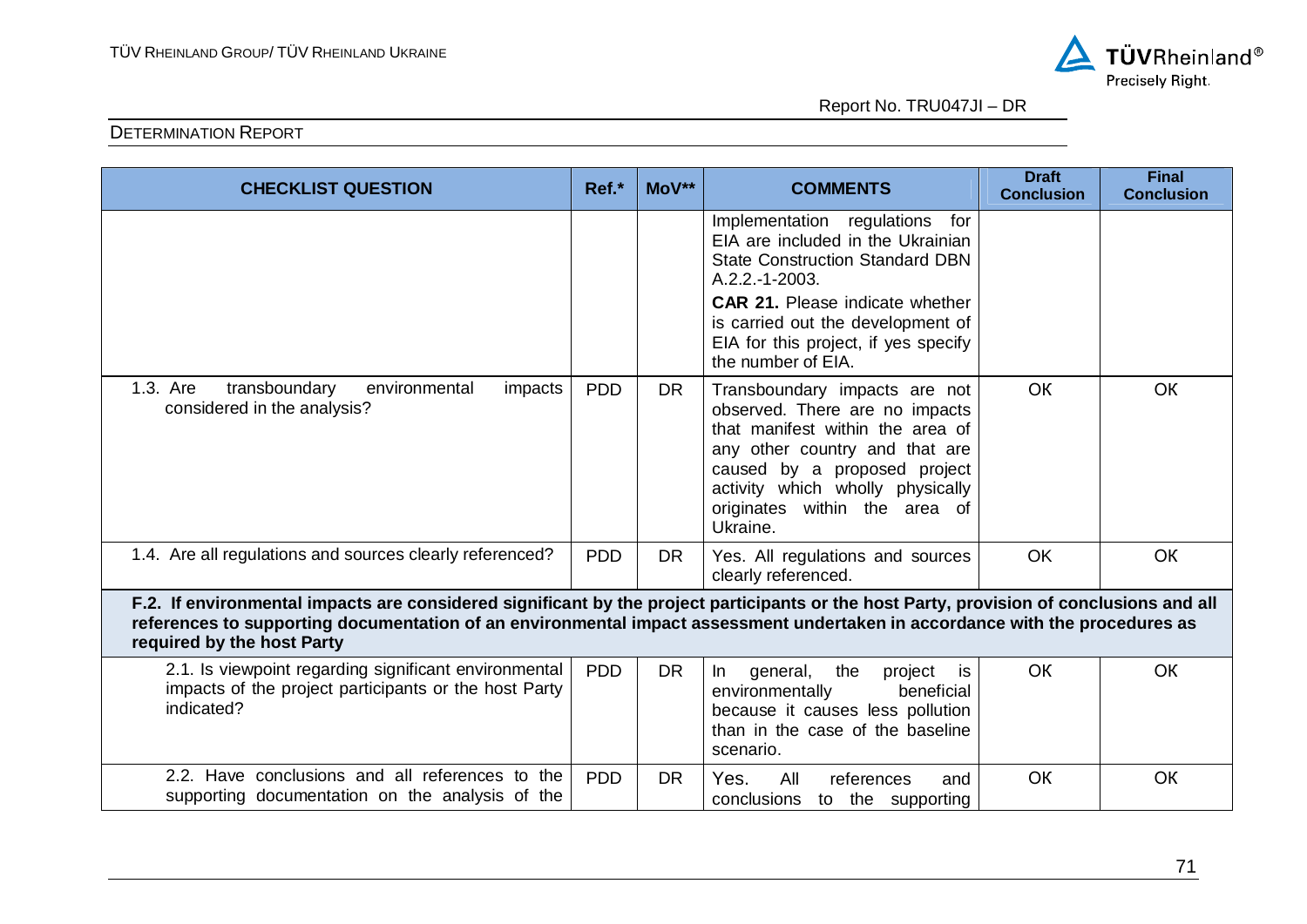

| <b>CHECKLIST QUESTION</b>                                                 | Ref.*      | MoV**     | <b>COMMENTS</b>                                                                                                                                                                                                                                                                                                                                                                                                                                                                                                                                                                                                                                                                                                   | <b>Draft</b><br><b>Conclusion</b> | <b>Final</b><br><b>Conclusion</b> |  |  |  |  |  |
|---------------------------------------------------------------------------|------------|-----------|-------------------------------------------------------------------------------------------------------------------------------------------------------------------------------------------------------------------------------------------------------------------------------------------------------------------------------------------------------------------------------------------------------------------------------------------------------------------------------------------------------------------------------------------------------------------------------------------------------------------------------------------------------------------------------------------------------------------|-----------------------------------|-----------------------------------|--|--|--|--|--|
| environmental impacts been indicated?                                     |            |           | documentation on the analysis of<br>the environmental impacts have<br>been indicated.                                                                                                                                                                                                                                                                                                                                                                                                                                                                                                                                                                                                                             |                                   |                                   |  |  |  |  |  |
| <b>G. Stakeholders' comments</b>                                          |            |           |                                                                                                                                                                                                                                                                                                                                                                                                                                                                                                                                                                                                                                                                                                                   |                                   |                                   |  |  |  |  |  |
| G.1. Information on stakeholders' comments on the project, as appropriate |            |           |                                                                                                                                                                                                                                                                                                                                                                                                                                                                                                                                                                                                                                                                                                                   |                                   |                                   |  |  |  |  |  |
| 1.1. Have relevant stakeholders been consulted<br>and how?                | <b>PDD</b> | <b>DR</b> | According to the modalities for the<br>Determination of JI projects, the<br>independent entity shall make<br>publicly available the<br>project<br>design document and receive,<br>within 30 days, comments from<br>Parties,<br>stakeholders<br>and<br><b>UNFCCC</b><br>accredited<br>non-<br>governmental organizations and<br>make them publicly available.<br>TÜV<br>Group/TÜV<br>Rheinland<br>Rheinland Ukraine published the<br>project design documents on the<br>website TÜV Rheinland Ukraine<br>(http://www.tuv.com.ua)<br>on.<br>24/03/2012 and invited comments<br>25/04/2012<br>till<br>invited<br>and<br>comments within by<br>Parties,<br>stakeholders<br>and<br>non-<br>governmental organizations. | <b>OK</b>                         | OK                                |  |  |  |  |  |
| 1.1.1.<br>Have appropriate media been used                                | <b>PDD</b> | <b>DR</b> | N/A                                                                                                                                                                                                                                                                                                                                                                                                                                                                                                                                                                                                                                                                                                               | OK                                | OK                                |  |  |  |  |  |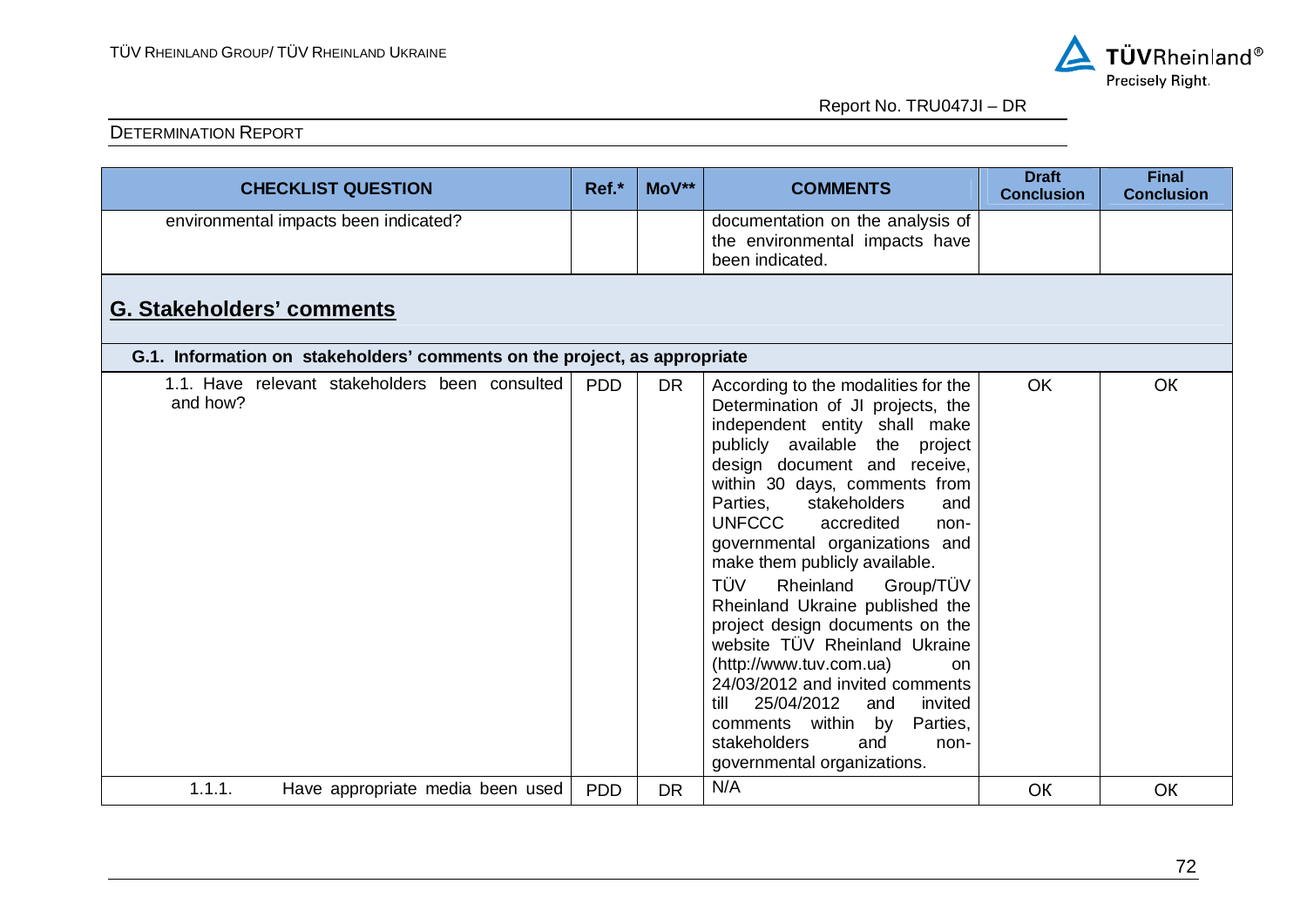

Report No. TRU047JI – DR

| <b>CHECKLIST QUESTION</b>                                                                                                                                                                                                                                          | Ref.*      | MoV**     | <b>COMMENTS</b>                                                                                              | <b>Draft</b><br><b>Conclusion</b> | <b>Final</b><br><b>Conclusion</b> |  |
|--------------------------------------------------------------------------------------------------------------------------------------------------------------------------------------------------------------------------------------------------------------------|------------|-----------|--------------------------------------------------------------------------------------------------------------|-----------------------------------|-----------------------------------|--|
| to invite comments by local stakeholders?                                                                                                                                                                                                                          |            |           |                                                                                                              |                                   |                                   |  |
| 1.2. Is there a list of stakeholders from whom<br>comments on the project have been received?                                                                                                                                                                      | <b>PDD</b> | <b>DR</b> | N/A                                                                                                          | OK                                | OK                                |  |
| 1.3. Is the nature of comments provided?                                                                                                                                                                                                                           | <b>PDD</b> | <b>DR</b> | N/A                                                                                                          | <b>OK</b>                         | <b>OK</b>                         |  |
| 1.4. Has due account<br>been<br>taken of<br>any<br>stakeholder comments received?                                                                                                                                                                                  | <b>PDD</b> | <b>DR</b> | N/A                                                                                                          | OK                                | <b>OK</b>                         |  |
| <b>Annexes</b><br>Annex 1. Contact information on project participants                                                                                                                                                                                             |            |           |                                                                                                              |                                   |                                   |  |
| Is the information provided in consistency<br>1.1.<br>with the one given under section A.3?                                                                                                                                                                        | <b>PDD</b> | <b>DR</b> | provided<br>information<br>The<br>in<br>Annex 1 is in a consistency with<br>the one given under Section A.3. | <b>OK</b>                         | OK                                |  |
| 1.2.<br>Are<br>the<br>fields<br>for<br>mandatory<br>each<br>organisation listed in section A.3. of the PDD filled<br>notably organisation, name of contact person, street,<br>city, postal code, country, telephone number(s) and<br>fax number or e-mail address? | <b>PDD</b> | <b>DR</b> | Yes. The mandatory fields for<br>each organization listed in section<br>A.3. of the PDD are filled.          | OK                                | <b>OK</b>                         |  |
| <b>Annex 2. Baseline information</b>                                                                                                                                                                                                                               |            |           |                                                                                                              |                                   |                                   |  |
| 2.1. Is a table containing the key elements of the<br>baseline (including variables, parameters and data<br>sources) provided?                                                                                                                                     | <b>PDD</b> | <b>DR</b> | Baseline information is provided<br>in Section B of this PDD.                                                | OK                                | OK                                |  |
| 2.2. If additional background information on baseline<br>data is provided: is this information in consistency<br>with data presented by other sections of the PDD?                                                                                                 | <b>PDD</b> | <b>DR</b> | Baseline information provided in<br>Annex 2, consistent with other<br>sections of the PDD.                   | OK                                | OK                                |  |
| Annex 3. Monitoring plan                                                                                                                                                                                                                                           |            |           |                                                                                                              |                                   |                                   |  |
| 3.1. Is the detail description of all key elements of                                                                                                                                                                                                              | <b>PDD</b> | <b>DR</b> | information<br>All<br>is<br>necessary                                                                        | OK                                | OK                                |  |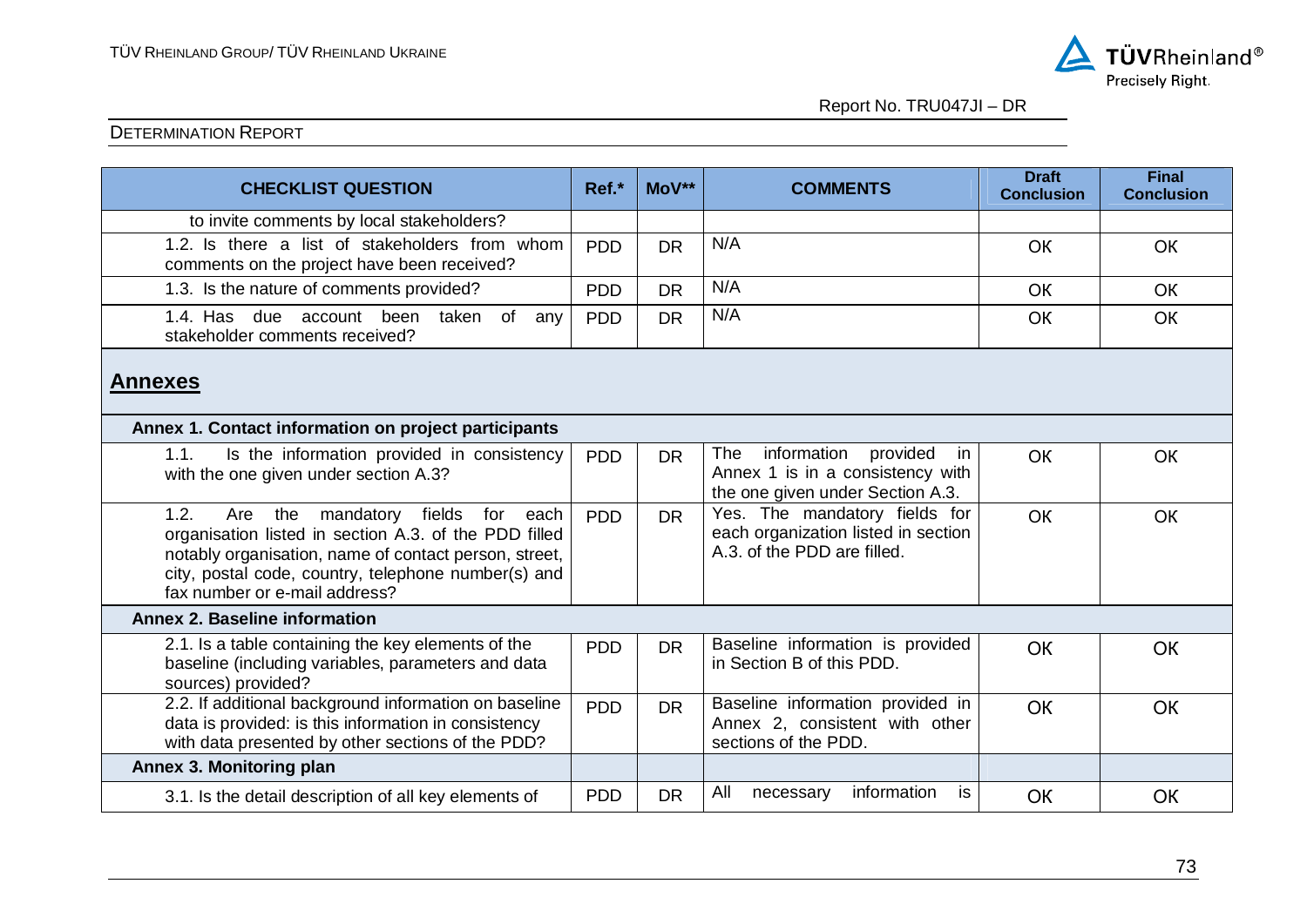

Report No. TRU047JI – DR

### DETERMINATION REPORT

| <b>CHECKLIST QUESTION</b>                                                                                             | Ref.*      | MoV**     | <b>COMMENTS</b>                                                                                                | <b>Draft</b><br><b>Conclusion</b> | <b>Final</b><br><b>Conclusion</b> |
|-----------------------------------------------------------------------------------------------------------------------|------------|-----------|----------------------------------------------------------------------------------------------------------------|-----------------------------------|-----------------------------------|
| monitoring plan provided?                                                                                             |            |           | presented in Annex 3 of the PDD.                                                                               |                                   |                                   |
| 3.2. Is the provided information on monitoring plan in<br>consistency with data presented in section D of the<br>PDD? | <b>PDD</b> | <b>DR</b> | The information on monitoring<br>plan is in a consistency with the<br>one given under Section D of the<br>PDD. | OK                                | OK                                |

Ref.<sup>\*</sup> - gives reference to Category 1 and Category 2 documents (see section 3.1. of the Determination Report) where the answer to the checklist question or item is found.

**MoV\*\*** - Explains how conformance with the checklist question is investigated. Examples of means of verification are document review (DR) or interview (I).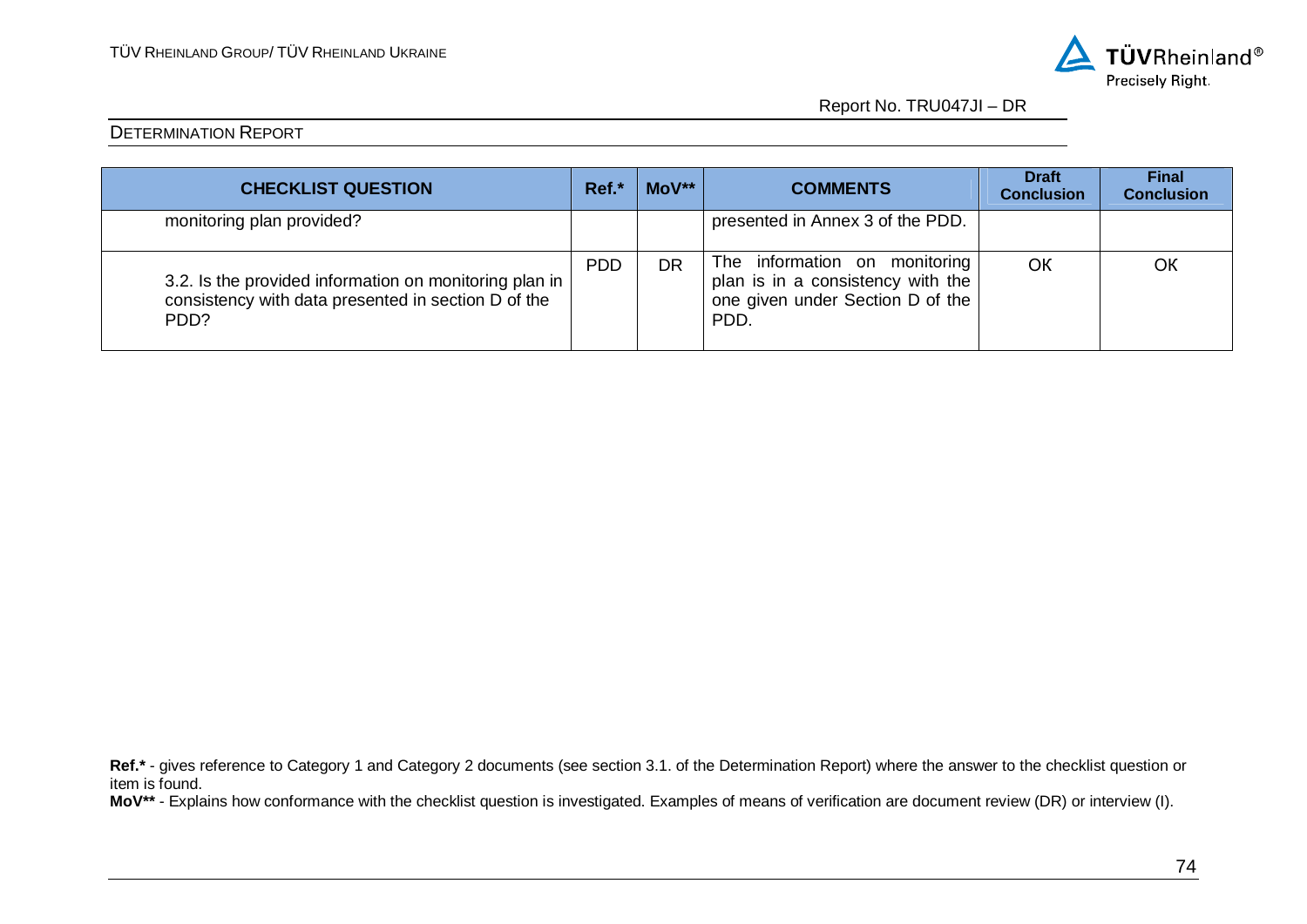

#### **Table 3 - Resolution of Corrective Actions and Clarification Requests**

| <b>Draft</b><br>clarifications<br>report<br>and<br>corrective<br>action<br>by<br>requests<br>determination team                                                            | <b>Ref. to checklist</b><br>question in tables<br>1, 2 | <b>Summary of project owner response</b>                                                                                               | <b>Determination team</b><br>conclusion                                                      |
|----------------------------------------------------------------------------------------------------------------------------------------------------------------------------|--------------------------------------------------------|----------------------------------------------------------------------------------------------------------------------------------------|----------------------------------------------------------------------------------------------|
| <b>FAR 01.</b> The project has not received<br>the approval from the participating<br>Parties. Provide letters of approval to the<br>AIE to complete determination process | Table 1, issue a<br>checklist 1                        | Letters of approval will be given in preparing<br>of the monitoring Report                                                             | <b>FAR 01 will be closed after</b><br>parties will<br>provide<br>the<br>letters of approval. |
| <b>CAR 01.</b> At p. 1 PDD correct words "in<br>most cases have little power (0.6 - 1.2<br>m)."                                                                            | Table 2, control<br>question A.2.1.                    | The thickness of the layer, or "power" - a<br>conventional term.                                                                       | The issue is closed.                                                                         |
| CAR 02. Provide an explanation of who<br>owns the heap and ERUs from project<br>implementation. Provide appropriate<br>supporting documents.                               | Table 2, control<br>question A.2.1.1.                  | Given                                                                                                                                  | The issue is closed.                                                                         |
| CAR 03. Give to the AIE the contract<br>with a beneficiation plant for the process<br>of enriching rock mass from heap for the<br>extracting of coal.                      | Table 2, control<br>question A.2.1.1.                  | Given                                                                                                                                  | The issue is closed.                                                                         |
| <b>CAR 04.</b> Indicate in Section A.4 the<br>information about processing factory LLC<br>"PC" Donetsk coal fuel. ""                                                       | Table 2, control<br>question A.4.1.4.1.                | Specified - Donetsk region  t. Dimitrov, Lenin<br>Street - 12, 48 ° 18'08" north latitude, 37 °<br>15'41" East longityde               | The issue is closed.                                                                         |
| <b>CAR 05.</b> Correct the length of crediting<br>period, since October 2009 can not be<br>counted as a full month. Make the                                               | Table 2, control<br>question A.4.3.1.                  | The duration of the crediting period of 39<br>months fixed for 38 months. Done appropriate<br>recalculation of expected average annual | The issue is closed.                                                                         |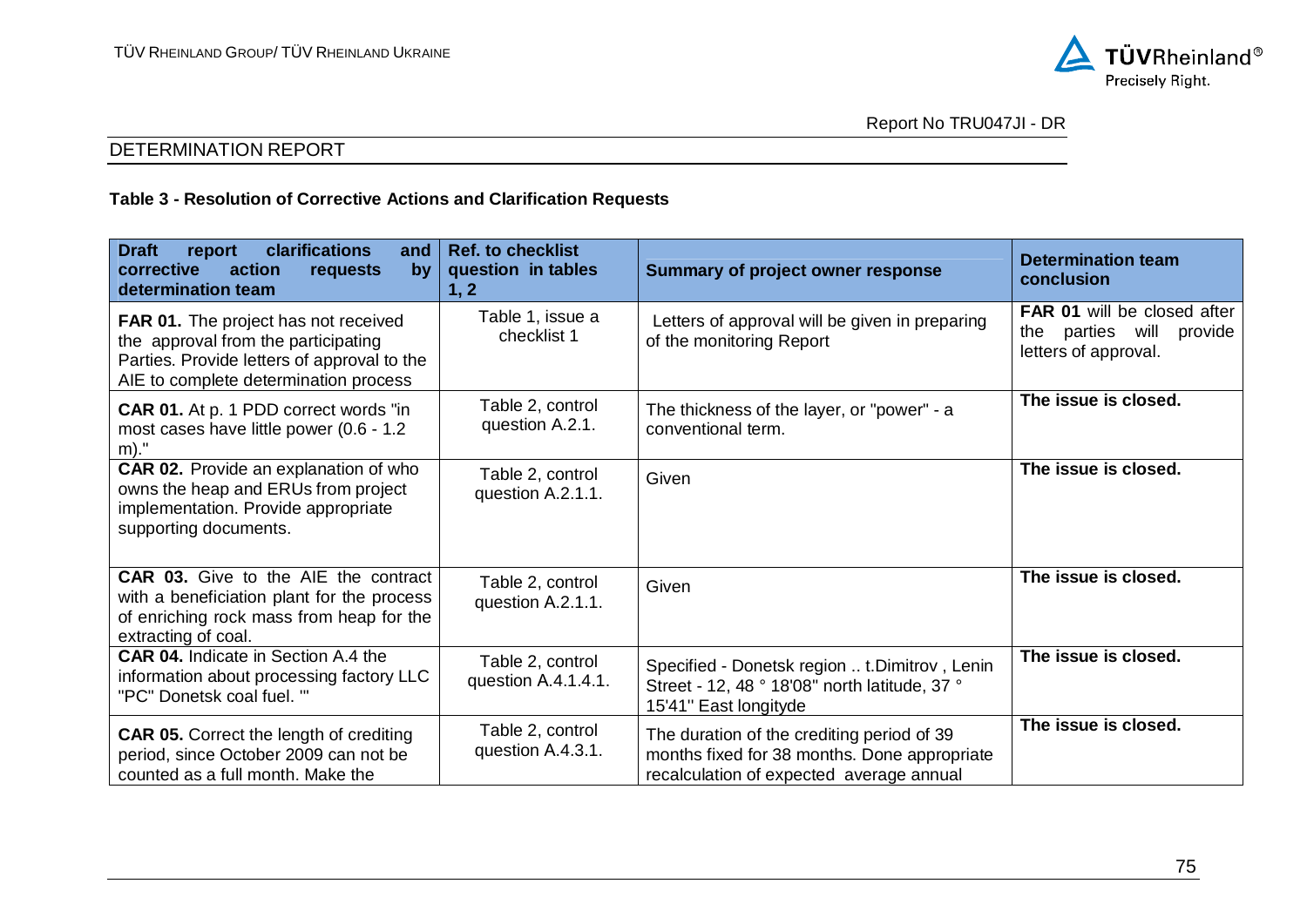

| clarifications<br><b>Draft</b><br>report<br>and<br>corrective<br>action<br>by<br>requests<br>determination team                                        | <b>Ref. to checklist</b><br>question in tables<br>1, 2 | <b>Summary of project owner response</b>                                                                                                                                                                                                                                                                                                                                                                                                                                                              | <b>Determination team</b><br>conclusion |
|--------------------------------------------------------------------------------------------------------------------------------------------------------|--------------------------------------------------------|-------------------------------------------------------------------------------------------------------------------------------------------------------------------------------------------------------------------------------------------------------------------------------------------------------------------------------------------------------------------------------------------------------------------------------------------------------------------------------------------------------|-----------------------------------------|
| appropriate transfer.                                                                                                                                  |                                                        | emission reductions over the crediting period                                                                                                                                                                                                                                                                                                                                                                                                                                                         |                                         |
| CAR 06. Please provide information for<br>doing business in Ukraine for 2009, when<br>the developed project and make the<br>appropriate conclusions.   | Table 2, control<br>question B.1.2.1.                  | Comparative data are taken from an interim<br>report of the National Bank, which describes<br>the five-year period, in this regard, data<br>presented in the draft is the most modern.                                                                                                                                                                                                                                                                                                                | The issue is closed.                    |
| <b>CAR 07.</b> Please explain the difference<br>between the values of "probability of<br>waste heap burning" in comparative and<br>this project.       | Table 2, control<br>question B.1.2.3.                  | In this project are reporting data of analysis<br>the fire danger of dumps in Donetsk Region by<br>Research Institute "Respirator", Donetsk, 2012<br>Compared to the report of 2009, which is<br>based on data comparable project<br>"Dismantling of dumps for the purpose of<br>reducing greenhouse gases to the atmosphere<br>", in this study examined a much more heaps<br>of Donetsk Region (624), allowing more<br>accurate values lead the probability of ignition<br>heaps of Donetsk region. | The issue is closed.                    |
| CAR 08. Please provide evidence that<br>the coal obtained after enrichment has<br>NCVcoal<br>not less<br>than<br>the<br>value<br>specified in the PDD. | Table 2, control<br>question B.1.6.                    | In benefication factory under terms the contract<br>of processing it is reseived product - coal first<br>class quality grade A (ISO 4083-2002) with a<br>lower heat of combustion of fuel in working<br>condition no less than 21.772 MJ / kg (5200<br>kcal / kg), exceeding the value of 21.6 kJ / kg,<br>listed in the inventory for 1990-2010 was used<br>in the project.                                                                                                                          | The issue is closed.                    |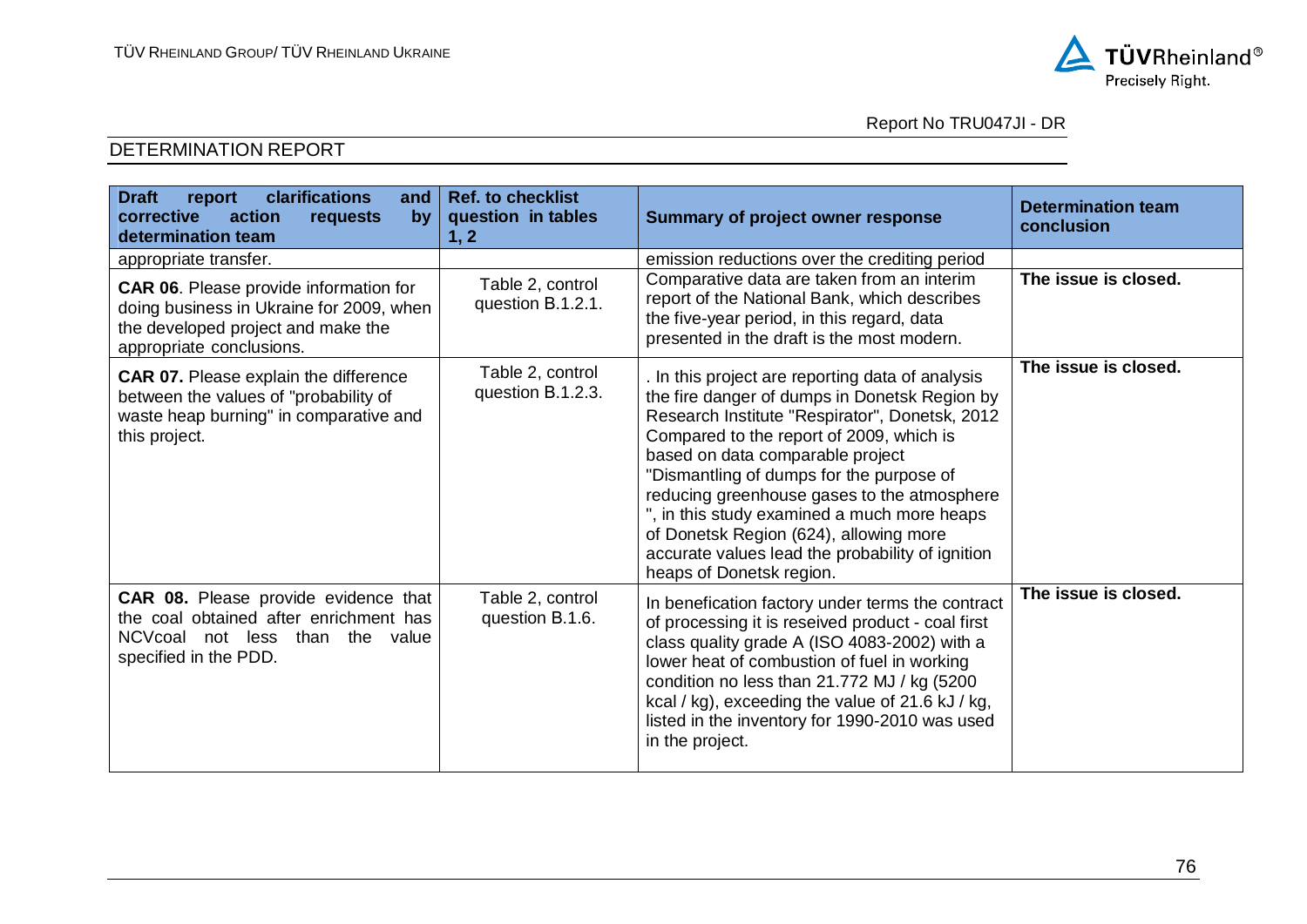

# Report No TRU047JI - DR

| <b>Draft</b><br>clarifications<br>report<br>and<br>corrective<br>action<br>by<br>requests<br>determination team                                                                                | <b>Ref. to checklist</b><br>question in tables<br>1, 2 | <b>Summary of project owner response</b>                                                                                                                                                                               | <b>Determination team</b><br>conclusion |
|------------------------------------------------------------------------------------------------------------------------------------------------------------------------------------------------|--------------------------------------------------------|------------------------------------------------------------------------------------------------------------------------------------------------------------------------------------------------------------------------|-----------------------------------------|
|                                                                                                                                                                                                |                                                        |                                                                                                                                                                                                                        |                                         |
| <b>CAR 09.</b> Please provide AIO documents<br>justifying investments and investment.                                                                                                          | Table 2, control<br>question B.2.4.3.                  | Supporting materials (calculated in the form of<br>Excel) and the initial documentation provided<br>to AIO.                                                                                                            | The issue is closed.                    |
| Exclude<br><b>CAR 10.</b><br>from the<br>list of<br>emission sources in the baseline and<br>project scenario in Table 12 emissions<br>attributable to the leakages                             | Table 2, control<br>question B.3.1.                    | InTable 12 added the term "leakages", in which<br>all leakages are moved.                                                                                                                                              | The issue is closed.                    |
| <b>CAR 11.</b> In Section B.3 exclude from the<br>list of emissions in baseline and project<br>scenario those, which are not involved in<br>the calculation and are not taken into<br>account. | Table 2, control<br>question B.3.1.                    | Emissions, that are not taken into account,<br>included in the list, because it had to explain<br>their exclusion from the calculation. This was<br>done reference on research that concludes<br>their insignificance. | The issue is closed.                    |
| <b>CAR</b><br>12.<br>Please, in Section<br><b>B.3</b><br>emissions, referred to the leakages,<br>describe by separate item.                                                                    | Table 2, control<br>question B.3.2.                    | Description of the sources was made by a<br>separate item.                                                                                                                                                             | The issue is closed.                    |
| <b>CAR 13. Correct description of the</b><br>sources of GHG emissions related to<br>Scheme 9 and 10.                                                                                           | Table 2, control<br>question B.3.4.                    | Description was corrected.                                                                                                                                                                                             | The issue is closed.                    |
| <b>CAR 14.</b> Was specified the start date of<br>the project - 23 October 2009, when<br>began the dismantling of rock dump                                                                    | Table 2, control<br>question C.1.2.                    | "Introduction, construction or real action on the<br>project" began with the beginning of the parse<br>dump, because, according to the scheme of<br>the project it was not the original investment,                    | The issue is closed.                    |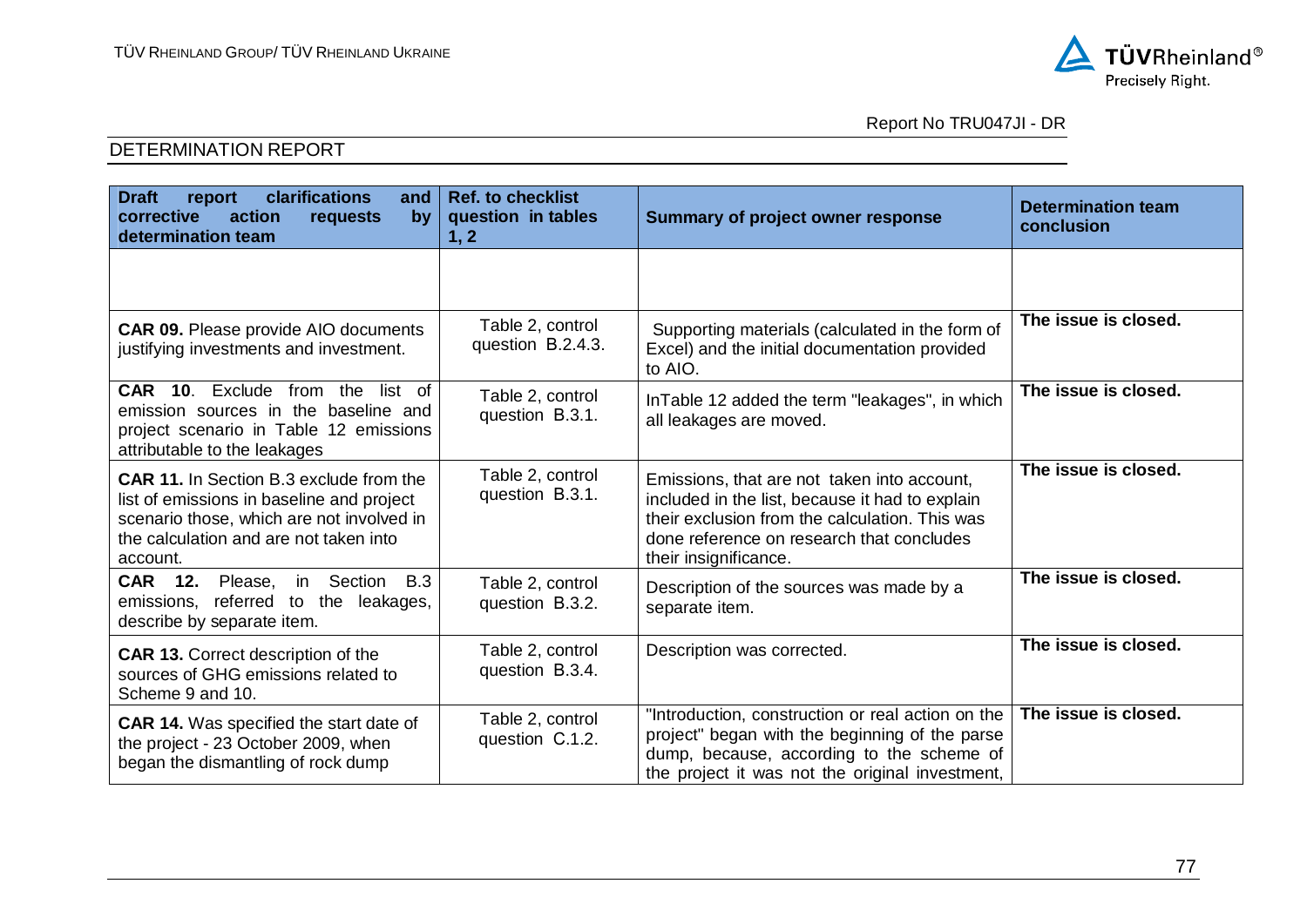

| <b>Draft</b><br>clarifications<br>report<br>and<br>corrective<br>action<br>requests<br>by<br>determination team                                                                                                                                                                              | <b>Ref. to checklist</b><br>question in tables<br>1, 2 | <b>Summary of project owner response</b>                                                                                                                                                                                                                                                                                 | <b>Determination team</b><br>conclusion |
|----------------------------------------------------------------------------------------------------------------------------------------------------------------------------------------------------------------------------------------------------------------------------------------------|--------------------------------------------------------|--------------------------------------------------------------------------------------------------------------------------------------------------------------------------------------------------------------------------------------------------------------------------------------------------------------------------|-----------------------------------------|
| began. Please fix the date of<br>commencement of the project in<br>accordance with the Guidelines for<br>Members on JI PDD form (version 04).<br>"The date of commencement of the JI<br>project is the date when the introduction,<br>construction or real action of the project<br>begins." |                                                        | capital investments, or preparatory works.                                                                                                                                                                                                                                                                               |                                         |
| <b>CAR 15.</b> Please provide the scheme and<br>the principle of calculating the power<br>consumption for benefication plant and<br>provide the appropriate documents.                                                                                                                       | Table 2, control<br>question D.1.5.                    | Scheme and the principle of calculating the<br>power consumption for benefication plant was<br>given in Annex 4 PDD.                                                                                                                                                                                                     | The issue is closed.                    |
| <b>CAR 16.</b> Please describe details that<br>diesel fuel costs are included in the<br>monitoring of project emissions.                                                                                                                                                                     | Table 2, control<br>question D.1.5.                    | In the monitoring of project emissions it is<br>included diesel fuel costs while working of<br>mining equipment on the dismantling of dump,<br>the cost of diesel fuel when transporting rocks<br>at benefication factory and the transport of end<br>products on Buyers storage - Donetsk<br>enterprise JSC "Oblpalyvo" | The issue is closed.                    |
| CAR 17. Correct link to the source data<br>for the constants used for calculation in<br>Table 13 (Section D).                                                                                                                                                                                | Table 2, control<br>question D.1.5.                    | Link corrected due National Inventory Report<br>of Ukraine 1990-2010 yy                                                                                                                                                                                                                                                  | The issue is closed.                    |
| <b>CAR 18.</b> Add in Section D.1 to the list of<br>parameters that will be collected and<br>recorded during the monitoring - Quantity<br>of electricity consumed by an enrichment                                                                                                           | Table 2, control<br>question D.1.1.1.1.                | This parameter can be calculated as the<br>leakages, because the benefication process is<br>not under legal control of project participants<br>and not subject to monitoring.                                                                                                                                            | The issue is closed.                    |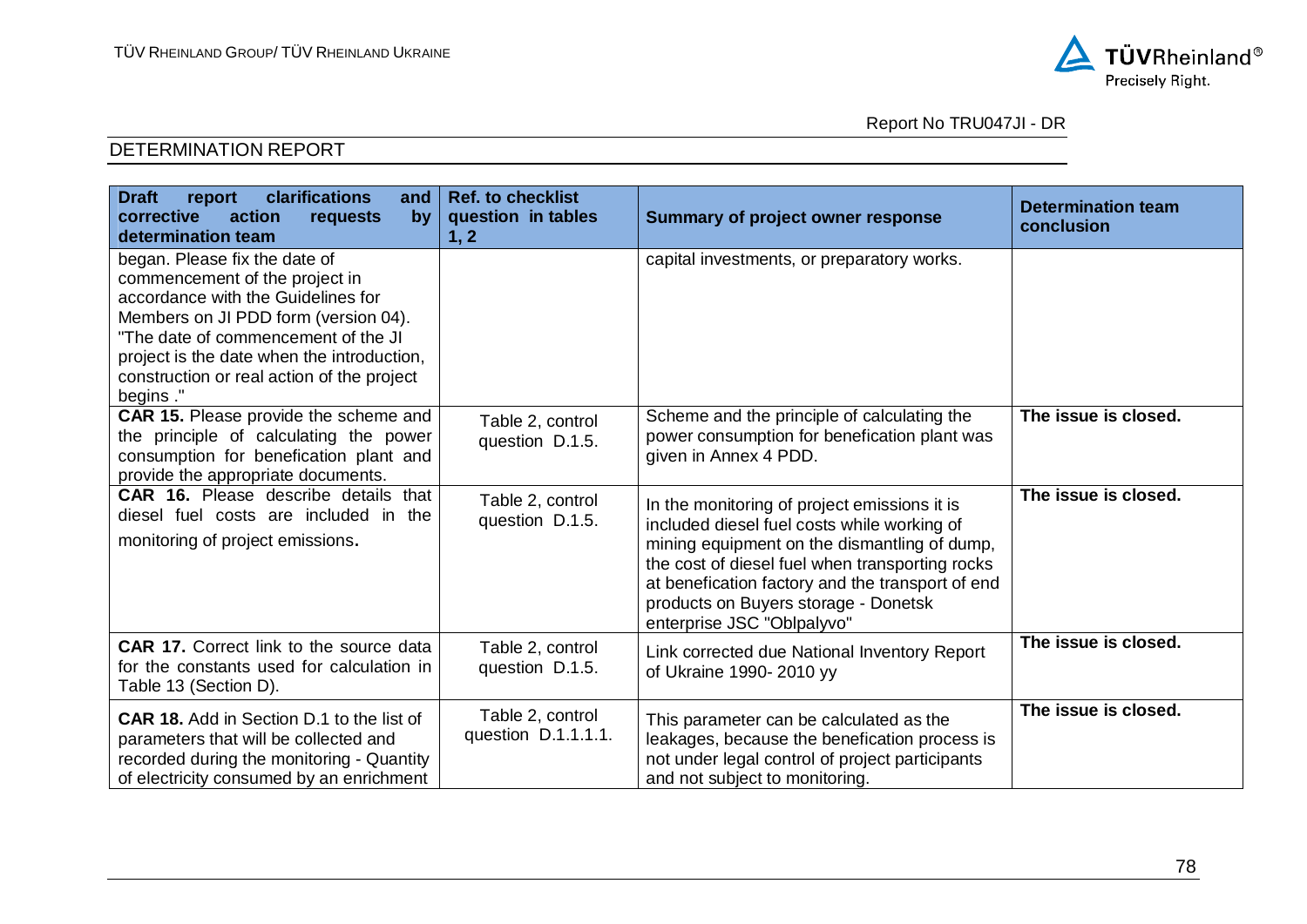

| clarifications<br><b>Draft</b><br>report<br>and<br>corrective<br>action<br>by<br><b>requests</b><br>determination team                                                                                                 | <b>Ref. to checklist</b><br>question in tables<br>1, 2 | <b>Summary of project owner response</b>                                                                                                                                                                                                                                                                       | <b>Determination team</b><br>conclusion |
|------------------------------------------------------------------------------------------------------------------------------------------------------------------------------------------------------------------------|--------------------------------------------------------|----------------------------------------------------------------------------------------------------------------------------------------------------------------------------------------------------------------------------------------------------------------------------------------------------------------|-----------------------------------------|
| plant for the extraction of coal.                                                                                                                                                                                      |                                                        |                                                                                                                                                                                                                                                                                                                |                                         |
| CAR 19. Correct in Tables D.1.1.3,<br>D.1.2.1 and D.1.3.1 information on the<br>quantity of coal produced in mines in the<br>baseline scenario, namely:<br>- Method of data receiving;<br>- Frequency of registration. | Table 2, control<br>question D.1.1.1.2.                | D.1.2.1 - direct monitoring is not filled, D.1.1.3<br>and D.1.3.1 - fixed: "To measure this<br>parameter using commercial data. Quantity of<br>coal confirmed by receipts and acts of<br>acceptance from customers Frequency -<br>monthly, Method - is measured. "                                             | The issue is closed.                    |
| CAR 20. Correct the table D.1.3.1<br>information on the average electricity<br>consumption data per tonne of enriched<br>coal factory, namely:<br>- Method of data receiving                                           | Table 2, control<br>question D.1.1.3.                  | Fixed, method to get data - calculated.                                                                                                                                                                                                                                                                        | The issue is closed.                    |
| <b>CAR 21.</b> Please indicate whether is<br>carried out the development of EIA for<br>this project, if yes specify the number of<br>EIA.                                                                              | Table 2, control<br>question F.1.2.                    | EIA "Assessment of the environmental impact<br>of the projected construction of coal<br>benefication process line class 3-13 mm, 0-3<br>mm, and the sorting and loading site" Industrial<br>Company "Donetsk coal fuel". Developed by<br>the Project Office "Ekoservis" in 2007 (AB<br>number License112 756). | The issue is closed.                    |
| CL 01. Explain what dump is used for<br>shipment of waste after enrichment.                                                                                                                                            | Table 2, control<br>question A.4.2.1.                  | Flat dump, which used at benefication plant in<br>the technological cycle of enrichment.                                                                                                                                                                                                                       | The issue is closed.                    |
| CL 02. Please provide clarification of                                                                                                                                                                                 | Table 2, control                                       | . There is, but not used because the                                                                                                                                                                                                                                                                           | The issue is closed.                    |